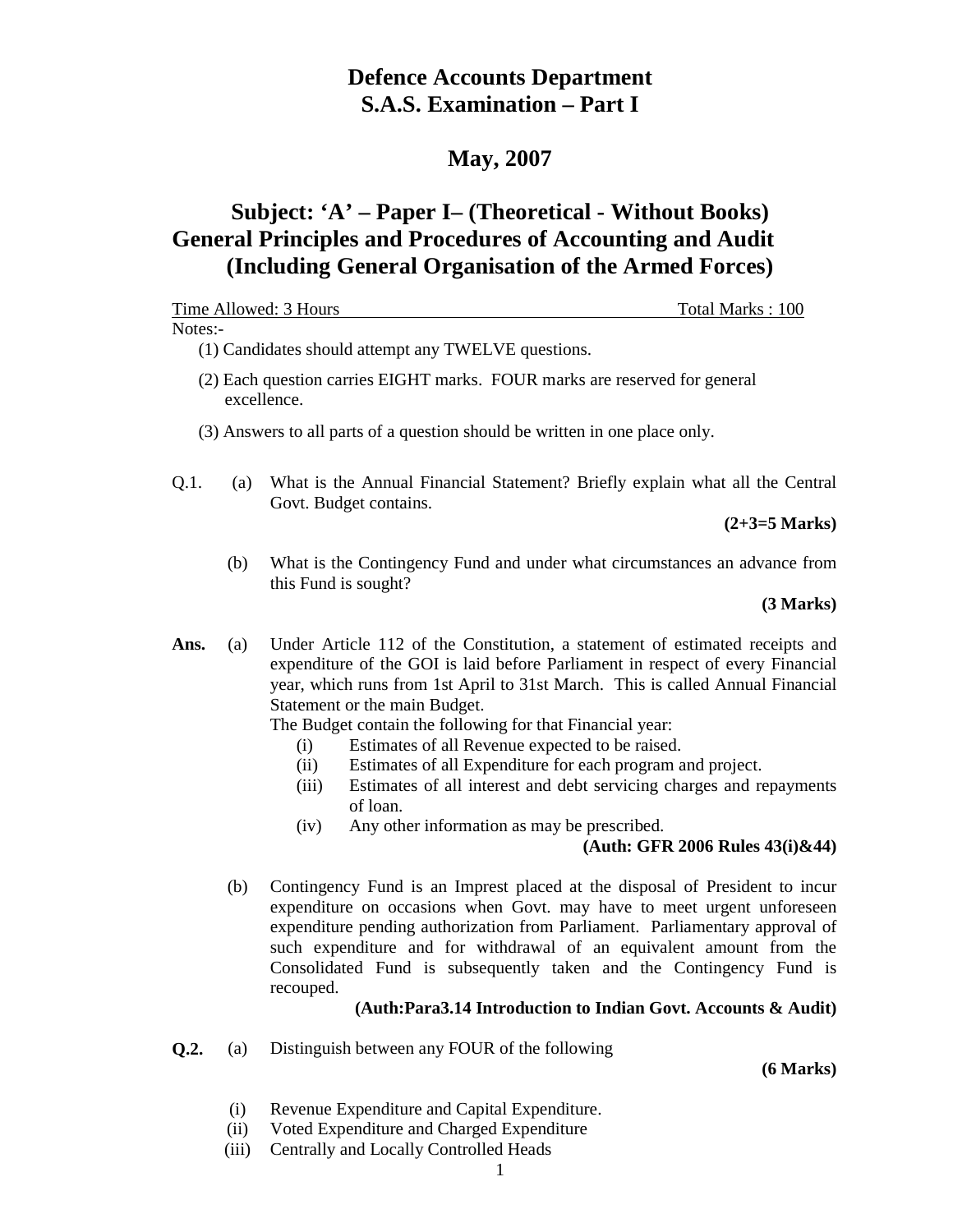- (iv) Grants-in-Aid and Subsidy
- (v) Finance Bill and Appropriation Bill
- (vi) Warranty and Guarantee
- (b) State whether the following statements are right or wrong:

#### **(2 Marks)**

- (i) C&AG is the highest statutory audit authority in India
- (ii) Concurrence of CGA is required to overrule the CGDA on a question of Rule or Procedure in relation to Defence Services expenditure.
- (iii) Pay and allowances of Defence Civilians fall under the locally controlled heads.
- (iv) Savings on account of Provident Fund and small savings are deposited in the Consolidated Fund of India.
- **Ans.** (a)
	- (i) Revenue Expenditure constitutes all 'running' or 'operating' expenses for the maintenance of the establishment and assets. Capital expenditure is incurred on the 'creation' or 'acquisition' of permanent assets like land, building, machinery, equipment etc.
	- (ii) Constitution provides that every expenditure shall be incurred from the Consolidated Fund of India so authorized through a vote of Parliament. On the other hand, certain categories of expenditure, which are not subject to vote by Parliament but charged to the Consolidated Fund, such as those on account of the salary and office expenses of the President, judges of the Supreme Court, C&AG and payment made in satisfaction of a judgement decree or award of any court fall in the category of the charged expenditure.
	- (iii) Expenditure on the pay and allowances of the Armed Forces represent obligatory charges as their strength and composition is as per policy of the MoD. Such funds are centrally retained in the Armed Forces Headquarters and no distribution to the subordinate authorities is made. On the other hand, expenditure on payments to civilians, transportation, stores, works etc. is susceptible to control against provision made to authorities subordinate to the Government and such heads are called locally controlled heads.
	- (iv) Grants-in-Aid is a financial assistance granted by the Central Govt. to the State Govt. or Institutions or individuals for specific purposes subject to fulfillment of certain conditions. Subsidy is a sum of money from public funds to help an industry or business to keep price of a commodity or service low in the public interest.
	- (v) A Finance Bill is a money bill containing the proposals of the imposition, abolition, remission, alteration or regulation of taxes in the Budget. An Appropriation Bill seeks Parliament's approval to the withdrawal from the Consolidated Fund of the amounts voted and amounts required to meet expenditure on various programs and plans.
	- (vi) Warranty is a written undertaking issued to the purchaser of an article by its manufacturer promising to repair or replace it if necessary within a specified period. This service is usually rendered through the supplier/contractor. Guarantee is a formal assurance given by the supplier/contractor that certain conditions usually relating to the repair or maintenance will be fulfilled during the specified period at his own cost.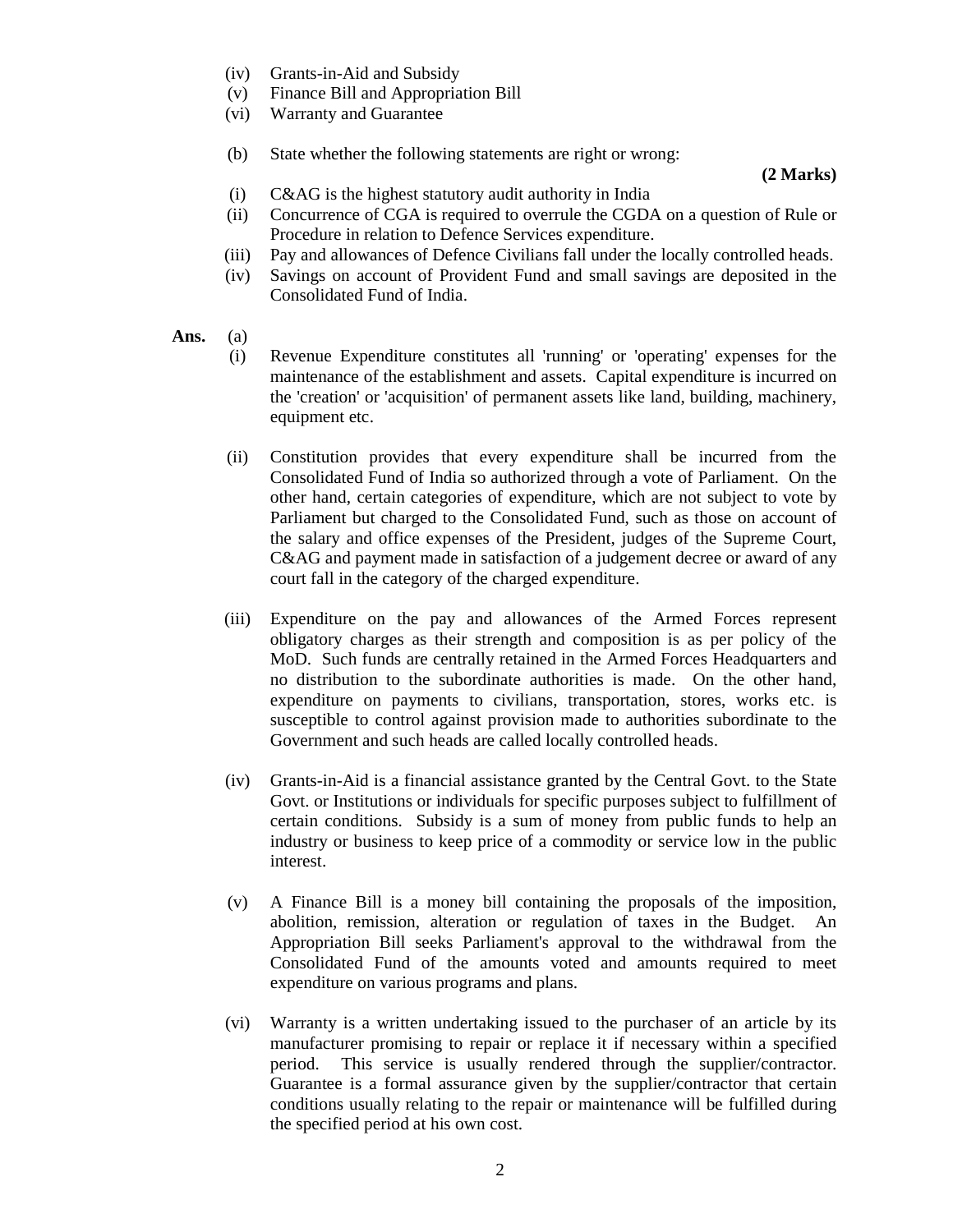- (b)
- (i) Right
- (ii) Wrong
- (iii) Right
- (iv) Wrong

**Q.3.** (a) What do you understand with a Banking and Non-Banking Treasury? What are the main functions of a Treasury?

 **(2+2=4 Marks)**

(b) Write a brief note on any TWO of the followings:

 **(4 Marks)**

- (i) Public Accounts Committee
- (ii) Estimates Committee
- (iii) Finance Commission
- **Ãns.** (a) A Banking Treasury means a Treasury, the cash business of which is conducted by the RBI or its branches or agencies authorized to conduct Govt. business. The non-Banking Treasury is a Treasury other than a Bank Treasury that conducts Govt. cash business. The District Treasury is the basic unit and the focal point of this nature.

The main functions of a Treasury are as under:

(1) Receipt of money from the public and departmental officers for credit to the Govt.

(2) Payment of claims against the Govt. on bills or cheques or other prescribed instruments.

(3) Keeping initial and subsidiary accounts of all receipts and payments and rendition of the same to the Accountant General.

(4) Acting as banker for local bodies, Zilla Parishads, Panchayat Institutions etc. who keep their funds with treasuries.

(5) Custody of cash balances of State Govt.

**(Auth: Para 11.2,11.3 of Introduction to Indian Govt. Accounts & Audit)**

**Ans.** (b)

# (i) **Public Accounts Committee**

The Committee consists of the Members of Parliament derived from the Lok Sabha and Rajya Sabha. The Chairman of the Committee is normally from the main Opposition Party. The Committee examines the Appropriation Accounts showing the sums granted by the Parliament for the expenditure of the Govt. and such other accounts with the assistance of C&AG. The PAC has following main duties:

(a) That the moneys shown in the accounts as having been disbursed were legally available for, and applicable to the service or purpose to which they have been applied or charged;

(b) That the expenditure conforms to the authority which governs it; and

(c) That every re-appropriation has been made in accordance with the provision made under rules framed by competent authority.

# **(Auth: Para 34.2 of Introduction to Indian Govt. Accounts & Audit)**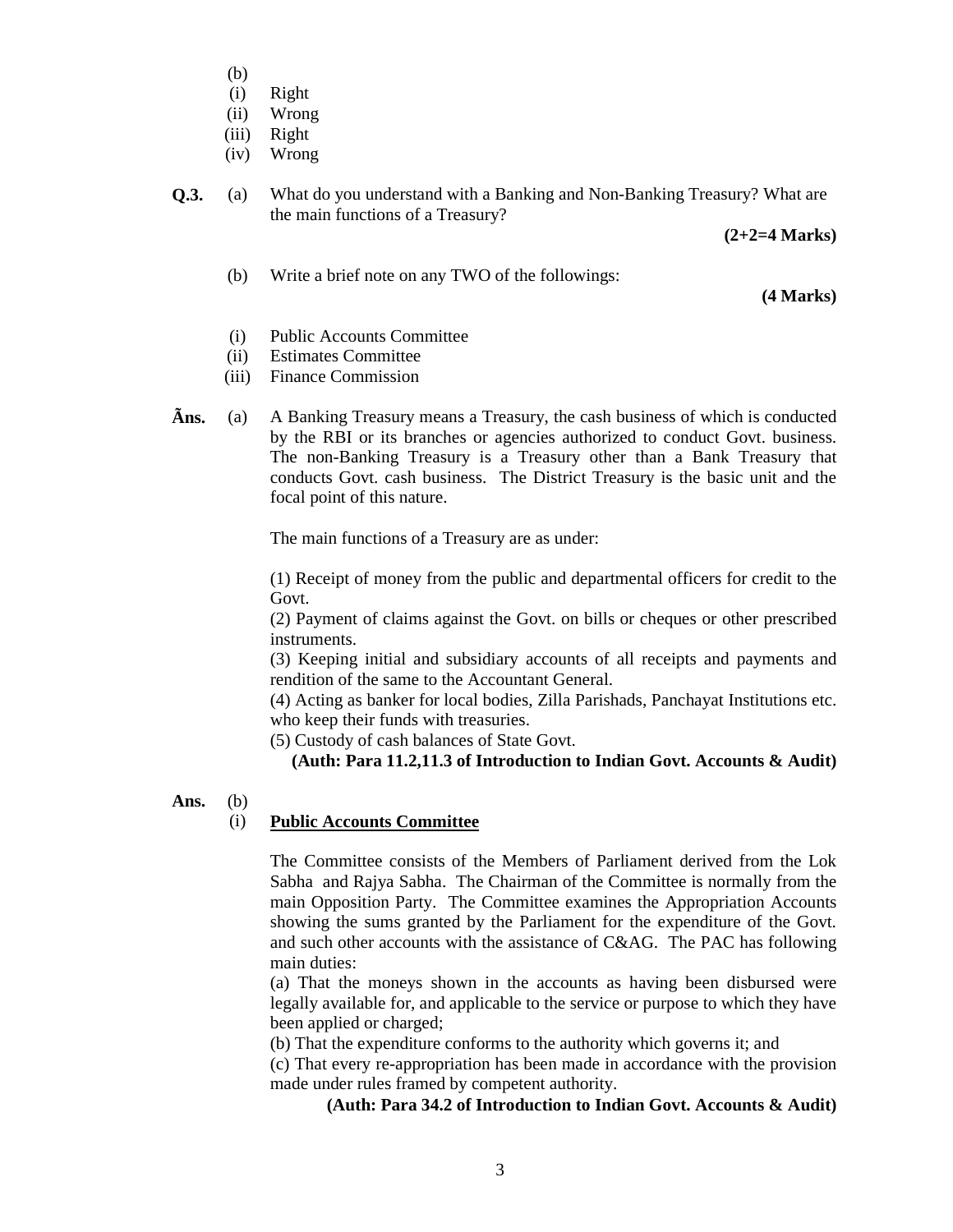# (b) **Estimates Committee**

The Committee consists of the Members of Parliament derived from the Lok Sabha and Rajya Sabha. The Committee examines in detail such estimates as may seem fit to it or specifically referred to it by the Parliament. Following are its main duties:

(a) To report the economies and improvement in organizations, its efficiency or administrative reforms consistent with the policy underlying the estimates.

(b) To suggest alternative policies in order to bring efficiency and economy in administration;

(c) To examine whether the money is well laid out within the policy and

(d) To suggest the form in which the estimates shall be presented to Parliament.

# **(Auth: Para 34.3 of Introduction to Indian Govt. Accounts & Audit)**

# (c) **Finance Commission**

The President at the expiry of every fifth year or earlier as considered necessary constitutes a Finance Commission. The main functions of the Finance Commission are as under:

(1) To make recommendations regarding the distribution of resources (raised from taxation and duties) between the Union and States based on rational principles;

(2) To make recommendations for the allocation of the States' share among them;

(3) The principles which should govern grants under Article 275;

(4) Recommendations on any other matter referred to it by the President in the interest of sound finance.

# **(Auth: Para 5.2, 5.3 of Introduction to Indian Govt. Accounts & Audit)**

**Q.4.** (a) What is the normal duration of a contract and what is the maximum duration of the contract beyond which normally the sanction of GoI is necessary?

 **(1+1=2 Marks)**

 (b) Can errors in the tender documents be corrected? If so, please give two illustrations.

# **(2 Marks)**

(c) Can a CFA overrule the advice of IFA? If so, what prescribed procedure CFA is required to follow?

## **(2 Marks)**

- (d) Is a minor legal heir bound by the terms of contract, if a contractor dies during the validity of the contract? Can a contract be entered by or on behalf of a minor **(2 Marks)**
- Ans. (a) Contracts are normally done for 12 months of the Financial Year but it could be for shorter period also. An authority subordinate to the Government can sanction a contract maximum up to three years in some cases beyond which sanction of GoI is necessary.

# **(Auth. Rule 246 FR Part I Vol.I)**

 (b) Trivial errors in the tender documents can be corrected such as omission to enter rates in words, or omission to sign amendments of errors.

#### **(Auth. Rule 241 FR Part I Vol.I)**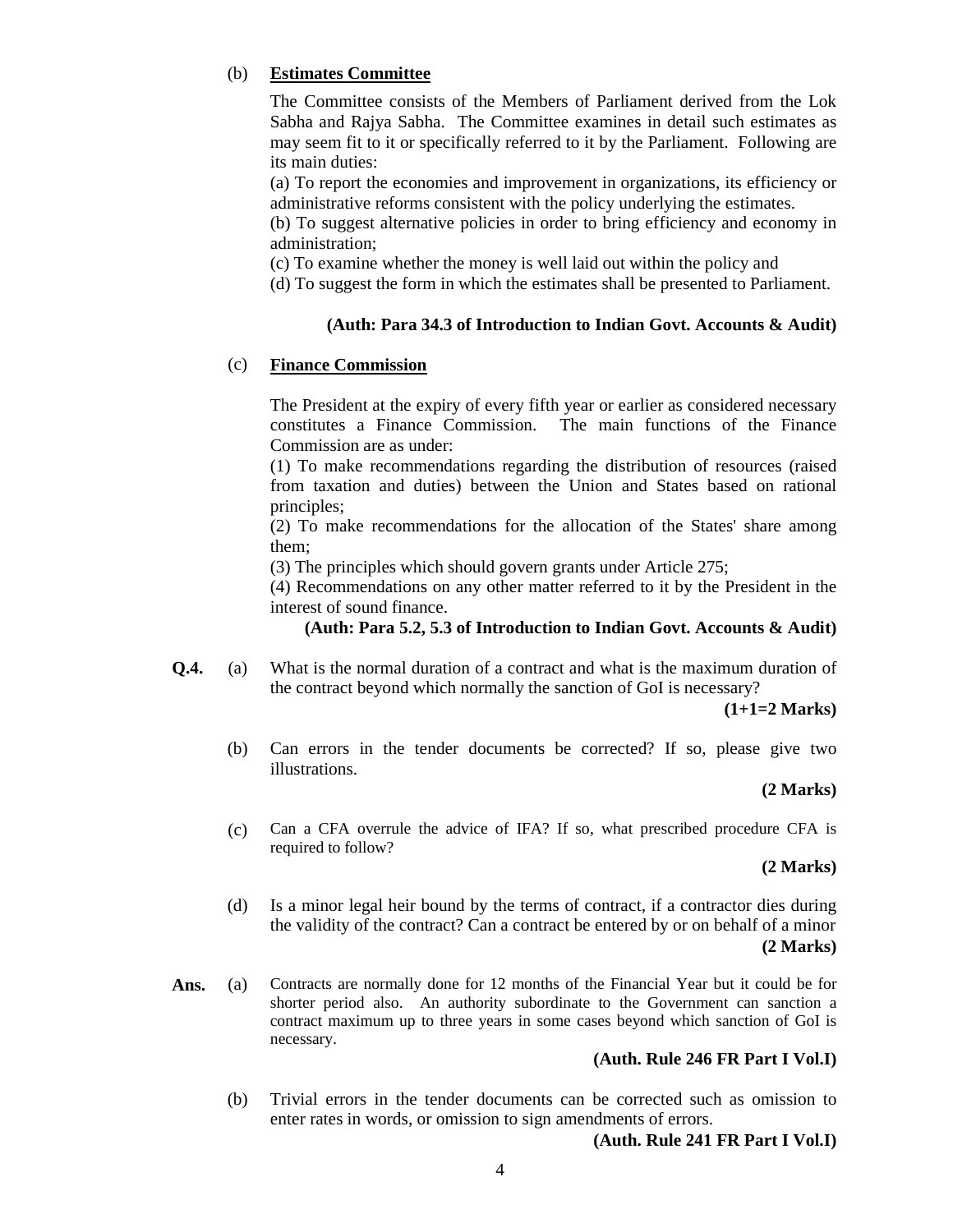(c) In matters within the delegated powers, it is open to the CFA to overrule the advice of IFA by an order recorded in writing containing a gist of the objection of IFA and reasons for overruling the advice. A copy of this order will be endorsed to the next higher CFA and the IFA. In such cases, it will be open to IFA to report the matter to the next higher IFA for pursuing the matter with the higher CFA or dropping it as deemed fit.

#### **(Auth. Rule 240 FR Part I Vol.I)**

(d) The minor legal representative will be bound by contract. A contract can not be entered by or on behalf of a minor.

#### **(Auth. Rule 236 FR Part I Vol.I)**

**Q.5.** (a) What are the conditions of eligibility of Govt. servants for drawing advance for the purchase of motor car and motor cycle or scooter?

## **(4 Marks)**

(i) What is the quantum of motor cycle advance on the second and subsequent occasions?

#### **(1 Mark)**

(ii) In how many instalments, a bicycle advance is recoverable?

#### **(1 Mark)**

(iii) A Govt. servant has a basic pay and dearness pay together at Rs.7,225 per month. Is he entitled for bicycle advance?

#### **(1 Mark)**

(iv) In how many maximum instalments, a personal computer advance taken by a Govt. servant is recoverable?

#### **(1 Mark)**

**Ans.** (a) A Govt. servant may be granted an advance for the purchase of a motor car/motor cycle/scooter provided following conditions are met.

> (i) The authority competent to sanction the advance is satisfied that the Govt. servant has the capacity to repay the advance.

> (ii) The advance for the purchase of a motor car shall be granted to those Govt. servants whose basic pay and dearness pay taken together is Rs.15,750 per month or more. In deserving cases, Secretary of the Administrative Ministry can relax this condition.

> (iii) The advance for the purchase of motor cycle/scooter shall be granted to those whose basic pay and dearness pay taken together is Rs.6,900 per month or more. The authority competent to sanction this advance can also relax this condition in deserving cases.

#### **(Auth: Rule 17 GFR Pt.II Compendium of Rules on Advances)**

(b)

(b)

(i) Rs.24,000 or 3 months BP & DP or anticipated price, whichever is the least.

**(Auth: Rule 30 GFR Pt.II)**

(ii) Equal monthly installments not exceeding 30.

**(Auth: Rule 30 GFR Pt.II)**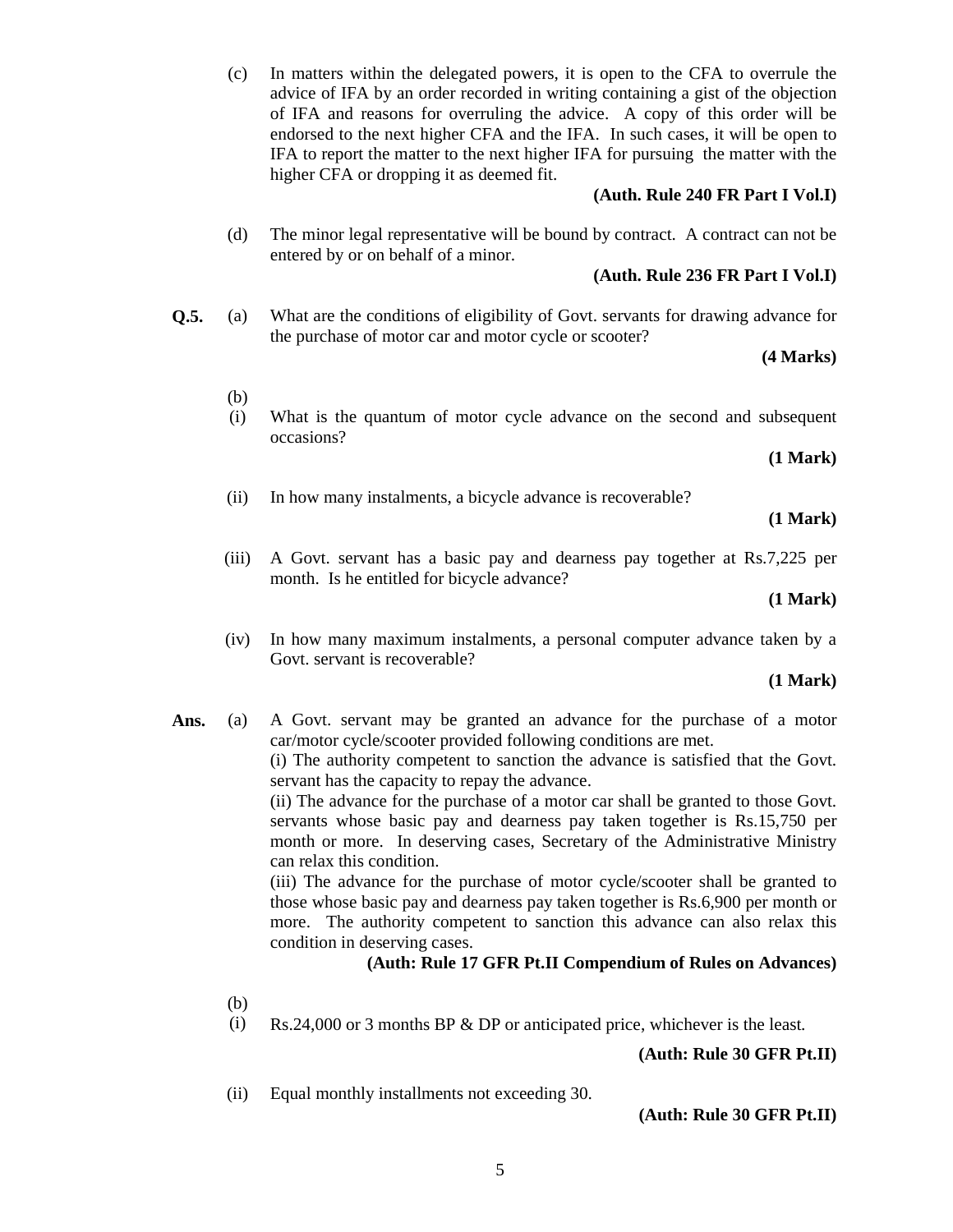(iii) Yes.

# **(Auth: Rule 30 GFR Pt.II)**

(iv) Equal monthly installments not exceeding 150.

# **(Auth: Rule 30 GFR Pt.II)**

**Q.6.** (a) Who is competent for the compassionate appointment of wards of a deceased Govt. servant and in what circumstances? What percentage of vacant posts can be filled against such appointments?

 **(2+1=3 Marks)**

 (b) What are the conditions and criteria for the promotion in situ for the career advancement of Group 'C' and 'D' employees?

### **(3+2=5 Marks)**

**Ans.** (a) Heads of Department are competent, in relaxation of the procedure of recruitment through the SSC or Employment Exchange, the son/daughter/near relative of a Govt. servant who dies in harness leaving his family in immediate need of assistance, in the event of there being no other earning member in the family.

> 3% of the posts falling vacant in a calender year in a particular cadre can be filled by appointment on compassionate grounds.

# **(Auth: Para 124 of OM Part I)**

- (b) All Group 'C' and 'D' employees need to fulfill following conditions for promotion in situ.
	- (i) Employees who are directly recruited to a Group 'C' and 'D' post.
	- (ii) Employees who have not been promoted on regular basis even after one year on reaching the maximum of the scale of such post.
	- (iii) Employees whose pay on appointment to such post is fixed at the minimum of scale.

Promotion in situ is allowed after following due process of promotion based on seniority-cum-fitness.

# **(Auth: Para 141 of OM Pt I)**

**Q.7.** (a) What are the different types and scope of Office orders maintained in the offices of the Defence Accounts Department?

# **(4 Marks)**

(b) Who maintains the book of Instructional Orders and for what purpose?

 **(2 Marks)**

- (c) What is the purpose of the Master Note Book and Work Books in a Section? **(2 Marks)**
- **Ans.** (a) Two sets of Office Orders Part I and Part II are maintained in each office. Office order Part I are issued to record all orders relating to the procedure and internal working of the office, and maintained as permanent record. Office order Part II contains order relating to personnel of the office such as appointment, transfer, promotion, punishment etc. Separate serial numbers are given to such orders and fresh numbers are started from the 1st January of each year.

# **(Auth: Para 491 of OM Pt I)**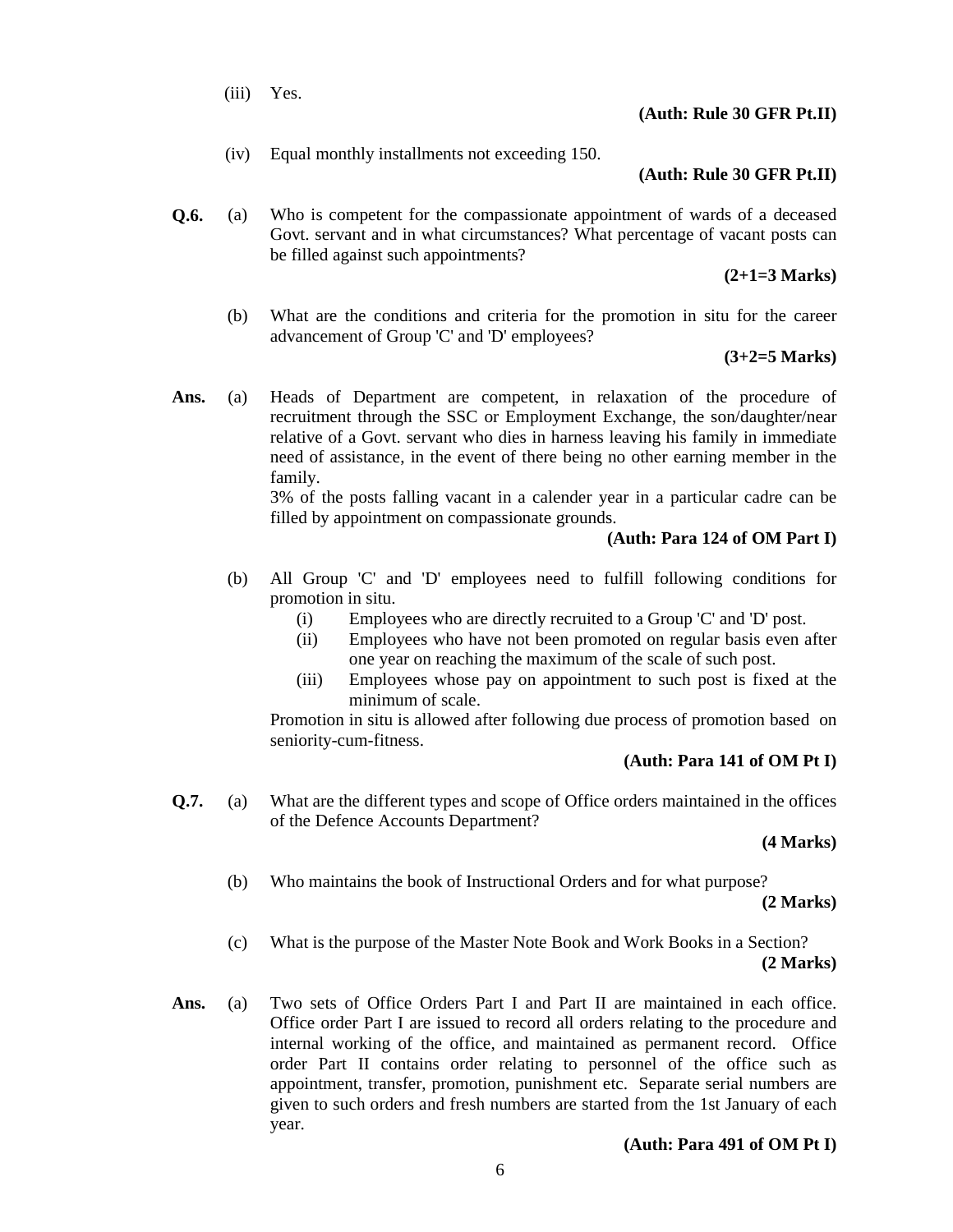(b) Each section is required to maintain a book of Instructional Orders by the officer in immediate or general charge of the section, relating to the detailed work of the section or in amplification of orders issued by a higher authority.

# **(Auth: Para 493 of OM Pt I)**

(c) A Master Note Book (in IAFA 487) is required to be kept for each section with a comprehensive subject index of all orders and decisions affecting the work of the section. Work Books are maintained by Sr.Auditors, Auditors and Clerks for all letters, bills, accounts etc. received and disposed off by them.

# **(Auth: Para 497 of OM Pt I)**

**Q.8.** (a) What is the Non-Plan and Plan Expenditure? What is the role of Planning Commission in respect of the Plan Expenditure?

# **(3+3=6 Marks)**

(b) Give two examples each of Revenue and Capital Receipts.

# **(2 Marks)**

**Ans.** (a) Plan expenditure represents expenditure on plan outlays approved for each scheme or organization by the Planning Commission. Non-Plan expenditure represents other expenditure such as those on Pay and Allowances, Transportation, Office expense etc required for the maintenance and running of the organization. Both Plan and Non-Plan expenditure are distinctly and separately shown in Budget documents.

> Planning Commission plays very crucial role in deciding allocation on plan outlays to Ministries and Departments. Estimates of Plan expenditure are routed through the Planning Commission in the prescribed form under the various heads of development highlighting important Plan programmes and schemes. Ministries/Departments are required to prepare Performance Budget for these schemes. Allocation under Plan outlay to organizations is based on scrutiny and recommedations of Planning Commission.

# **(Auth: Rule 78 of GFR)**

- (b) Revenue Receipts
	- (i) Tax revenue Income Tax
	- (ii) Other revenue Interest and dividend on investments

# Capital Receipts

- (i) Borrowing by Government from Reserve Bank
- (ii) Loans received from foreign Governments
- **Q.9** (a) Broadly, how are the losses classified? In what cases, a court of enquiry is necessary and when can it be dispensed with?

# **(1+2=3 Marks)**

 (b) Can an audit authority examine adequacy of disciplinary action in case of the loss of public money? If so, what is the procedure thereof?

**(2 Marks)**

(c) What are the financial powers of the GOC-in-C Command to sanction write off of losses of stores 'not due to' and 'due to theft, fraud or gross neglect' in the following cases: **(2 Marks)**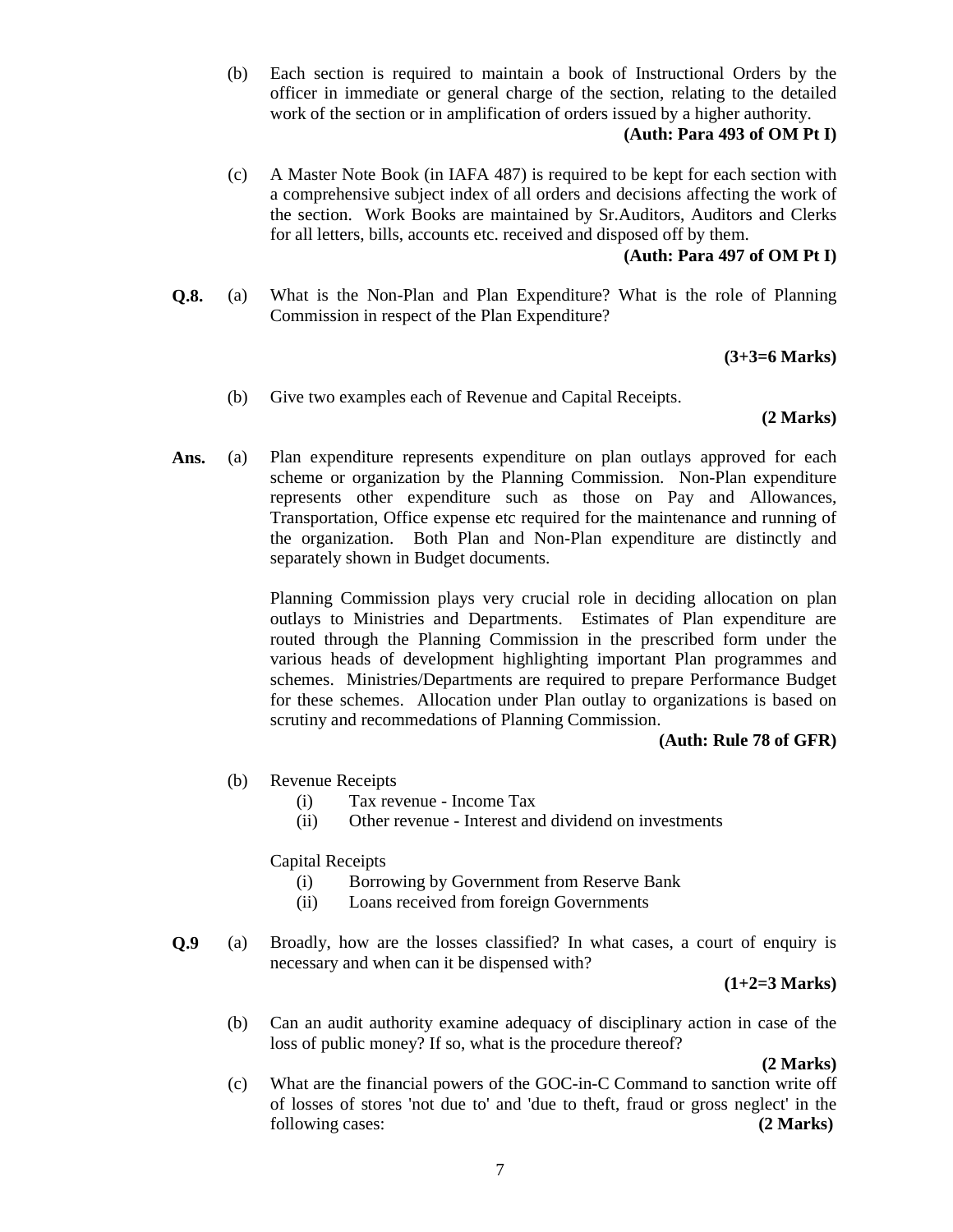- (i) Military Engineering Service
- (ii) MT Accidents
- Ans. (a) Losses are broadly classified as under:
	- (i) Loss of stores
	- (ii) Loss of public money

Preliminary investigation to fix the cause of loss shall be done in all cases. Court on Inquiry should invariably be done to investigate all losses, which require the sanction of the GoI to write off. The holding of a Court of Inquiry may, at the discretion of the competent financial authority, be dispensed with in cases of loss of stores where the loss is not due to theft, fraud or neglect or where the reported loss due to these reasons is less than Rs.10,000.

# **(Auth: Rule 156 FR Part I Vol.I)**

 (b) Yes, an audit authority can examine the adequacy of the disciplinary action in cases of loss to satisfy himself. In such cases, the senior audit officer of the Command concerned shall make a written request to that effect to call for the actual Court of Inquiry proceedings. The proceeding then shall be sent to him personally.

#### **(Auth: Rule 159 FR Part I Vol.I)**

(c) GOC-in-C powers to sanction write off of loss of stores:

|                                                                    | Not due to theft, fraud   Due to theft, fraud |                  |  |  |  |  |  |  |
|--------------------------------------------------------------------|-----------------------------------------------|------------------|--|--|--|--|--|--|
|                                                                    | or Gross neglect                              | or Gross neglect |  |  |  |  |  |  |
| Military Engr. Service                                             | Rs.2 lakhs                                    | Rs.1 lakh        |  |  |  |  |  |  |
| MT Accidents                                                       | Rs.8 laksh                                    | Rs.4 lakhs       |  |  |  |  |  |  |
| (Auth: Schedule VI of MoD No.A/89591/FP-1/2006/D(GS-I) dt.26.7.07) |                                               |                  |  |  |  |  |  |  |

**Q.10.** (a) What is the concept of the New Management Strategy in the context of the Defence Financial Management? Briefly mention the duties of an Integrated Financial Adviser.

#### **(2+2=4 Marks)**

 (b) In case of procurement of collapsible shelters for the units of a strike corps in 2006 at an estimated cost of Rs.26 lakhs, a limited tender action was taken with the approval of CFA in the two-bid system. The Technical Evaluation Committee short listed only one vendor after technical evaluation out of three quotations received. In staff evaluation, it was recommended to accept TEC report and open commercial bids to hold price negotiations, which was rejected by the CFA on the recommendations of IFA.

Analyze to find out shortcomings noticed by IFA and suggest corrective action assuming you are IFA in the above case.

#### **(4 Marks)**

**Ans.** (a) New Management Strategy is intended to enhance value of money in the Revenue expenditure by establishing linkage between the resources utilized and output achieved. It involved the decentralization of responsibility for the budget formulation and financial control with the adoption of the concept of Authority cum Responsibility and Accountability.

> Briefly following are the Internal Financial Adviser's duties. (1) He shall advise CFAs in all financial matters under the delegated powers to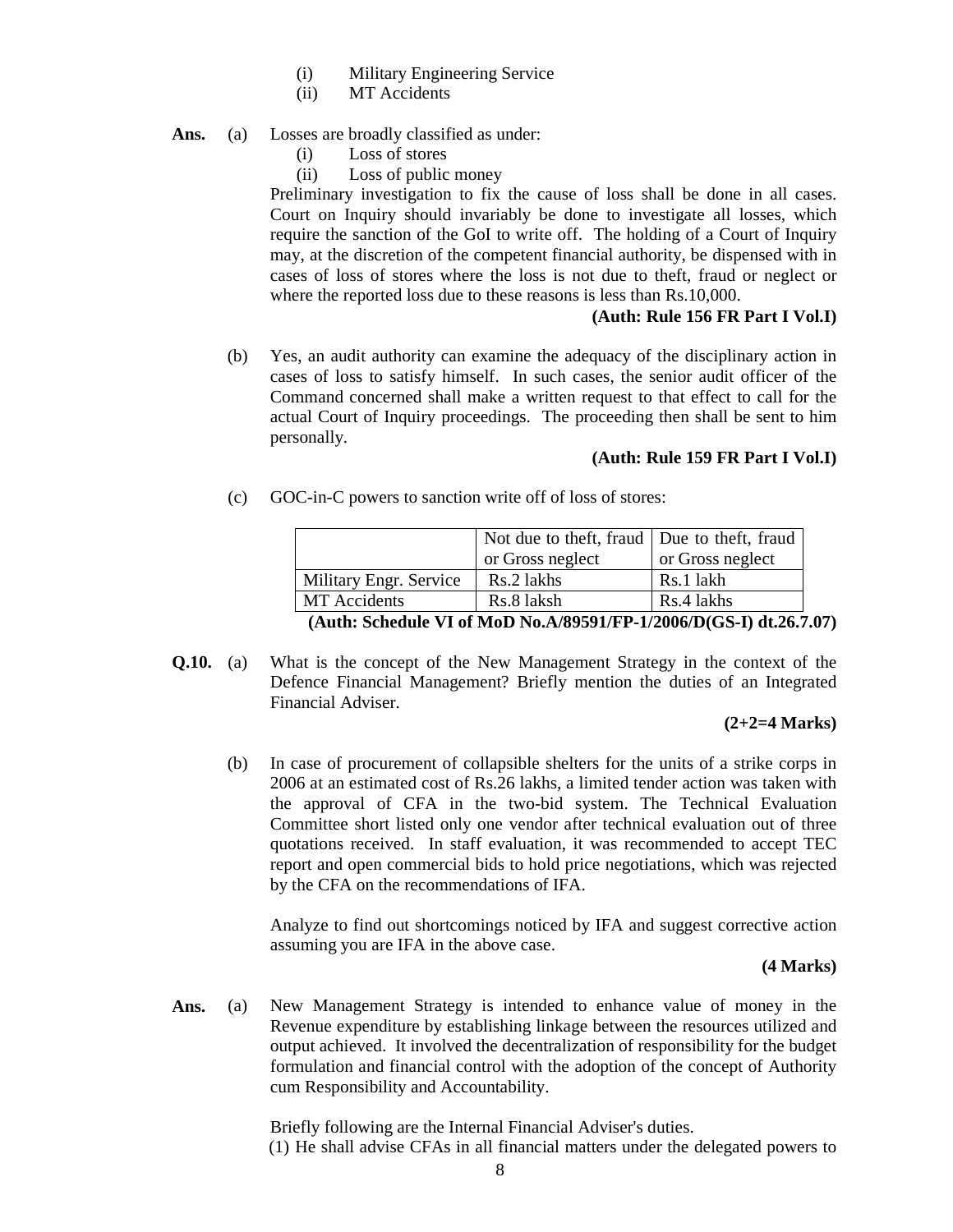be exercised in consultation with the IFA.

- (2)He shall associate himself at all stages of procurement viz. acceptance of Necessity/Quantity Vetting, vetting of tender enquiry, participation in PTC/PNC, Financial Concurrence, vetting of supply order etc.
- (3) He shall associate himself with post supply order developments having financial implications.
- (4) He must assist in Budget Formulation, Monitoring of Expenditure, and maintenance of Committed Liabilities.
- (5) He should monitor processing of Draft Paras/Audit Paras and Internal Audit objections etc.

### **(Auth. Para 827 OM Part II Vol. I)**

 (b) The estimated cost of the proposal was Rs.26 lakhs and hence open tender system should have been followed besides issuing tenders to the already approved vendors. As a result of technical evaluation, only one technically acceptable vendor emerged. As per DPM 2006 provision, in the event of a resultant single vendor situation, re-tendering should be done after revising the QRs and Technical Specification to make it broad based. The staff should have acted accordingly recommending re-tender without opening commercial quotes. IFA had recommended action as per the provision of DPM, which was accepted by the CFA.

# **(Auth: GFR 2005 & DPM 2006)**

**Q.11.** What is the Annual Audit Certificate and who renders it? Briefly narrate the salient features and important points to be observed in preparation of the Annual Audit Certificate.

#### **(8 Marks)**

**Ans.** The Annual Audit Certificate (AAC) is a certificate furnished annually by the CGDA to the Secretary (Def Fin) not later than 1st September each year, that to the best of his knowledge and belief no part of the expenditure contained in the Appropriation Accounts for that year has been incurred without the sanction of the GOI, where such sanction is required by the regulations or other orders, with the exception of items where the necessary sanction is awaited. Particulars of such items exceeding Rs.50,000 in each case are furnished in the statement attached to the certificate.

> The above AAC is based on similar certificates of individual Controllers, which should reach the CGDA by 1st August each year.

> While rendering this certificate, CGDA is expected to highlight reservations and qualifications and specific instances thereof in regard to the items considered important enough to be brought to the notice of the PAC. This include various irregularities in respect of stores accounts, stock verification, use of transport etc. irrespective of whether the authority competent to regularize is the Government or not.

The following points are observed while preparing the AAC:

- (i) The narrative of each item should be self-contained and complete giving full particulars of the expenditure and circumstances known to the Controller at the time of rendition of the certificate.
- (ii) Where full particulars are not available, it should convey that these are being obtained and would be furnished later when the case is routed for obtaining Govt. sanction.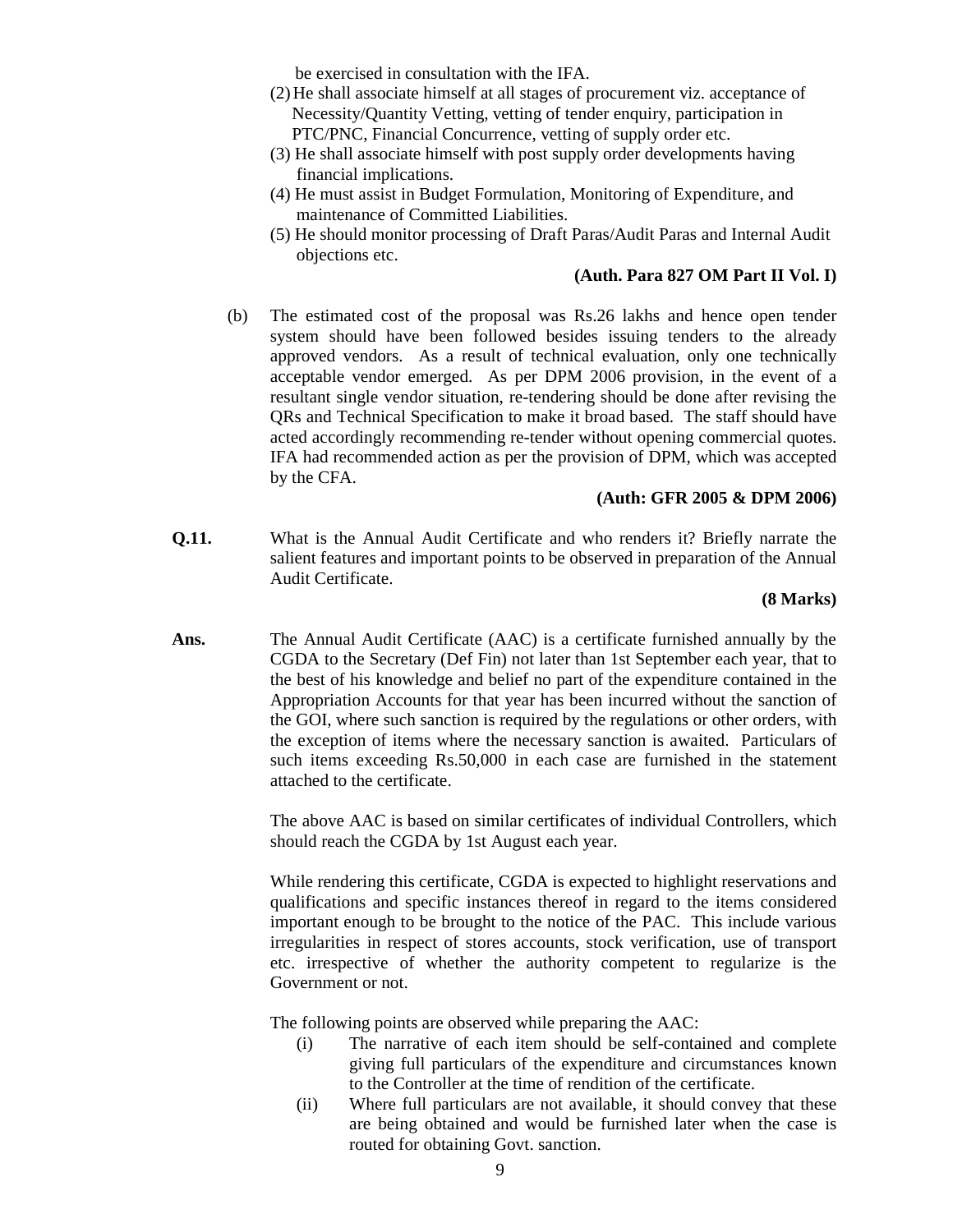(iii) In case where there is delay in answering the objection or furnishing reasons for incurring expenditure in the absence of Govt. sanction, the item should be so annotated in the statement and such items should also be reflected in the quarterly report of MAFI.

# **(Auth: Para 540 and 542 Defence Audit Code)**

**Q.12.** (a) Which office of the Defence Accounts Department is responsible for the following:

### **(8 Marks)**

- (i) General Provident Fund in respect of the Defence Civilians employees serving in the Naval Headquarters.
- (ii) General Provident Fund in respect of the industrial employees of the Ordnance Clothing Factory, Shahjahanpur
- (iii) DSOP Fund in respect of an Army officer posted in Shillong.
- (iv) Sanction of Superannuating Pension in respect of a Group Captain in the Indian Air Force.
- (v) Sanction of Disability Pension in respect of a Rear Admiral in the Indian Navy.
- (vi) Financial advice to the GOC-in-C, ARTRAC, Shimla.
- (vii) Printing of the All India Compilation of Defence Receipts and Charges.
- (viii) Reimbursement of Contingent Owned Equipment and Death Claims of Indian Peace Keeping Forces deployed in UN Missions.
- **Ans.** (i) The PCDA New Delhi
	- (ii) Accounts Office, OCF Shahjahanpur
	- (iii) The CDA(O), Pune
	- (iv) The DCDA(AF), Delhi Cantt
	- (v) The PCDA(Navy), Mumbai
	- (vi) IFA, ARTRAC, Shimla
	- (vii) The PCDA(R&D), New Delhi
	- (viii) The PCDA New Delhi
- **Q.13.** (a) Who is responsible for exercising control over expenditure against allotments? What is the role of a CDA in this regard?

#### **(2+2=4 Marks)**

 (b) What are the types of transactions that can be adjusted through the Defence Exchange Account?

#### **(3 Marks)**

(c) Expand abbreviation 'DID' in DID Schedule.

#### **(1 Mark)**

Ans (a) It is the primary responsibility of the authorities whom allotments are made to watch the progress of expenditure and to see that the expenditure does not exceed allotment. In order to facilitate this, the Controller of Defence Accounts renders monthly statements to the allottees showing the serial numbers of the bills/claims admitted in audit and the amounts debited against the allotment. The Controllers of Defence Accounts also keep a watch on the progress of expenditure against sanctioned allotments and bring to the notice of the allottees and immediate higher authorities cases in which the trend of expenditure is abnormally heavy or unusually low.

#### **(Auth: Para 188,189 of Defence Account Code)**

(b) The Defence Exchange Accounts are operated for the adjustment of the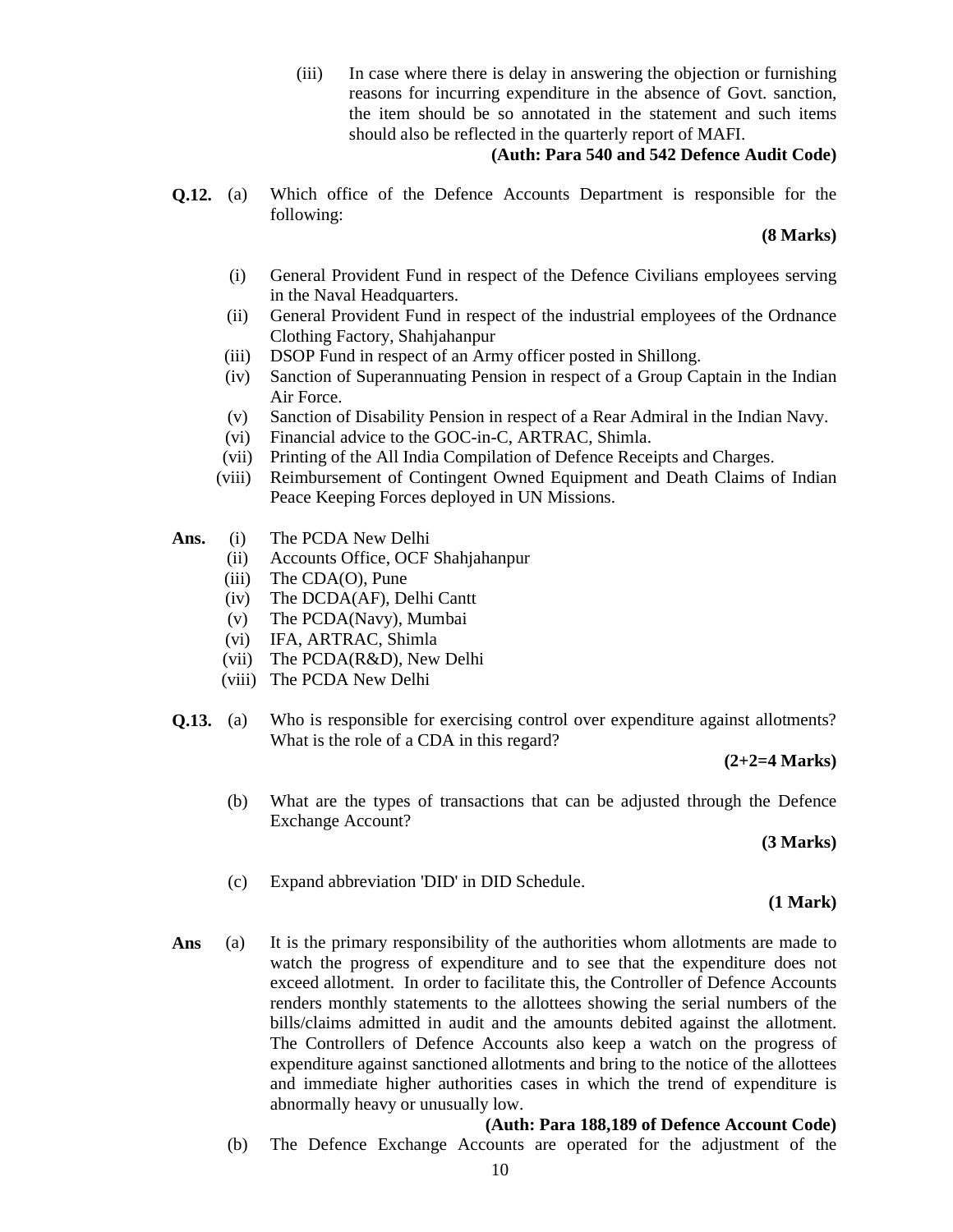following types of transactions.

- (i) Transactions pertaining to Debt and Remittance heads.
- (ii) Transactions for settlement or adjustment of which a particular Controller is centrally responsible e.g. transactions which cannot be booked to final heads by different CsDA such as GPF recovery.
- (iii) Imprest advance payments to Naval/Air Force personnel from Army sources and *vice versa*.

## **(Auth: Para 109 of Defence Account Code)**

(c) Defence Inter Departmental

## **Q.14.** Write short notes on any FOUR of the following:

**(8 Marks)**

- (i) Military Receivable Order
- (ii) Transfer Entry
- (iii) Cash Assignment
- (iv) Debit Scrolls
- (v) Punching Medium
- (vi) Revenue, Debt and Remittance Heads
- **Ans.** (i) Money Receivable Order: Any person paying money into the Govt. treasury or one of the branches of the SBI or RBI is required to do so on a Money Receivable Order (MRO IAFA-507) issued by an authorized officer. The MRO should bear the details of the nature of payment, the person on whose account it is made and the CDA responsible for adjusting the amount it is made and the CDA responsible for adjusting the amount. Based on the authority of MRO, the bank or treasury accepts the money and credit is given to the Defence Service Receipt.

#### **(Auth: Rule 11**, **Financial Regulations, Part I)**

- (ii) Transfer Entry: Transfer entries are accounting entries made in order to transfer an item of expenditure from one head of account to another. These entries are made in order to:
	- (i) To correct an error of classification;
	- (ii) To adjust an item outstanding under debt heads; and
	- (iii) To adjust inter-departmental and other transactions which do not involve the receipt or payment of cash.

## **(Auth: Para 52 Defence Account Code)**

 (iii) Cash Assignment: In the case of Defence Disbursing Officers who are allowed to draw funds by cheques for their disbursements, assignment of funds are arranged with specified treasuries by the Controllers of Defence Accounts in favour of such officers. These are called Cash Assignments. Payments are made by the banks or treasuries against such assignments provided disbursements do not exceed the amount for which provision has been made.

#### **(Auth: Rule 310 & 311**, **Financial Regulations, Part I)**

 (d) Debit Scrolls: Each branch of the RBI or the SBI will prepare and render to the concerned CDA a copy of daily scrolls every day in respect of Defence transactions. These are separately sent for receipts and payments. The scrolls showing details of payments made by the banks are called debit scrolls and are accompanied by the paid cheques. The debit scrolls show cheque numbers and amount of each cheque with a consecutive serial number to enable CDA to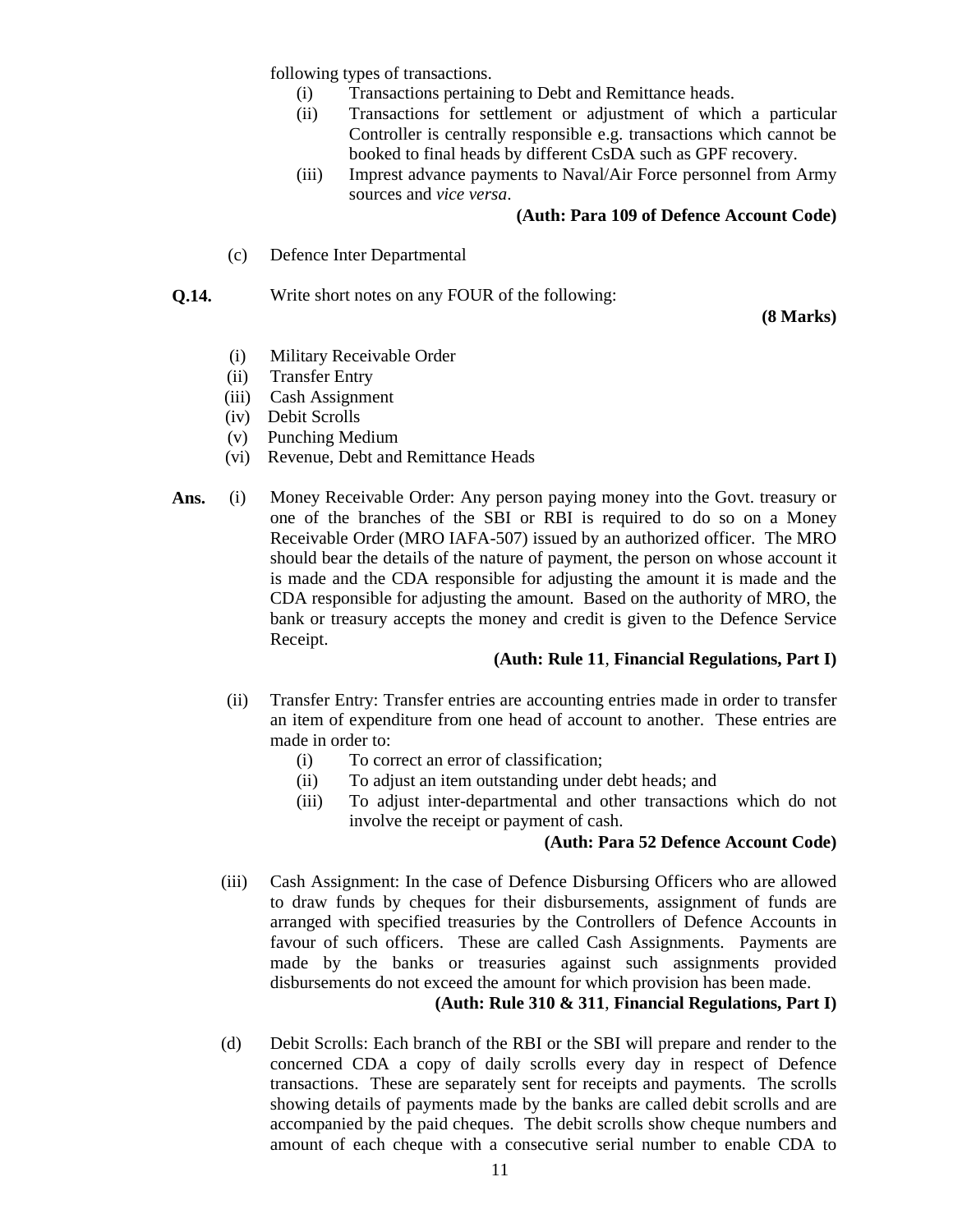immediately detect any debit scroll not received. The debit scrolls on receipt are tallied with the amounts in the Schedule III and an entry made in the Register of Bank Scrolls.

## **(Auth: Para 179 OM Part II)**

(e) Punching Medium: For the purpose of the compilation of accounts of receipts and expenditure, the data available in the original vouchers are codified in a document which is known as punching medium. Thus a punching medium serves as a medium from which data are taken for mechanical compilation. Separate punching media are prepared for each class of voucher on IAF(CDA) 336 except for class 8 vouchers (DID Schedules) which are prepared on IAF (CDA) 338.

# **(Auth: Para 134 & 135 Defence Accounts Code)**

(f) Revenue, Debt & Remittance Heads: Revenue heads refer to those heads of accounts which are recorded for all proceeds of taxation and other receipts classed as revenue and the expenditure met there from. Debt head mean the heads of account under which transactions of Government relating to the Debt, Deposits, Advances and Suspense Accounts are recorded. Remittance heads refer to heads of account to which transactions relating to remittance business are taken. The consolidated booking under these heads is compiled in a report every month for the use in the Defence Accounts Department and Defence Services by the EDP Centre, New Delhi.

# **(Auth: Defence Accounts Code(Definitions & Paras))**

**Q.15.** (a) What is Field Imprest and who is competent to sanction it?

## **(2 Marks)**

 (b) Who is responsible for allotting an Imprest Account Number and what documents are required for this?

# **(3 Marks)**

(c) What is the purpose the Technical Training and Instructional Equipment Grant? Name at least two legitimate charges debitable against this grant.

#### **(3 Marks)**

Ans. (a) Field Imprest are advances of public money issued in bulk to certain officers termed as Field Imprest Holders for making payments to JCOs, ORs and NCs(E) as also civilians working in operational areas. Miscellaneous expenses of units are also met from this Imprest. Sanction for the Field Imprest can be accorded by Commanders of Corps/Area/Independent Sub-Area and Sub-Area and Brigade.

# **(Auth: Appendix 26-1,2 FR Pt II)**

 (b) Application on prescribed form for the allotment of an Imprest Account Number is made to the Regional CDA (CDA(ORs) in the past) by the Officer Commanding, Imprest Holding unit.

(1) Number and date of Order wherein sanction of competent authority has been published together with the sanction in original.

(2) Designation of the PAO(ORs) with which the Imprest Holding Unit is most concerned.

(3) Six specimen signatures of the Imprest Holder.

(4) Designation of the Regional CDA or Field Cashier from whom funds for the Imprest are to be drawn.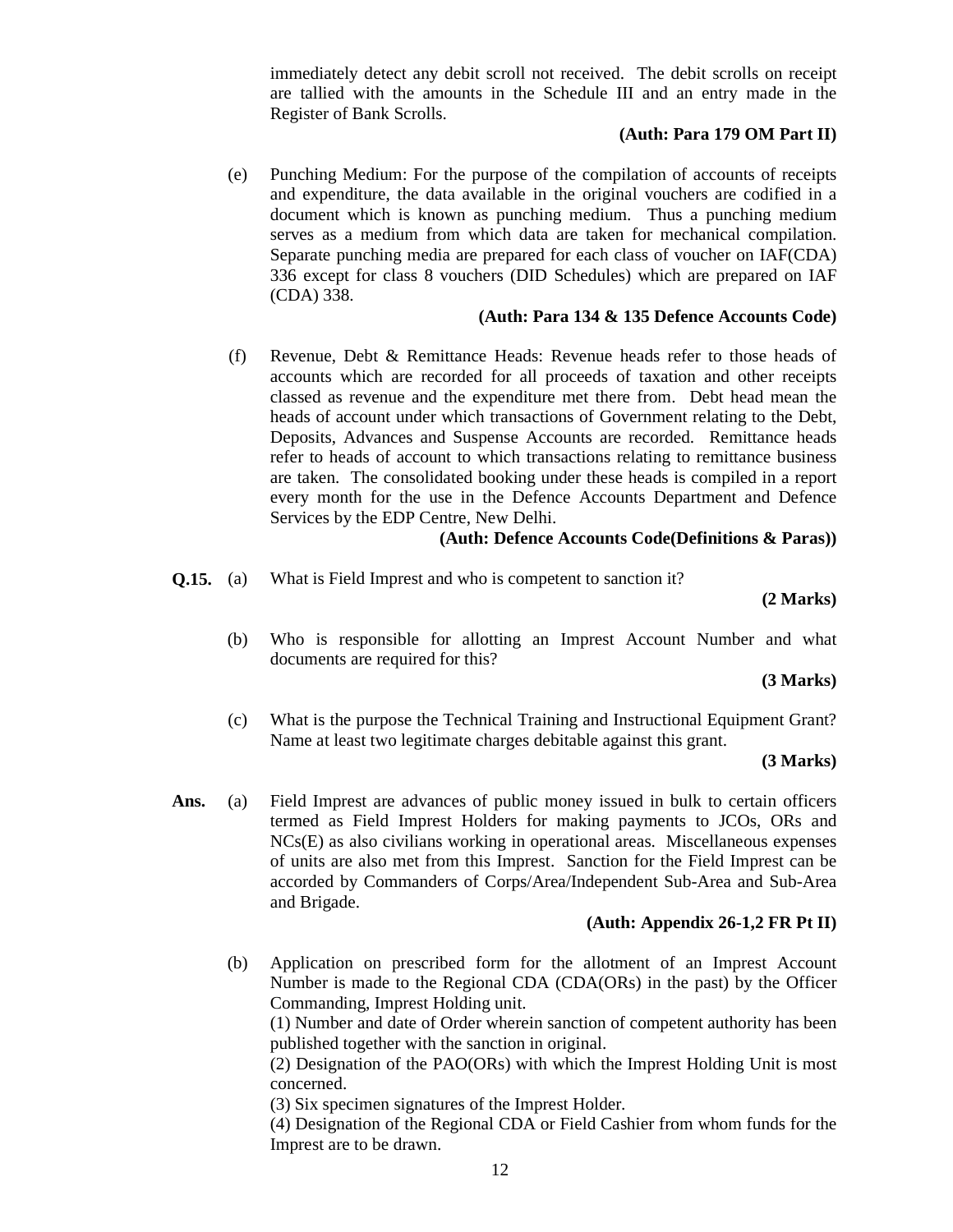(5) A certificate that the unit has not been allotted any Field Imprest Account previously for making similar payments.

# **(Auth: FR Pt II Appendix 26-5)**

 (c) The Technical Training and Instructional Equipment Grant (TTIEG) is a Grant made to Signal Officer-in-Chief to enable him to exercise control over the training of the Corps of Signals who in turn makes allotment to Chief Signal Officer, Commands and other Formations. Expenditure from this grant is incurred for provision, fabrication and maintenance of instructional equipment and training aids for training in technical categories. Two examples of legitimate charges under this grant are as under: (1) Purchase of electronic, electrical and technical equipment for training.

(2) Purchase and binding of technical journals, technical books, reference books etc.

# **(Auth: FR Pt II Appendix 2)**

**Q.16.** (a) In what condition is a Central Government employee deemed to have working knowledge of Hindi?

# **(2 Marks)**

 (b) Which script and numerals shall be used in the offices of the Union Government as official language?

#### **(2 Marks)**

 (c) Please state the category under which the following State or Union Territory fall for the purpose of official language.

#### **(2 Marks)**

- (i) Punjab
- (ii) Rajasthan
- (iii) Andaman and Nicobar Island
- (iv) Kerala
- (d) Please state whether an employee is deemed to have gained proficiency in Hindi in following cases:

#### **(2 Marks)**

- (i) He has passed Pragya Examination conducted under the Hindi Teaching Scheme of the Central Government.
- (ii) He has passed the Matriculation or any equivalent examination in Hindi medium.
- **Ans.** (a) A Central government employee is deemed to have acquired the working knowledge of Hindi, if he has met any of the following conditions:

(1) The matriculation or an equivalent or higher examination with Hindi as one of the subjects;

(2) The Pragya examination conducted under the Hindi Teaching Scheme of the Central Government;

(3) If he declares himself to have acquired such necessary knowledge in the specified term.

# **(Auth: O.L.Act Para 9 under Appendix IV)**

- (b) Devanagari script and International form of numerals.
- (c) (i) Region 'B' (ii) Region 'A'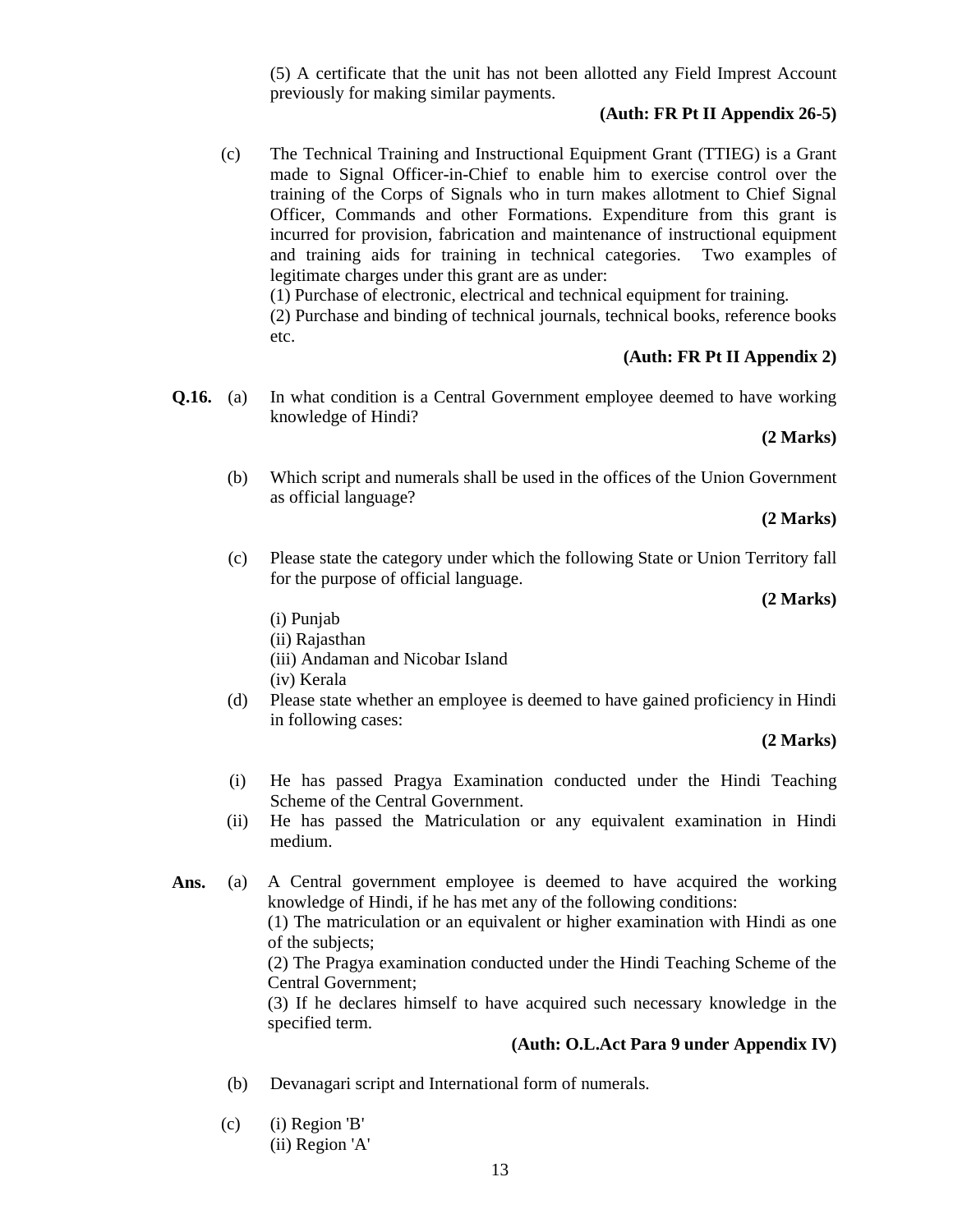(iii) Region 'A' (iv) Region 'C'

 **(Auth: O.L.Act Para 4)**

 (d) (i) No (ii) Yes

**(Auth: O.L.Act Para 9 under Appendix IV)**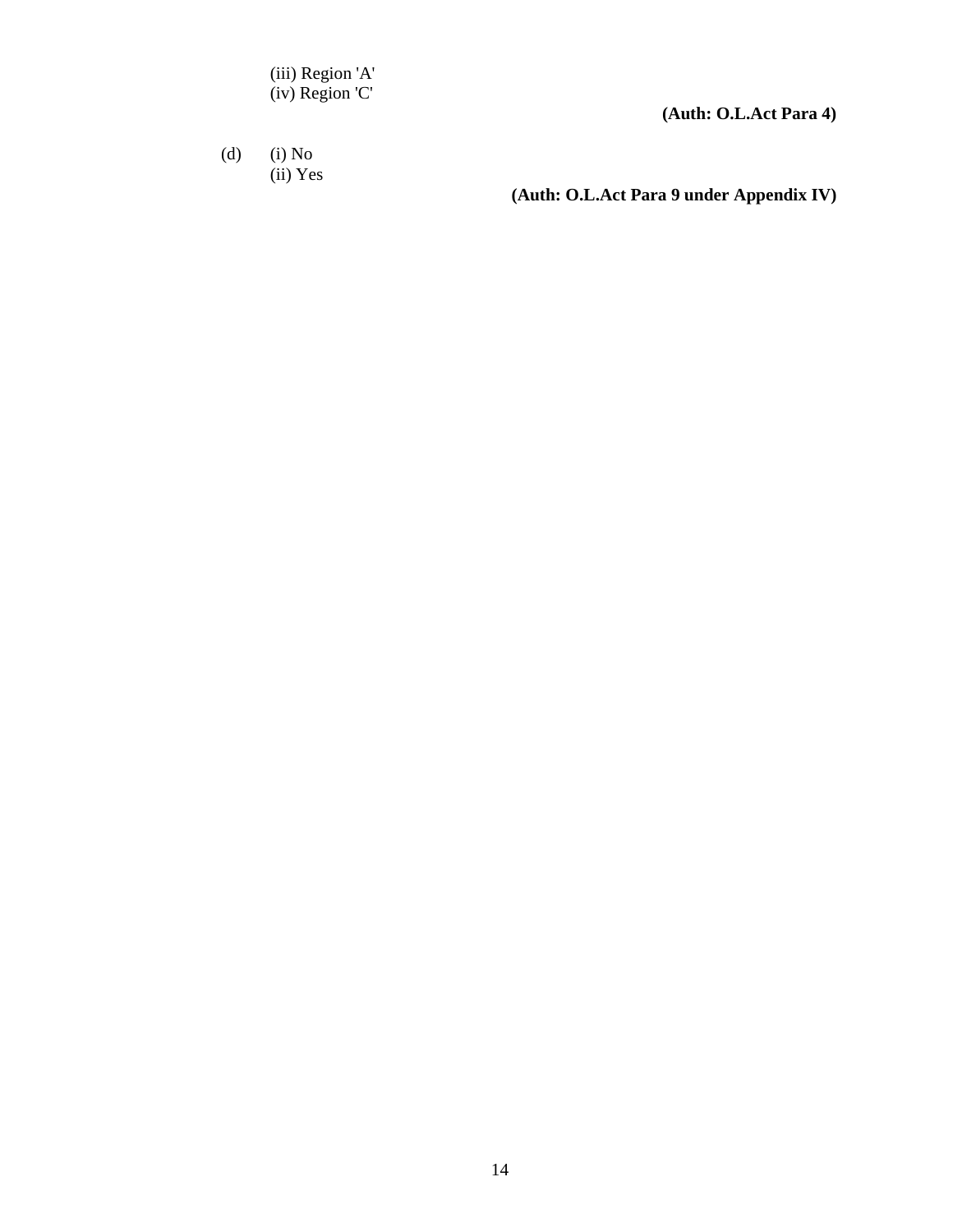# **Defence Accounts Department S.A.S. Examination – Part I**

# **May, 2007**

# **Subject: 'A' – Paper II– (With Books) General Principles and Procedures of Accounting and Audit (Including General Organisation of the Armed Forces)**

| Time Allowed: 3 Hours |                                 |                                                                                                                                                                                                                                                                                                                                                                | Total Marks: 100                      |
|-----------------------|---------------------------------|----------------------------------------------------------------------------------------------------------------------------------------------------------------------------------------------------------------------------------------------------------------------------------------------------------------------------------------------------------------|---------------------------------------|
| Notes:-               |                                 |                                                                                                                                                                                                                                                                                                                                                                |                                       |
|                       |                                 | (1) Candidates should not attempt more than TWELVE questions.                                                                                                                                                                                                                                                                                                  |                                       |
|                       |                                 | (2) Each question carries EIGHT marks. FOUR marks are for general excellence.                                                                                                                                                                                                                                                                                  |                                       |
|                       |                                 | (3) Answers to all parts of a question should be written at one place.                                                                                                                                                                                                                                                                                         |                                       |
|                       |                                 | (4) Authority for your answers should be quoted.                                                                                                                                                                                                                                                                                                               |                                       |
| Q.1.                  |                                 | Which Principal Controller/Controller of the Defence Accounts Department is<br>responsible for the following:                                                                                                                                                                                                                                                  | (8 Marks)                             |
| Ans.                  | (a)<br>(b)<br>(c)<br>(d)<br>(a) | Post audit of pay and TA bills of DAD employees;<br>Maintenance of Provident Fund accounts of Army Officers;<br>Payment of bills in respect of procurement of Defence stores from UK;<br>Disbursement of pensions through DPDOs located in Kerala.<br>PCDA (Pen), Allahabad; However, post audit of DAD bills pertaining to<br>PCDA(Pen) is done by CDA Patna; | (Auth: Para 29, Office Manual Part I) |
|                       | (b)                             | CDA(Officers) Pune                                                                                                                                                                                                                                                                                                                                             | (Auth: Para 6, OM Part I)             |
|                       | (c)                             | PCDA, New Delhi                                                                                                                                                                                                                                                                                                                                                | (Auth: Para 37, OM Part I)            |
|                       | (d)                             | CDA Chennai                                                                                                                                                                                                                                                                                                                                                    | (Auth: Para 29, OM Part I)            |
| Q.2.                  | (a)                             | Which authority is responsible for the maintenance of the pay accounts of<br>officers and airmen of the Air Force?                                                                                                                                                                                                                                             | (2 Marks)                             |
|                       | (b)                             | Who is responsible for the preparation of the Appropriation Accounts of the<br>Defence Services, and to whom are they rendered?                                                                                                                                                                                                                                | (2 Marks)                             |
|                       | (c)                             | Among individuals passing the S.A.S. examination in the same year, how is the<br>relative seniority in the roster of Section Officers determined?                                                                                                                                                                                                              |                                       |

**( 4 Marks)**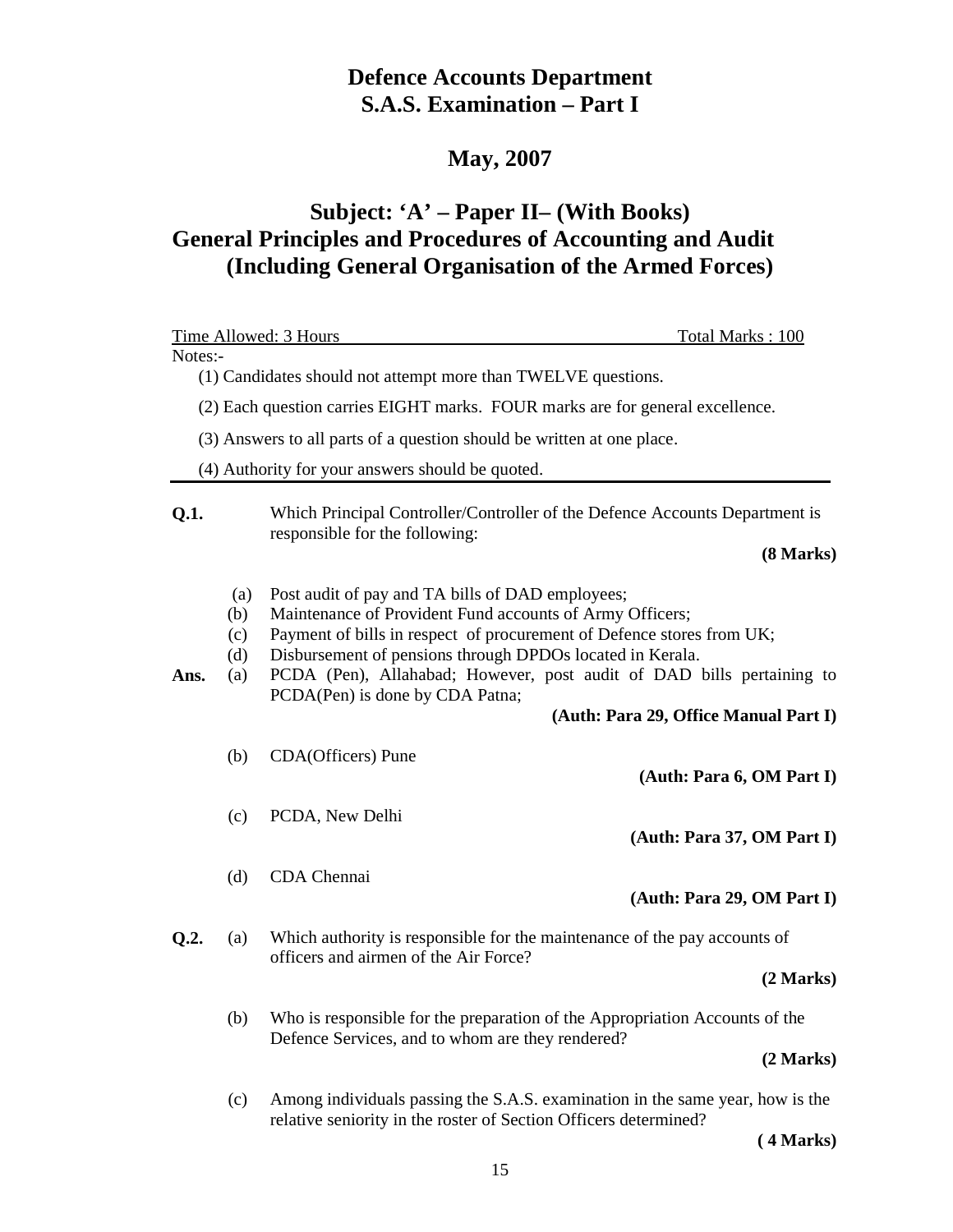**Ans.** (a) Air Force Central Accounts Office, New Delhi

# **(Auth: Note 1 below Para 3 of OM Part I)**

 (b) The Secretary (Def Fin) Financial Adviser, MoD is responsible for the preparation of the Appropriation Accounts of the Defence Services and for their submission to the Comptroller and Auditor General of India and the Director General of Audit, Defence Services.

# **(Auth: Para 532 of Defence Audit Code)**

 (c) The relative seniority in the Roster of Section Officers (Accounts) as between individuals passing the same SAS examination will be determined with reference to the date of confirmation in the Auditors' grade, or if these dates are the same, with reference to their dates of appointment as Auditors, and if these dates also happen to be the same, the with reference to their dates of birth, the older in age being treated as senior.

# **(Auth: Para 92 of OM Pt. I)**

**Q.3.** (a) What are the eligibility conditions to be fulfilled by a Group 'D' employee of DAD for promotion to Clerks' grade?

# **(4 Marks)**

- (b) The ACR of a AAO serving as AAO GE is written by his GE. Please comment.  **(4 Marks)**
- **Ãns.** (a) A specified percentage of vacancies in the clerical grade will be filled in by recruitment from educationally qualified group 'D' employees subject to the following conditions:

 (i) Selection will be made through a Departmental Examination confined to Group 'D' employees who fulfil the requirements of minimum educational qualification, viz. matriculation or equivalent.

 (ii) Maximum age limit for admission in the examination will be 45 years (50 years for SC and ST employees)

(iii) At least five years service in grade 'D' is essential.

# **(Auth: Para 113 of OM Pt. I)**

 (b) Initiation of the confidential report by the GE is not in order. As per Para 192 of OM Part I, the report should have been written by the LAO/ROA concerned, who should have taken into consideration any recommendations or complaints on the work or conduct of the Section Officer made by the GE.

# **(Auth: Para 192 of OM Pt. I)**

**Q.4** (a) 'A', a Section Officer in DAD, was posted at station X where there was no schools of the requisite standard for his child. He was accordingly drawing Children Education Allowance. From Station X he is transferred to station Y where schools of the requisite standard are available, but the child continues to study in the school where he was already studying. Comment on A's entitlement to CEA at the new station.

# **(4 Marks)**

 (b) A Central Government employee, who was holding a substantive post in another department, is appointed as Auditor in the DAD. Is it necessary for him to be confirmed in the new post? Give reasons and authority in support of your answer.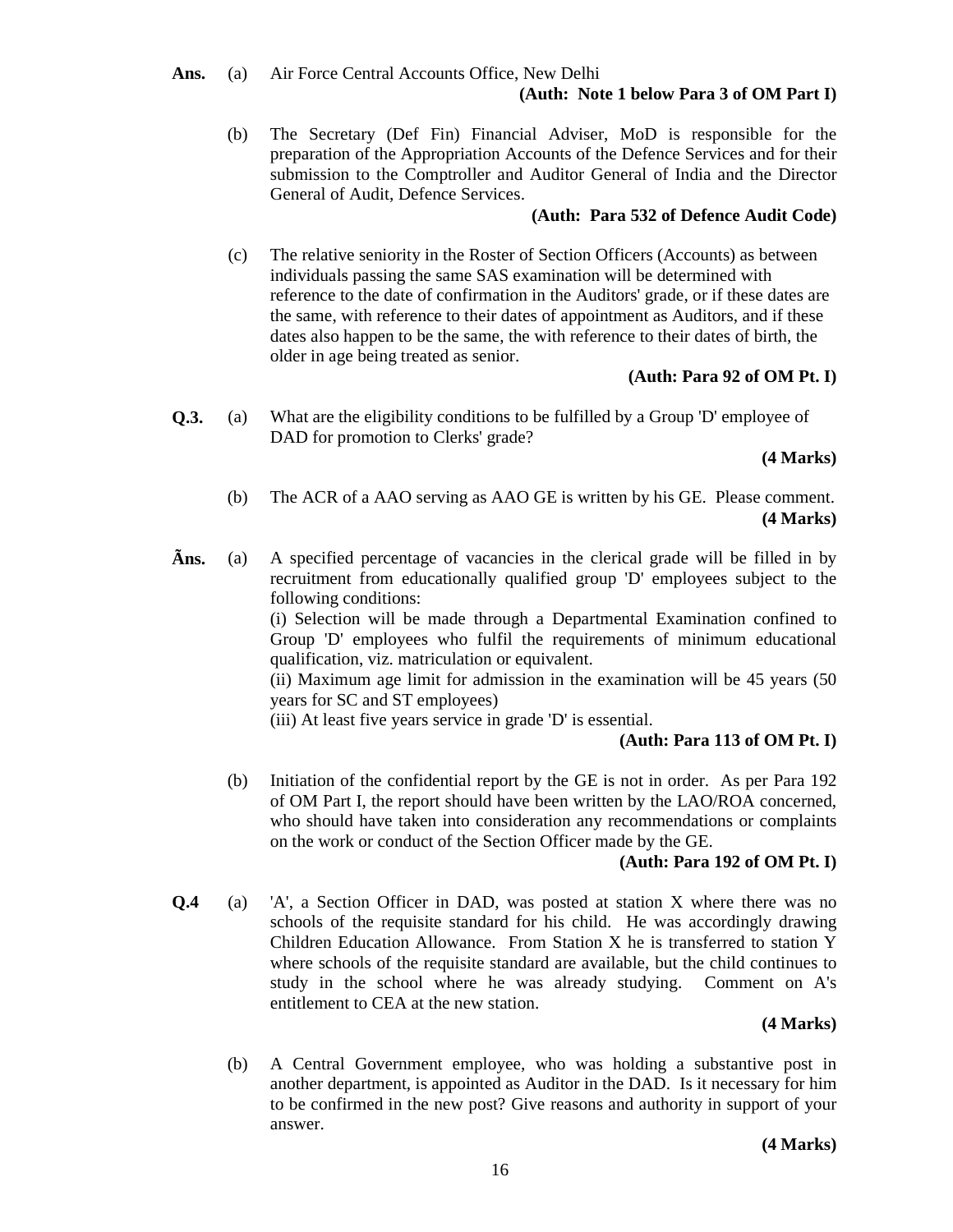Ans. (a) Since the Section Officer was in receipt of CEA at Station X, he shall remain eligible for such allowance at the new station also, so long as the child continues to study in the same school.

# **(Auth: Para 149 of OM Pt. I)**

 (b) If a Central Government employee is appointed to another post by direct recruitment either in the same department or a different department, it will be necessary to consider him for confirmation in the new post to which he has been appointed by direct recruitment, irrespective of the fact that the officer was holding the earlier post on a substantive basis. Confirmation in the new entry grade becomes necessary because the new post may not be in the same line or discipline as the old post in which he has been confirmed, and the fact that he was considered suitable for continuance in the old post would not automatically make him suitable for continuance or confirmation in the new post, the job requirements of which may be quite different from those of the old post. Hence in the instant case, confirmation in the new post will be necessary.

# **(Auth: Para 134 OM Pt.I)**

**Q.5.** (a) Who will accept the annual confidential report of an Accounts Officer of the DAD on deputation? Who will keep the original copy of the confidential report after its acceptance?

# **(4 Marks)**

 (b) What type of orders are treated as Part II office orders? How are such orders numbered?

# **(4 Marks)**

**Ans.** (a) The confidential report of the Accounts Officer on deputation will be accepted by the proforma Controller. The original copy of the report, after acceptance, will be kept by the CGDA.

# **(Auth. Para 181 OM Pt I)**

 (b) Part II office orders contain orders relating to personnel of the office, such as appointments, transfers, promotions, punishments, etc. Separate serial numbers will be given to the orders in each book. Fresh numbers will be started from the 1st January of each year.

# **(Auth. Para 491 OM Pt I)**

**Q.6.** (a) How will a service receipt for which full particulars are not given be accounted for?

# **(4 Marks)**

 (b) An aerodrome of the Indian Air Force is used by Civil Aircraft. What charges, if any, are recoverable from Civil Aviation Department? Give reasons in support of your answer.

# **(4 Marks)**

- Ans. (a) A service receipt for which full particulars are not given must not be taken to the head 'Suspense Account' but should be credited to the Minor Head 'Other Receipts' under the Revenue Head to which it appears to belong, pending eventual transfer to the credit of a proper head on receipt of detailed particulars. **(Auth: Para 46 of Defence Account Code)**
	- (b) As per Note 2 below Para 62 of the Defence Account Code, the Defence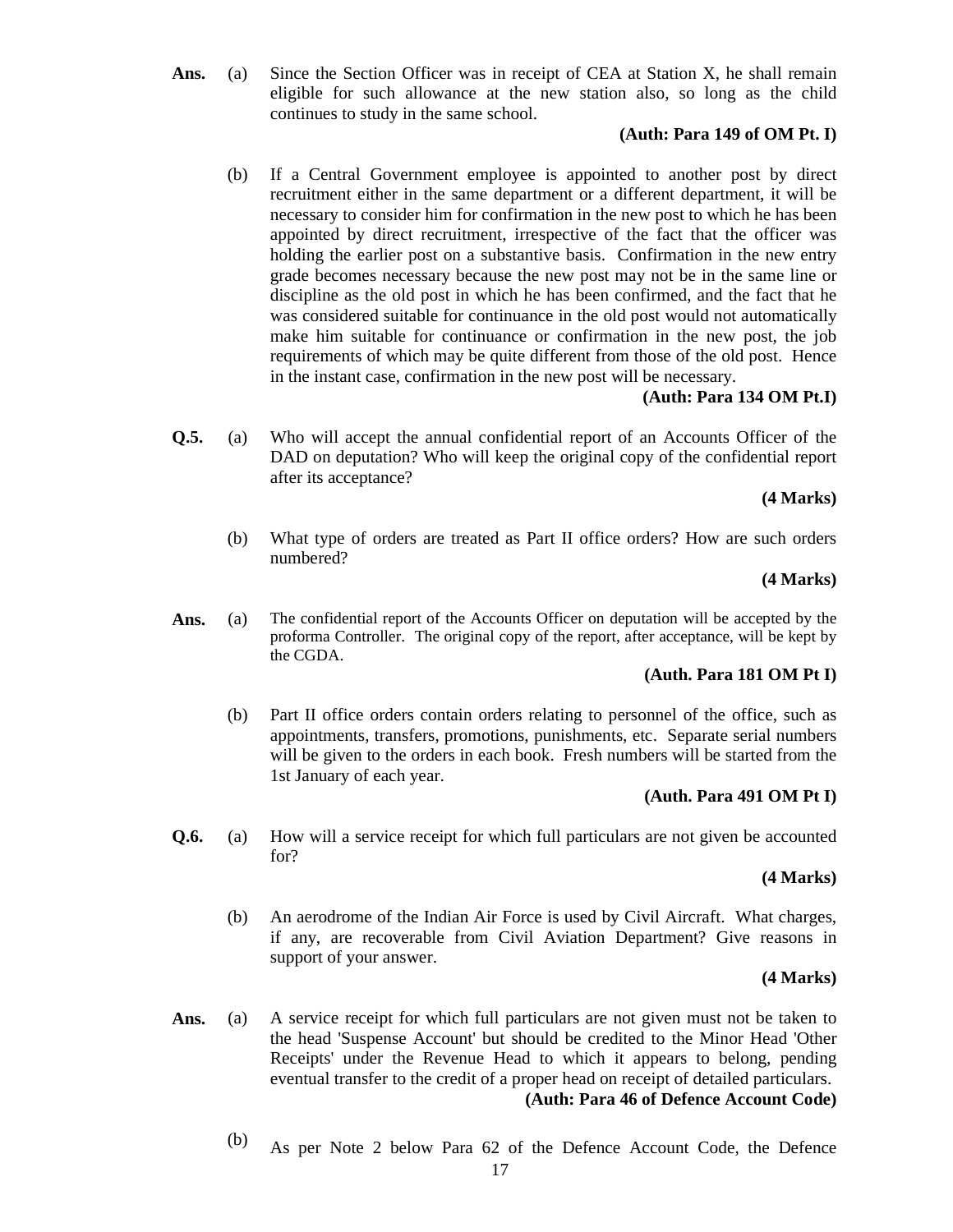Services shall not charge the Civil Aviation Department for the use of the aerodromes of the India Air Force by the Civil aircraft.

#### **(Auth: Note 2 under Para 62 of Defence Account Code)**

**Q.7.** (a) What is meant by 'Propriety Audit'?

#### **(2 Marks**)

 (b) Can a Central Government servant avail of Leave Travel Concession during the period of suspension?

#### **(2 Marks)**

 (c) When can a charged Government servant utilize the services of a lawyer to present his case before the Inquiry Officer?

# **(2 Marks)**

(d) Within what time should an adverse remark in a confidential report be communicated to the official reported upon, and what is the time allowed for representing against the adverse remark?

# **(2 Marks)**

Ans. (a) It is an essential function of audit to bring to light not only cases of clear irregularly but also every matter which, in its judgement, appears to involve improper expenditure or waste of public money or stores, even though the accounts themselves may be in order and no obvious irregularity has occurred. It is thus not sufficient to see that sundry rules or orders of competent authority have been observed. It is of equal importance to see that the broad principles of orthodox finance are borne in mind not only by disbursing officers but also by sanctioning authorities. Audit conducted on these lines is referred to as 'Propriety Audit'.

#### **(Auth: Para 38 of Defence Audit Code)**

 (b) A Government servant under suspension cannot avail of LTC as he cannot get any leave, including casual leave, during the period of suspension. As he continues to be in service during the period of suspension, members of his family are entitled to LTC.

# **(Auth: DG P&T Letter No.26/1/74-PAP dt.3.2.77, reproduced in Annexure 'B' of OM Pt I)**

 (c) A Government servant may present his case before the Inquiry officer with the assistance of any other Government servant or retired Goverment servant. He may not engage a legal practitioner for the purpose unless the person nominated by the Disciplinary Authority is a legal practitioner or unless the Disciplinary Authority, having regard to the circumstances of the case, so permits.

# **(Auth: Para 329 OM Part I)**

 (d) Adverse remarks in a confidential report are required to be communicated to the individual concerned, as far as possible, within one month from the date of acceptance. Representation against adverse remarks should made within one month of the date of communication.

# **(Auth: Para 202&203 OM Part I)**

**Q.8.** (a) What is the prescribed period of retention in DAD of the following types of records: **(4 Marks)**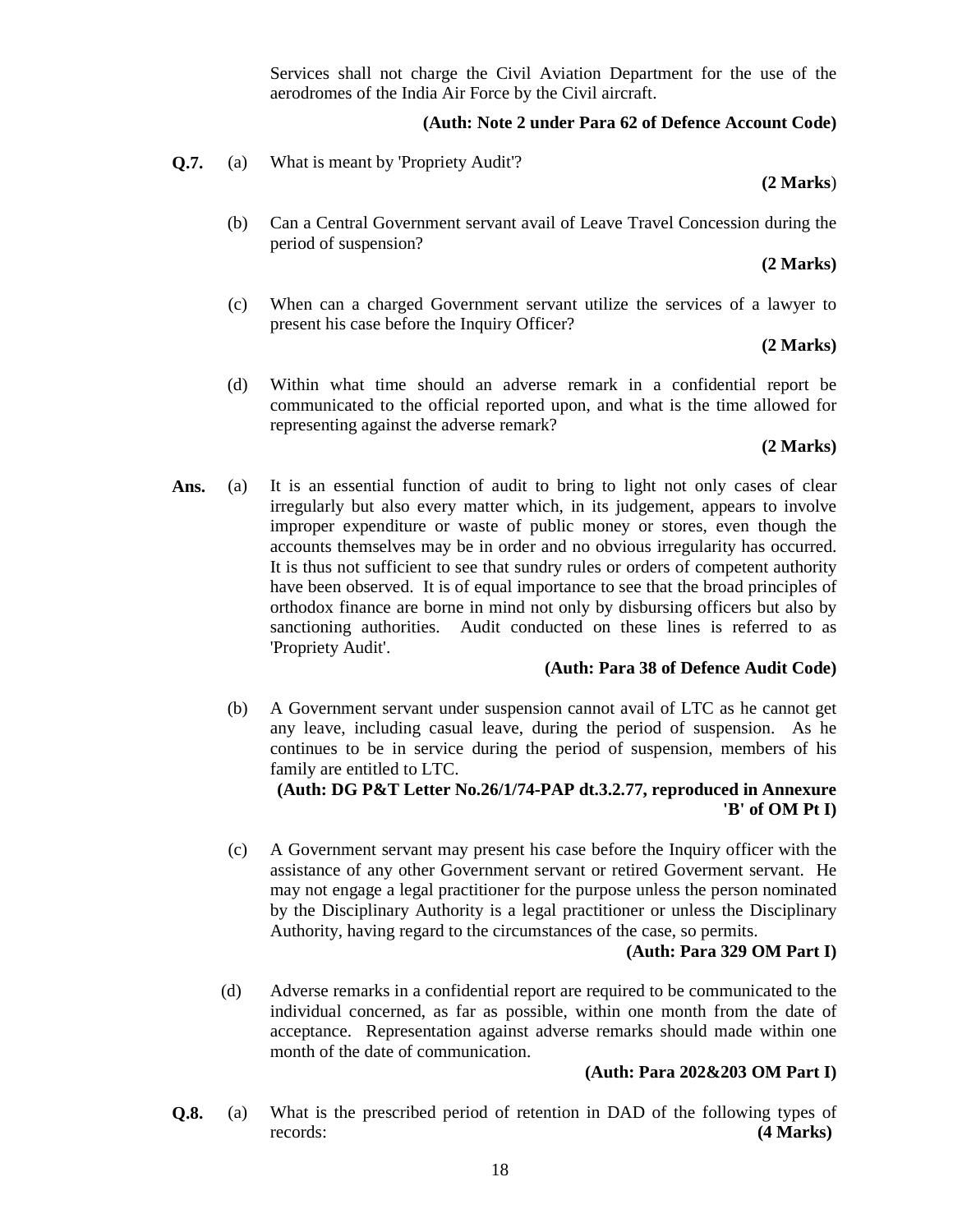- (i) Manufacture accounts of Army formations;
- (ii) Cash accounts of Indian Naval ships and establishment;
- (iii) Pay bills of civilian Gazetted Officers and establishments;
- (iv) Pension claims (where pension has been sanctioned);
- (b) How many digits are there in a DID Schedule number, and what do the different digits denote?

#### **(4 Marks)**

- Ans. (a) (i) 5 years (Item 15 of Annexure 'A' to Para 61, OM Part II, Vol.I) (ii) 6 years from the date the accounts are finalized (Item  $2(22)$ )  $(iii)$ 6 years (Item 11(3)) (iv) 50 years from the date of last PPO bound in a particular volume (Item 73)
	- (b) DID Schedule number consists of 15 digits. The first two digits indicate the CDA, next four digits the Section number, the seventh digit the class of vouchers, eighth to eleventh digits voucher number, twelfth and thirteenth the month, and fourteenth and fifteenth the year.

# **(Auth: Para 213 of OM Pt. II Vol.I)**

**Q.9.** (a) An Accounts Officer, who had gone on temporary duty, completes his return journey on 31 March, 2006. What is the last date up to which he can submit his TA claim?

### **(4 Marks)**

 (b) What is the transfer entry to be made when a cheque issued by a Controller on a Bank is cancelled and a fresh cheque in lieu is not issued?

#### **(4 Marks)**

Ans. (a) As per Rule 259 GFR, travelling allowance claim of a Government servant shall fall due for payment on the date succeeding the date of completion of the journey. He shall submit the traveling allowance claim within one year of its becoming due, failing which it shall stand forfeited. In the instant case, the journey was completed on 31.3.06, and accordingly the claim fell due for payment on 1.4.06. The TA claim should be submitted within one year of this date, i.e. latest by 31.03.2007.

# **(Auth: Rule 259 GFR)**

 (b) When a cheque issued by a Controller is cancelled and a fresh cheque in lieu is not issued, the transaction should be adjusted by a transfer entry as under: DEBIT - Suspense Head-Cheques and Bills-Code No.0/020/81 CREDIT-Service or other head either by a fresh credit or minus debit (as the case may be) which was originally debited.

# **(Auth: Para 21 OM Pt.XI)**

**Q.10** (a) What is the Defence Proforma Account? What are the suspense and miscellaneous heads of account to be operated for transactions under this account?

# **(4 Marks)**

 (b) Who bears the leave salary of a Central Govt. servant on deputation to another department?

**(4 Marks)**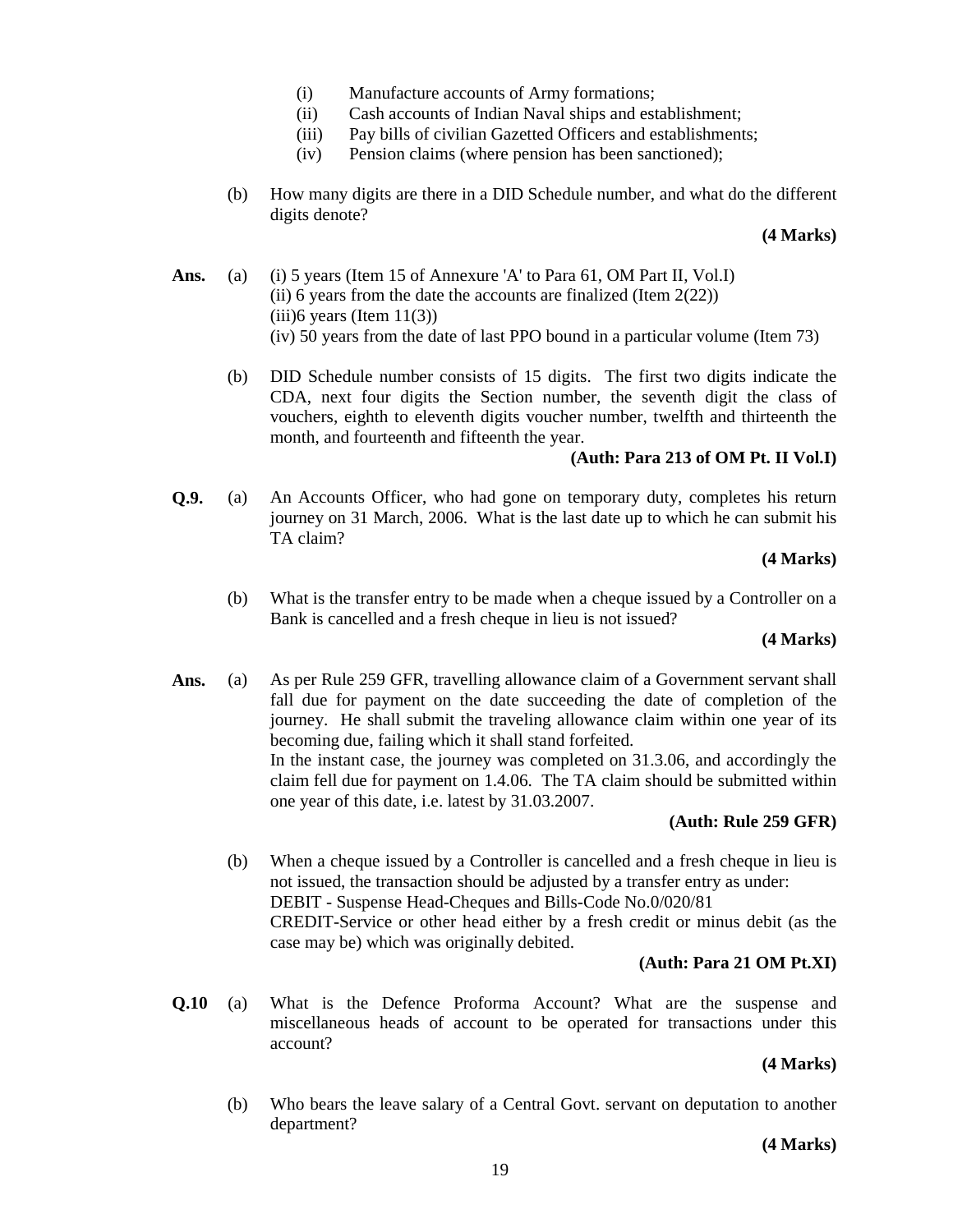Ans. (a) The balances of the Defence Services have been created proforma in the books of the RBI w.e.f. 1.4.1962. These balances form part of the Central Government for regulating the ways and means arrangements. There is one Central Account in the RBI for the Defence Services as a whole but in the details working up to this single account, the total figures for each Controller will be available separately in the books of the RBI. The transactions with or on behalf of the Defence Services arising in the accounts of other Central Ministries and Departments will be adjusted with the Reserve Bank against the balance of the Defence Proforma Account and of the Govt. concerned. These adjustments will centrally be effected by the Central Accounts Section of the RBI of India at Nagpur.

> The following heads should be operated for adjustment of transactions under the Defence Proforma Account:

### **'L' - Suspense & Miscellaneous**

(i) Reserve Bank Suspense - Classified (ii) Reserve Bank Suspense - Unclassified (iii) Remittances into Banks/Treasuries, (iv) Cheques & Bills, (v) Reserve Bank Deposits.

## **(Auth: Para 74 & 85 Defence Account Code)**

 (b) The liability for payment of leave salary will be that of the borrowing department in respect of leave availed during the currency of the deputation.

# **(Auth: Para 90 Defence Account Code)**

**Q.11.** (a) Who carries out the audit of sanctions issued by the GOI?

### **(4 Marks)**

 (b) What checks should be exercised in a Controller's office to avoid fraudulent payments on the basis of forged Govt. sanctions?

#### **(4 Marks)**

**Ans.** (a) The audit of GOI sanctions is conducted by the Director General of Audit, Defence Services.

# **(Auth. Para 24 Defence Account Code)**

 (b) In order to avoid fraudulent payments on the basis of forged Govt. sanctions, it will be ensured in Controller's office that:

(i) The specimen signatures of the officers who are authorized to sign the Government sanctions involving Defence expenditure are verified. This is done with reference to the specimen signatures of authorized signatories received from the concerned Wings of the MoD or other concerned Ministry.

(ii) The monthly list of Govt. sanctions issued, received from the Ministry, is consulted in audit to avoid acting on forged sanctions;

(iii) The receipt of specimen signatures and of the monthly list of Govt. sanctions, from the concerned Nodal Officers of the Ministry, will be watched by the Controller's office.

# **(Auth: Para 37 Defence Audit Code)**

**Q.12.** (a) What are the circumstances in which Provisional Payments may be authorized? What is the responsibility of audit in regard to the regularization of such payments?

**(4 Marks)**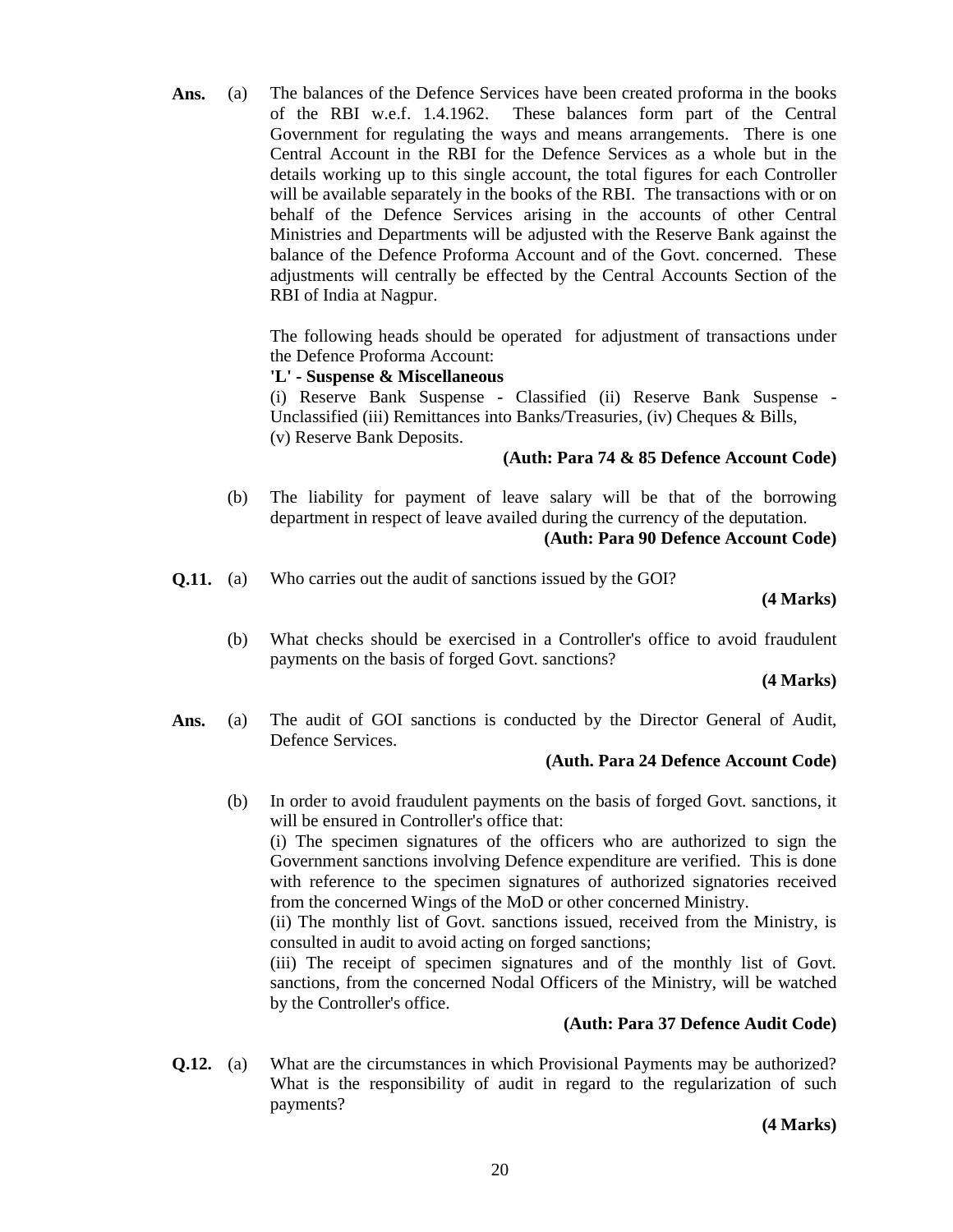(b) In the absence of a Brigade Commander on leave, the officer performing his duties exercises his financial powers also. Can this be accepted in audit? Give authority in support of your answer.

### **(4 Marks)**

**Ans.** (a) Provisional payments may be made in exceptional circumstances in anticipation of the receipt of the sanction of the appropriate authority or of additional allotment of funds to cover the expenditure.

> Cases may arise where sanction of the appropriate authority exists and funds are available, yet a final payment cannot be made to the parties concerned, whether Govt. employees or third parties, on account of lack of documentation, or lack of time for verification of the particulars, or for the completion of necessary audit requirements. In such cases the amount which is clearly payable may be paid to the parties after satisfying that no overpayment or breach of rules would be involved thereby. The payment so made are also to be treated as 'provisional payments'.

> The finalization of all provisional payments will be watched in audit through the medium of a register and cases where such payments remain unadjusted or not finalized for long periods should be brought to the notice of higher administrative authorities for immediate action.

### **(Auth: Para 53 and 54 Defence Audit Code)**

- (b) The exercise of financial powers by the officer performing the duties of Brigade Commander while the latter is on leave can be accepted in audit as per the provisions of Reg.65, clause (d) of Fin. Regulations Part I Vol.I
- **Q.13.** (a) When can advance payments to suppliers be made? What are the safeguards to be observed in this regard?

#### **(4 Marks)**

 (b) Briefly state the procedure to be followed for incurring expenditure in excess of the total grant authorized by Parliament for the financial year?

#### **(4 Marks)**

- Ans. (a) Ordinarily, payments for services rendered or supplies made should be released only after the services have been rendered or supplies made. However, it may become necessary to make advance payments in the following types of cases:
	- (i) Advance payment demanded by firms holding maintenance contracts for servicing of air-conditioners, computers, other costly equipment, etc.
	- (ii) Advance payment demanded by firms against fabrication contracts, turnkey contracts, etc.

Such advance payments should not exceed the following limits:

- (i) Thirty percent of the contract value to private firms;
- (ii) 40% of the contract value to a State or Central Govt. agency or a Public Sector Undertaking;
- (iii) In case of maintenance contract, the amount should not exceed the amount payable for 6 months under the contract.

Ministries or Departments of the Central Govt. may relax, in consultation with their Financial Advisers concerned, the ceilings mentioned above. While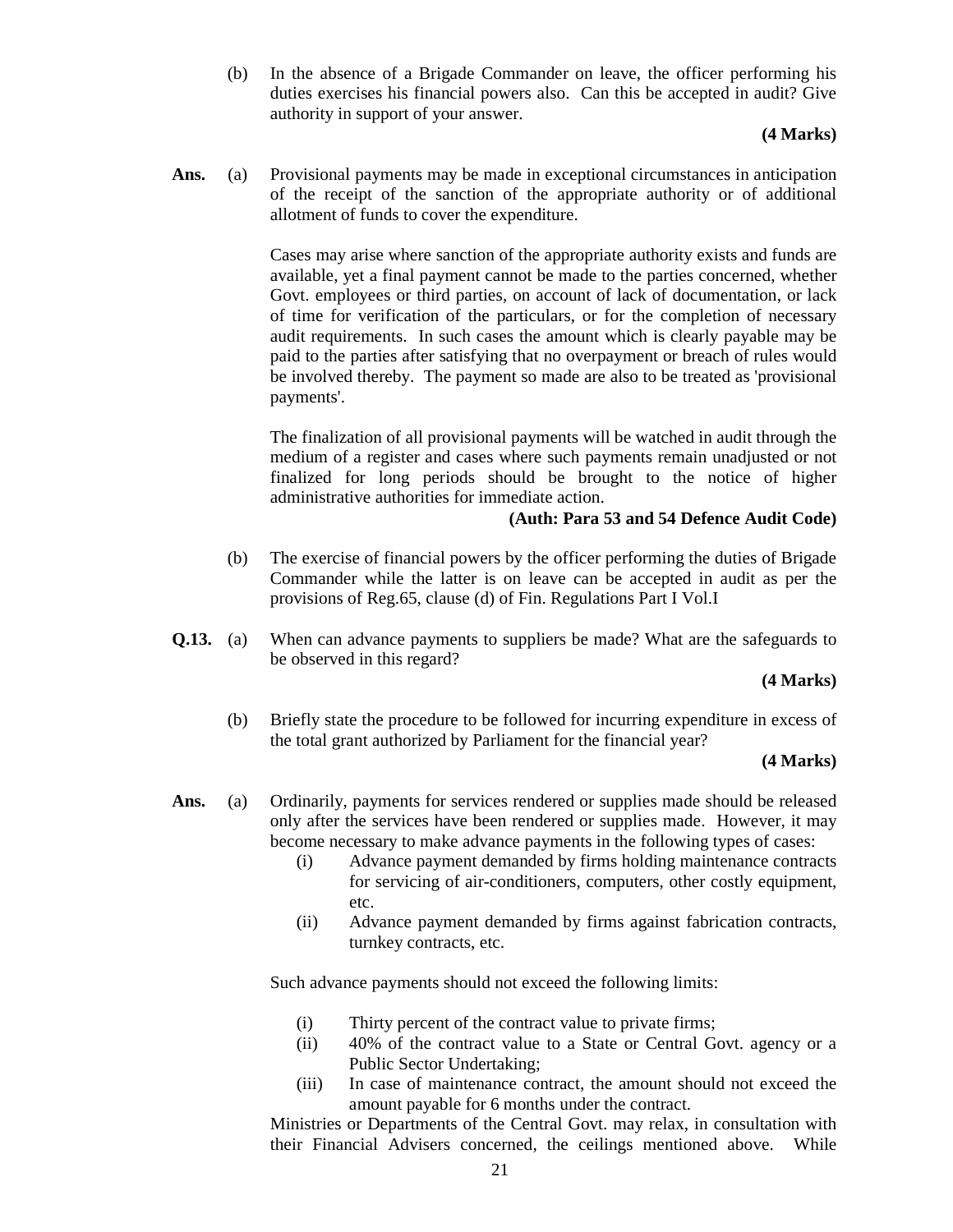making any advance payment as above, adequate safeguards in the form of bank guarantee, etc., should be obtained from the firm.

#### **(Auth: Para 159(1) GFR)**

 (b) No expenditure shall be incurred which may have the effect of exceeding the total grant or appropriation authorised by Parliament by law for a financial year, except after obtaining a supplementary grant or appropriation or an advance from the Contingency Fund.

# **(Auth: Rule 52(3), GFR)**

**Q.14.** (a) How will you classify an addition and alteration to an existing work-whether as an original work or as repair?

## **(4 Marks)**

 (b) What is a Military Receivable Order? How many copies of it are generally prepared?

# **(4 Marks)**

**Ans** (a) An addition and alteration to an existing work shall be regarded as an original work, as per Rule 123, GFR.

# **(Auth: Rule 123, GFR)**

 (b) Except in the case of earnest money deposits, cash tendered at a treasury or the Bank by an officer of the Defence Services must be accompanied by a MRO in duplicate issued by an officer authorized in this behalf under Rule 468 of the Central Treasury Rules. Only MRO accompanying remittance by Headquarters, British Gurkhas in India are made out in triplicate.

### **(Auth: Rule 467 Central Treasury Rules)**

**Q.15.** (a) What happens to a sanction for expenditure which has not been acted upon for a year?

**(2 Marks)**

 (b) What should be the minimum number of firms to whom a Limited Tender Inquiry is issued?

**(2 Marks)**

(c) How will you arrive at the date of effect of an order issued by the Govt. of India when it does not mention any such date?

#### **(2 Marks)**

- (d) After receiving several bids as a result of a Limited Tender Inquiry, the competent financial authority feels that a price negotiation is necessary. Can he carry out such a negotiation with all the firms who have submitted quotations? **(2 Marks)**
- **Ans.** (a) As per Reg.70, Financial Regulations, Part I, a sanction for any fresh expenditure which has not been acted upon for a year lapses unless it is specifically renewed, except in the case of:
	- (i) An allowance, sanctioned for an appointment or a class of officers, not drawn by a particular incumbent or by a particular set of officers;
	- (ii) Additions made gradually from year to year to a permanent establishment under a general scheme;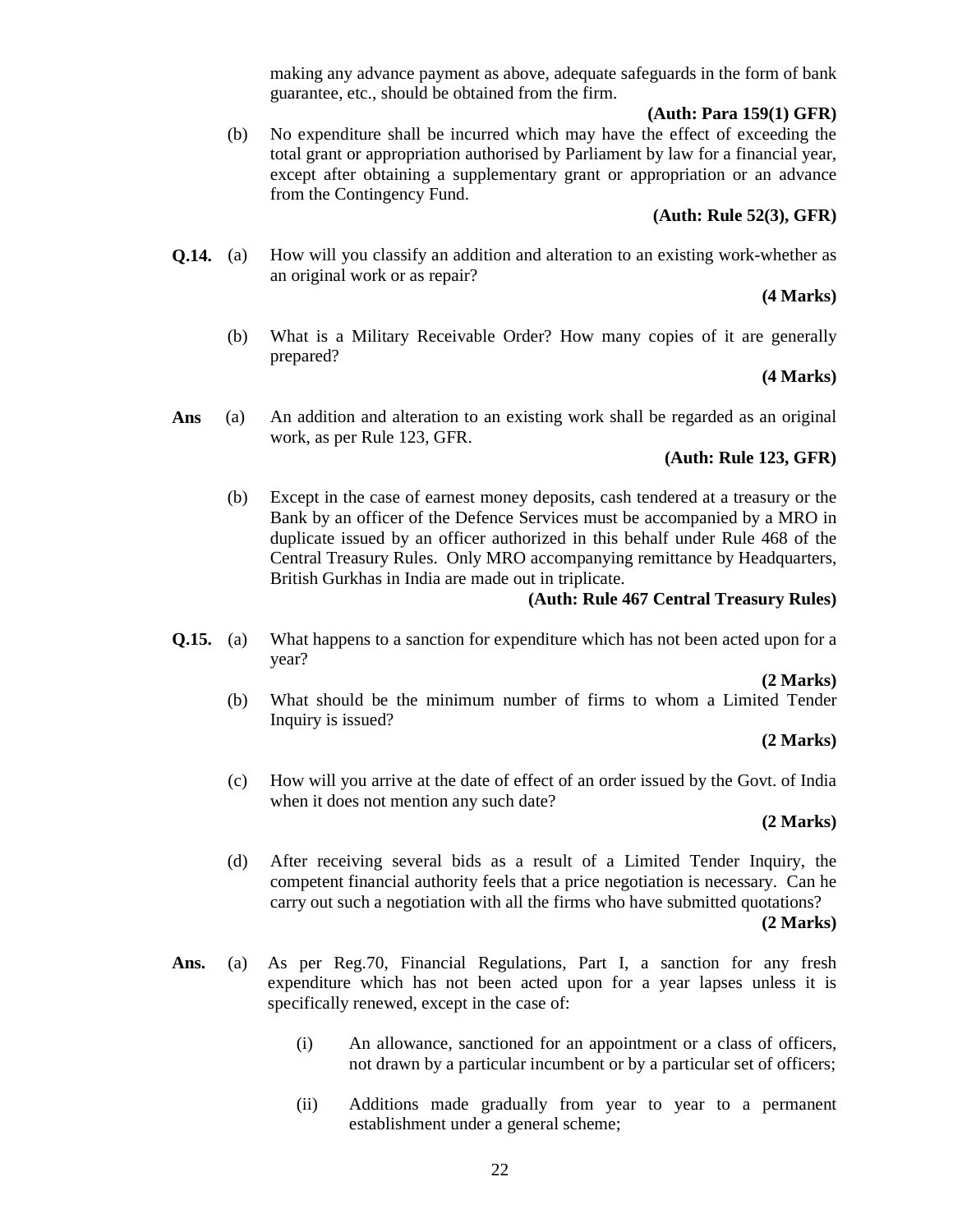(iii) An approved MES work. Fresh sanction is necessary, however, if work is not commenced within 5 years of the date of administrative approval.

# **(Auth: Reg.70, Financial Regulations, Part I,Vol.I)**

 (b) As per Rule 151, GFR, the number of supplier firms in Limited Tender Enquiry should be more than three.

# **(Auth: Rule 151 GFR)**

 (c) As per Reg.69, Financial Regulations, Part I, Vol.I orders of the GoI take effect from the date they bear, unless otherwise specified.

# **(Auth: Reg.69 FR Pt.I Vol.I)**

 (d) No. Negotiation can be carried out only with the lowest evaluated responsive bidder, as laid down in Rule 160(xii) GFR.

# **(Auth: Rule 160(xii) GFR)**

**Q.16.** (a) What is the purpose of a 'Vote on Account'?

# **(2 Marks)**

 (b) What action should be taken in respect of budgetary grants not likely to be utilized during the financial year?

# **(2 Marks)**

(c) Loss of stores valuing Rs.7000 has taken place in an Army unit. Recoveries to the tune of Rs.3000 have been effected from erring individuals. For the purpose of writing off the loss, what is the amount with reference to which the competent financial authority will be determined?

#### **(2 Marks)**

(d) Stores valuing Rs.30,000 issued by an Army unit to a contractor have become irrecoverable. Would you regard this as a loss of stores or as a loss of public money?

# **(2 Marks)**

**Ans.** (a) The 'Vote on Account' normally covers the requirements for the month of April only. The purpose of a 'Vote on Account' is to keep the Govt. functioning pending the voting of the Demands for Grants for the full year. Expenditure on new services should not, therefore, be incurred before the grants for the full year are voted and the connected Appropriation Bills enacted.

# **(Auth: Note below Reg.109, FR Pt I, Vol.I)**

 (b) It is contrary to the interest of the state that money should be spent hastily or in an ill-conceived manner, merely to avoid the lapse of a grant. In the public interest, grants that cannot be profitably utilized should be surrendered.

# **(Auth: Para 105, FR Pt I)**

 (c) As per Note below Reg.160, FR Part I, Vol.I, the competent financial authority for regularization of a loss will be determined with reference to the gross loss. Hence, in the instant case, the competent financial authority will be determined on the gross loss of Rs.7000/-

# **(Auth: Note below Reg.160, FR Pt.I Vol.I)**

 (d) It will be regarded as loss of Public Money, in terms of clause (d) of Reg.164, FR Part-I, Vol.I

# **(Auth: Reg.164, FR Pt.I Vol.I)**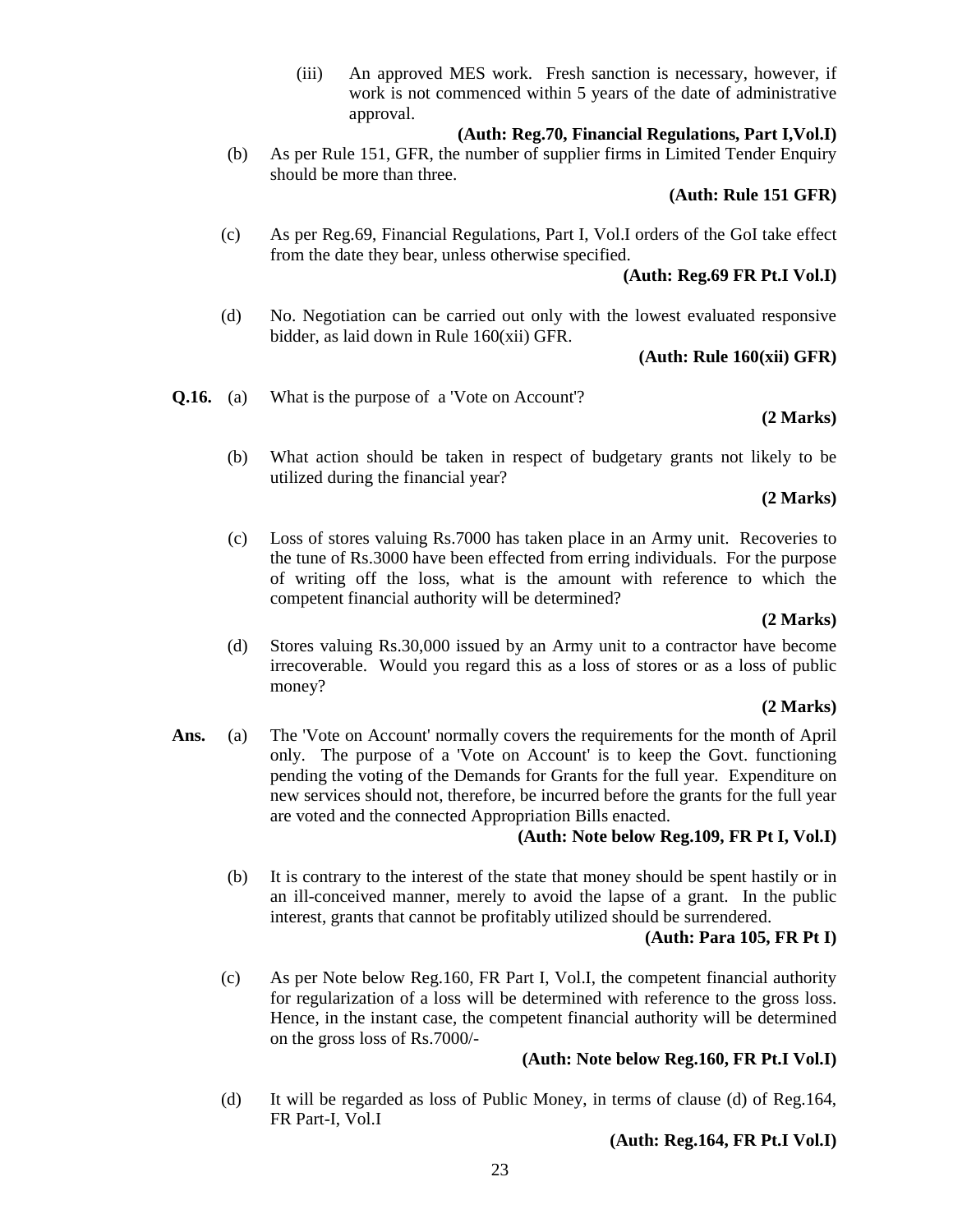# **Defence Accounts Department S.A.S. Examination – Part I**

# **May, 2007**

### **Subject: 'B' – Paper III – CODES AND MANUALS – PRACTICAL (With Books)**

Time Allowed: 3 Hours Total Marks : 100

Note:-

- (1) Only TWELVE questions should be attempted FOUR from Section I and EIGHT from Sections II, III, IV or V as the case may be.
- (2) Candidates permitted to answer questions from Factories, Air Force and Navy portions should answer any 8 of the 12 questions from Sections III, IV or V respectively in addition to the Four questions from Section I. Others should answer any 8 questions from Section II.
- (3) Each question in Section I carries 9 marks. Questions in Sections II, III, IV and V carry 8 marks each.
- (4) Answers to questions in Sections II, III, IV or V must be written in separate answer books.
- (5) Questions should not be split up. Answer to all parts of a question should be written together at one place only.
- (6) Answers should be precise and authority should be quoted.

# **SECTION I (Common to ALL CANDIDATES)**

**Q.1.** (a) Can the Cash Assignments be referred to as Letters of Credit?

#### **(2 Marks)**

 (b) A Chief Engineer of a Zone authorises one of his Garrison Engineers to draw the Cash Assignment of Rs.120 lacs in the month of August, 2006. The amountis within his budget allotment. Will the bank pay?

#### **(2 Marks)**

 (c) The formation Hqrs. of a Division is inundated with water on account of breach in the river. The Divisional Commander orders CWE to immediately undertake minor works worth Rs.1 lac without waiting for written orders/formal sanction of the CFA. The AAO GE refuses to pay bills on grounds of lack of competence of the orders of the Divisional Commander and lack of funds. Comment.

**(5 Marks)**

- Ans. (a) The Cash Assignments can also be referred to as Letters of Credit as it authorises a Treasury or a bank to make payments to a Disbursing Officer, in favour of whom Cash Assignments have been placed, upto the limit specified therein.  **(Auth: Para 194 Defence Accounts Code)**
	- (b) Only the CDA and other officers as authorized by the Controllers may place Cash Assignments. Therefore, a Cash Assignment placed by the Zonal Chief Engineer will not be honoured by the Bank.

#### **(Auth: Para 194 Defence Accounts Code)**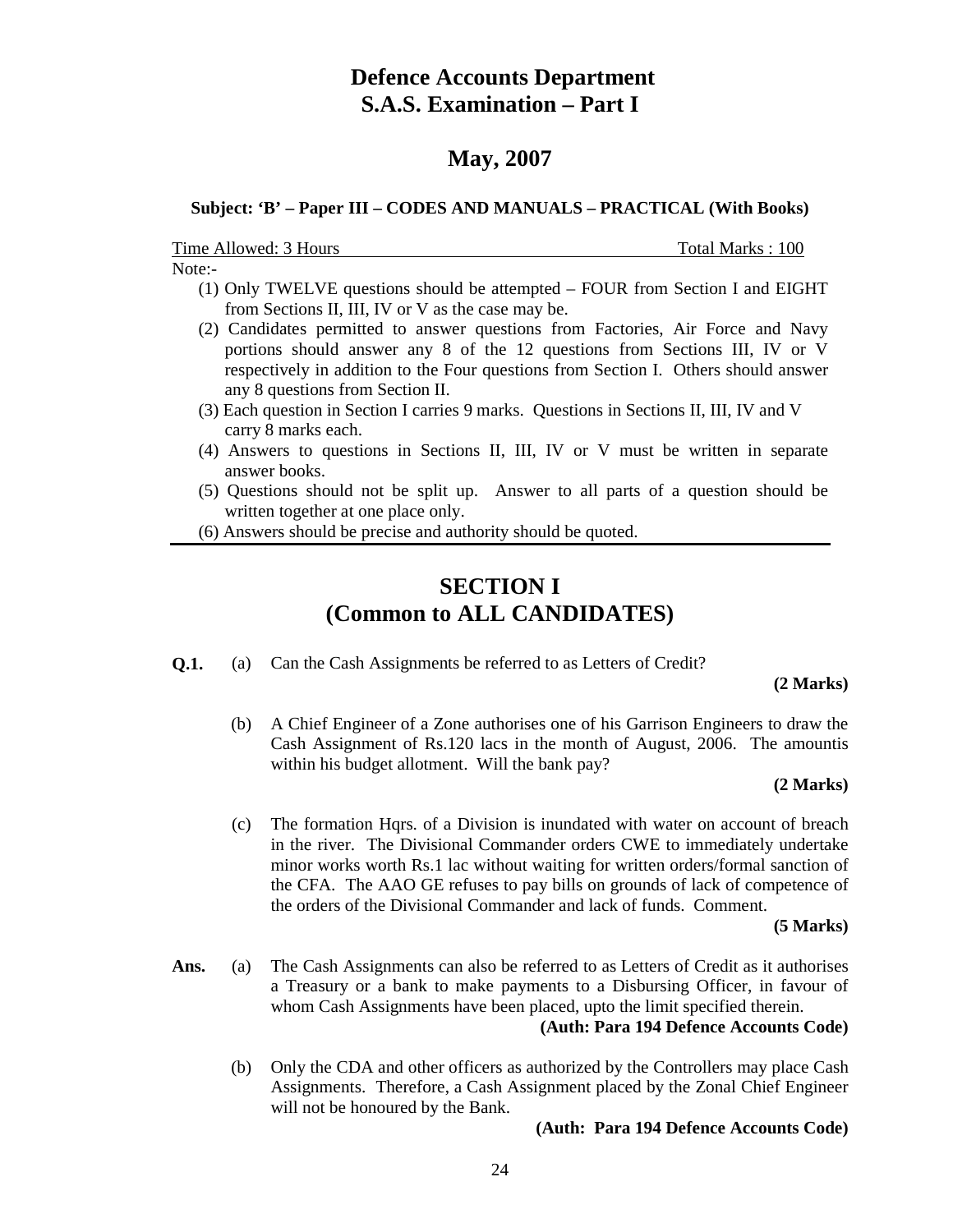(c) In case of contingencies of such a nature any local Commander can order the works to be undertaken under para 11, if reference to the appropriate CFA entails dangerous delay. The question of lack of competence does not arise. However, all such orders should be given in writing. Funds can be provided for subsequently.

# **(Auth: Para 11 Defence Works Procedure 1986)**

- **Q.2.** (a) What are the departmental charges levied on the deposit or the agency works? **(5 Marks)**
	- (b) Can departmental charges be reduced or remitted by the CWE?

# **(4 Marks)**

- **Ans.** (a) Whenever agency services or deposit works are carried out by the MES, departmental charges will be levied at the rates shown in Table H. These charges are in addition to the cost of work done and stores and materials supplied and are intended to cover:
	- (i) Cost of normal MES supervising establishment, including storage and incidental charges.
	- (ii) Use of T&P normally held by the MES.

Audit and any other charges that may be prescribed by the Govt. of India i.e. pensionary charges. No item of expenditure will be excluded from the levy of departmental charges on the pleas that it involved little or no supervision or expenditure on T&P.

# **(Auth: Para 310 MES Regulations)**

- (b) In special cases E-in-C with the concurrence of the Financial authorities may reduce or remit departmental charges on a deposit work costing upto Rs.2000/-. (**Authority: Para 310 MES Regulations)**
- **Q.3.** What action is required to be taken in the following cases:
	- (a) After Construction Account has to be closed, an omission in debiting an expenditure voucher of Rs.100 comes to notice?

# **(5 Marks)**

 (b) A Construction Account has to be closed, but there are some unpaid wages pertaining to the work.

# **(2 Marks)**

 (c) Stores are found surplus to the requirement of a project which are also not required for any other project or service for the next 24 months.

**(2 Marks)**

Ans. (a) A note of the error only be made.

# **(Auth: Note under Para 291 UAM)**

 (b) Liabilities against the unpaid wages have to be booked in the construction account.

#### **(Auth.Para-522 MES)**

(c) Stores will be disposed off and proceeds credited to the works.

**(Auth: Para 776-778 RMES)**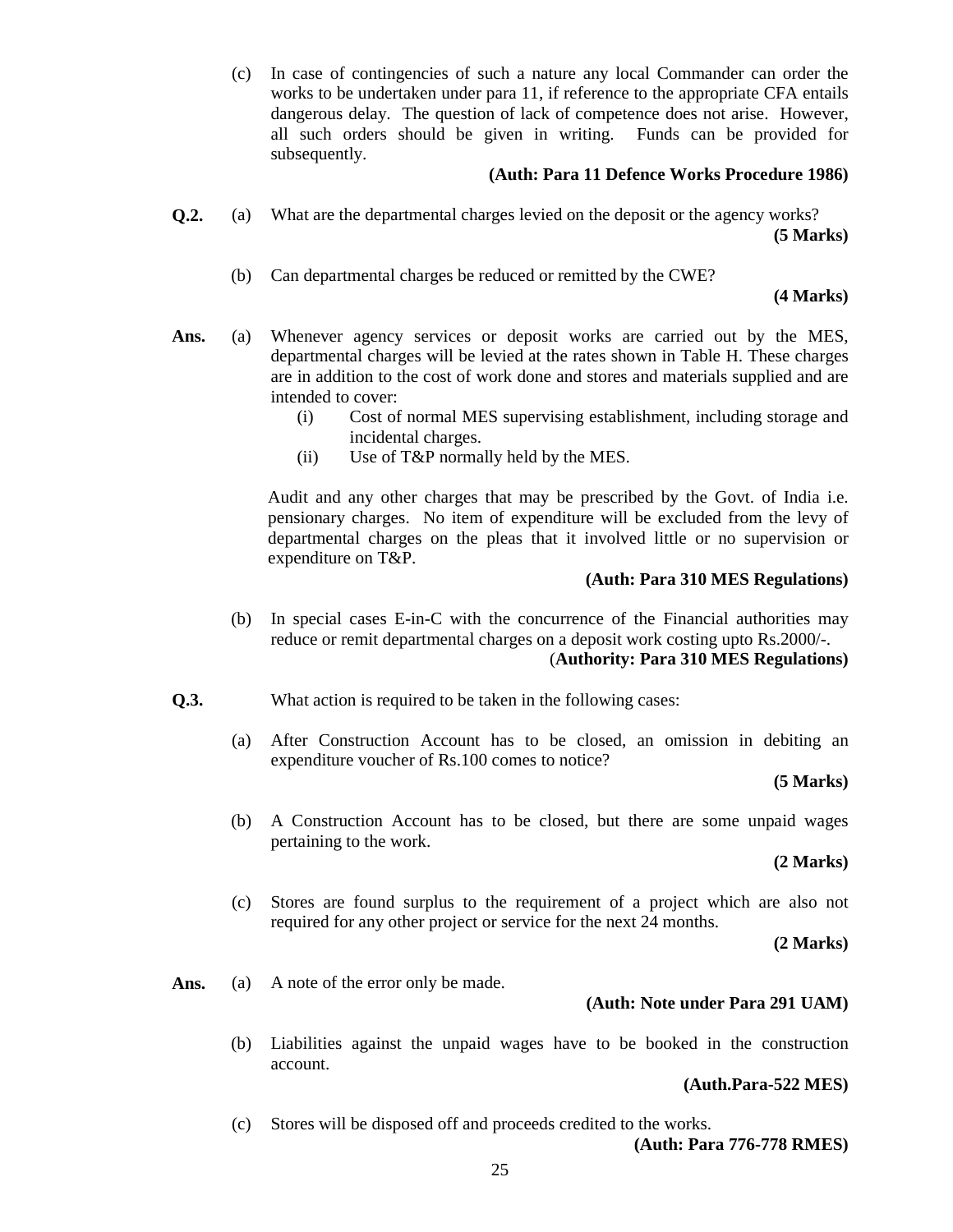- **Q.4.** Will a loss statement be necessary in the following:
	- (a) An Operational Commander ordered execution of urgent defence work costing Rs.6 lac. However, due to cessation of hostilities the work was abandoned as no longer necessary. An amount of Rs.3.00 lac had already been incurred on the work.

### **(2 Marks)**

 (b) A crane in an MES Workshop costing Rs.2.00 lac became unserviceable due to fair wear and tear.

### **(3 Marks)**

 (c) A consignment of MES stores costing Rs.20,000 was lost in transit due to pilferage. A claim was preferred against Railways, which was rejected by them.

#### **(4 Marks)**

**Ans.** (a) Yes. Infructuous expenditure caused by abandonment of project should be formally sanctioned as a loss by the CFA.

### **(Auth: Paras 377 & 607 MESR)**

 (b) No loss statement is necessary as it is depreciation and not an actual loss. The loss due to depreciation will be written off by Engineering authority under powers laid down in item 7 of Table 'B' on a simple expense voucher.

### **(Auth: Paras 591(b)(ii) & 603 MESR)**

 (c) Yes. A loss statement is necessary. Loss in transit will be treated in the same way as loss in stock.

## **(Auth: Para 593&754 of the MES Regulations)**

- **Q.5.** Are the following in order:
	- (a) A CWE fixes a Star Rate after the expiry of the period covered by the contract. **(2 Marks)**
	- (b) An approved work is commenced 6 years after the date of Administrative Approval.

#### **(3 Marks)**

 (c) A GE pays an advance of Travelling Allowance in an urgent case from the Cash Assignment.

## **(4 Marks)**

**Ans.** (a) Yes, this is in order. A CWE can fix Star Rates relating to any contract either accepted by him or by any higher authority.

#### **(Auth: Para 439 RMES)**

 (b) No. This is not in order. If an approved work is not commenced within 5 years of the date of administrative approval, fresh approval must be obtained.

# **(Auth: Para 142 of the RMES)**

 (c) Yes, this is in order. However, advance of travelling allowance is normally to be demanded from CDA. But in urgent cases, payment can be made from cash assignment. Demand intimation is to be sent immediately to CDA.

# **(Auth: Para 575 of the RMES)**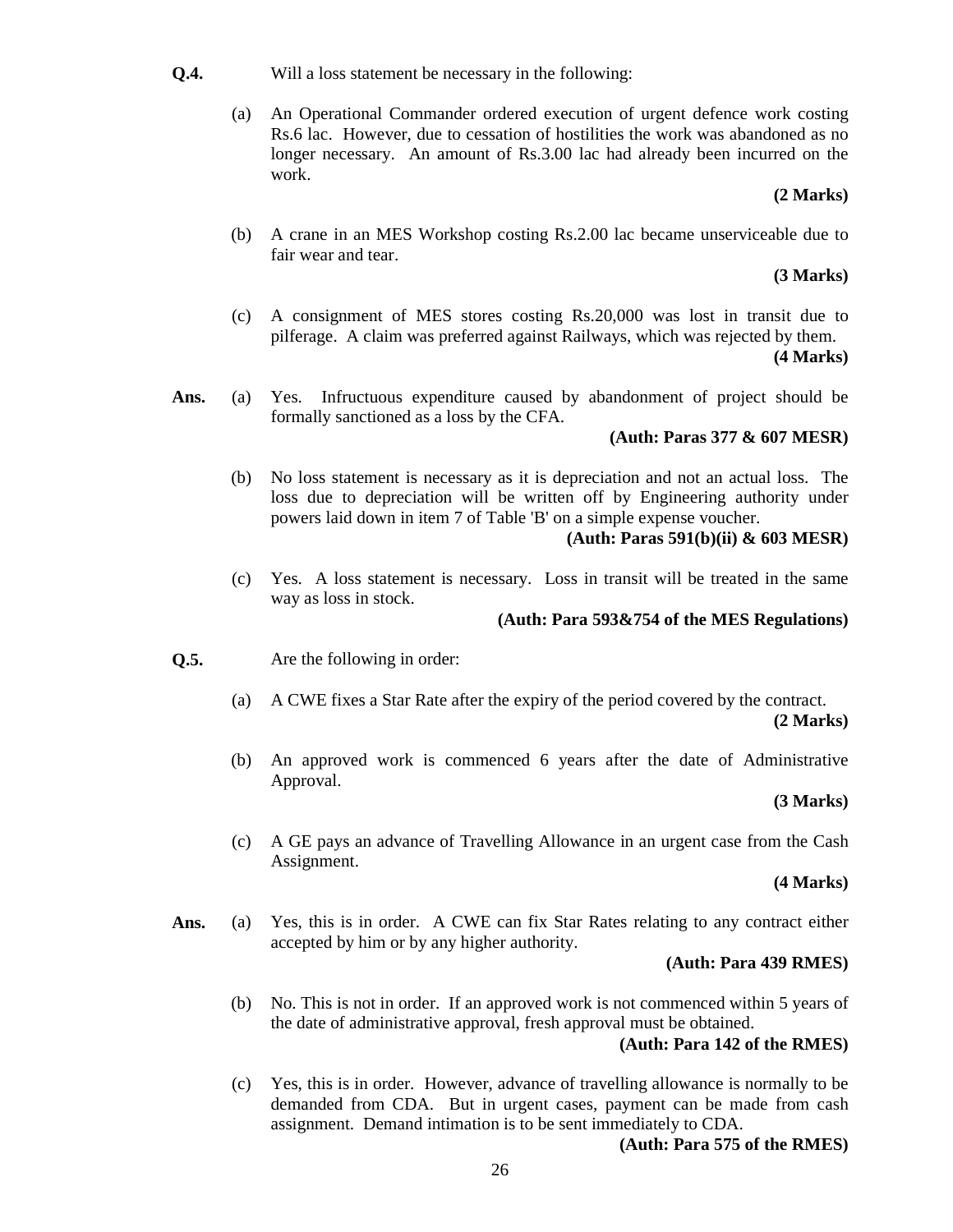**Q.6.** (a) A project is administratively approved for Rs.20 lakhs. The contract is accepted at Rs.16 lakhs. What action should be taken by the CDA's office during contract scrutiny?

## **(5 Marks)**

 (b) In the above contract, the scope of work is also reduced for administrative reasons. What effect will this have on the administrative approval?

**(4 Marks)**

Ans. (a) The accepted contract has reduced the cost of the project below the amount of administrative approval by an amount exceeding 15%. CDA's office should ask the CWE/CE within whose powers of technical sanction the work falls, for a reduction statement for this amount, which in this case is Rs.1,00,000/-.

# **(Auth: Para 30(b), Defence Works Procedure, 1986)**

 (b) Administrative approval need not be revised but approved amounts for the abandoned items of AA and the total approved amount will be reduced by the CWE/CE. Details of reductions should be sent by the GE to CDA.

**(Auth: Para 34, Defence Works Procedure, 1986)**

# **SECTION II**

# **(For candidates other than those from Factories, Air Force and Navy)**

**Q.1.** (a) What action will the LAO take if receipted copy of Issue Voucher ('B' copy) is not received by the consignor for over three months from the date of issue of stores?

# **(4 Marks)**

 (b) What criteria should the SO(A)/AAO follow while settling objections under powers delegated to him?

# **(4 Marks)**

Ans. (a) Where the copy of the issue voucher ('B' copy) is not received by the consignor unit for over three months from the date of issue of stores, the consigner's local audit staff will, during their visit to the unit for audit, collect an extra copy of each of such issue vouchers and schedule them to the consignee's LAO, under a separate top list after pairing it with the 'E' copy of the voucher held by him. Particulars of all such cases in which an extra copy of such vouchers have been obtained and scheduled to the consignee's LAOs in the above manner should be brought to the notice of higher administrative authorities for investigation and necessary action under intimation to the PCDA/CDA.

# **(Auth: Para 61 ALAM Part I Vol.I)**

 (b) While setting objections under powers delegated to him, an SO(A)/AAO should be personally satisfied that the point of objection has been suitably answered, audit requirement has been fully completed and there is no defect or lacuna in the system and procedure. He should record the reasons for the settlement of an item in the office copy of settlement memo. However, objections personally raised by the LAOs shall not be settled by AAOs/SO(A)s.

# **(Auth:Note 1 under Para 7 of Appendix 'B' referred to in Para 61 ALAM Part I Vol.I)**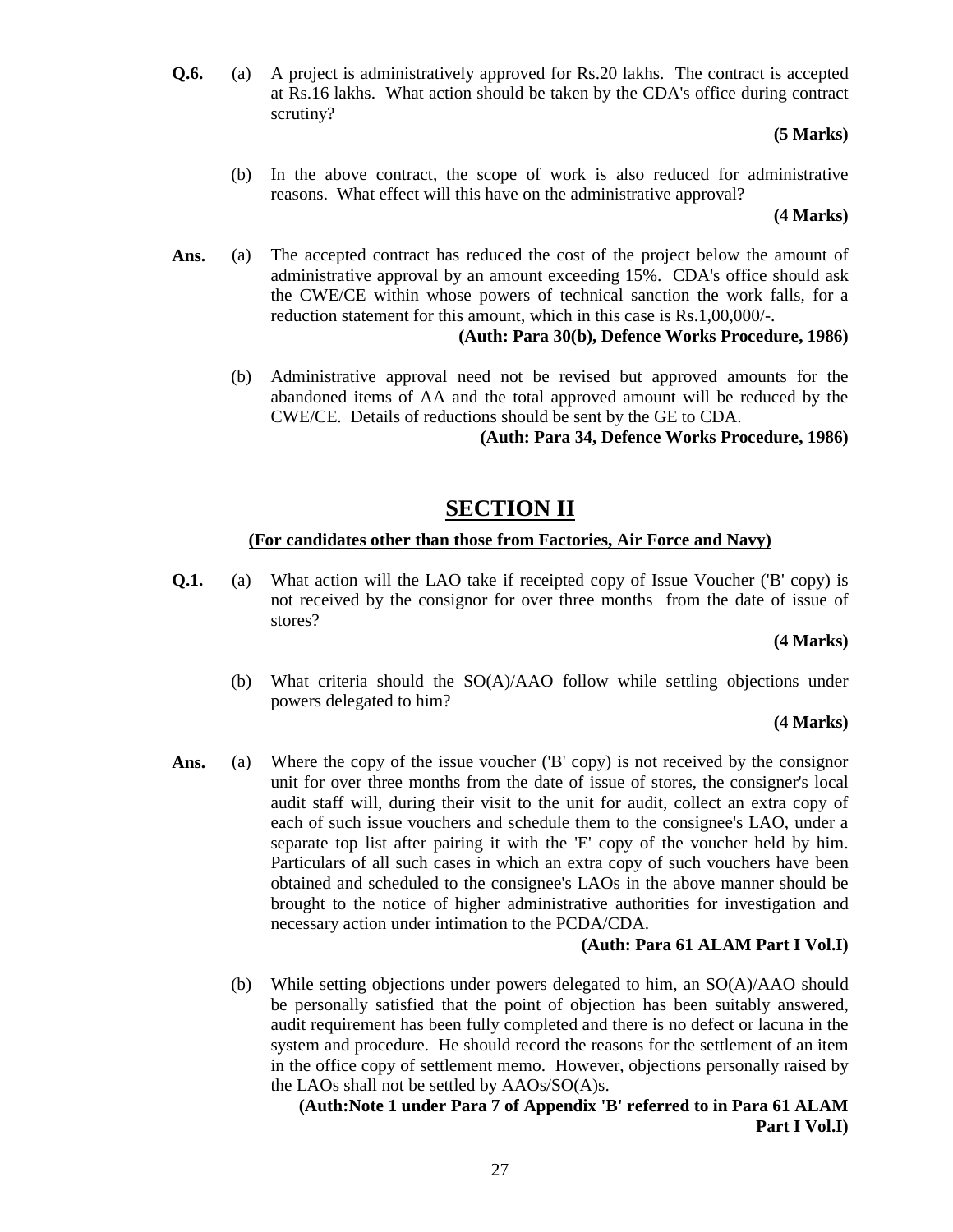**Q.2.** (a) What is the purpose of inspection of Public Fund account by LAO?

## **(3 Marks)**

 (b) In a unit, the LAO notices that accounts and registers are missing and cash accounts are in an unsatisfactory state. What should he do?

### **(2 Marks)**

 (c) In another unit, the LAO finds the accounts in a state of confusion. To whom should he report?

### **(3 Marks)**

- Ans. (a) The main objects of inspection of public fund accounts are:
	- (i) To ensure that all prescribed accounts and documents are maintained;
	- (ii) To ascertain that the accounts are maintained strictly in accordance with the regulations and orders.
	- (iii) To see that all the transactions between individuals and the funds other accounts can be easily traced and correctly tallied.
	- (iv) To ensure that all moneys (including cheques and government drafts) relating to public funds have been duly accounted for and expended in conformity with regulations.

### **(Auth: Para 5 ALAM Part I)**

 (b) The LAO should bring to the personal attention of the personal attention of the CDA through a Special Report all these cases.

# **(Auth: Para 17 ALAM Part I)**

 (c) If the accounts of a unit are in a state of confusion and require detailed examination or recasting, the LAO should promptly bring this to the notice of the CDA with full particulars so that the orders of the CDA may be obtained for recasting the same, in extreme cases, if considered necessary by the CDA.

# **(Auth: Para 23 ALAM Part I)**

**Q.3.** (a) In one of the units, LAO called for the records of local purchases i.e. documents calling for tenders, comparative statement of tenders, Supply Order etc. for local purchase of stationary items. The C.O. of the unit explained to the LAO that these documents have already been audited by the CDA. Please comment.

#### **(4 Marks)**

 (b) During cash inspection of Public Fund in a unit, the LAO also carried out actual counting of cash of the Imprest Account held by the unit. Please comment.

#### **(4 Marks)**

**Ans.** (a) No audit or examination of the Accounts or any enquiry into the matter, which is the duty of the main office of the CDA to deal with, will be undertaken by the LAO unless especially instructed by the CDA to do so. While refraining from encroaching on the functions of the main office LAOs are expected to give prima facie advice and reasonable help to Commanding Officer on matters connected with accounts, when such advice or help is sought or to refer the officer to CDA for orders or instructions when matters relate to audit points ordinarily dealt by that office.

# **(Auth: Para 21 ALAM Part II)**

(b) The LAO is ordinarily not required to verify the Cash balances of those units and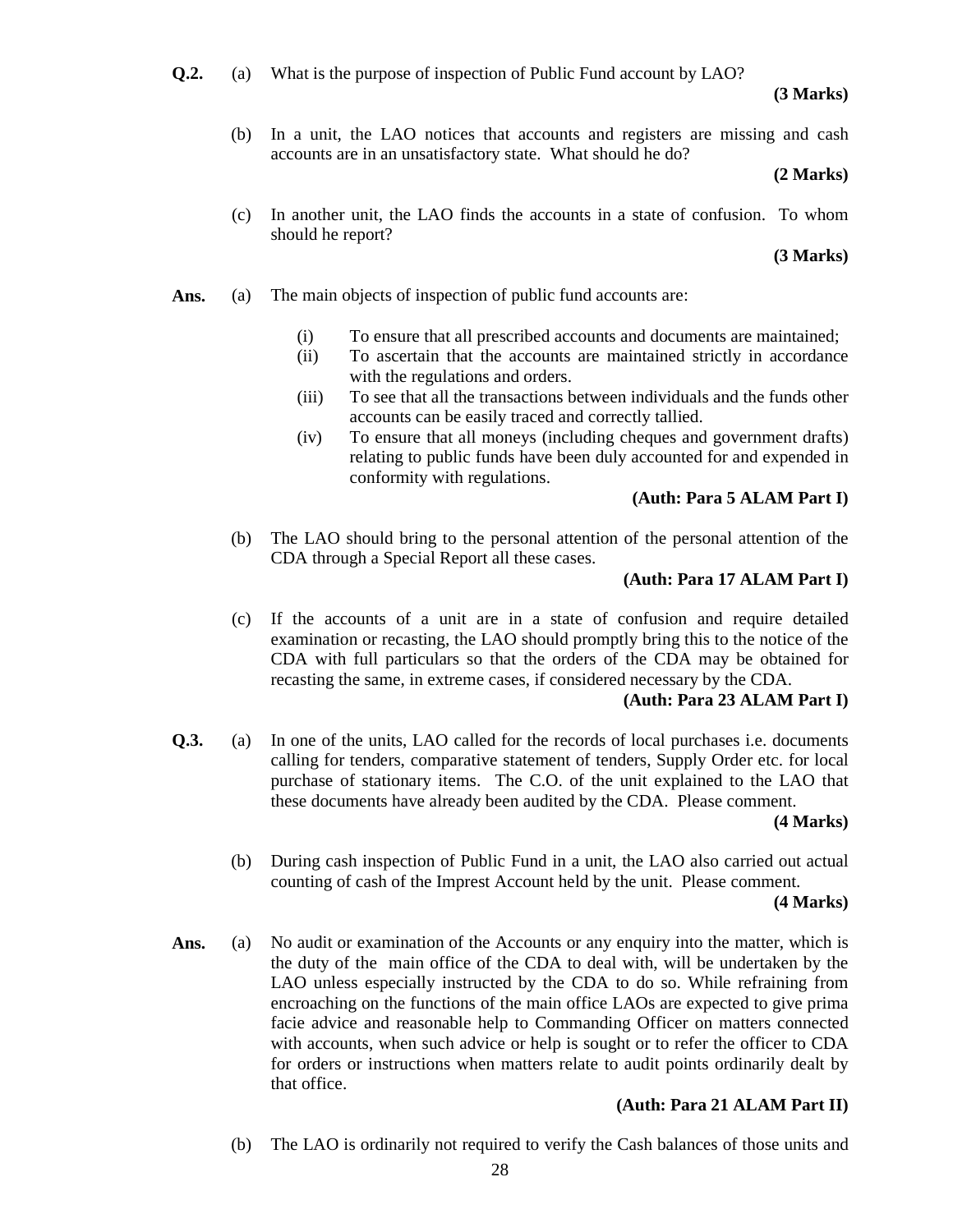formations whose accounts are subjected to audit by Regimental Audit Boards; but he will invariably see that the prescribed counting of cash has been done by the board and a certificate to that effect is also recorded by the Board. In cases, however, where he considers that the State of Accounts of a particular unit is unsatisfactory, or where cash balances are found to be heavy, he should invariably verify the cash balance of all Public Fund Accounts including imprest accounts by actual counting.

# **(Auth: Note below Para 34 ALAM Part II)**

**Q.4.** (a) The LAO insists on carrying out stock verification of stores in doubtful cases. Comment.

# **(4 Marks)**

 (b) What is 'E' copy? What additional information is available on 'E' copy which is not available on 'D' copy?

# **(4 Marks)**

**Ans.** (a) The LAO can carry out stock verification only with the prior concurrence of the CDA where the LAO has sufficient grounds to doubt the accuracy of the verification. An intimation to this effect will be sent by CDA/LAO to the CO of the unit/formation who will make suitable arrangements for verification of the stock by the LAO.

# **(Auth: Para 84 & 85 ALAM Part I Vol.I)**

 (b) Copy No.'D' and 'E' are sent by the consignor to his LAO, who pairs the two copies, retains 'D' copy and passes on the 'E' copy to the consignee's LAO to facilitate credit verification at the consignee's end. The dispatch particulars are given only in 'E' copy.

# **(Auth: Para 40 ALAM Part I Vol.I)**

- **Q.5.** Please give audit comments on the following:
	- (a) A civilian patient was admitted in the Military Hospital for a period of one month and amount recovered from him was used by the Commandant for buying certain medicines urgently required but not received from a regular source of supply.

# **(5 Marks)**

 (b) An LAO on his visit to a Military Hospital was informed that the POL accounts could not be produced for his verification as the hospital was located in the field area.

# **(3 Marks)**

- Ans. (a) When civilian patients are admitted, the hospital stoppages will be recovered from them in cash at the rates prescribed from time to time, by the Officer Commanding the Hospital, and the amounts realised will be paid by him into the nearest civil treasury for credit to the Defence Services Estimates by means of a Receivable Order. The Officer Commanding will include the names of the patients in the hospital stoppages rolls which will be rendered to the Controller of Defence Accounts in whose audit area the hospital is situated along with the treasury receipt for necessary adjustment. Therefore, purchase of medicines by the CO from the patient recoveries made by the CO of the hospital is not in order. **(Auth: Para 164 Store Accounting Instructions for the Army)**
	- (b) Individual fighting units including GT coys in an operational/field and other areas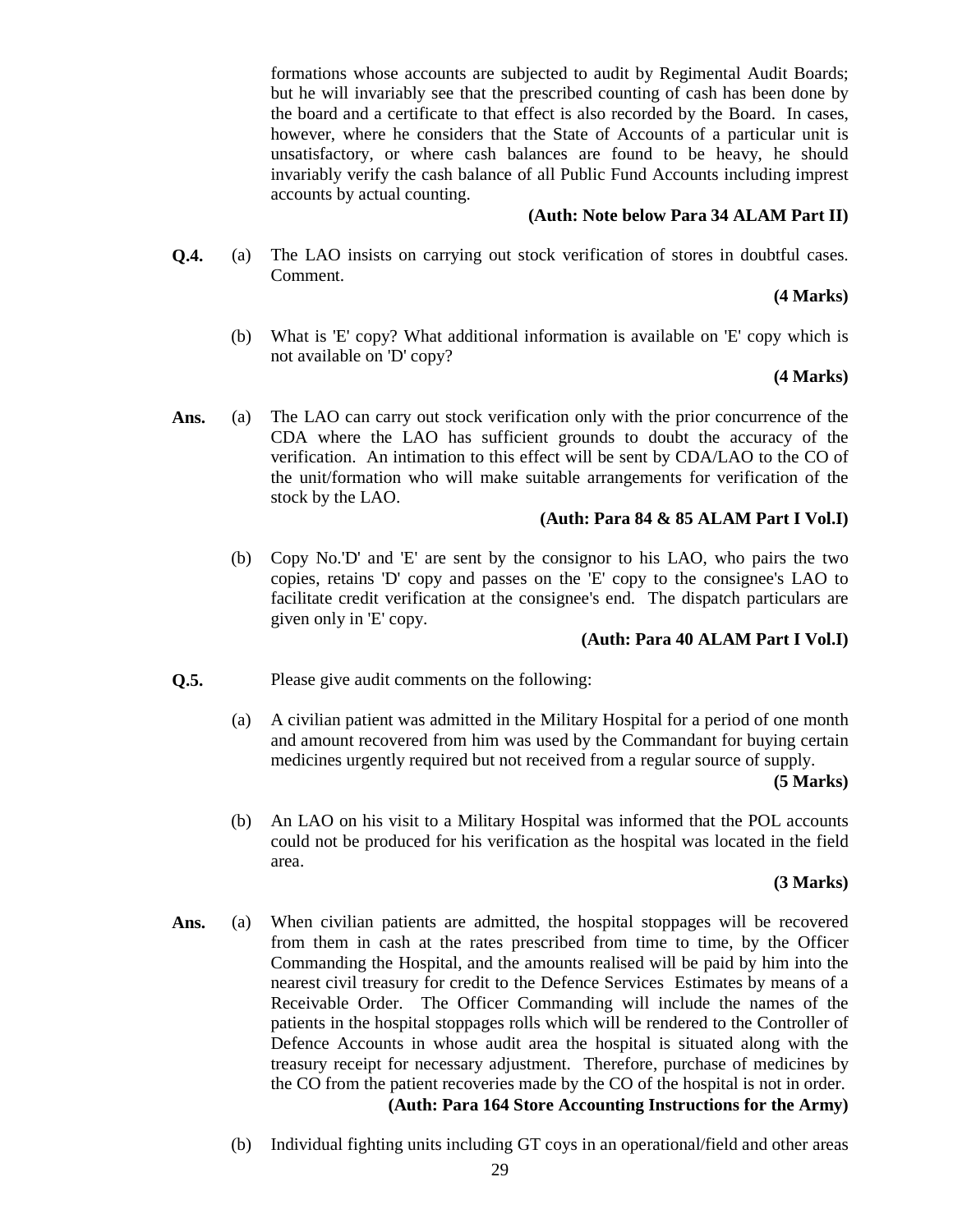notified as such in government orders are not required to maintain detailed accounts for vehicles and POL under para 52 of Accounts Manual (War). However, supply depots, and the static formations like hospitals, reinforcement camps, etc. as distinct from fighting units in the field areas with mechanically propelled vehicles on charge will maintain regular POL accounts as given in para 133 subject to audit checks by LAOs. Therefore, the plea of the CO for not maintaining the POL accounts and not producing the same to the LAO is not in order.

## **(Auth: Para 150 of Store Accounting Instructions for the Army)**

**Q.6.** (a) How are the stores held by a unit returning from the field on War System of Accounting brought to account in a peace station?

## **(5 Marks)**

 (b) A Signal Company has received orders to move from peace station to field station at a short notice. How will the objections against this unit be pursued?

### **(2 Marks)**

**Ans.** (a) A survey board will assemble to take stock of all stores in possession of the unit irrespective of the source from which these were procured. These stock balances will form the opening balances of new stores ledgers. The LAO of the supply depot in field area will, after pairing with relevant issue vouchers, schedule the copy of the certificate received from supply depot giving full details of the reserve ration and ration issued for journey period to the LAO of the unit in the peace area and obtain his acknowledgement. The LAO in the peace station will at the time of audit of the first month's ration return of the unit after arrival at the peace station with respect to the LRC/RRC will examine that:

(i) there is no excess consumption during the journey period; and

(ii)all consumed rations have been properly brought to account in the units ration return (IAFS-1519)

#### **(Auth. Para 312(b) of ALAM Part I)**

 (b) Special steps will be taken by personal discussions with OC of the unit or his representative to settle on the spot as many items of objections as possible. Those remaining unsettled, will be reported to the CDA for necessary action.

# **(Auth: Para 312(a) of ALAM Part I )**

- **Q.7.** (a) How is joining leave adjusted in case of newly Commissioned Army Officer? **(4 Marks)**
	- (b) An Army Officer proceeds on 60 days annual leave after availing of Study leave. Comment how his Pay and Allowances will be regularized?

#### **(4 Marks)**

Ans. (a) It is adjusted against the officer's entitlement of annual leave for the calendar year in which he reports for duty.

# **(Auth: Para 139(xiv) of the Office Manual Part IX)**

 (b) Study leave cannot be combined with any other kind of leave, hence grant of leave is irregular and entails deduction of Pay and allowances.

**(Auth: Para 143(v) of the Office Manual Part IX)**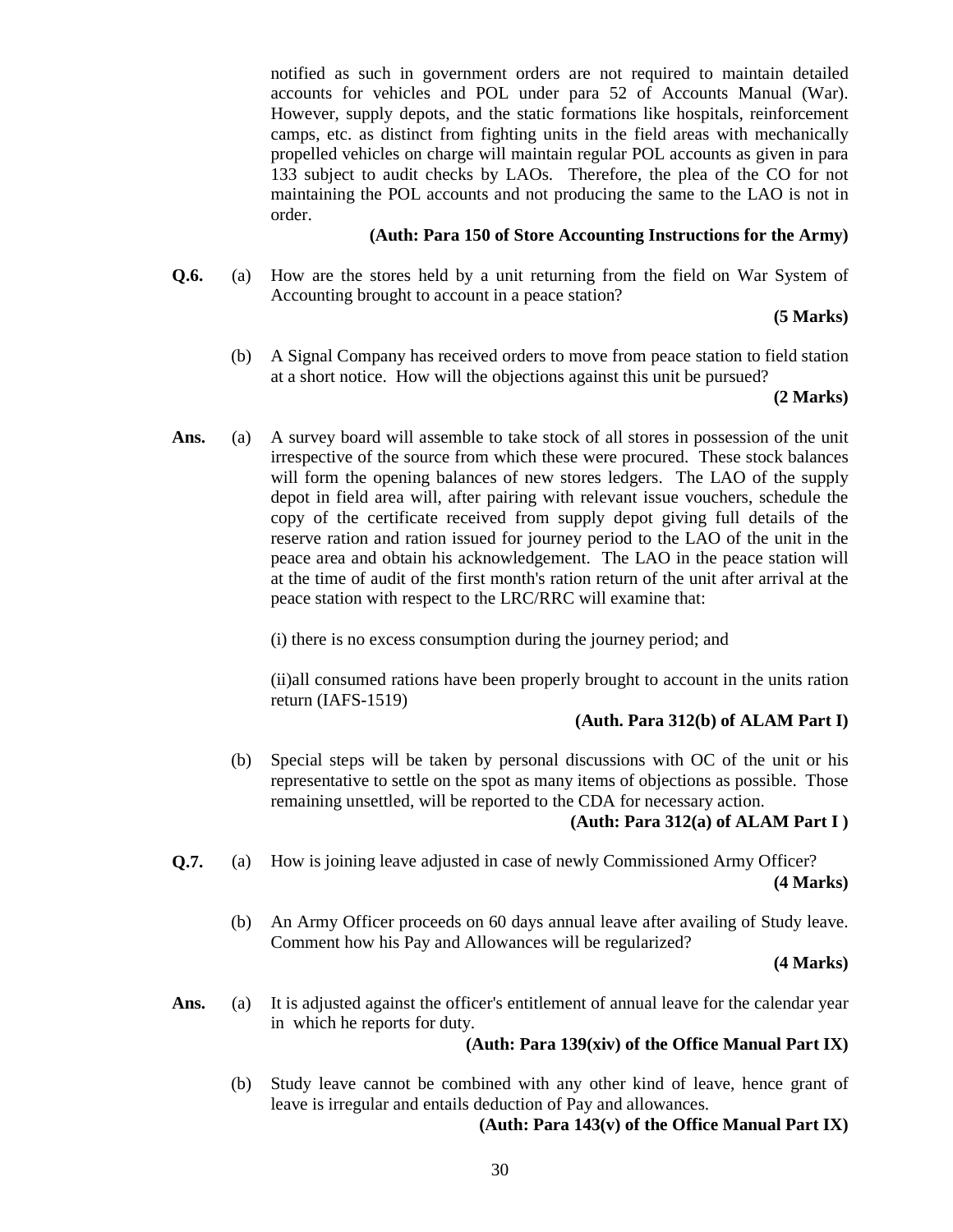**Q.8.** (a) How is it ensured that all the Part-II orders issued by a unit are adjusted in the IRLAs?

# **(4 Marks)**

 (b) What action is required to be taken by a PAO(ORs) if a soldier is paid advance in excess of his normal entitlements?

## **(4 Marks)**

- **Ans.** (a) A separate file will be maintained for each unit by the ledger task holders for recording the Pt.II orders. The proforma on IAFF 3030 will be pasted in the inner front cover of the Pt.II file and continuity of serial number should be watched. (**Auth: Para 223 of the Office Manual Part X Vol I)**
	- (b) Any overpayment of pay and allowances and errors in castings in respect of previous periods but coming to light at a later date should be brought to the notice of the paying officers immediately on detection with a view to cash payments being restricted and not held over till the issue of next quarterly statement of accounts.

# **(Auth: Note 1 under Para 279 of the Office Manual Part- X Vol I)**

**Q.9.** (a) How is it ensured by PAO(ORs) that not more than one IRLA is maintained for one soldier?

# **(3 Marks)**

- (b) What is a Real Debit Balance in an IRLA? How will you deal with such cases? **(3 Marks)**
- (c) What are the different documents you will look for before you finally settle the accounts in an IRLA?

# **(2 Marks)**

Ans. (a) An index card on IAFF-1098 showing the regimental number/Army number, rank, name, unit in the respective ledger group and task will be maintained for each individual in the payment of the PAO to ensure that only one IRLA is maintained for a soldier. All units and formations will submit nominal rolls in the prescribed form in respect of personnel borne on their strength as on 1st October each year. These nominal rolls will be utilised among other things to ensure that no duplicate IRLA exists in the PAO.

# **(Auth: Para 137 & 292 of the Office Manual Part X Vol.I )**

 (b) The real debit balance is one which arises due to payment of an unauthorised advance or advances not at all covered by a soldier's normal entitlements or by any special order. Each such case will be examined to see that it is real and it should be ensured that it is immediately reported to the OC, unit to regulate future payments. These should also be matched to see that subsequent payments are actually restricted. All such cases should also be reported quarterly to the main office by the PAO concerned.

# **(Auth: Paras 278 to 280 of the Office Manual Part X Vol.I)**

- (c) 1) Sheet Roll, 2) IAB-64, 3) Gratuity claims, if there be any, 4) FA roll, 5) Loss statements, if any and 6) Final Settlement proforma. **(Auth: Para 156&182 of the OM Part X Vol.I and Rule 157 FR Pt.II)**
- **Q.10.** (a) An Army Officer was posted at a station where he was entitled to the High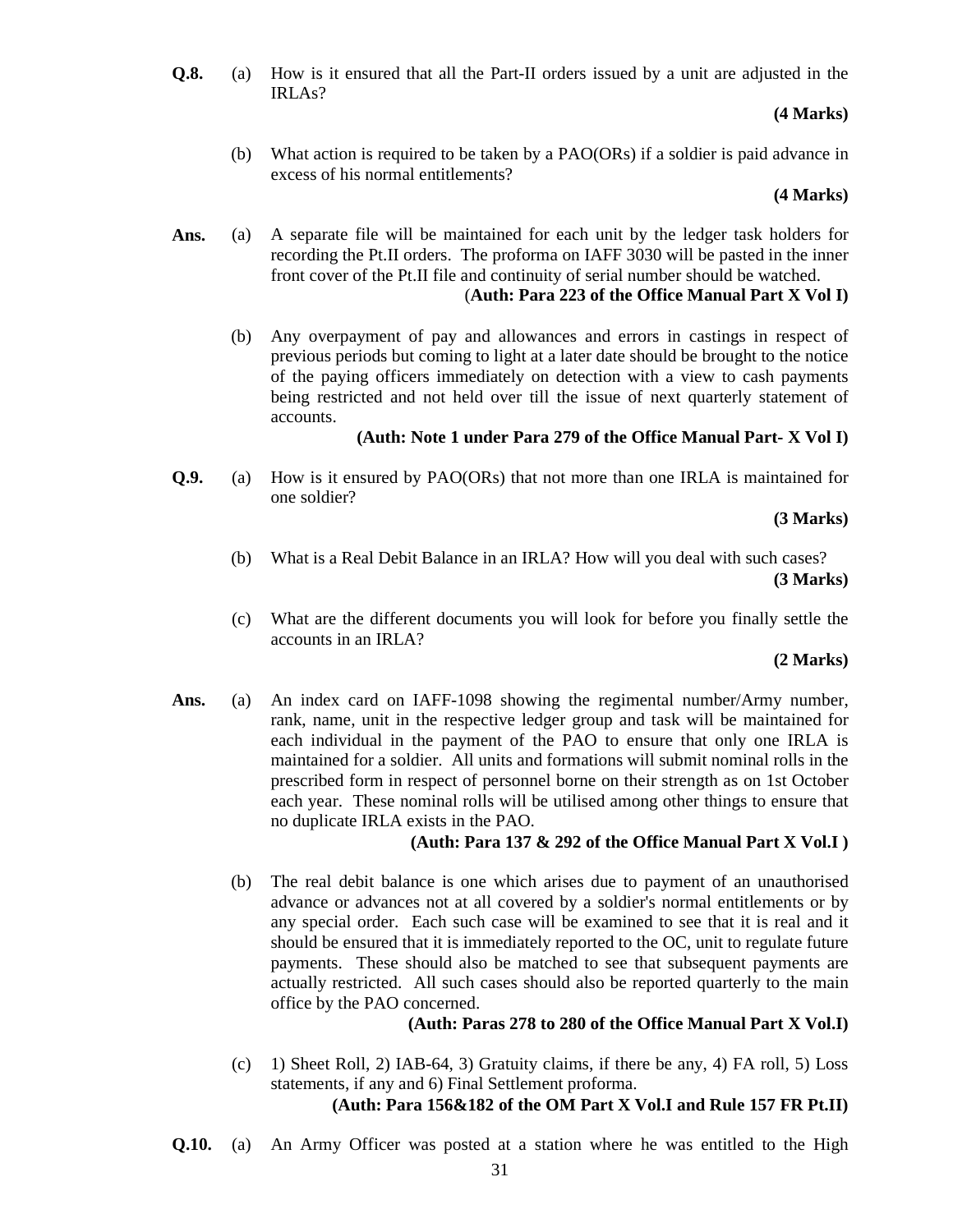Altitude Allowances. Will he be entitled to draw the same while he is attached for ten days with a unit located in a non-entitled area?

## **(3 Marks)**

 (b) Will you admit Para Reserve Pay to an Army Officer who is a trained parachutist and is transferred to Para Reserve having two years service in a para unit?

#### **(3 Marks)**

 (c) Will you admit Separation Allowance to an officer proceeding on annual leave of one month from the concessional area?

# **(2 Marks)**

**Ans** (a) If an Army Officer is posted in a unit where he is entitled to draw the High Altitude Allowance, he will continue to draw the same unless his attachment to a non-entitled area exceeds 14 days. In this case since the attachment was only for ten days, he is, therefore, entitled to draw the High Altitude Allowance during the period of ten days of attachment even in a unit located in an area not entitled for payment of HAA.

# **(Auth: Para 129(b) IV of the Office Manual Part IX CDA(O))**

(b) Transfer of trained parachutists to Para Reserve is notified in Army Headquarters letter and in Part II Order subsequently. Part II Order will be linked with the Army Headquarters letter to see that the officer is having a minimum of three years service in a Para unit as a trained parachutists. As in this case, the officer was having only two years service as trained Parachutists he may therefore, not be transferred as Reserve Parachutists. Para Reserve pay will not be payable to him.

# **(Auth: Para 132 of the Office Manual Part IX CDA(O))**

(c) If an Officer leaves the concessional area on annual leave, the allowance will be stopped from the date of his leaving the concessional area. Therefore, in this case, the officer is not entitled to the payment of Separation Allowance from the day he leaves the concessional area.

# **(Auth: Para 130(b) of the OM Part IX CDA(O))**

**Q.11.** (a) Certain government dues were pending against a Defence Civilian government employee who proceeded on superannuation. These dues were intimated by his Head of the Office to the PCDA(Pen), Allahabd. Can PCDA(P) recover such dues from the retirement gratuity of the retired government employee?

**(4 Marks)**

 (b) Is death gratuity admissible in following cases in respect of civilian government employees to:

(i) Widowed step daughter

**(2 Marks)**

(ii) Step brother of 15 years of age

**(2 Marks)**

**Ans** (a) The demands on account of Government dues outstanding against the individual as intimated by the Head of the Office of Pay Audit Officer will be recovered from the provisional retirement gratuity. It may be noted that such demand can be recovered from the pensioner without obtaining his consent vide GoI, Ministry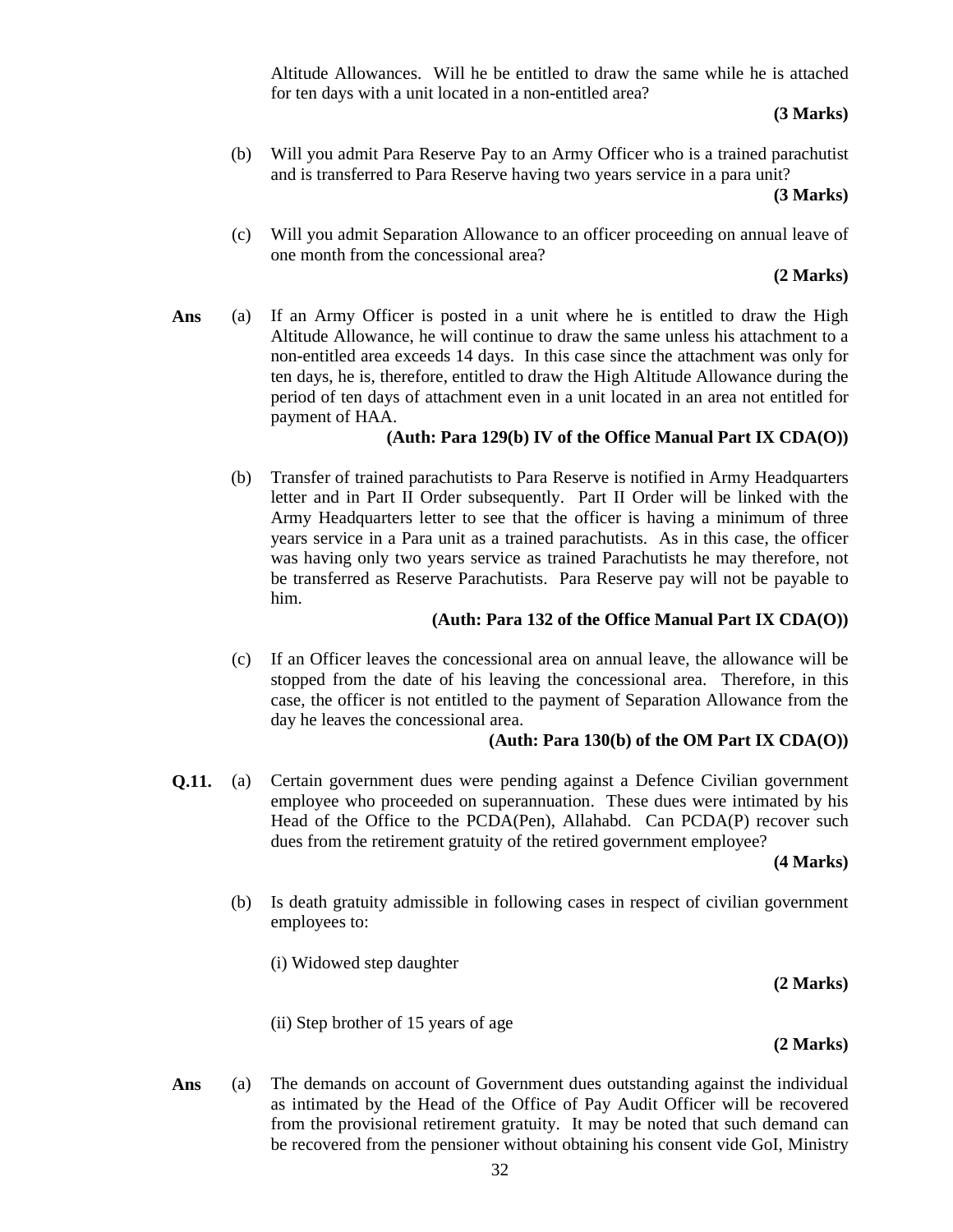of Finance OM No.F 51(13)-EV/58 dated 2.9.1959. Recoveries from the deathcum-retirement gratuity of any amounts due by government servant to an outside body, like a co-operative society can be made after obtaining the consent of the pensioner in writing after the gratuity has become due for payment.

In view of the above position, the government dues intimated by the head of the office can be recovered from the gratuity of the employees.

# **(Auth: Para 21(d) OM Pt.IV Vol.I Grants (Civil) Section)**

(b) (i) Widowed step-daughters of the civilian government employees can be nominated for the payment of death gratuity by the civilian government employees.

# **(Auth: Para 90(i)(d) OM Pt.IV Vol.I Grants (Civil) Section)**

 (ii) The claimant can validly nominate the brothers below the age of 18 years and unmarried and widowed sisters including step brothers and step sisters. Therefore, in this case since the step brother is of 15 years of age, he can be nominated for payment of the death gratuity.

# **(Auth: Para 90(i)(c) OM Pt.IV Vol.I Grants (Civil) Section)**

- **Q.12.** Comment on the following:
	- (a) An officer, who retired after rendering 15 years of service, applies for retirement gratuity.

**(3 Marks)**

(b) How the retiring pension of a commissioned officer is fixed?

**(3 Marks)**

 (c) Can PCDA(P) sanction disability pension to a Commissioned Officer who was invalidated out of service for causes, which are neither attributable to nor aggravated by service factors?

**(2 Marks)**

**Ans** (a) The officer is not entitled to retirement gratuity. An officer who retires after rendering 10 years but less than 20 years service is eligible for service gratuity only.

# **(Auth: Para 40 of the Office Manual Part IV Vol.III)**

(b) The retiring pension of a Commissioned Officer is fixed on the basis of the rank actually held continuously for at least two years before retirement regardless of the fact whether it was held in substantive or paid acting rank.

# **(Auth: Para 19 of the Office Manual Part IV Vol.III)**

(c) The PCDA(P) cannot sanction disability pension to a commissioned officer invalided out of service on account of causes which are neither attributable to nor aggravated by service factors

**(Auth: Para 48(iii)(2) of the Office Manual Part IV Vol.II)**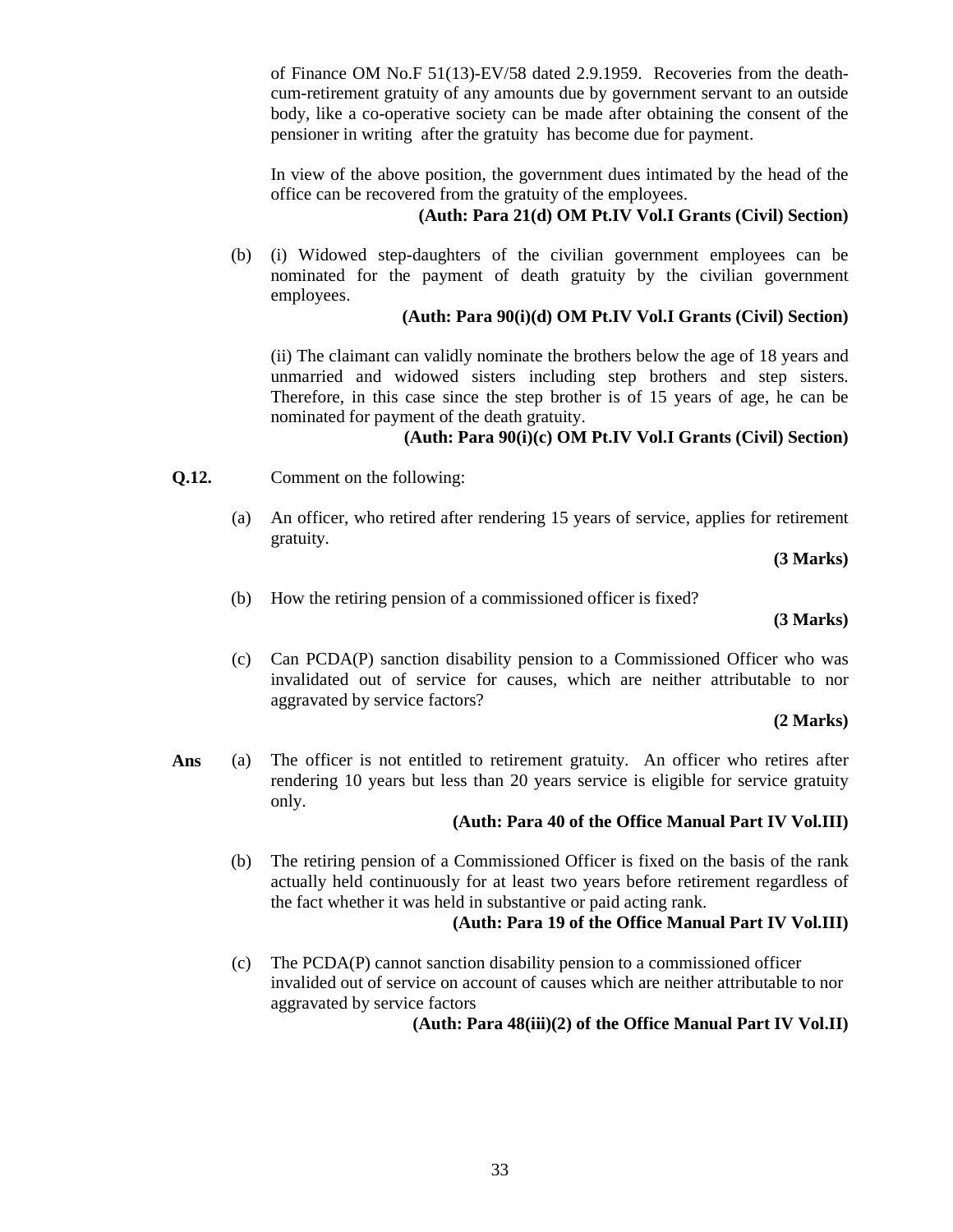# **SECTION III (Factories Portion)**

**Q.1.** What is Guarantee Pay? To whom is it paid? Explain the basis of calculation of Guarantee Pay?

#### **(2+2+4=8 Marks)**

**Ans** (a) When the Piece Work Earnings of an Industrial Employee falls below the level of his Nominal Time Wages, he will be remunerated to the extent of his monthly time wages and this kind of remuneration is called as Guarantee Pay.

> Unskilled, Semi-skilled and Skilled piece workers are only entitled to Guarantee Pay.

> Guarantee Pay of a Piece Worker is calculated by deducting his P.W.E. and O.T. Bonus from his Nominal Time Wages, Incremental Difference and OTP, if any.

> Incremental Difference is calculated on the basis of difference between the Basic Pay and the Minimum Pay and the attendance of the worker.

#### **(Auth: Para 154 of the Office Manual Part VI,Vol.I)**

- **Q.2.** What is SHIS? What audit checks are conducted therein by the Accounts Office? **(4+4=8 Marks)**
- **Ans** This is a document through which the store holder indicates his inability to supply a store, when the stock has gone below the fixed limit so that necessary arrangements can be made to replenish the stock. SHIS is prepared only when the stock of particulars item is not enough to meet the production target. On receipt of the SHIS, the Accounts Office will examine all the aspects therein and check the correctness of demand with reference to the available closing balances in the PSL maintained in Accounts Office and concur in the same after satisfying itself of the necessity of procurement. A register is maintained in the AO showing date of receipt of SHIS, its number and date, value of stores etc. SHIS for value costing one lakh and more are invariably be checked. The Register is submitted to SAO/AO in the first week of each month.

# **(Auth: Para 349 &350 of the Office Manual Part VI,Vol.I)**

- **Q. 3.** What is OT Bonus? How is it calculated in Ord Fys as per Departmental Rules? **(4+4=8 Marks)**
- Ans **For Cost Accounting purposes the OT Allowance is split up into OT Pay & OT** Bonus. P/200 of each hour of OT has been construed to mean OT Pay & extra payment more than P/200 for each hour of OT is treated as OT Bonus.

The extra payment of OT hours for work beyond normal working hours i.e 09 hrs a day or 48 hrs in a week will be calculated as DA+CCA divided by 200, for each hour of OT for DAY workers will represent OT Bonus under Dept. Rules.

**(Auth: Para 197&200 of the Office Manual Part VI,Vol.I)**

**Q.4.** What is Manufacturing Warrant? What is Material Warrant? From which documents are they prepared? What information is contained in them?

**(2+2+2+2=8 Marks)**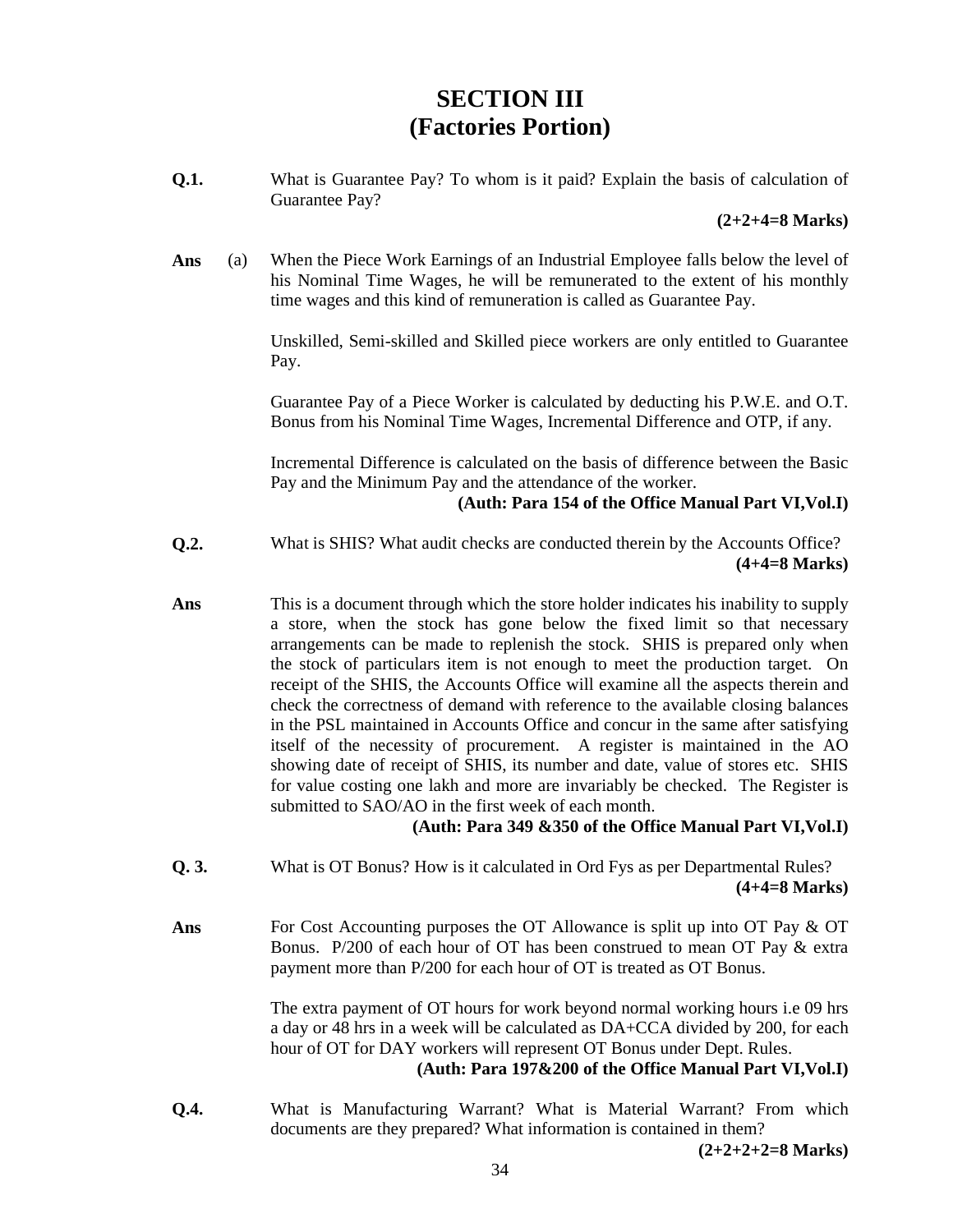Ans. **Manufacturing Warrant is the authority to a shop to undertake production.** 

Material Warrant is the authority for a shop to draw Material to undertake Production.

Manufacturing Warrant and Material Warrant are prepared for Labour and Material details respectively, as provided in the Estimate.

In Manufacturing Warrant, operations required for conversion of raw materials to finished goods are shown section-wise. The Manufacturing Warrants are floated for each section separately. The other information available in the same are: (i) Ordered quantity (ii) Extract No. (iii) Estimate No. etc.

In Material Warrant, item-wise Material required for the manufacturing process are shown with Authorized Quantity, land Folio No. The other information contained in the same are Ordered quantity, extract No., estimate No. etc. like in the Manufacturing Warrant.

# **(Para 621 of OM Pt.VI,Vol.II)**

**Q. 5.** How are Rejections in manufacture dealt with in the Accounts of Ordnance Factories?

### **(8 Marks)**

Ans. **Rejections in manufacture in Ord. Fys are broadly divided into two categories (a)** Avoidable Rejections and (b) Unavoidable Rejections. Rejections inherent in the manufacturing process of an article are provided in the Standard Estimate itself. Rejections up to the percentage provided in the estimates are unavoidable or normal rejections, whereas the Rejections beyond them are known Abnormal or Avoidable Rejections.

> The Cost of Rejections up to the percentage authorized in the Standard Estimates are included in the Cost of Production and those beyond the same are excluded form the Cost of Production and shown and regularized as Loss. In respect of part completed warrant, cost of rejection up to the prescribed percentage limit may be merged with the work in progress and the regularization done later. In respect of ad hoc jobs for which no Standard Estimate exists, the normal procedure prescribed for regularization of loss is followed.

# **(Auth: Para 679 of the Office Manual Part VI,Vol.II)**

**Q. 6.** What is Piece Work Card? How it is paid? What is Allocation Sheet?

**(3+2+3=8 Marks)**

**Ans.** The PW Card is the document through which the earnings of a Piece Worker is calculated. The Piece Worker may be Individual Piece Worker or Gang Piece Worker.

> After completion of production and its certification as acceptable, the PW Cards are prepared by the shops claiming payment at the authorized rates for each article. The PW Cards shows:

- i) Ticket Number of the Individual Piece Worker or the Gang Piece Worker who has prepared the job.
- ii) Work Order Number and Warrant Number
- iii) Description of the Work performed.
- iv) Quantity accepted.
- v) The Rate at which Payment is due.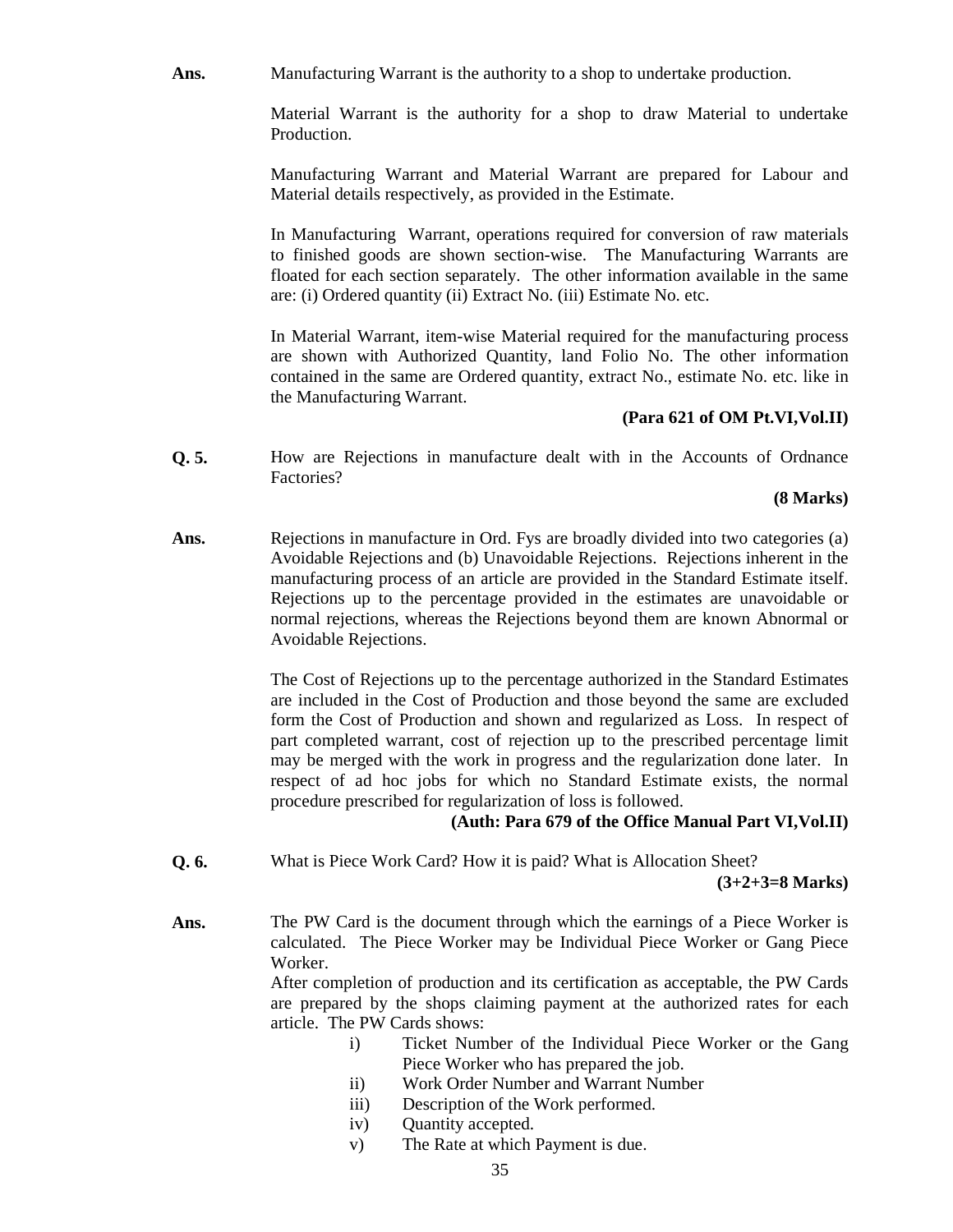The PW Cards are received in the AO and are checked with the AO's copy of the Manufacturing Warrant to check that the quantities paid for are covered by the Manufacturing Warrant or not and rates claimed are correct. The PW Cards are then priced indicating the total Labour value on each card. All the PW cards in a month are summarized and the total payment due on such cards are arrived at. This amount is the Total Direct Labour cost of the Factory during that month.

# **(Auth: Para 143&145 of the Office Manual Part VI,Vol.I)**

 Allocation Sheet: For the workers who are continuously engaged on the same job through out the month, the shop prepares a monthly Allocation Sheet for Indirect Workers only.

The Allocation Sheet received from the shop for the month are priced by the AO by apportioning the Total Time Wages earned by each worker, between various jobs performed by him.

# **(Auth: Note below Para 143&224 of the Office Manual Part VI,Vol.I)**

**Q.7.** What is Nominal Voucher? When is it issued? How are such vouchers accounted for?

**(3+2+3=8 Marks)**

**Ans.** Nominal Vouchers are issued by the Fy Management for nominal transactions, which are distinct from regular Store or Production transactions. This voucher is issued for very limited and essential purposes.

> The following categories of transactions may be documented through Nominal Vouchers:

- i) Stores received on loan basis
- ii) Stores wrongly received
- iii) Stores returned by the party to whom the same were issued on loan or assistance
- iv) Stores received for repair or processing
- v) Stores received as samples for test.

The Nominal Vouchers are accounted for as:

- a) Nominal vouchers are posted in Bin Cards.
- b) These are not brought as charge of store, neither are they struck off from Ledger.
- c) They are not posted in PSL.
- d) For contract purpose, a Loan Register is maintained by the Ord Fy and the same is verified in local audit.

## **(Authority: Para 489, 490, 491 of OM Pt. VI,Vol.I)**

**Q. 8.** Write a brief on Development Expenditure.

## **(8 Marks)**

Ans. When manufacture of a new item involves expenditure of developmental nature, the same is treated as Development Expenditure.

The following procedure is followed to account for this item:-

i) OFB, in consultation with its Finance Division will issue an Extract enfacing the work 'Development' in it.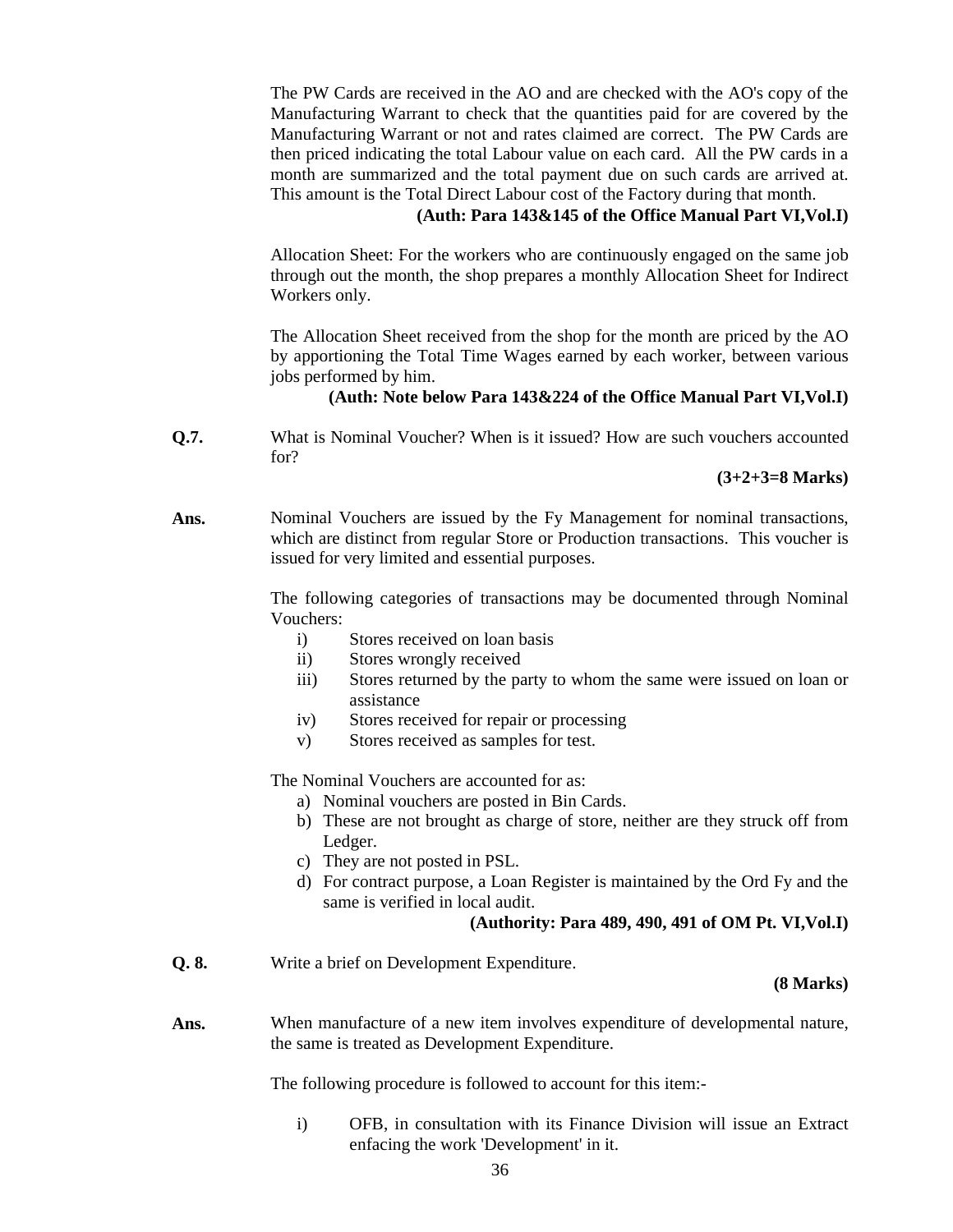- ii) A Development Work Order is allotted to each item. The development work is generally divided into three stages: viz. (a) Manufacture of Pilot Batch (b) Establishment of Batch Production having scope for further improvement in technique or manufacturing matters (c) Final establishment of manufacture.
- iii) Separate Warrants are issued to mark to completion of each stage of development.
- iv) Articles which are successfully manufactured at stage (a) and (b) above are costed at estimated rates in consultation with the Fy. Management.
- v) The value so arrived at, is then transferred to the regular Out Turn Work Order for the item by crediting the Development Work Order.
- vi) The net development expenditure incurred a stage 2(b) for each item is charged to the cost of subsequent production of the item at the rates fixed by the Fy. Management. The rates are so fixed that the same can be fully absorbed within a period of seven years.
- vii) The balance of development expenditure remaining to be charged at the end of each year is shown as Kept Out of Production in the Production Account of the Ord. Factory.

# **(Authority: Para 7 of Appendix 'A' OM Pt. VI Vol. II)**

**Q.9.** How is it ensured by the A.O. that all materials received from external sources are brought on charge during the course of a month and are also accounted for in the same month?

### **(8 Marks)**

- **Ans.** Receipt Vouchers are prepared by the Fy. Management for all Stores that entered the Fy. premises. These are given serial numbers. The Fy. Management sends a Skeleton List every month, indicating the first and the last no. of Receipt Vouchers under categories pertaining to the previous month. The AO will watch the receipt of the voucher through the medium of a Register of 'S' vouchers known as Priced Store Schedule. All these vouchers will be posted in the ledgers. At the end of the month, vouchers not received with reference to the skeleton list will be called for from the Fy. Management and accounted for in the same month. **(Auth: 410, 411 of OM Pt. VI,Vol.I)**
- **Q.10.** What journal entries will be made in the Principal Ledger in respect of the following transactions:

# **(4 x 2=8 Marks)**

- (a) Unclaimed Wages remained unpaid on 31st March of the current year amounting to Rs.50,000?
- (b) Machine purchased from new Capital Grant for Rs.One lakh.
- (c) Custom Duty allocated to Cost of Stores for Rs.10,000.
- (d) Direct Material issued to shop less return for Rs.4,00,000.
- **Ans.** The following journal entries will be made in Principal Ledger:-
	- (a) Wages  $A/c$  Dr. Rs.40,000/-To Outstanding liability  $A/c$  Rs.40,000/-

**(Auth:Debit item No.4(c) of Wage of Annexure-B as referred to Para 840 OM Pt. VI,Vol.II)**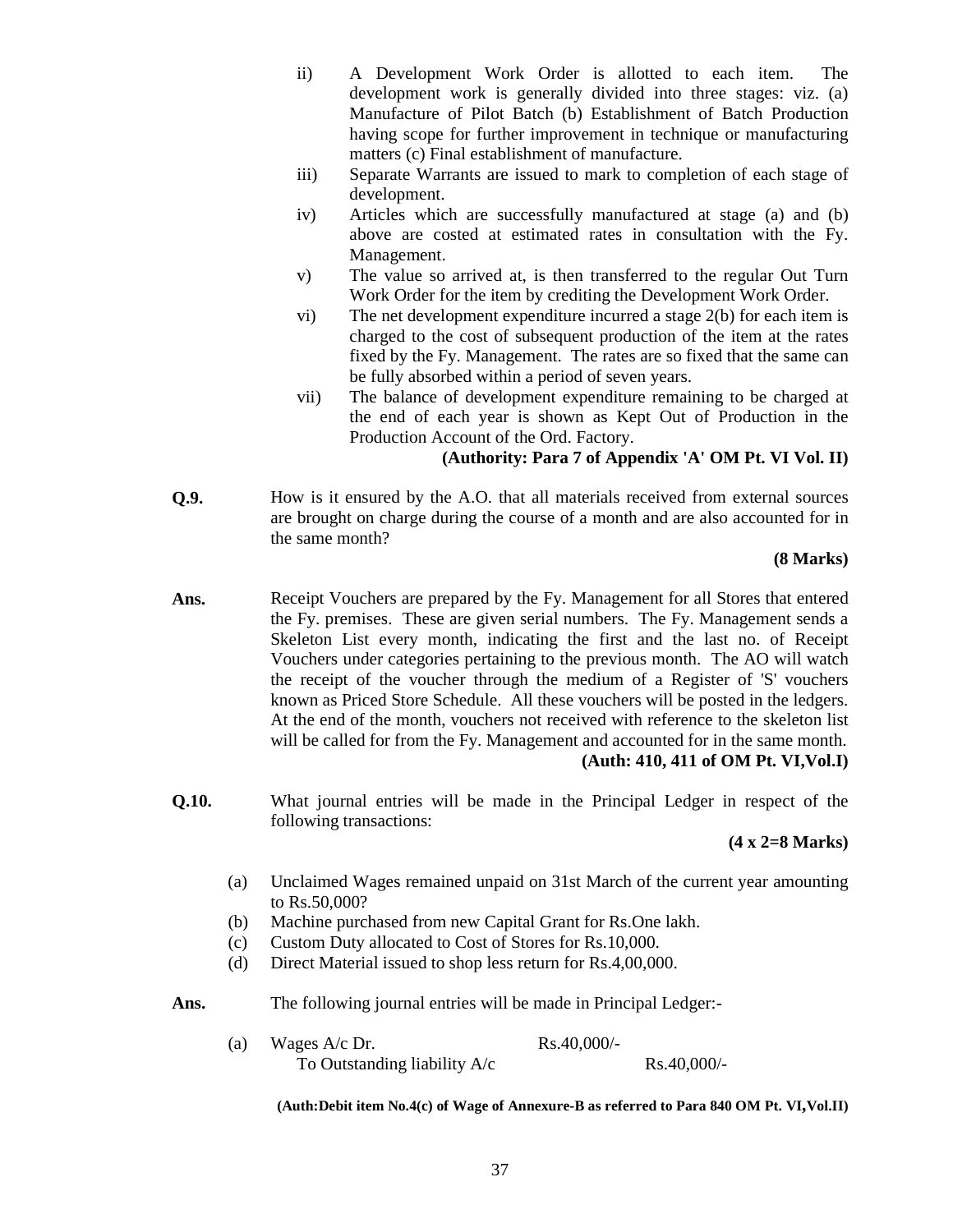(b) Capital Assets A/c Dr.  $Rs.1,00,000/-$ To Capital Outlay  $A/c$  Rs.1,00,000/-

**(Auth:Debit item No.5 of Annexure-B of Capital Assets A/c as referred to Para 840 OM Pt. VI Vol.II)**

(c) Store  $A/c$  Dr. Rs.18,000/-To Custom Duty  $A/c$  Rs.18,000/-

> **(Auth:Credit item No.2 of Annexure-B Custom Duty as referred to Para 840 OM Pt. VI Vol.II)**

(d) Work in Progress  $A/c$  Dr. Rs.4,00,000/-To Store  $A/c$  Rs.4,00,000/-

> **(Auth:Credit item No.5 of Store A/c of Annexure-B as referred to Para 840 OM Pt. VI Vol.II)**

**Q.11.** What is a Supply Order? What points are to be seen in the audit of a Supply Order?

# **(2+6=8 Marks)**

Ans. **An Indent placed by the General Managers on vendors for supply of materials is** known as Supply Order. GMs have been vested with full powers for placing of demands on Central Purchasing Authorities. Demand Sheets together with relevant documents are received in AO for pre-audit. The Estimated Cost as noted in the Indent will be checked to ensure that the total value of demands is assessed correctly. In respect of specified items for which indents are to be placed by OFB (like imported items), the post-audit comment are intimated to the GM under advice to OFB and Fin. Div. In cases, considered expedient by LAO, a copy of the report may be forwarded to CDA for advance information and necessary action bringing out the special and unusual features of the provision proposed warranting special attention and action.

# **(Auth: Para 352 & 353 OM Pt. VI Vol.I)**

**Q.12.** What is Capitalization of Tools? How is it done in Ordnance Factories?

#### **(2+6=8 Marks)**

**Ans.** Tools costing less than Rs.25,000/- are treated as Revenue items and the Expenditure on such tools are treated as Variable Expenditure and charged to Production accordingly. Tools being charged, more than Rs.25,000/- are required to be capitalized. This means that such tools will be treated at par with other capital assets and will be Depreciated with the applicable rates.

When tools are capitalized, the following norms to be adhered:

- i) These should be class-V Extract.
- ii) Fund should be available.
- iii) M series vouchers should be prepared.
- iv) Vouchers will be priced and noted in Block Register.
- v) Value of Tools will be amortized.
- vi) Stock verification is carried out.

#### **(Auth: Para 810 & 812 OM Pt. VI Vol.II)**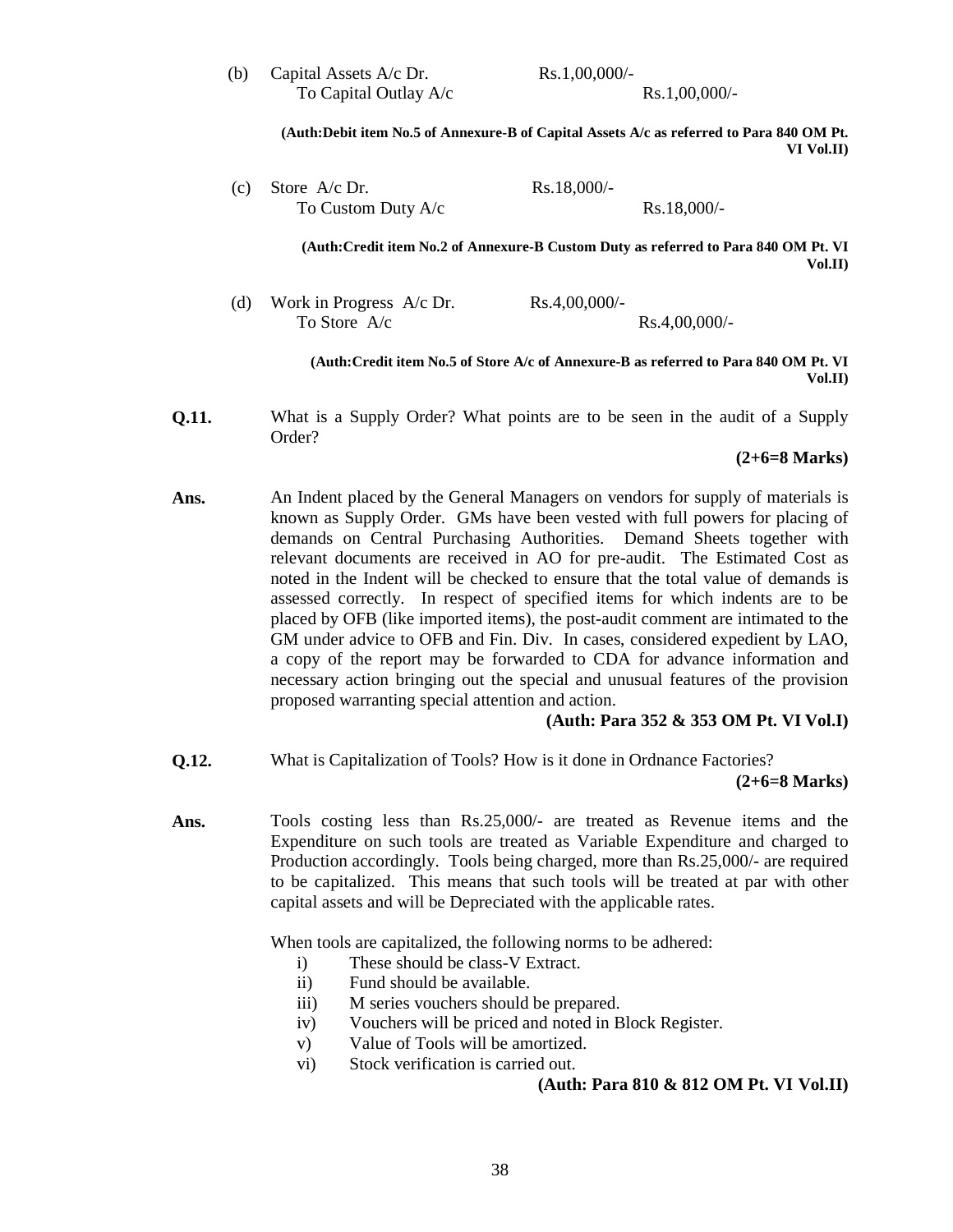# **SECTION IV (Air Force Portion)**

**Q.1.** (a) Prime Minister of Sri Lanka is flown in IAF aircraft from New Delhi to Jaipur. The expenditure is to be borne by the Ministry of External Affairs for the flight. What is the document through which CDA(AF) is informed of this occurrence? Who will raise the bill? How will the recovery be effected?

### **(4 Marks)**

(b) In the event of damage to aircraft due to enemy action, what documents and reports are required to be prepared?

# **(4 Marks)**

**Ans.** (a) IAF provides aircrafts to Central Govt Departments against Ad-hoc and standing sanctions issued by MoD. The instant case will be covered by Ad-hoc sanction. Recoveries for airlifts provided under Ad-hoc sanctions are normally arranged by Air Hqrs on the basis of Special Flight Returns prepared by units and submitted by them to Air Hqrs thorugh their Command Hqrs with a copy of the return to CDA(AF) through LAO(AF). Air HQrs will assess the amount recoverable, prepare the bill, obtain acceptance of MEA and send an intimation to CDA(AF) Dehradun for claiming the recovery of charges from PAO/MEA.

> In cases where recovery is effected in cash, Air Hqrs will send crossed cheques/ demand drafts/Treasury challans to CDA(AF) Dehradun for adjustment in accounts.

# **(Auth: Para 126 OM Pt. III and Para 206 of AFLAM)**

(b) In this situation, matter has to be reported to the concerned provisioning sections of Air Hqrs. No casualty signal on Form (AO) 1241 is to be raised in such cases but a circumstantial report in the form of a letter is to be submitted giving a short account of the occurrence and the nature of duty on which aircraft was engaged. Air Hqrs. will advise disposal or strike off the aircraft.

# **(Auth: Para 19 of Chapter 22 of IAF Equipment Regulations IAP-1501)**

**Q. 2.** Indicate four instances when loss statements for deterioration of explosives and ammunition will not be raised. Please also state how such losses will be regularised?

# **(8 Marks)**

Ans. The following are the instances when loss statements need not be raised:

- i) When ammunition and explosives are declared unserviceable on reaching prescribed age limit.
- ii) When ammunition and explosives are declared unserviceable after a proof test and confirmed by the Air Hqrs by issue of a 'Black List'.
- iii) When ammunition and explosives are sentenced to a lower category and confirmed by Air Hqrs. provided the Inspecting Officer certifies that the lowering of category is not due to unsatisfactory storage conditions.
- iv) When ammunition and explosives are unavoidably lowered in category brought about when working on the stores during normal repairs/inspection/modification by the authorised personnel.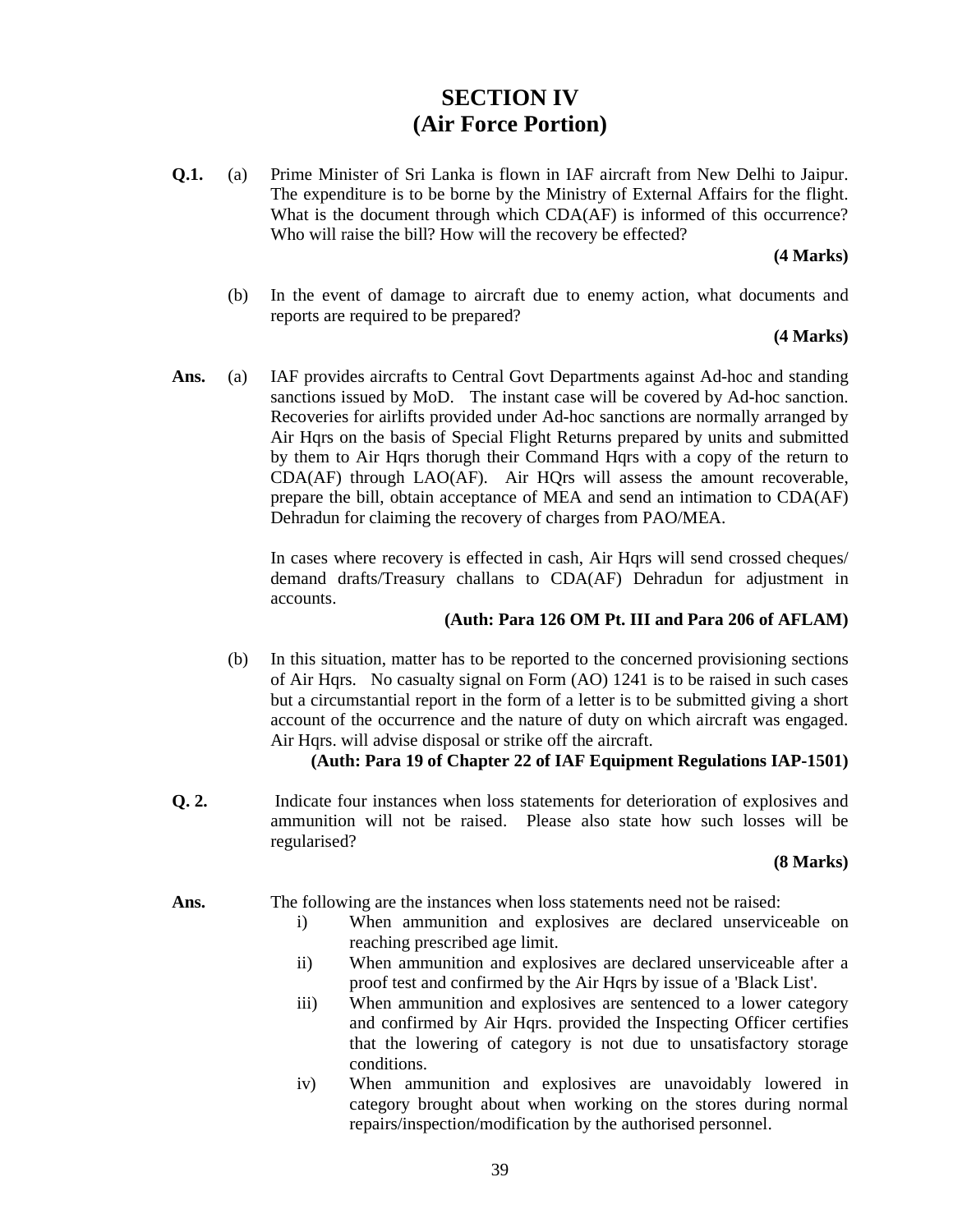The losses will be regularised under a conversion voucher (Q) 403 or Form (Q) 408.

# **(Auth: Paras 102, 103, Chapter 22, IAF Equipment Regulations IAP-1501)**

- **Q. 3.** Comment on the following:
	- (a) JWO Singh has been issued with a wrist watch for authorised use on aircrew duties.

**(4 Marks)**

(b) Vikram Rana, a pilot cadet has been issued hand towels on prepayment.

 **(4 Marks)**

**Ans.** (a) Wrist watches for the use of entitled aircrew will be issued to the concerned Flight Commanders of different squadrons on their inventories. Watches for issue to Navigators under training will be held on the inventory charge of OC Navigation School. Thus issue of a wrist watch to a JWO will not be in order as he is neither a Flight Commander nor a Navigator under training.

# **(Auth: Para 48 of Chapter 14, IAF Equipment Regulations IAP-1501)**

- (b) Yes. The issue of handtowels on prepayment is in order vide item 22B/35. **(Auth: Para 2 of Chapter 14, IAF Equipment Regulations IAP-1501)**
- **Q. 4.** (a) What procedure is to be followed when bulk quantity of aviation fuel has been removed from an aircraft after use?

### **(4 Marks)**

(b) There are chances of damage by contracting lead poisoning when issuing or receiving fuel which contains Tetra Ethyl-Lead. What kind of stores are authorised to be maintained in an Air Force Station/flight to facilitate protective measures?

#### **(4 Marks)**

**Ans.** (a) Aviation fuel removed from the aircraft may be reused in the aircraft at the discretion of the Chief Technical Officer. Fuel so removed should either be transferred to another aircraft through a filter or may be returned to Bulk/Pack storage. Form IAF(Q) 448 should be used to bring it on charge. Different grades of fuel will be properly segregated.

# **(Auth: Para 131(b) of Chapter 29, IAF Equipment Regulations IAP-1501)**

(b) To obviate the chances of damage by contacting lead poisoning when issuing or receiving fuel which contains Tetra-Ethyl-Lead, towels and soap toilet are authorised to the individuals handling such fuel. A maximum of two towels per individual concerned is authorised on inventory charge by the Flight or Section Commander concerned. The Logistic Officer is to hold sufficient towels for the equipment assistants employed on petrol duties. Soap toilet for washing hands and face are demanded on requirement basis. Towels are washed at Govt. expense.

**(Auth: Para 16&17 of Chapter 29, IAF Equipment Regulations IAP-1501)**

**Q.5.** (a) What do you understand by arrears in audit? How are the arrears in local audit computed with reference to the periodicity of local audit?

**(4 Marks)**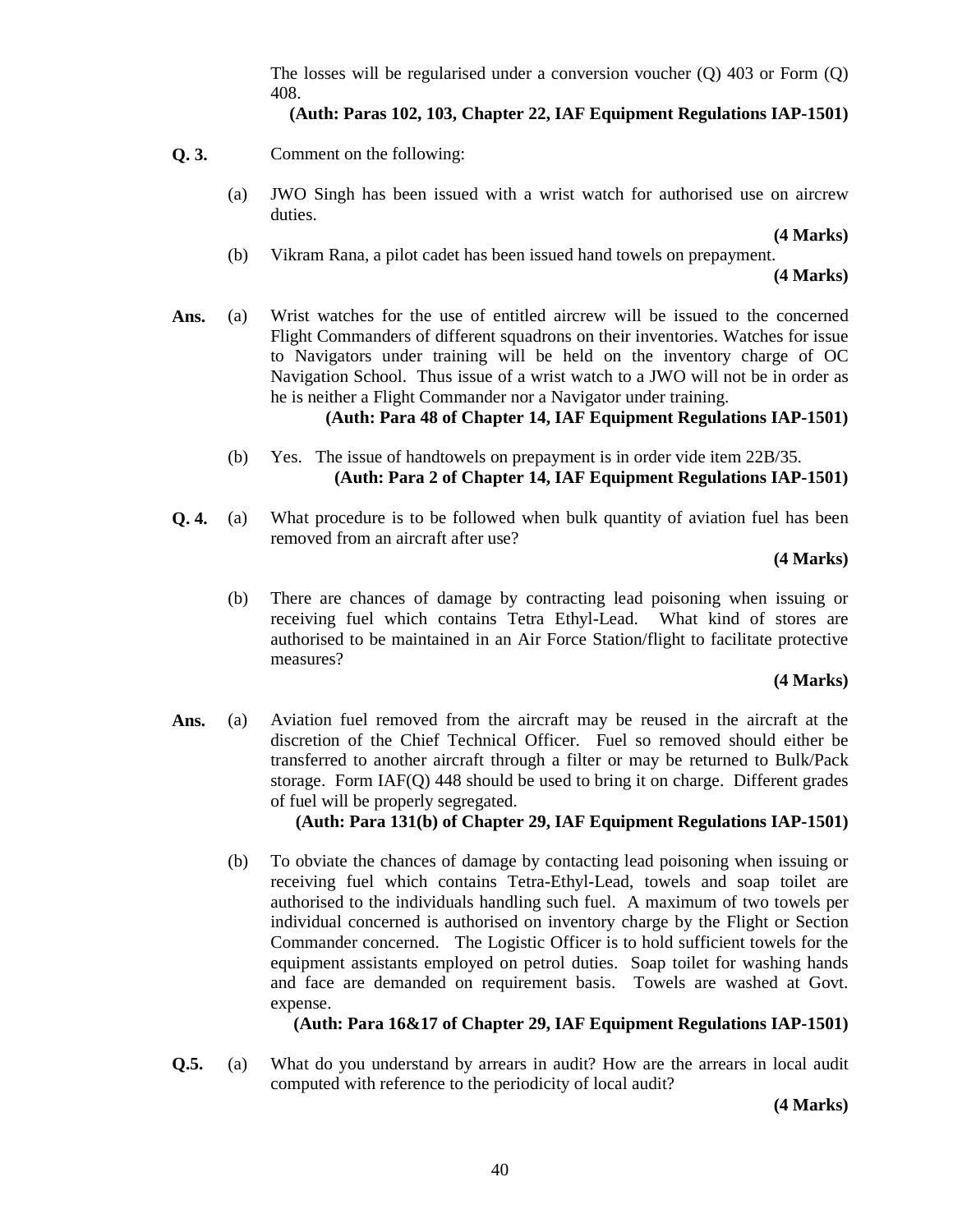(b) What should be the action on the part of the LAO for expediting the settlement of local audit objections?

# **(4 Marks)**

**Ans.** (a) Accounts audited quarterly but not audited within three months following the quarter of audit will be regarded as in arrears. Further Accounts audited half yearly but not audited within 6 months following the close of half year will be regarded as in arrears. Accounts audited yearly but not audited within 9 months following the period of annual audit will be regarded as in arrears.

# **(Auth: Para 16, AFLAM)**

(b) LAO will take up all outstanding objections and points of controversial nature and proceed with their settlement in personal consultation with the officers commanding of the unit or other officers concerned, where necessary. He will see that settlement of objections more than three months old is not delayed by units and will, where necessary report to Command Hqrs or other higher authorities with a view to obtaining their assistance in settlement thereof. Where he finds that there are no prospects of objections being settled, he will report the matter to CDA(AF).

# **(Auth: Para 11(ii) of AFLAM)**

**Q. 6.** (a) What do you know about the procedure being followed for issued 'No Demand Certificate' in respect of retiring Air Force Officer?

**(4 Marks)**

(b) Who maintains ADRs and what purpose do they serve?

# **(4 Marks)**

**Ans.** (a) AOC AFCAO calls 'No Demand Certificate' from CDA(AF) as soon as retirement/release order of an officer is received by him. On receipt of call notice for NDC, all objections etc on TA claims/LTC/Form 'D' will be noted by the dealing clerk on a circulation slip for review by Audit Group concerned for intimating the latest position of these objections showing the monetary value where assessable. NDC will be issued on the basis of the outstandings given by the Audit Group on the circulation slip. Likewise for HBA, MCA, etc, the concerned section will be asked to intimate any outstanding dues from the officer. NDC will be issued with reference to the outstandings or otherwise given by the other sections. It has to be dealt with on priority basis.

# **(Auth: Para 161(a) of Chapter IX, OM Part III)**

(b) ADRs i.e. Audit-cum-Demand Registers are maintained in posting groups of TA Section to record particulars of advances paid to Air Force personnel including civilians and TA vouchers received in adjustment of advances or otherwise. This record helps in quick finalisation of 'No Demand Certificate' without going through various objection statements.

# **(Auth: Para 144(i) of Chapter IX, OM Part III)**

**Q. 7.** (a) Can a CFA accord write off sanction without an audit report?

 **(4 Marks)**

(b) What are the various classes of issues made by IAF? To whom are the Class III issues made?

**(4 Marks)**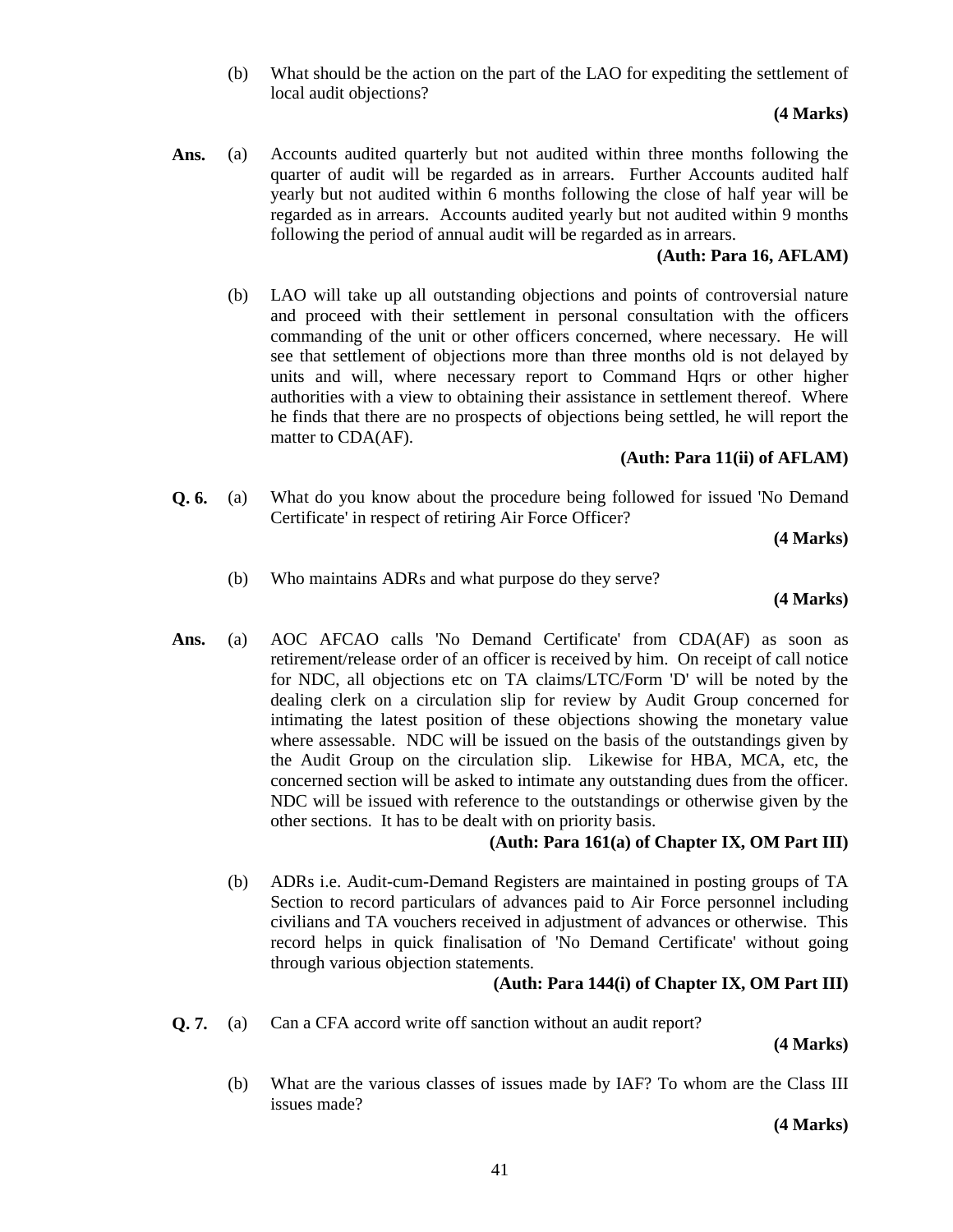**Ans.** (a) Yes, so far as losses falling within the financial powers of COs of AF units are concerned, no audit report is to be obtained. However, losses falling beyond their powers cannot be sanctioned without any audit report by LAO(AF)/CDA(AF) as the case may be.

# **(Auth: Para 126 and Note thereunder, AFLAM)**

(b) Issues (including services) rendered out of IAF roughly fall under the following three classes i.e. Class I, Class II and Class III. Class III are issues to Army, Navy, MES Departments of Central Govt., State Govts, State Union Govts (i.e. Union Territories) and Army Ordnance Factories.

# **(Auth: Para 2(c) of Chapter 8, IAF Equipment Regulations IAP-1501)**

**Q. 8.** What is the difference between Active and Inactive stores?

### **(8 Marks)**

**Ans.** Stocks of IAF stores are segregated at stockholding depots as active and inactive stores.

> Active stores include (i) all new equipment (ii) equipment in current use viz that on which there have been issues from the stockholding units/depots during past 3 years (iii) equipment which is no longer in current use but which may be required in an emergency and (iv) valuable and attractive items listed in Appendix 'F' to IAP-1501.

> Inactive stores are stocks of (i) items excepting those of Airborne equipment pertaining to current aircraft, not in current use and on which there have been no issues for the past 3 years (ii) items already put up or to be put up for disposal including salvage and (iii) obsolete equipment/aircraft going out of service and their specific to type spares.

# **(Auth: Item 4, Glossary of Terms, IAF Equipment Regulations IAP-1501)**

**Q. 9.** (a) What do you know about the various priority demands of Air Force?

**(8 Marks)**

(b) How are the Group 'D' civilians (non-industrial) of AF units and formations paid their pay and allowances?

 **(4 Marks)**

- Ans. (a) The various priority demands are as under:
	- (i) AOG (Aircraft on Ground)
	- (ii) MOG(Missile on Ground)
	- (iii) USR (Urgent Stock Requirement)
	- (iv) URR (Urgent Repair Requirement)
	- (v) IOR (Immediate Operational Requirement)

# **(Auth: Para 23, Chapter 4 of IAF Equipment Regulations IAP-1501)**

(b) No IRLAs are maintained for them. They are paid in arrears through Pay Billcum-Acquittance Rolls by IAF units out of their imprest accounts subject to post audit.

# **(Auth: Para 31, OM Part III)**

**Q.10.** (a) A consignment received from abroad is despatched by Embarkation Headquarters to the consignee unit by rail and transit loss between Embarkation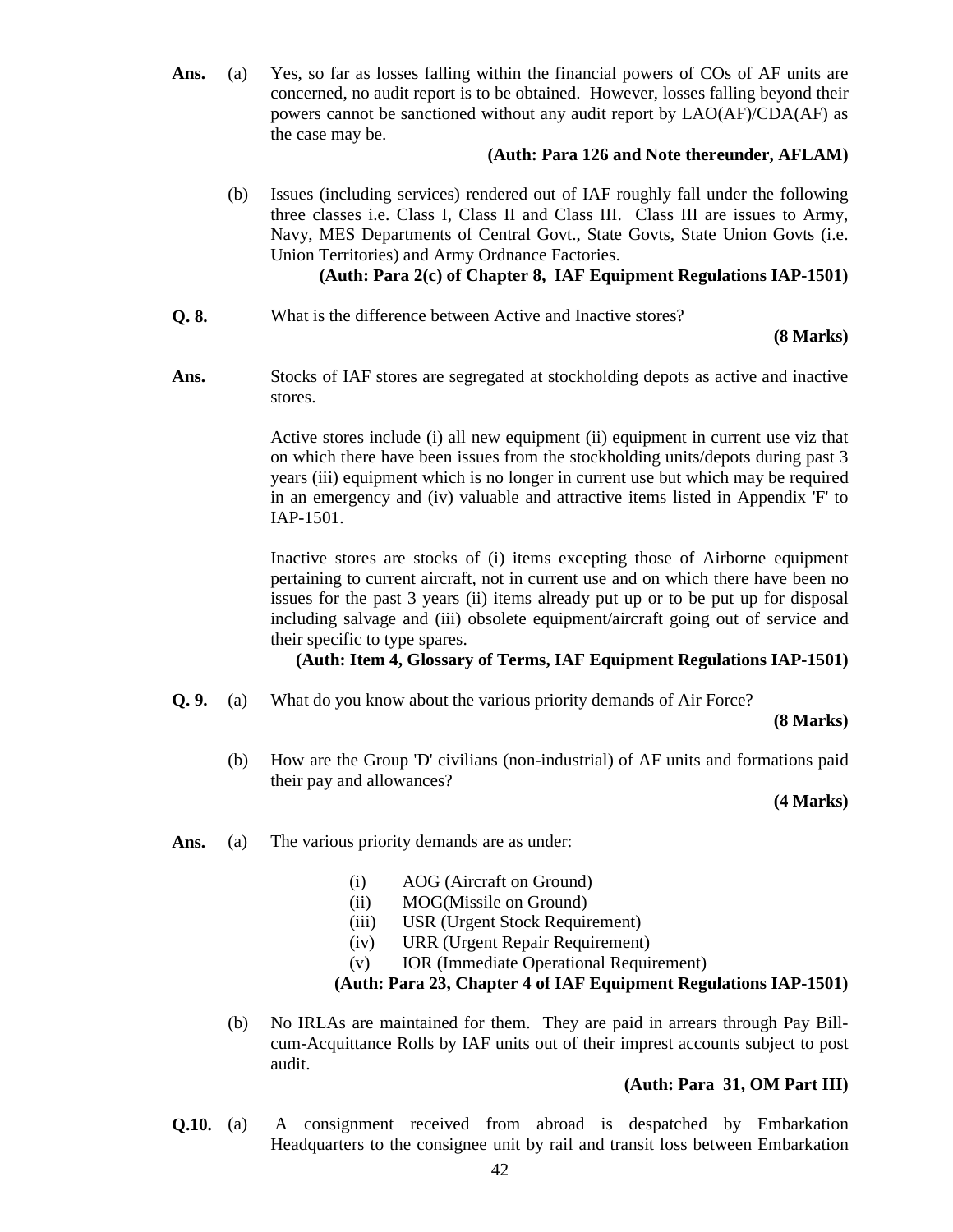Hqrs and the unit is attributed to railways but the railway does not accept the claim. As a result loss is regularised as cash loss. Is it in order?

### **(4 Marks)**

(b) Repair to an equipment is carried out in a workshop despite the fact that cost of repair is about 40% of the cost of new article. Comment.

### **(4 Marks)**

Ans. (a) No. In such cases, loss will be regularised as a store loss in accordance with GoI MoD letter No.F.17/56/D(Budget) dated 9.1.1956 reproduced as Appendix to AFO 29/74.

# **(Auth: Para 124(B) of AFLAM)**

(b) Repairs to equipments are normally to be carried out only when the estimated cost of repairs does not exceed 50% of the price of new article/equipment. Accordingly repair in this case is in order.

# **(Auth: Para 319 & 329 of AFLAM)**

**Q.11.** (a) What is the periodicity of scale check over the strength of Air Force civilians? Who conducts the scale check and how?

# **(4 Marks)**

- (b) In a cycle of how may years should all Sheet Rolls of Airmen/NCs(E) be audited? **(2 Marks)**
- (c) What percentage of test check is prescribed for  $SO(A)/AAO$  in respect of Sheet Rolls?

# **(2 Marks)**

**Ans.** (a) The scale check over the strength of Air Force Civilians is required to be conducted every quarter by the DCDA(Air Force) New Delhi from the monthly strength check statements submitted by all Air Force Units/Formations on the proforma prescribed by Air Headquarters, the register of sanctioned strength maintained in his office and the monthly summaries of IRLAs furnished by the AFCAO. The result of the check will be recorded on the strength check statement under the dated initials of the Auditor and  $SO(A)/AAO$ . Excess, if any, in the actual paid strength over and above that sanctioned in the authorised establishment of Air Force units/formations will be reported to the units/formations concerned for regularisation action.

# **(Auth: Para 215(A), OM Pt. III)**

(b) The audit of all Sheet Rolls should be competed in a cycle of 3 years which means that 331/3% of Sheet Rolls should be audited every year.

# **(Auth: Para 225, OM Pt. III)**

- (c) The SO(A)/AAO will test check 2% of Sheet Rolls checked by the auditors. **(Auth: Para 225, OM Pt. III)**
- **Q.12.** (a) Which unit is responsible for reporting casualty of crashed or missing aircraft? **(2 Marks)**
	- (b) What is the standard temperature fixed for accounting of fuel?

 **(2 Marks)**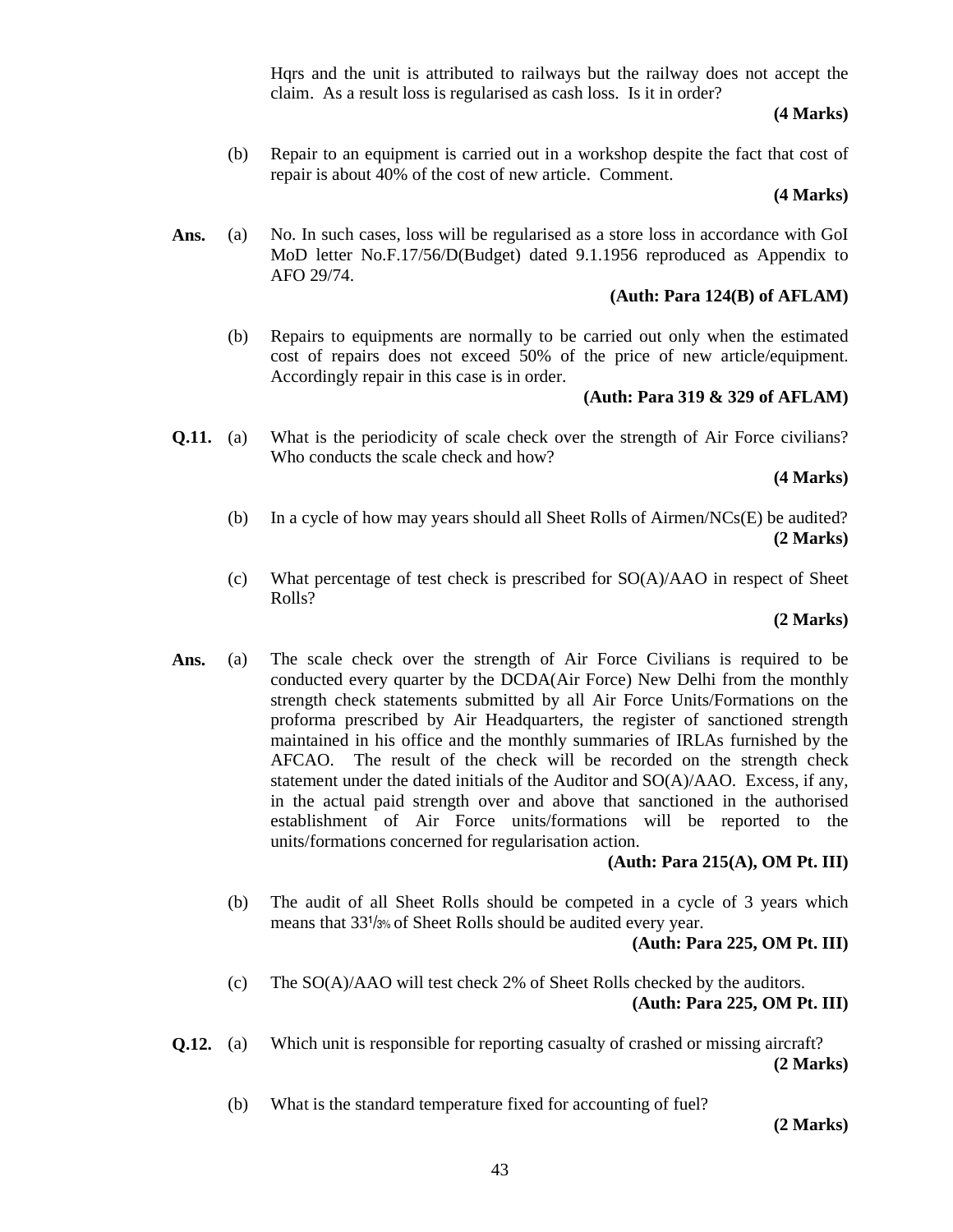(c) In what situation is stocktaking relaxed?

**Ans.** (a) The Officer Commanding, IAF Station or Unit nearest to the scene of the accident is responsible for initiating and forwarding casualty signal to Air Headquarters.

**(Auth: Para 14 of Chapter 22, IAF Equipment Regulations IAP-1501)**

- (b) For accounting of fuel, Standard Temperature has been fixed as 30° C. **(Auth: Para 92 of Chapter 29, IAF Equipment Regulations IAP-1501)**
- (c) Stocktaking can be relaxed by AOC-in-C/Air Officer Incharge Maintenance for the first financial year in case of units raised during the financial year, if he is satisfied that the resources of the unit do not permit stock verification.

**(Auth: Para 1(c) of Chapter 25, IAF Equipment Regulations IAP-1501)**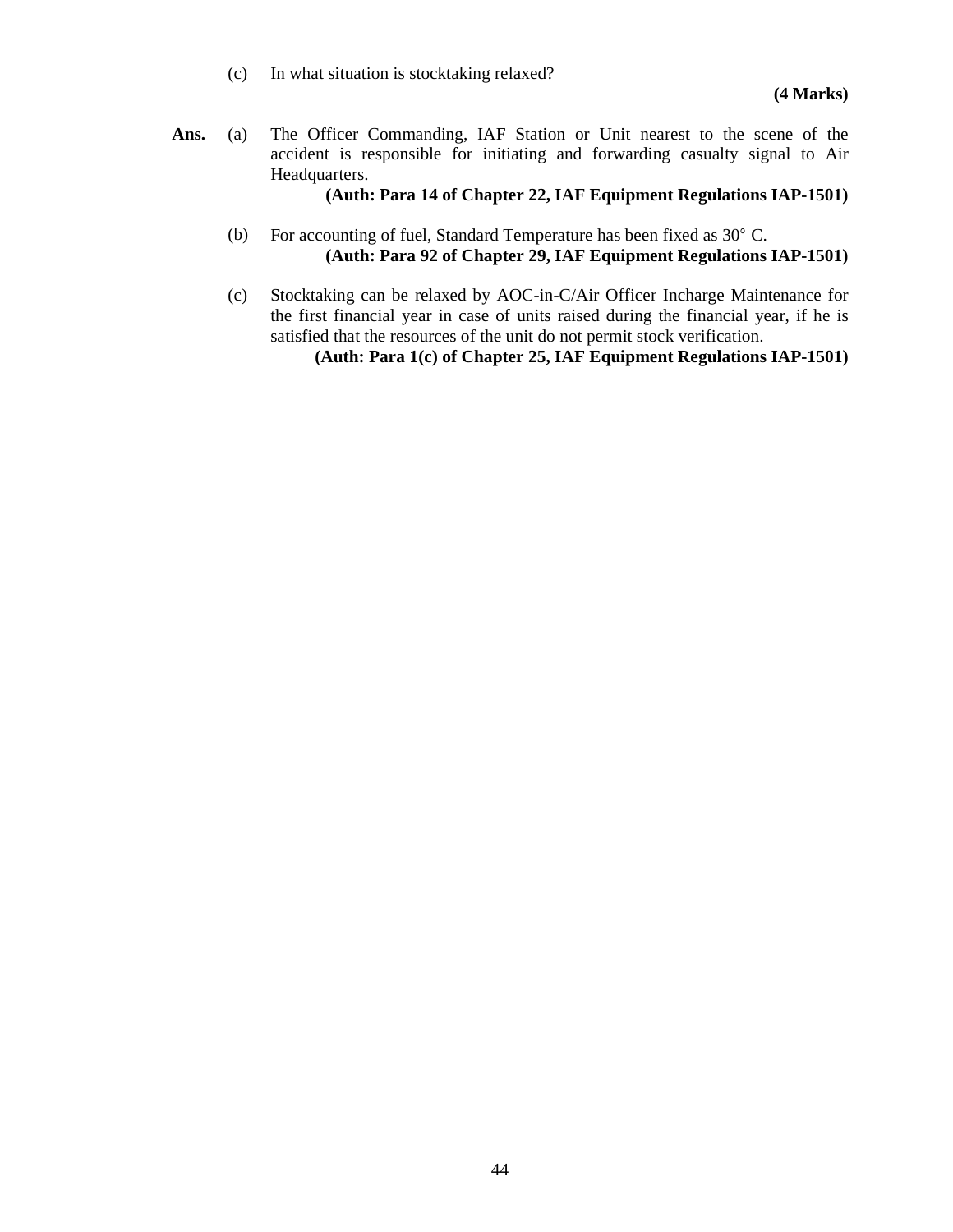# **SECTION V (Navy Portion)**

**Q. 1.** Payment issues to sailors is made on an afloat ship of items included in the Daily Standard Ration scale for celebrating a festival. NLAO has objected to this. Is his objection justified?

#### **(8 Marks)**

**Ans.** NLAO's objection is not justified as Commanding Officer of Ship can permit payment issues to sailors on afloat ships of items included in Daily standard Ration Scale for celebrating a festival.

# **(Auth: Para 125(26)(4) NLAO's Manual)**

**Q. 2.** In what circumstances can special audit be ordered by PCDA(N) of the Public Fund Account of a Naval unit?

### **(8 Marks)**

- Ans. PCDA(N) can order special audit of the Public Fund A/c of a naval unit when:
	- i) The Commanding Officer requests for 100% audit of his units accounts.
	- ii) NLAO can write to PCDA(N) and recommend special audit if the prescribed accounts are nonexistent, if cash accounts of naval unit are in an unsatisfactory state and if accounts are not maintained according to prescribed procedure.

# **(Auth: Para 224 NLAO's Manual)**

- **Q. 3.** State whether TRUE or FALSE:
	- (a) Advance of pay can be paid to an officer who is proceeding on sick leave.

#### **(4 Marks)**

(b) Advance of pay on leave and advance of pay on transfer can be drawn concurrently.

### **(4 Marks)**

- Ans. (a) False as Advance of pay cannot be paid to a Naval Officer who is proceeding on sick leave. It is admissible to an officer when he is proceeding on Annual leave. **(Auth: Para 181 OM Part VII)**
	- (b) False, as advance of pay on leave and transfer cannot be drawn concurrently. **(Auth: Para 181 OM Part VII)**
- **Q. 4.** (a) Who awards the Meritorious Service Medal (Annuity Award) to Indian Naval Personnel?

#### **(4 Marks)**

(b) When a sailor gets commissioned rank does he forfeit the Annuity Award or the Medal or both?

#### **(4 Marks)**

**Ans.** (a) The Chief of Naval Staff awards the meritorious service medal (Annuity Award)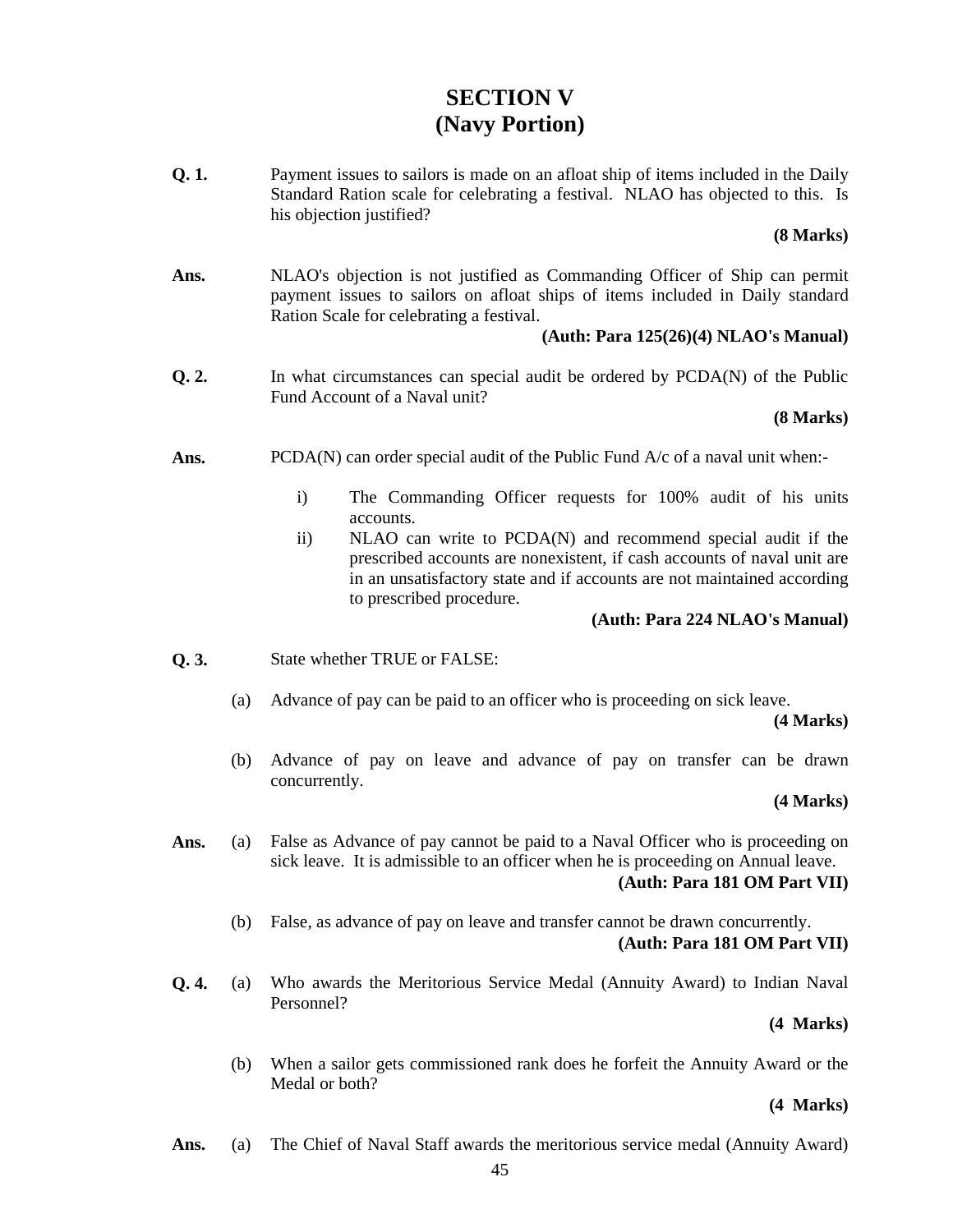# **(Auth: Para 374 OM Part VII)**

(b) When a sailor is promoted to Commissioned Rank, he retains the medal but forfeits the annual grant.

# **(Auth: Para 374 OM Part VII)**

**Q. 5.** Diving Allowance for diving at Harbour is same as Diving Allowance for diving at sea. DA for divers on temporary duty on board ship is not admissible in addition. Is this true or false?

# **(8 Marks)**

**Ans.** It is false. Diving Allowance for diving at harbour is admissible at two third of rate fixed for diving at sea. But DA for divers on temporary duty on board ship will be paid in addition.

# **(Auth: Para 340 OM Part VII)**

**Q.6.** (a) What is a victualling account?

**(4 Marks)**

(b) What audit checks does a NLAO exercise on payment issues to officers and sailors in the victualling account?

**(4 Marks)**

Ans. (a) Victualling Accounts regarding transactions about issues and receipts of rations, payment issues of rations, loss statements are maintained by all ships and Establishments in Form IN213 and rendered monthly with all relevant vouchers to NLAO within 10 days of closing of the Account.

# **(Auth: Para 125 NLAO's Manual)**

- (b) Audit checks of NLAO on payment issues are as follows:
	- i) payment issues to officers, sailors and their families are entered daily in victualling accounts.
	- ii) authorized articles are issued on payment to entitled persons within the monetary limits and quantities laid down.
	- iii) payment issues are not made of items included in the Daily Standard Rations scale.
	- iv) recoveries promptly effected in cash are credited in the cash account treasury without undue delay.

# **(Auth: Para 125(26) NLAO's Manual)**

**Q.7.** Sailor 'X' has been appointed to general service after doing survey duty on a survey ship for 60 days in a survey year. Is he entitled to survey bounty?

**(8 Marks)**

- Ans. No. Sailor 'X' is not entitled to Survey Bounty as he is required to do a minimum of 75 days of Survey Duty in a survey year for being admissible to survey bounty. **(Auth: Para 251 OM Part VII)**
- **Q.8.** (a) Rear Admiral 'A' incharge of Maharashtra Naval area continues to be admitted Entertainment Allowance during Annual Leave. Is this correct?

**(4 Marks)**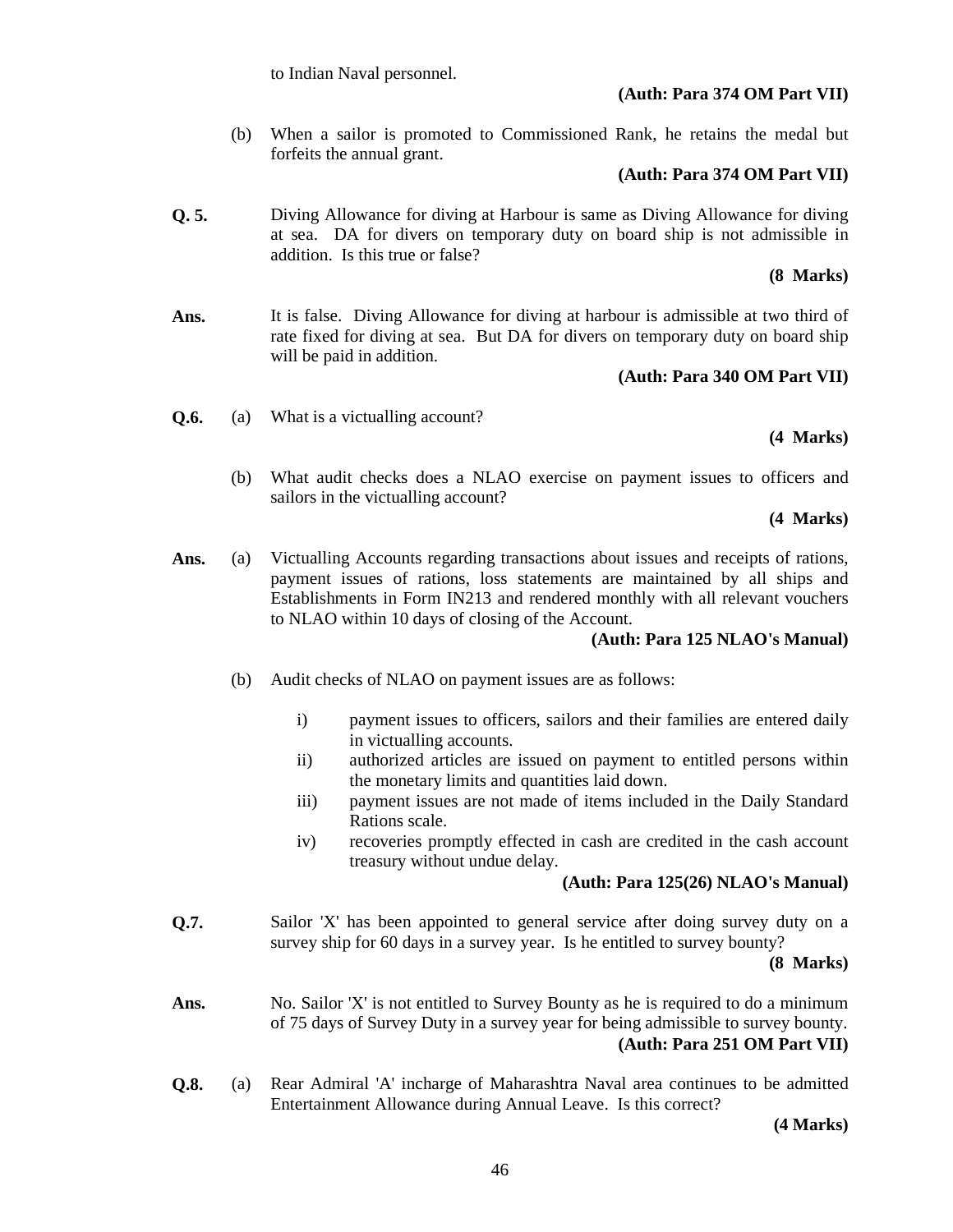(b) When does the Flag Officer become ineligible for Entertainment Allowance? **(4 Marks)**

Ans. (a) Yes, this is correct. Eligible officers get Entertainment allowance during Annual leave. Rear Admiral 'A' is eligible for the allowance for the actual period he holds the qualifying appointment.

# **(Auth: Para 178 OM Part VII)**

(b) He will become ineligible when he is struck off the qualifying test.

# **(Auth: Para 178 OM Part VII)**

**Q.9.** Sailor 'X' qualifies for grant of Hard Lying Money for living/sleeping on board a Minesweeper for ten days a month. Can he be admitted full monthly rate of Hard Lying Money?

# **(8 Marks)**

Ans. Sailor 'X' qualifies for monthly rate of Hard Lying Money for living/sleeping on board a minesweeper for ten days in a month.

# **(Auth: Para 192 OM Part VII)**

**Q.10.** Sailor 'C' who is in receipt of Conservancy Allowance (CA) proceeds on Annual Leave (AL). He retains the house he has hired during period of leave. Is he entitled to CA for AL?

# **(8 Marks)**

Ans. *Yes, the sailor is entitled to conservancy allowance during Annual leave as he has* retained the hired house and not sublet it.

# **(Auth: Para 243(b) OM Part VII)**

**Q.11.** What are the audit checks of NLAO on Vehicle Requisition Allotment Register of a Naval unit?

# **(8 Marks)**

Ans. **Audit checks of NLAO on vehicle Requisition allotment Register are as follows:** i) The requisition for transport is signed by the officer applying for allotment of vehicle. ii) The user is entitled to the provision of the conveyance free or on payment. iii) Nature of duty is clearly stated in the transport indent.

> iv) All requisitions are recorded serially in the register, as also mileage run, allotment of vehicles made.

# **(Auth: Para 182 NLAO's Manual)**

**Q.12.** State four main audit checks of NLAO on Flying Clothing Ledger in a Naval air station?

# **(8 Marks)**

- **Ans.** Four main audit checks of NLAO on Flying Clothing Ledger in Naval air station are as follows:
	- i) Flying clothing are issued to officers and sailors engaged in flying duties.
	- ii) Flying clothing is as per the authorized scale.
	- iii) Issue of flying clothing is charged off in the ledger.
	- iv) Items returned are taken on ledger charge.

# **(Auth: Para 197, NLAO's Manual)**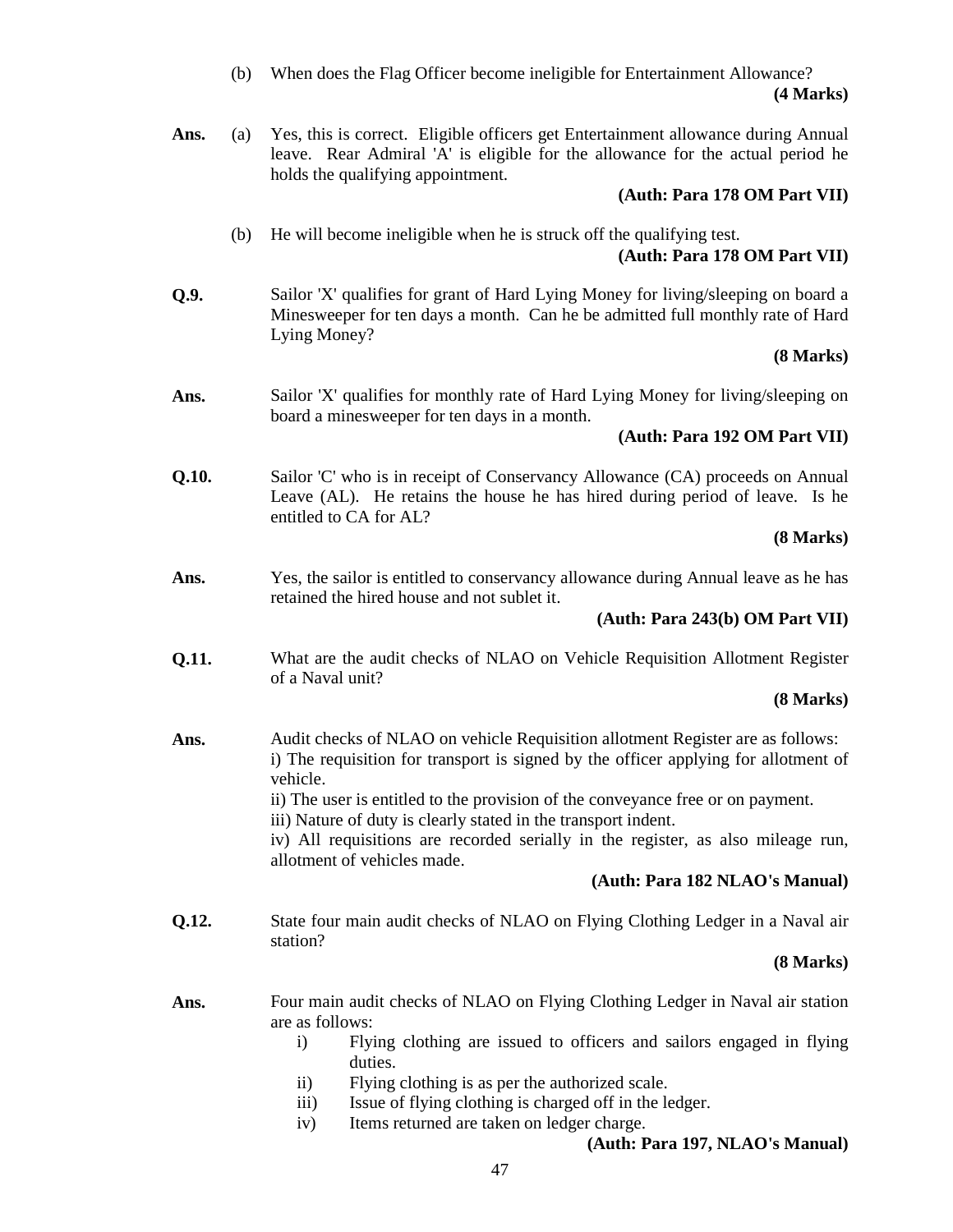# **Defence Accounts Department S.A.S. Examination – Part I**

# **May, 2007**

# **Subject: 'B' – Paper IV – CODES AND MANUALS – THEORETICAL (Without Books)**

Time Allowed: 3 Hours Total Marks : 100 Note:-

- (1) Only TWELVE questions should be attempted FOUR from Section I and EIGHT from Sections II, III, IV or V as the case may be.
- (2) Candidates permitted to answer questions from Factories, Air Force and Navy portions should answer any 8 of the 12 questions from Sections III, IV or V respectively in addition to the Four questions from Section I. Others should answer any 8 questions from Section II.
- (3) Each question in Section I carries 9 marks. Questions in Sections II, III, IV and V carry 8 marks each.
- (4) Answers to questions in Sections II, III, IV or V must be written in separate answer books.
- (5) Answer to all parts of a question should be written together at one place only.
- (6) The answers should be direct and precise.

# **SECTION I (Common to ALL CANDIDATES)**

**Q.1.** (a) An industrial employee within the purview of Factories Act, 1948 working in MES has worked 15 hours overtime during November, 2006. Out of 15 hours overtime, he has worked 6 hours prior to 8 PM and 9 hours after 8 PM. However on no occasion he has worked beyond 9 hours in a day or 48 hours in a week. His pay particulars are given below:-

| <b>Basic Pay</b>           | 3950 |
|----------------------------|------|
| DP                         | 1975 |
| DA                         | 1718 |
| Personal Pay               | 75   |
| Special Pay                | 150  |
| <b>CCA</b>                 | 150  |
| <b>HRA</b>                 | 889  |
| <b>Washing Allowance</b>   | 50   |
| <b>Transport Allowance</b> | 100  |

Calculate his overtime pay for November, 2006.

 **(6 Marks)**

 (b) What risk mitigating provisions have been laid down in MES for entrusting civilian personnel with the custody of cash or stores?

| Ans. | (a) Basic Pay | 3950 |
|------|---------------|------|
|      | DP            | 1975 |
|      | DA            | 1718 |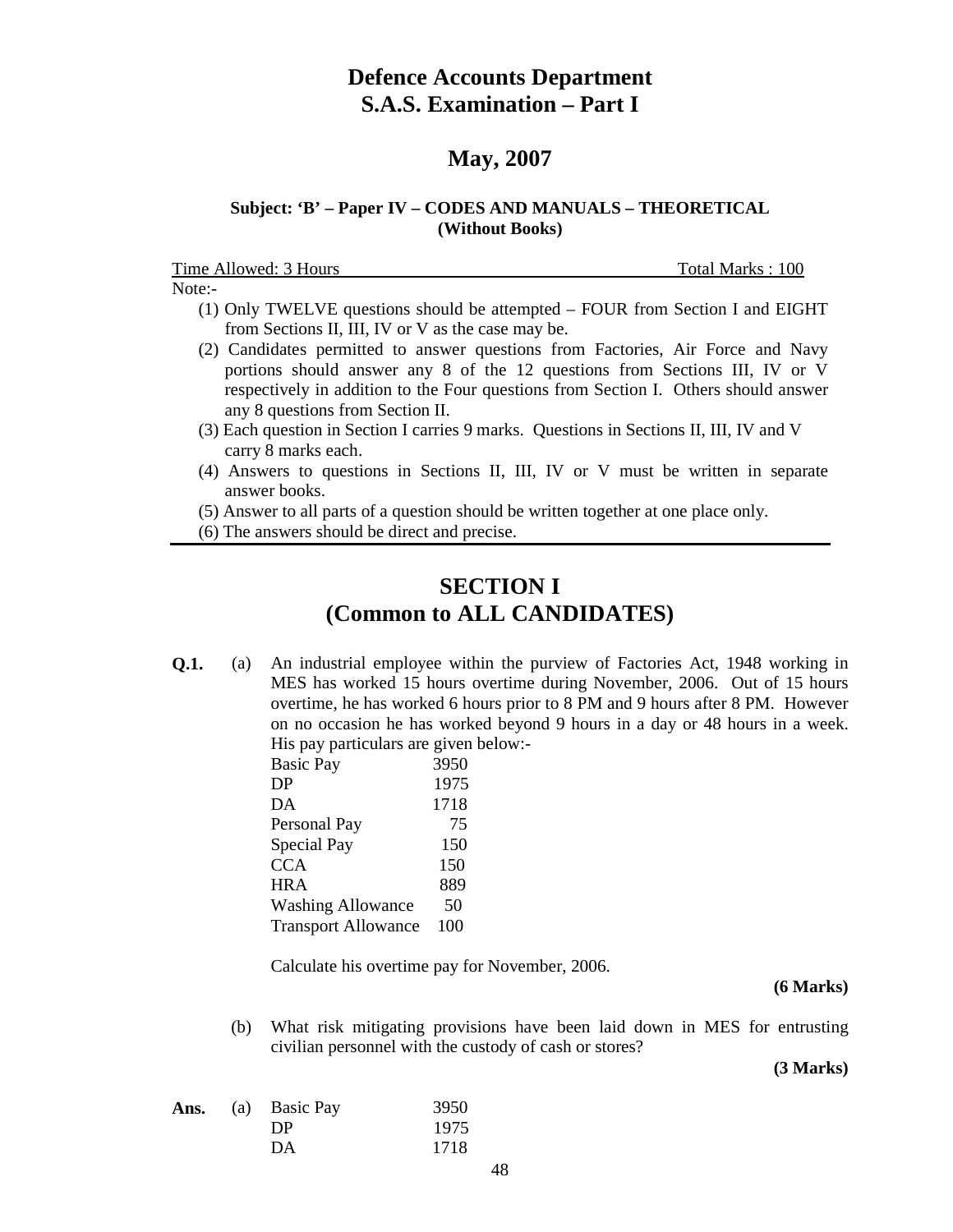| Personal Pay  | 75                 |
|---------------|--------------------|
| Special Pay   | 150                |
| <b>CCA</b>    | 150                |
| <b>TOTAL</b>  | 8018               |
| One day's Pay | $8018/30 = 267.26$ |

OT pay for each hour performed prior to  $8 \text{ pm} = 267.26/8 = 33.40$ Pay for 6 hours OT performed prior to 8 pm =  $33.40 \times 6 = 200.44$ 

OT pay for each hour performed after 8 pm=267.26 x  $3/16 = 50.11$ Pay for 9 hours OT performed after 8 pm =  $50.11 \times 9 = 451.00$ 

Total OT Pay =  $200.44 + 451.00 = 651.44$ 

**(Auth: Para 95 MES Reg.)**

 (b) The civilian personnel will furnish security as indicated against each recoverable in 20 installments.

Superintendent B/R, E/M, Supervisor B/S Grade I Rs.500 Superintendent B/R. E/M, Grade II Rs.300

Supervisor B/S Grade II, Store Keepers Grade I&II Rs,200

They will also execute Security Bond.

The Security may be furnished in cash, in the form of a fidelity bond of an approved company. When the depositor has furnished security in the form of a fidelity bond the Head of Office concerned should see that the depositor pays on the due dates the premium necessary to keep it alive and continues to do so until a period of six months has elapsed since he vacated his office.

#### **(Auth: Para 102 MES Reg.)**

#### **Q.2.** (a) Fill up the blanks:-

(i) If an approved work is not commenced within …………. of the date of administrative approval, fresh approval must be obtained.

(ii) No approximate estimate is required for works costing up to Rs………….

(iii)Re-appropriation of buildings involving increase in scales or introducing a new practice requires the sanction of …………….

(iv) When both land and building are surplus to the requirement of Defence Services disposal will be carried out by …………….

(v) In GE's office Register of Appropriation is maintained under the supervision of …………..

(vi) All orders of work having a financial effect will be noted in the ………. as a liability.

(vii)……………is the basis of all accounts of measured work and of materials received which have to be measured or counted.

(viii)The form of contract used for minor works and maintenance services required to be carried out from time to time during a period specified in the contract is known as ……………..

(ix) If a GE is satisfied that stores issued to a contractor in excess of the estimated requirements have been incorporated in the work he may condone such over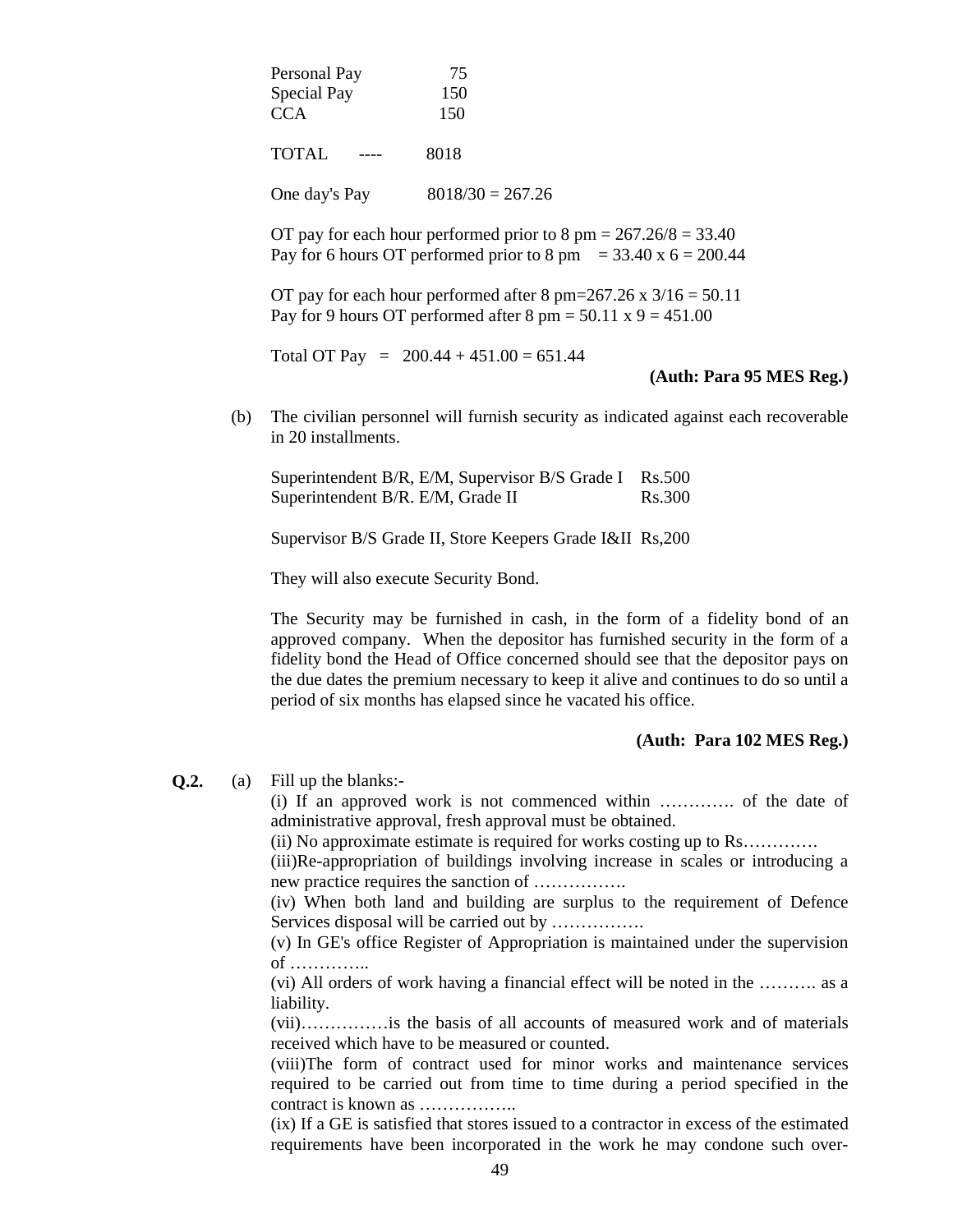issues up to ………….. percent of the estimated requirements. (x) If any wages remain unpaid from a muster-roll, the details will be entered in the ……………… (xi) Should a part or whole of the charges for barrack damages become irrecoverable, it will be treated as……………….. (xii)The cost per unit fixed at a valuation in respect of an article borne on the stocks of the MES is known as the………………

#### **(0.5x12=6 Marks)**

 (b) What is meant by re-appropriation of buildings? What are the conditions which need to be satisfied before a military building is re-appropriated for rent free use as a place of worship?

### **(3 Marks)**

- Ans. (a) (i) 5 years (ii)Rs.50,000/- (iii)Govt. of India (iv) DGDE  $(v)$  AAO(GE) (vi)Construction Account (vii)Measurement Book (viii)Term Contract  $(ix) 5%$ (x) Register of Unpaid Wages (xi) Loss of public money (xii) Stock Book Rate
	- (b) Re-appropriation means use of a group of buildings, a building or a portion thereof for any purpose other than that for which it was constructed. Reappropriation may be temporary or permanent. It may be intended either for an authorized or for a special purpose.

The following conditions need to be satisfied for re-appropriating a building for rent free use as a place of worship.

Govt. of India will not be faced with a demand for new construction at some future date as the result of such re-appropriation.

No structural alterations are involved.

The buildings will be relinquished when required for any other purpose.

No religious body will ever acquire any permanent rights over the accommodation.

No building is at any time dedicated.

# (**Authority: Para 155,156 MES Regulations)**

**Q.3.** (a) What is "Financial Stock Taking Report of Major MES Projects"? What purpose does it serve?

**(3 Marks)**

 (b) What are the circumstances under which the technical sanction accorded to Costed Schedule of work can be revised?

**(3 Marks)**

 (c) Classify the following work services as per the classification in vogue in MES: **(0.5x6=3 Marks)**

i) Widening of roads costing Rs.12 lakh.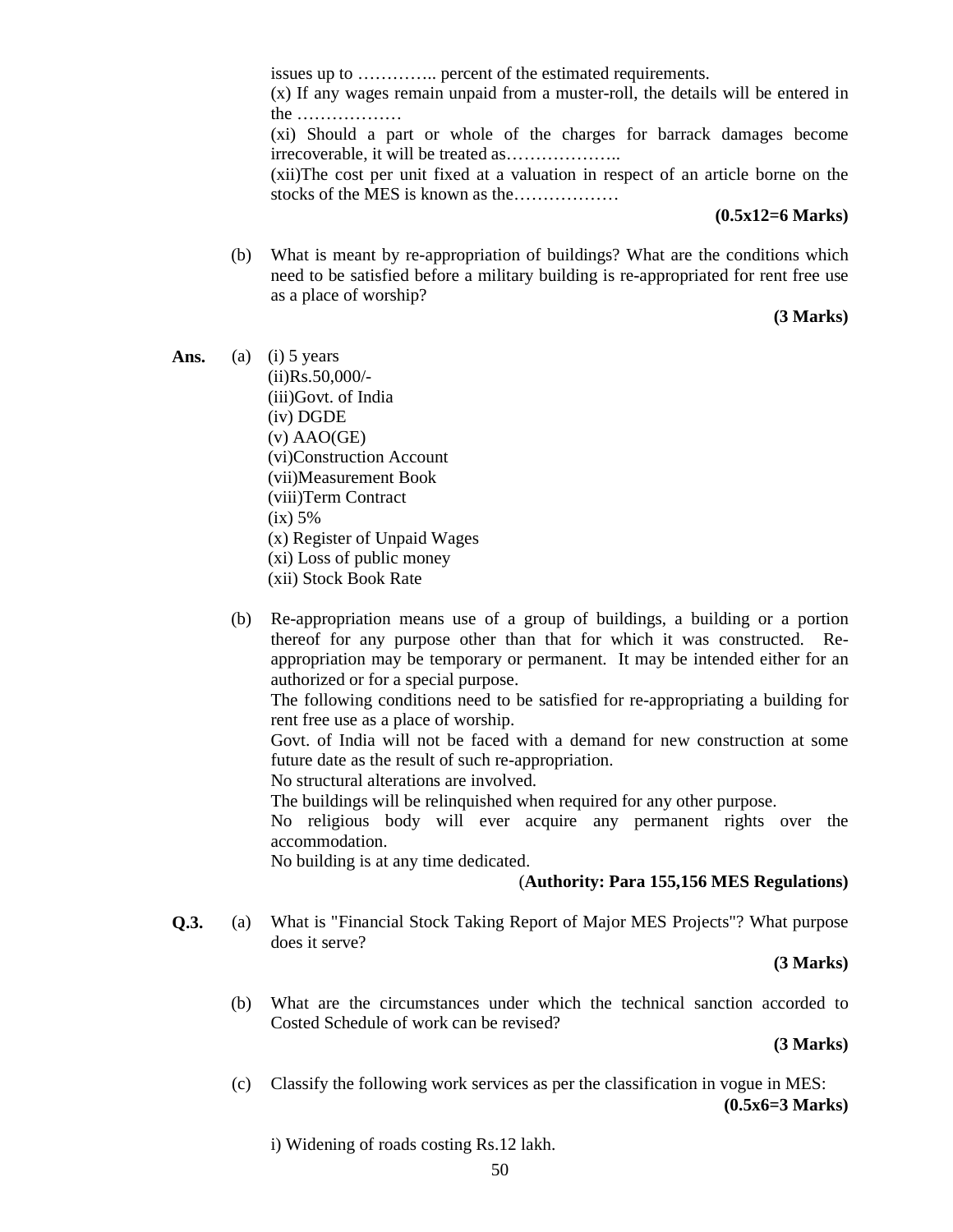ii) Work necessary to bring into use a dilapidated building rendered unusable by extra ordinary causes.

iii)Replacement of furniture costing Rs.175000.

iv) Repair costing Rs. 10 lakh of a machine.

v) Alterations costing Rs.7 lakh necessitated by technical reasons for making good the damages to a building due to extra ordinary causes but which has been declared as still usable.

vi) Increasing plant capacity costing Rs.15 lakh.

Ans. (a) The report covering all projects costing Rs.1.2 crore and above is rendered by the Zonal Chief Engineer to concerned PCDA/CDA by 30th April every year through AAO(GE)/RAO/LAO. On the basis of this report PCDA/CDA will render the report to MoD(Fin) by 1st September each year. The report is rendered in a standard format containing information such as name of work, amount of estimate, booked expenditure, liability incurred but not liquidated, total expenditure, % of total expenditure to estimate, percentage of work done, estimated cost of work still to be done, whether work can be done within the estimated cost, if not reasons, whether the work is proceeding within the allotted time schedule, if not reasons, steps taken to speed up progress etc.

> The report is intended to indicate how expenditure on a project is progressing as compared with the sanctioned estimate and to ascertain the prospect of completing the residual work within the balance of the sanctioned estimate. It is a tool to control cost overrun and time overrun.

### **(Auth: Para 136-138 of OM Part VIII)**

- (b) The technical sanction to Costed Schedule of Work can be revised under the following situation:
	- i) Because of engineering/technical reasons such as changes in design, specifications, drawings, etc.
	- ii) On account of revision of administrative approval if the variations are not already covered by sanctions to deviation orders or amendments to contracts.
	- iii) for the reasons that the original technical sanction is found to have been based on inaccurate estimation initially.

# **(Auth.Para 202 MES Reg.)**

 (c) i) Original and major works ii) Original and major works iii)Maintenance services and special repairs iv) Maintenance services and petty repairs v) Maintenance services and special repairs vi)Maintenance services and Renewals

#### **(Auth: Para 121-125 of MES Reg)**

**Q.4.** (a) Compare:-

#### **(2x3=6 Marks)**

(i) Standard Schedule Rates and Star Rates

- (ii) Works Diaries and Contractor's Order Book
- (iii)Cash Assignment and Imprest
- (b) Under what circumstances for amendment to contracts sanction of the next higher authority must be obtained?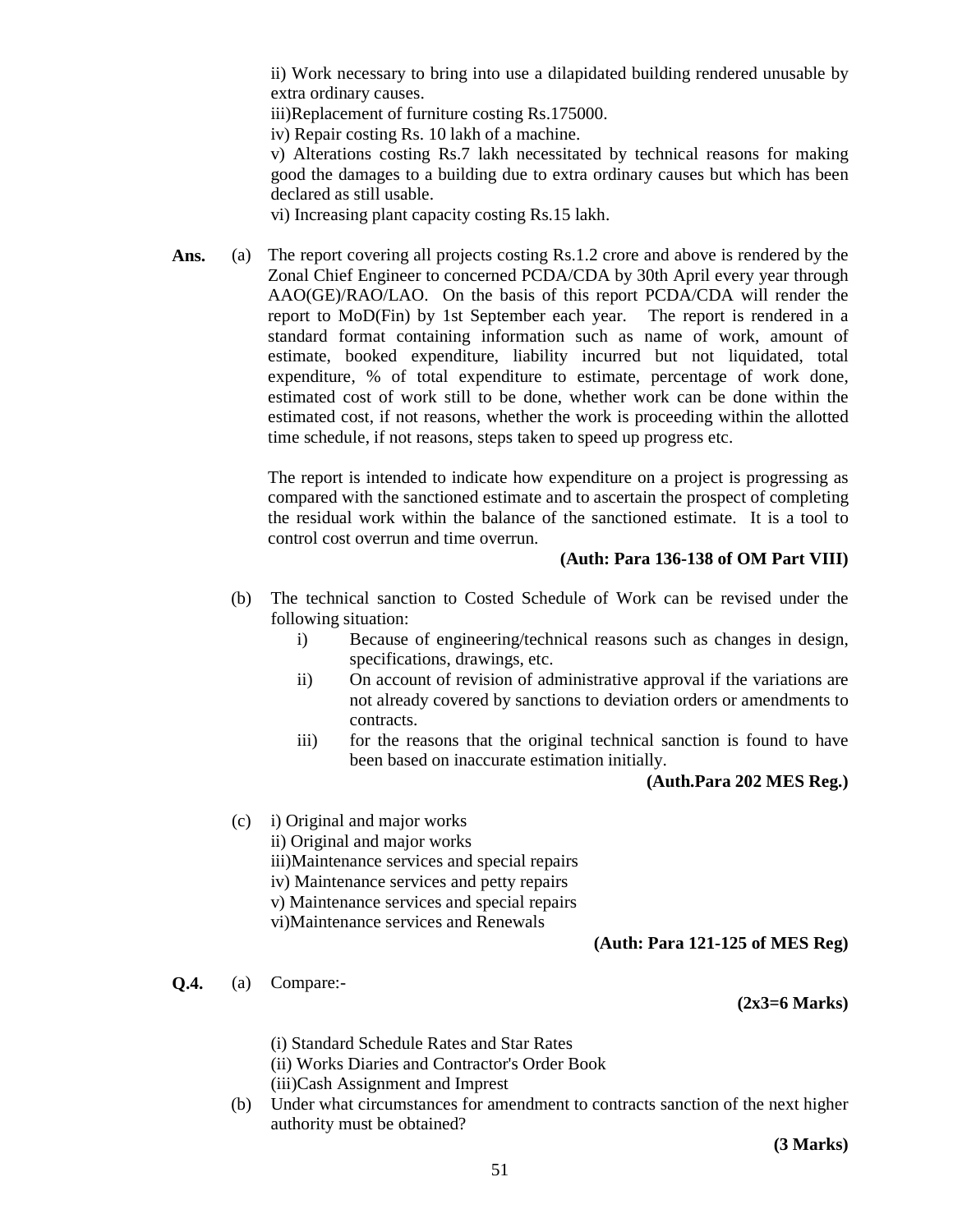Ans. (a) (i) A Standard Schedule of Rates is maintained command wise or specified area wise under the orders of E in C. Each schedule shown the rates and specification according to which each work is executed. It also shows the rates for supply of material and wages for labour on which basis rates for different items of work have been fixed. SSR is used for preparing estimates. Sometimes for certain items of work there are no rates fixed in SSR. Rates are also not deductible. In such situations the officer competent to accept contracts is also empowered to fix rates for such items of work. These are called Star Rates.

# **(Auth: Paras 335 & 439 of MES Reg.)**

 (ii) Works diary is maintained at site for each work costing more than Rs.20000/-. It records the day to day progress of the work. If a work consists of more than one contract, a separate work diary is maintained for each contract. It is an accountable document and is serially numbered. On completion it is deposited with the GE.

A Contractor's Order Book is also maintained at site of the work. All communications and instructions issued to the contractor arising out of the day to day execution of the work are recorded therein. It is an accountable document and is serially numbered. On completion it is deposited with the GE.

# **(Auth: Paras 368 of MES Reg)**

 (iii) Cash Assignments are credits placed in treasuries by CsDA in favour of disbursing officers who are authorized to draw funds for their disbursements by cheques on such treasuries. The amount of assignment is fixed in consultation with CDA. The assignment is recouped periodically by the CDA in accordance with the estimate of requirements submitted by the disbursing officers. A running account is maintained within each financial year. Any balance at the last day of the financial year lapses except that cheques drawn before but paid after the end of the year is taken against the balance of the assignment of that year.

For effecting payments of a petty and urgent nature, MES officers holding Cash Assignment are allowed an imprest up to a limit in consultation with CDA. The amount is drawn by the officers from their Cash Assignment and recouped as and when necessary. Commander Works Engineer not holding Cash Assignment are provided with an imprest for meeting contingent expenditure. These are advanced and recouped by the CDA concerned.

#### **(Auth: Paras 535 & 536 of MES Reg)**

 (b) Amendments to Contracts require sanction of the next higher authority in the following situations:

If an amendment involves enhancement of contract rates.

Any amendment after the contractor has signed his final bill or in case of running or term contracts for minor works, maintenance, supplies etc after expiry of the period covered by the contract.

#### **(Auth: Para 440 MES Reg)**

**Q.5.** (a) What are the broad features of Annual Review of MES expenditure?

**(6 Marks)**

 (b) A GE has issued stores to a contractor for which there was no provision in the contract. Comment. How are such stores priced?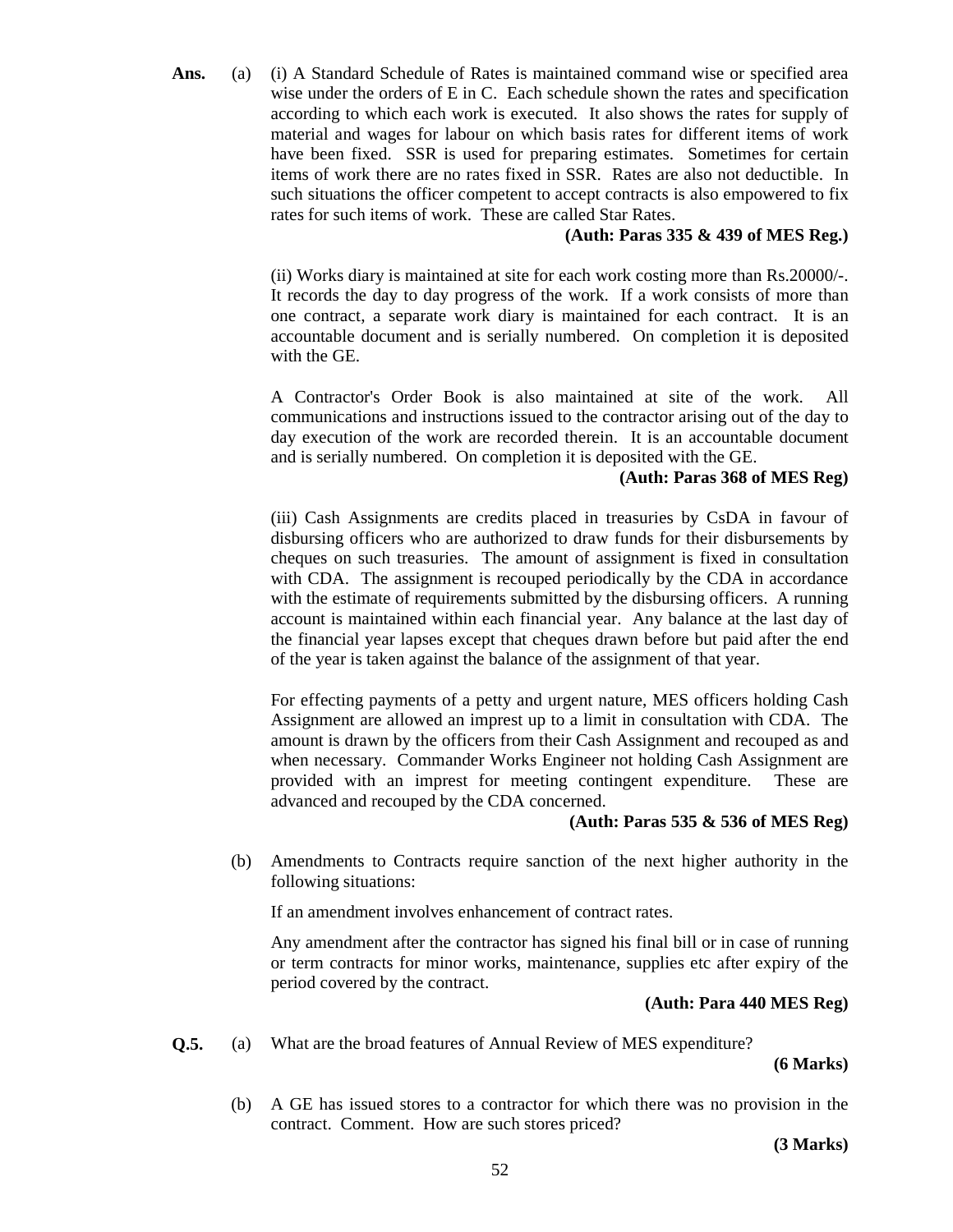**Ans.** (a) The Annual Review of MES Expenditure covers Army, Factory, Air Force and Naval Works Expenditure. It consists of the following Statements.

> Statement A- Shows major works carried out during the year and explanations for variation between appropriations and expenditure of the year.

> Statement B-Shows original estimates and expenditure and explanations for variation.

Statement C-Shows expenditure placed under objections.

Statement D-Shows irregularities in connection with contracts, acceptance of tender etc.

Statement E-Shows rush of Cash Expenditure in March.

Statement F-Shows miscellaneous irregularities of important nature such as losses, non-recovery of license fee etc.

Statement G-Shows the actual working of SSR

Statement H-Shows lapse of funds due to bad or no planning.

In addition to the above statements, the following subsidiary statements are also submitted.

- i) Statement showing the working of the quantitative system of stores accounting.
- ii) Expenditure on operational works
- iii) List of cases of remission/reduction of departmental charges.

The report should be prepared by PCDA/CDA after due deliberation with MES authorities and forwarded with a covering letter to CGDA/MoD(Fin).

#### **(Auth: Para 127 to 131 of OM Part VIII)**

 (b) A GE has no authority to issue any store to a contractor unless the contract specifically provides for such issue. However, if circumstances demand and GE considers that it is essential in the interest of the Govt. to issue stores he should seek approval of the accepting officer before issue and obtain the Contractor's agreement in writing to the issue rate and contract suitably amended.

In such cases the issue rate will be the maximum of: Stock Book rates as on the date of issue. Market rate as on the date of issue.

Rate deduced from the tendered rates in case of contracts based on Bills of Quantities and Item Rate Contract.

Rate in the MES Schedule adjusted by the Contractor's percentage in case of Contracts based on MES Schedule of Rates.

# **(Auth: Para 446 of MES Reg)**

**Q.6.** (a) What audit checks are exercised in 'E' section of CDA/PCDA while scrutinizing administrative approvals accorded by the Competent Financial Authorities lower than the Govt. of India?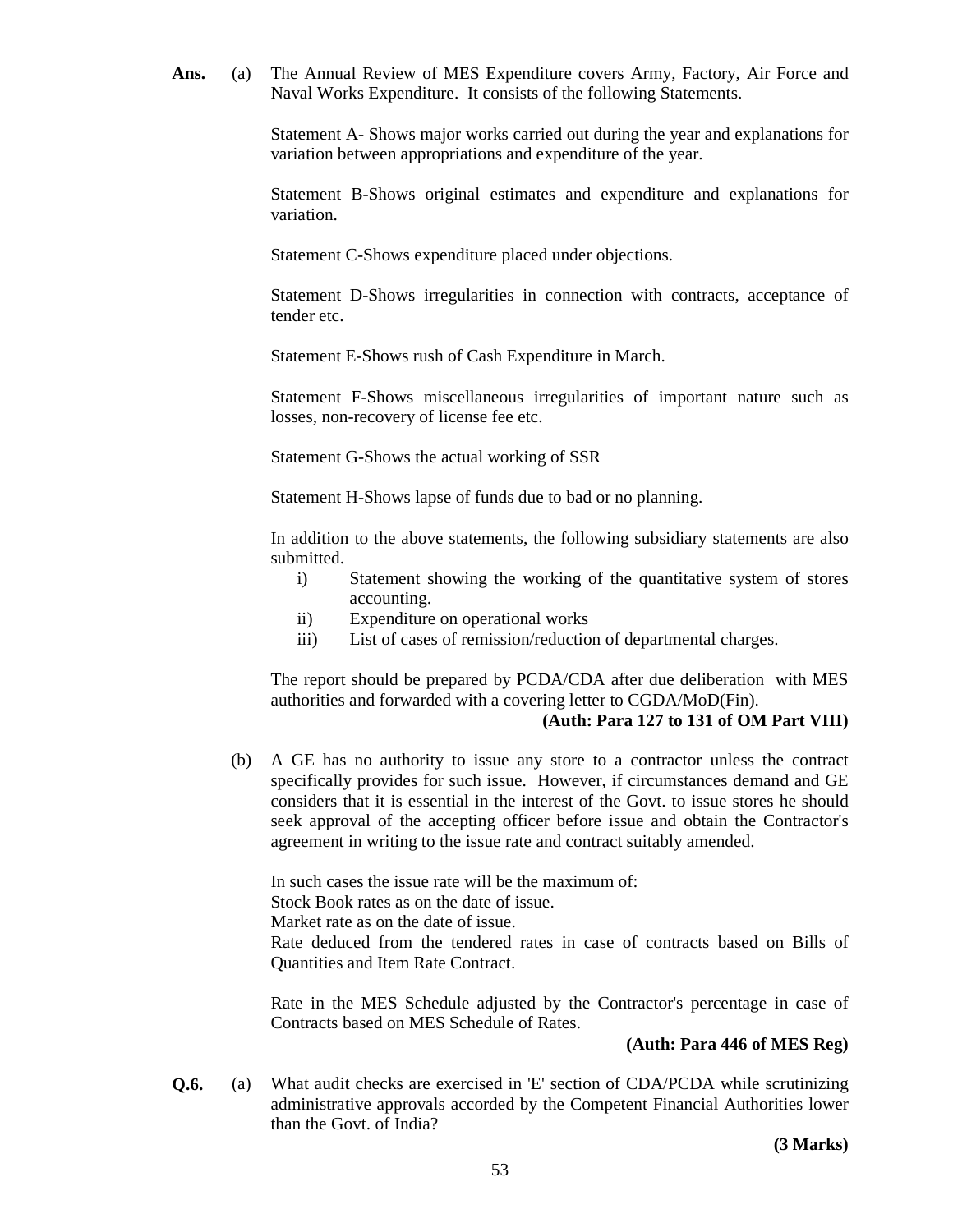(b) Why earnest money is required to be submitted along with tender? What type of contractors in MES are exempted from depositing earnest money?

**(3 Marks)**

(c) What is the utility of Revenue Ledger?

#### **(3 Marks)**

**Ans.** (a) Following audit checks are exercised over Administrative Approvals in CDA's office:

> Competent authority has accepted the necessity of work and has accorded administrative approval.

> Where the approximate estimate exceeds by more than 10% of the amount accepted by CFA, revised acceptance of necessity was obtained before Administrative approval was accorded.

Source of fund has been mentioned.

An authorized work is covered by the authority quoted.

The sanction together with the approximate estimate has been communicated to CDA direct by the sanctioning authority,

The sanction has not been accorded in piece meal to bring the amount within the powers of the Sanctioning authority.

In case of Special Works, reasons for according administrative approval justify the execution of the work.

Special works have not been approved in cases where the introduction of a new practice or change of scale is involved.

#### **(Auth: Para 9 OM Part VIII)**

 (b) Earnest Money is required to be deposited to weed out non-serious participants in the tender process.

The following types of Contractors are exempted from depositing Earnest Money:

Contractors who are borne on the list of approved MES contractors for the area concerned and have executed the Standing Security Bond and deposited the standing security appropriate to the class in which they are registered. He is also not required to deposit earnest money for tendering outside the area for which he is registered.

In exceptional case, a CE may with the prior concurrence of E-in-C exempt specialist concerns of repute and reliable contractors of unlimited class from depositing earnest money.

#### **(Auth: Para 498&499 of MES Reg)**

 (c) Revenue Ledger is maintained by AAO MES. It contains a progressive record of revenue due and recovered in respect of each quarter or rentable building. It will also show separately water and electric charges recoverable by MES direct and water charges to be collected by the Cantonment authorities. The Ledger is closed on 25th of each month. (31st March)

#### **(Auth: Para 682 of MES Reg)**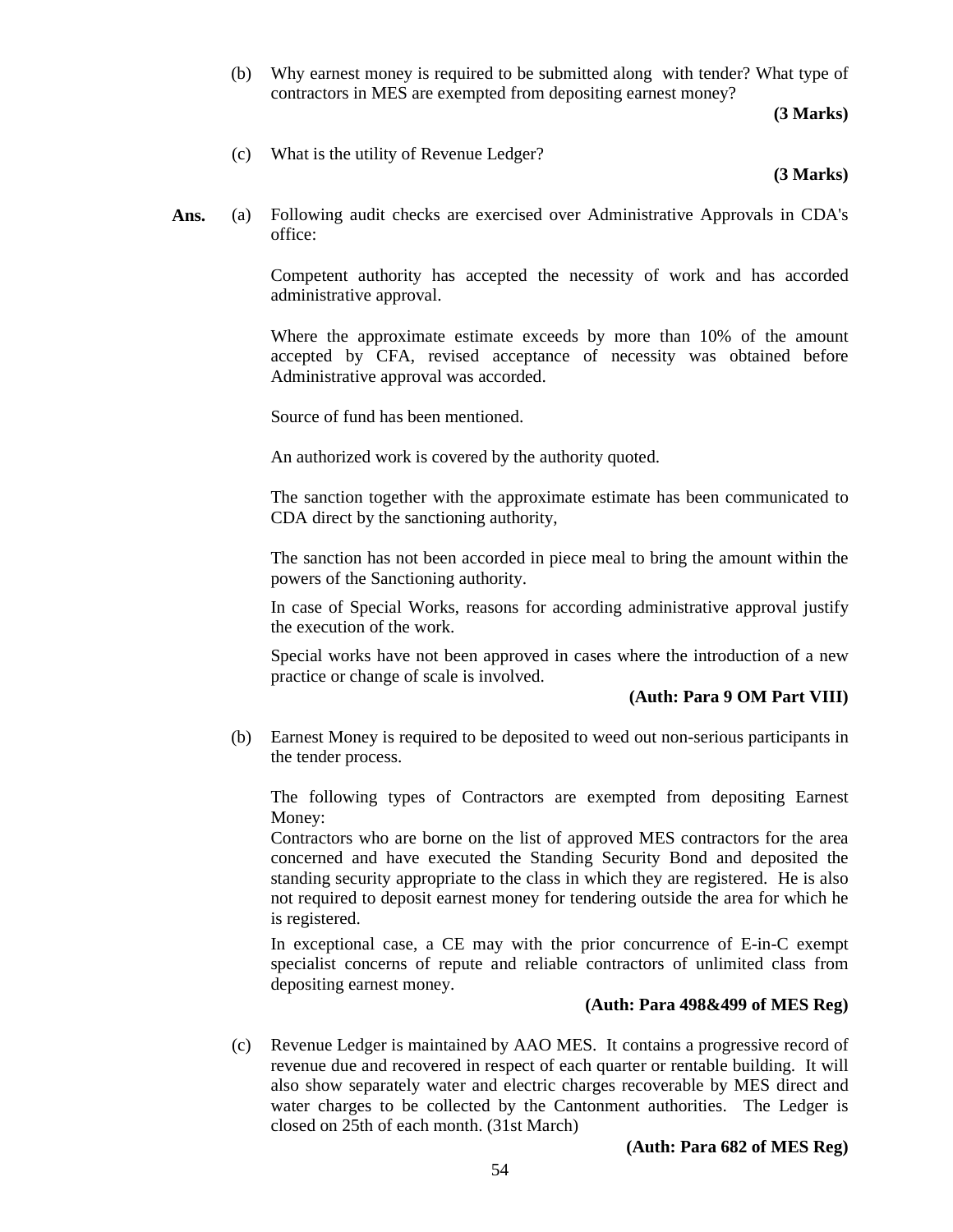# **SECTION II**

# **(For candidates other than those from Factories, Air Force and Navy)**

**Q.1.** (a) What does the Annual Accounts of Military Farms Department comprise?

**(2 Marks)**

 (b) What is the role of Defence Accounts Department in finalization of the Annual Accounts of Military Farms?

**(2 Marks)**

- (c) Identify the following surplus ASC stores meant for disposal as perishable/nonperishable:
	- (i) Tinned food shelf life of which is 9 months
	- (ii) POL with storage life 3.5 years
	- (iii) Hygiene chemicals with storage life 2 years
	- (iv) Packing material

### **(0.5x4=2 Marks)**

**Ans.** (a) The Military Farms being manufacturing concerns run on Quasi Commercial basis. Their accounts are maintained on a cost account basis as well as Cash Account basis. The Annual Account comprise of: Trading and Profit and Loss Account Capital Account Balance Sheet Produce and Disposal Statement RR Fund Account Reserve Fund Account Herd Statistics Fodder Statement

#### **(Auth: Para 193&199 of SAI)**

 (b) The Accounts of Military farms are audited by LAOs. The audited accounts received from various ADsMF and consolidated by DMF and accounts prepared for the Military Farm Department as a whole on all India basis. By 15th October DMF renders the accounts to the CGDA along with copies of Trading Account, Capital Account, Balance Sheet and RR Fund account of farms. The figures given in the consolidated annual accounts are checked in CGDA's office from the accounts rendered by various ADsMF, duly audited by the Controllers of Defence Accounts. The Trading Accounts of farms which will consist of Trading Account, RR Account and Balance Sheet is prepared on an all India basis in CGDA's office in prescribed format.

#### **(Auth: Para 199 SAI)**

- (c) i) Perishable ii) non-perishable
	- iii) perishable
	-
	- iv) perishable

**(Auth: Para 262 SAI)**

**Q.2.** (a) Who prices the following :- (i) Payment issues of ASC stores to entitled personnel from retail issue shop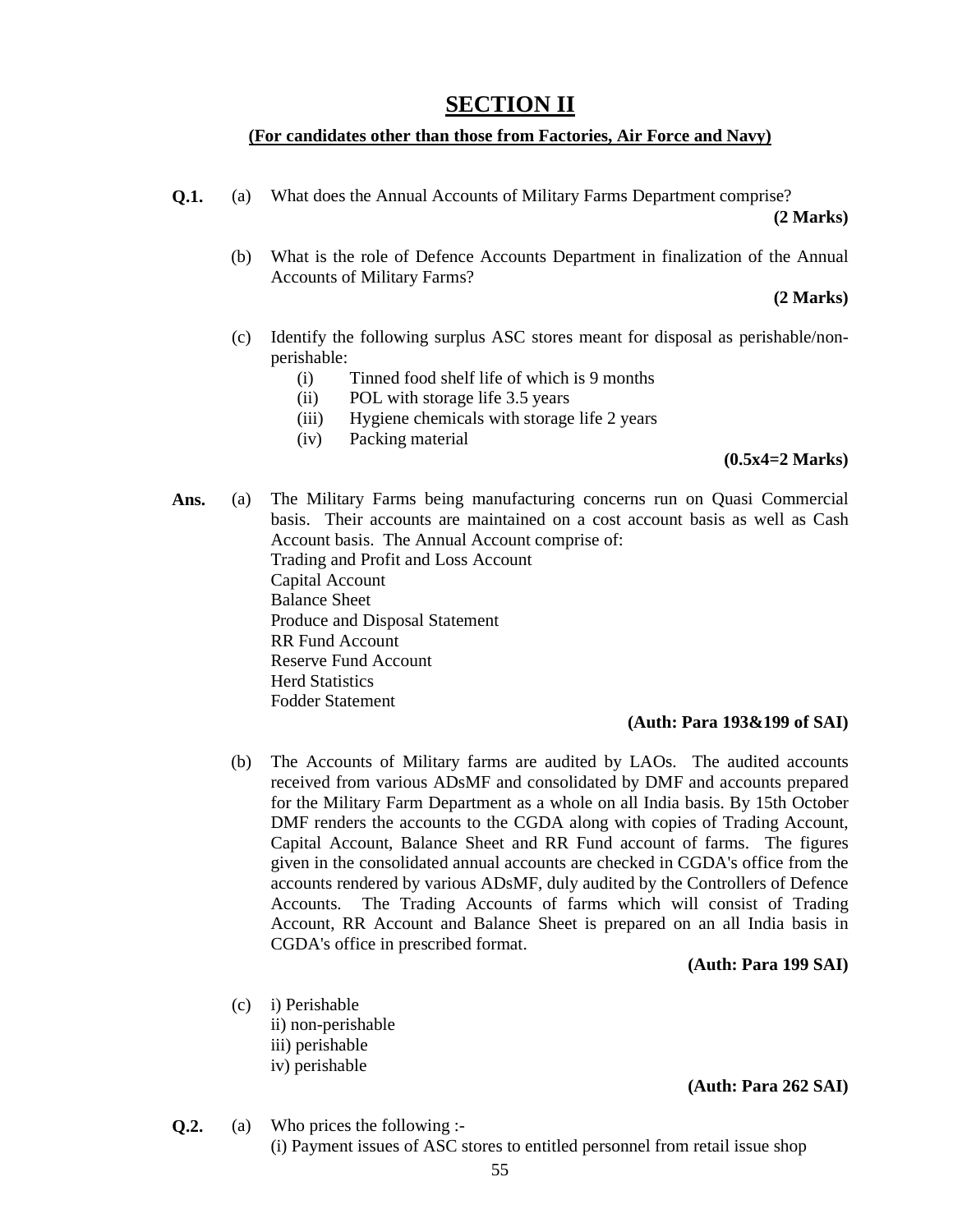(ii)Loss statements of ASC depot chargeable to State where rates are not available with depot

(iii)Issues from Store Depots to Civil Departments

(iv) Losses of public clothing and equipment chargeable to a JCO.

**(0.5x4=2 Marks)**

 (b) What is the Accounting procedure in an ASC depot of packing materials issued with articles on payment?

 **(4 Marks)**

(c) What is an Obsolescent Store?

**(2 Marks)**

Ans. (a) i) Executives subject to scrutiny by the rep of CDA ii)CDA iii)CDA iv) Executives subject to scrutiny by the rep of CDA

**(Auth: Para 221-224 SAI)**

 (b) Ordinary packing material issued with articles supplied on payment, becomes the property of the purchaser who is in liberty to dispose off in any manner he likes. If the purchaser decides to return the empty packing material to its source, it will be treated as surplus and will be taken on charge but no credit will be offered to him. Issues of packing material on payment, by itself is not authorized.

**(Auth: Para 105(c) SAI)**

- (c) An equipment or store is declared Obsolescent when it has been decided that no further provision of that item will be made because
	- i) the prototype of a successor equipment has been formally accepted or
	- ii) an equipment or store which is obsolete is required to be retained to meet tactical/technical or other special requirements or
	- iii) "single category" of stores is held to include stores of like character. **(Auth: Para 256(b)(ii) SAI)**
- **Q.3.** (a) What procedure is adopted for recovering Hospitals stoppages/charges from:- (i) A non-entitled person taking treatment from a Military Dental Clinic (ii)A civilian patient admitted to an Army Hospital

# **(2x2=4 Marks)**

 (b) What is the role of LAO in physical stock verification in Units/formations? Can he physically verify the stock?

**(3+1=4 Marks)**

Ans. (a) (i) The AD corps officers give receipts for the amount charged from non-entitled persons stating therein the nature of treatment rendered. The counterfoils of such receipts are produced for audit along with the register which records the treatment of non-entitled persons.

> (ii) The Hospital stoppages are recovered from Civilian patients in cash at the rates prescribed from time to time by the Officer Commanding the Hospital and the amounts realized by him will be paid into the nearest civil treasury for credit to the Defence Service Estimates by means of a receivable order. The names are included in the Hospital Stoppage Rolls which are sent to concerned CDA in whose audit area the hospital is situated for necessary adjustment.

> > **(Auth: Para 164, 165 SAI)**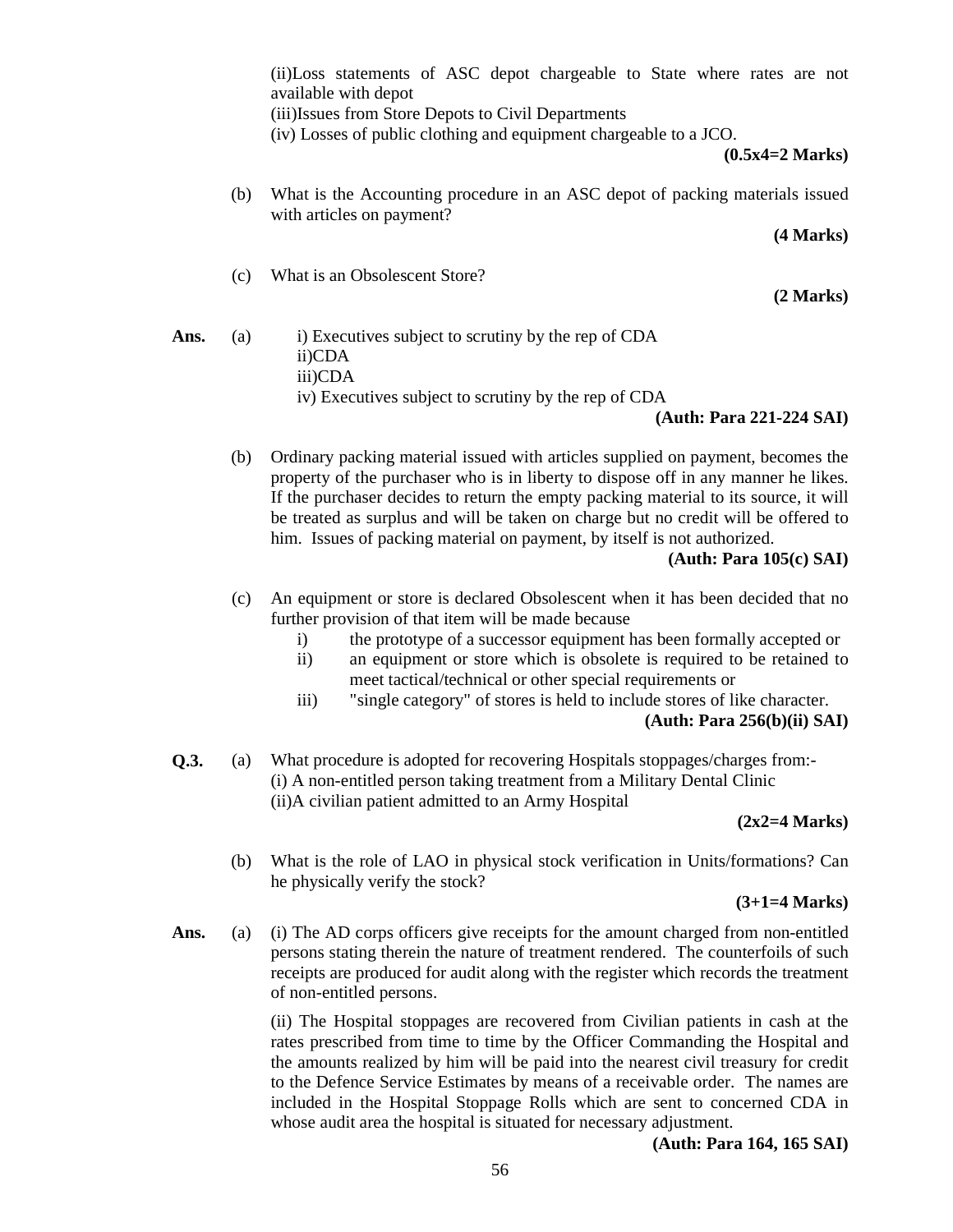- (b) The responsibility for carrying out stock verification is that of executive authorities concerned. The LAO during his periodical visit will verify that stock taking has been carried out as it falls due and that the staff actually employed in verifying stock is independent of the staff responsible for the physical custody of stock. He will also see that
	- i) the system of stock taking adopted is adequate and proper
	- ii) the results of stock taking are recorded in prescribed documents by a responsible officer under his dated initials
	- iii) all the discrepancies detected are properly investigated, all surpluses found have been credited to Govt. and the deficiencies have been dealt with under the orders of appropriate authorities.

Cases of failure will be brought to the notices of administrative authorities through CDA concerned.

In cases where, from the state of accounts or otherwise, the LAO has sufficient grounds to doubt the accuracy of the stock actually in possession of a unit, he may carry out an actual stock verification after obtaining the prior concurrence of the CDA concerned. An intimation to that effect will be sent by the CDA/LAO to the OC unit who will make necessary arrangements for the verification of stock by LAO.

#### **(Auth: Para 83-86 ALAM Part I Vol.I)**

**Q.4.** (a) What are the objectives of Inspection of Public Fund by LAO? Can he inspect Non-Public Funds?

**(2+2=4 Marks)**

 (b) What is the impact on Ration Return when a complete unit moves from one station to another station?

#### **(4 Marks)**

- Ans. (a) The main objectives of Inspection of Public Funds by LAO are:
	- i) to ensure that all prescribed accounts and documents are maintained
	- ii) to ascertain that the accounts are maintained strictly in accordance with the regulations
	- iii) to see that all transactions between individuals and the funds and other accounts can be easily traced and correctly tallied.
	- iv) to ensure that all moneys, including cheques and drafts, relating to public funds have been duly accounted for and expended in conformity with regulations.

If LAO is specially required to examine non-public funds such as regimental, canteen funds, he can do so.

# **(Auth: Para 5 and Para 73 ALAM Part I Vol.I)**

 (b) The OC of the outgoing unit closes its ration return showing the transactions up to the date of entraining and gets it audited by LAO. Opens a fresh Train Ration Return for the period of journey. All supplies drawn from the supply depot at the entraining station for the period of journey and also those drawn enroute are brought on charge as receipts on train ration return and issues made for consumption by troops on the journey are struck off charge. On arrival at destination, the train ration return is closed and the balances of unconsumed rations are transferred to the first ration return of the unit at the new station on regular vouchers.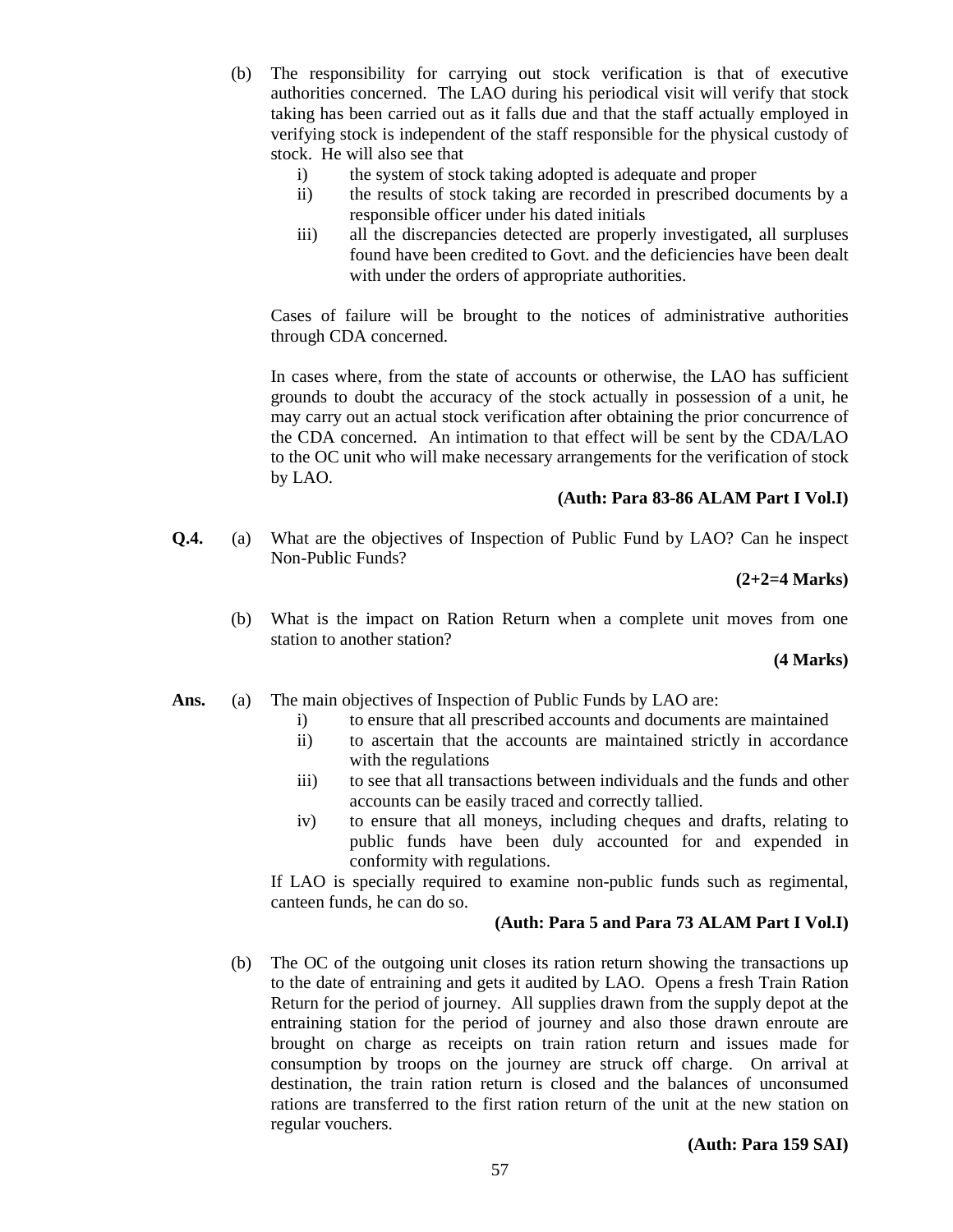**Q.5.** (a) In what type of losses Court of Inquiry should invariably be held?

 (b) (i) Name the agency which handles imported ammunitions and explosives for all the three services.

 (ii) What is the periodicity of stocktaking of valuable and attractive items in AFMS?

 (iii) How many cycles of stock taking are to be carried out during a stocking year for POL in vehicle depots.

 (iv) In what condition Blood from Armed Forces Medical College can be supplied to a poor patient admitted in a civil hospital?

 (v) How many copies of vouchers will be prepared by an indenting unit for submission of demands on an ASC Supply depot?

 (vi) What action LAO should take when a serious discrepancy between the Cash Book and cash in treasure chest is noticed during cash inspection of a unit?

**(1x6=6 Marks)**

**Ans.** (a) A Court of Inquiry should invariably be held to investigate the loss in the following cases:

> All losses which require Sanction of Govt. of India write off Losses due to inaccuracies in previous stock taking Losses of Arms, ammunitions and explosives Losses due to theft, fraud, neglect, fire or due to any unusual occurrences.

**(Auth: Para 241 Store Accounting Instructions for the Army)**

| (b) | i) NASO, Mumbai                                                                             | (Auth: Para 177 SAI)       |
|-----|---------------------------------------------------------------------------------------------|----------------------------|
|     | ii) Half-yearly                                                                             | (Auth: Para 277 SAI)       |
|     | iii) 12 cycles                                                                              | (Auth: Para 280 SAI)       |
|     | iv) in exchange for a donor                                                                 | (Auth: Para 312 SAI)       |
|     | $v)$ 5 copies                                                                               | (Auth: Appendix 12(a) SAI) |
|     | $\overline{v}$ The matter should be reported to the OC of the unit and to the CDA forthwith |                            |

vi) The matter should be reported to the OC of the unit and to the CDA forthwith. **(Auth: Para 41 ALAM Part II)**

- **Q.6.** (a) An Army unit has returned vehicles to a vehicle depot without Vehicle Log Books. What will the depot do?
	- (b) What specific points a Local Audit Officer should see at the time of inspection of the accounts of units and formations provided with permanent advances?
	- (c) What managerial action a Local Audit Officer should undertake before conducting local audit of stores of a unit?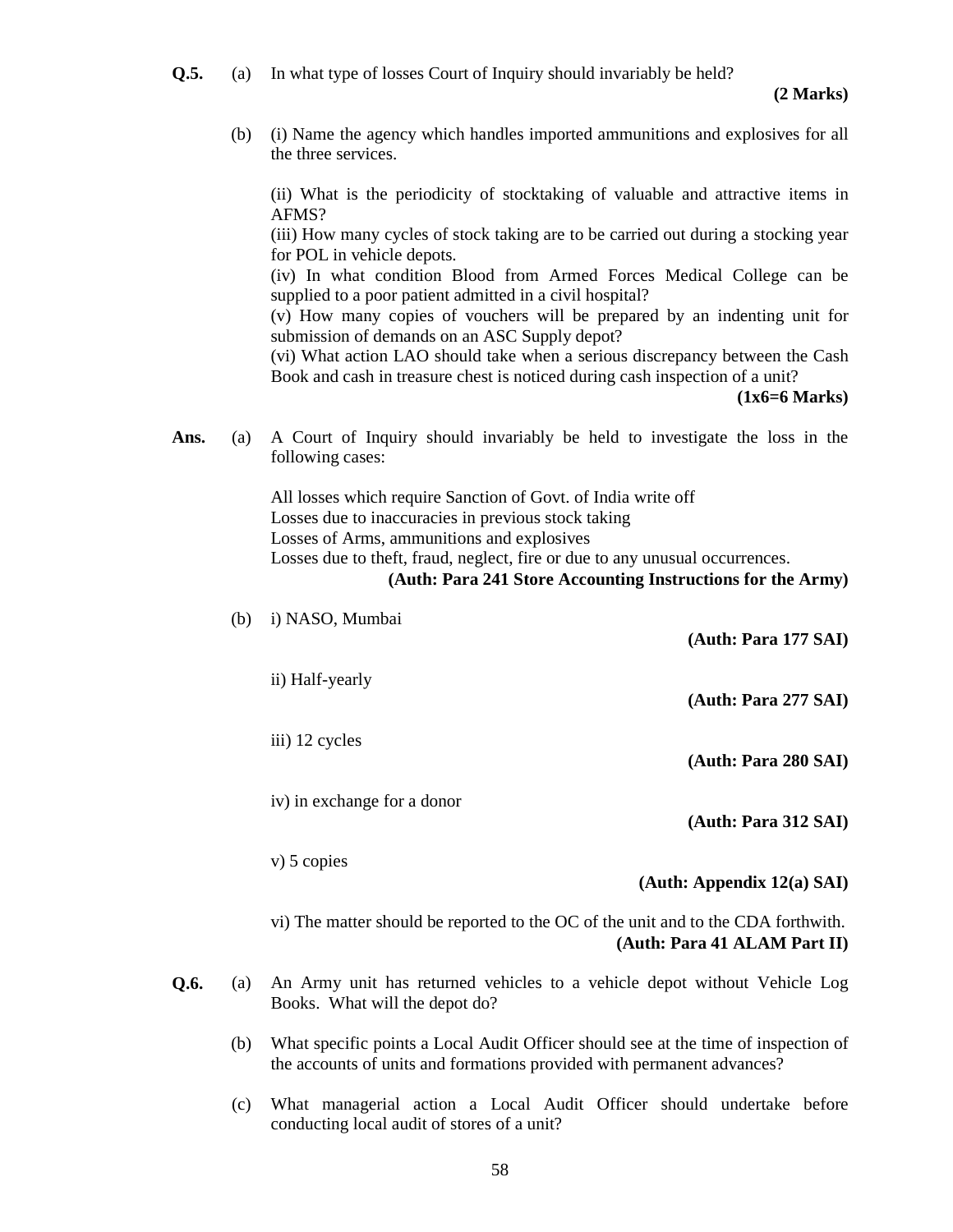(d) Describe the procedure for measuring the quantity of POL in a vehicle at the end of a month and recording the result.

# **(2x4=8 Marks)**

**Ans.** (a) Vehicle depot should raise a discrepancy and ask the unit to return the Vehicle Log Book. If still Log Book is not forth coming from the unit, matter to be reported to the formation HQrs for instituting disciplinary action against the unit. The depot should take action to build up the Log Book afresh with all the information that may be available.

# **(Auth. Para 64 SAI)**

 (b) A regular account of expenditure against permanent advances has been made. No unauthorized advances are being paid from the permanent advances. An analysis of the amount recouped is recorded at the end of the month. The permanent advance held is not far in excess of the average monthly expenditure.

# **(Auth: Para 43 of ALAM Part II)**

(c) Normally accounts of Units are audited once in a quarter or once in two quarters for smaller units. LAO should formulate a quarterly (half yearly in case of smaller units) program of audit much before the beginning of a quarter. It is submitted to CDA for approval by 20th of the second month of the preceding quarter. The standard time in man days as approved by CGDA for each class of unit is taken into account in making out the program. A separate program for review of store accounts of units is also submitted to CDA for approval. LAO should inform units/formations of their programs of audit/review in advance under intimation to their station/formation HQrs. In order to ensure that no accounts are omitted, a list of auditable documents is to be prepared by the LAO for each unit and get it approved from CDA.

# **(Auth: Para 10,11 of ALAM Part I Vol. I)**

- (d) By filling the tank to the maximum capacity and recording the result in the Car Diary in red ink.
- **Q.7.** (a) In case of a newly commissioned officer, what documents will be looked for before opening an account in CDA(O)?

**(2 Marks)**

(b) Decipher the following CDA(O) Account No.IV/30/65542

# **(2 Marks)**

(c) What happens if an army pensioner does not draw pension for more than a year and subsequently appears and claims the pension.

**(2 Marks)**

(d) How does Real Debtor Balance arise in the IRLAs of JCOs/ORs?

**(2 Marks)**

**Ans.** (a) The following documents will be looked for before opening an account in CDA(O) for a newly Commissioned Officer:

> Govt. sanction for grant of commission Commissioning Order issued by the appointing authority citing reference to the Govt sanction. Part II Order showing the Officer's actual reporting for duty.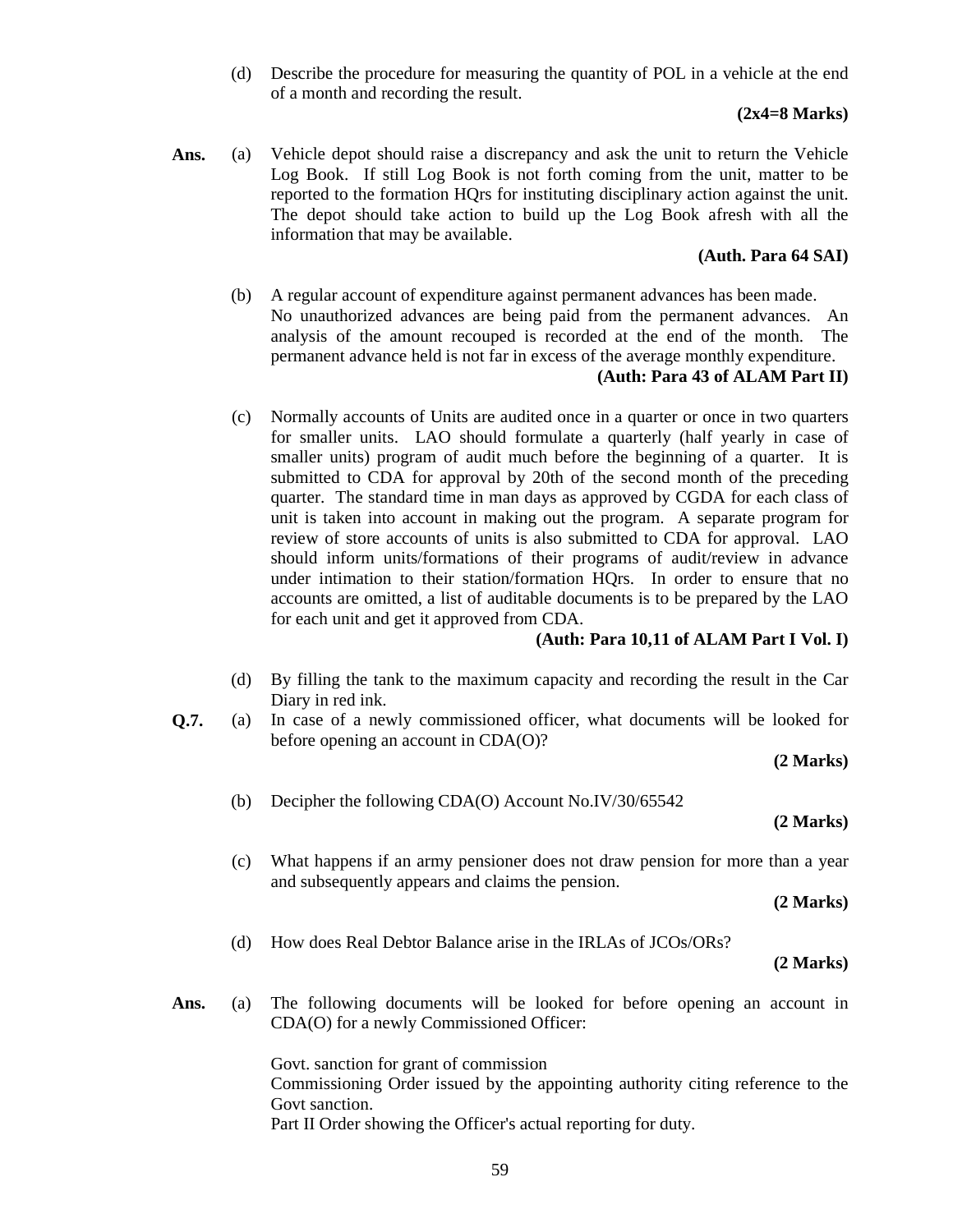Form 'A' showing the full particulars of the Officer such as his Bankers, Date of Birth, nature of commission, previous service particulars etc.

Last Pay Certificate from the previous audit/paying authorities when Officers come from their payment into the payment of CDA(O).

### **(Auth: Para 94 of the Office Manual Part IX)**

 (b) IV - Account is held in Section IV of LW II 30 - Task Holder is of Task 30 65542- Account No.

#### **(Auth: Para 96 of the Office Manual Part IX)**

(c) If the pension is not drawn for more than a year, the pension ceases to be payable. If the pensioner appears subsequently and claims the pension, the Pension Disbursing Officer cannot pay the arrears of pension without the sanction of PCDA(P) Allahabad. On receipt of the application of the pensioner and the remarks of the Pension Disbursing Officer in the Office of PCDA(P) for nondrawal of pension the case is examined. If the explanantion is found acceptable, orders of competent authority are taken and Pension Disbursing Officer is instructed to make the payment due to the pensioner.

# **(Auth: Para 61 of the Office Manual Part IV)**

- (d) Real Debtor Balance arises in the IRLAs of JCOs/ORs due to payment of an unauthorized advance for which the JCO/OR is normally not entitled.
- **Q.8.** (a) An army officer was on probationary attachment to a para unit from 1.1.2006. The Basic Para Course in which the officer participated started on 1.6.2006. Probationary attachment was compulsory for the officer. Determine the date from which Para Pay will be admissible.

#### **(2 Marks)**

 (b) An army officer proceeds on course from an AOP appointment. After the course, he was posted to a non-AOP appointment and the officer proceeded directly to join his new appointment. How will his AOP pay be regulated for the period of the course?

#### **(2 Marks)**

(c) How the pension is regulated in case of a retired Army Officer in the following cases: (i) When re-employed in Military capacity

(ii)When recalled for active service

**(1x2=2 Marks)**

(d) Write a sort not on Closing of IRLAs in PAO(ORs).

#### **(2 Marks)**

**Ans.** (a) Para Pay is granted with effect from one calendar month after the date of commencement of probationary attachment or from a date not exceeding 3 months anterior to the date of commencement of basic para course, whichever is later. In this case, Probationary attachment started on 1.1.2006. Hence as per probationary attachment due date for Para Pay to start is 1.2.2006. Basic Para Course started on 1.6.2006. Hence due date for Para Pay to start as per basic course is 1.3.2006. Hence in this case, Para Pay should start from 1.3.2006, this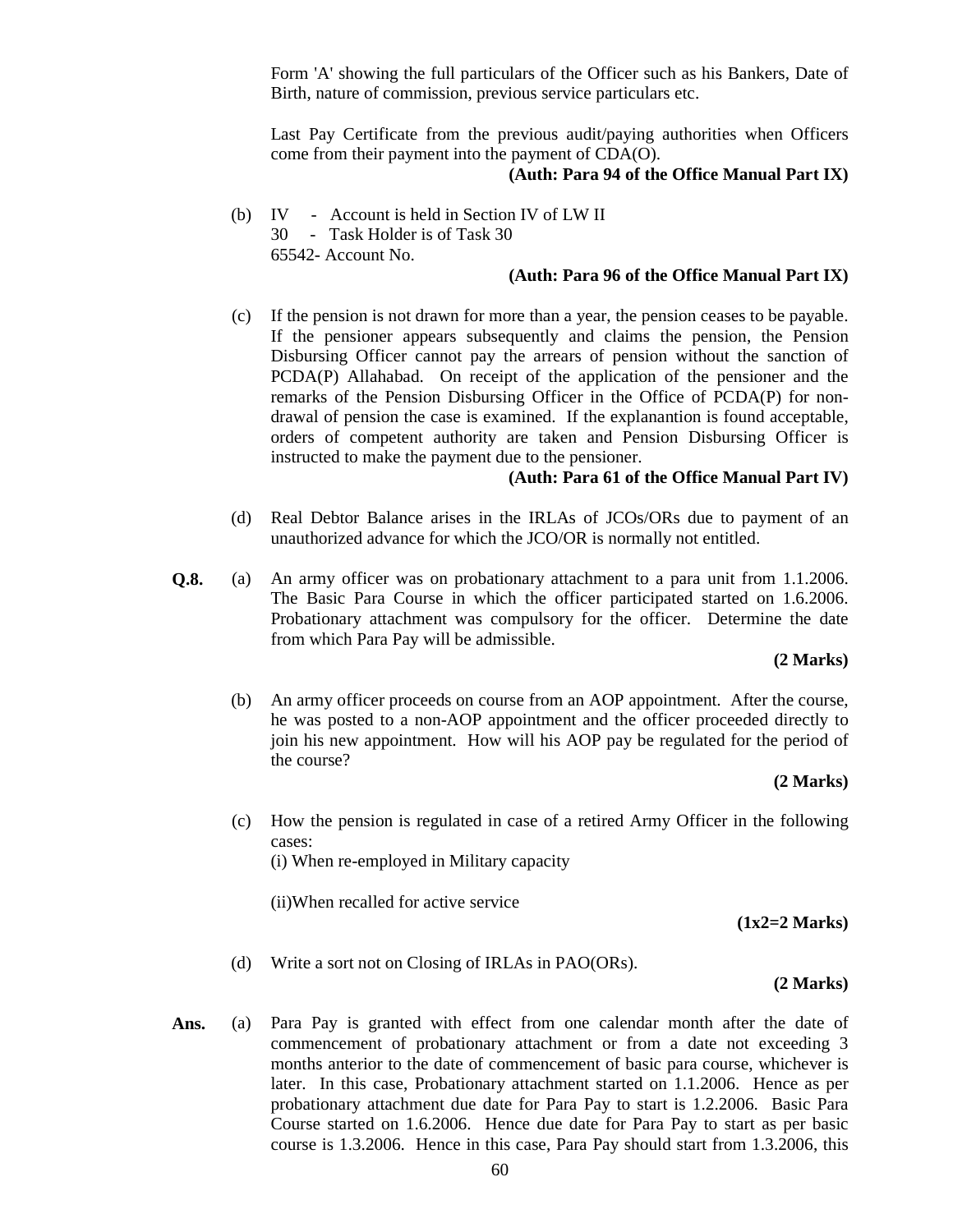### (**Auth: Para 131(iii) of the Office Manual Part IX)**

- (b) AOP Pay will not be admissible during the period of course. **(Auth: Para 133 of the Office Manual Part IX)**
- (c) (i) The Officer will receive full pay and allowances and in addition will be permitted to draw separately any pension/gratuity sanctioned provided the total amount of initial pay fixed plus gross amount of pension does not exceed the pay last drawn at the time of retirement. Accordingly the pension will be regulated.
	- (ii) The Officer will receive full pay and allowances. His pension will be held in abeyance during the period of recalled service. If the officer has commuted any portion of pension that portion and/or the pension equivalent of gratuity will be recovered from the pay and allowances.

## **(Auth: Para 66 of the Office Manual Part IV Vol.V)**

| <b>Closed</b> in |
|------------------|
| March            |
| June             |
| September        |
| December         |
|                  |

Credits include Opening credit balance brought forward from the previous quarter, pay and allowances drawn during the quarter, miscellaneous credits adjusted on the basis of Pt. II orders, refund of arrears due etc. Debits include Opening Debit balance, excess pay drawn on acquaintance rolls received upto the end of the quarter and monthly deductions, any recovery on account of excess credits and income-tax. The difference between total credits and total debits is shown as Credit/Debit balance. The summary is prepared on unit basis. Then these are totaled for the quarter as a whole. The accuracy of posting and totaling is tested vertically and horizontally. The total figures under various columns in each ledger group is furnished to the Central Control Section.

# **(Auth: Para 273-274 of the Office Manual Part X Vol.I)**

**Q.9.** (a) A married officer was deputed to Canada for 16 months. The Officer was not allowed to take his family with him. Comment on admissibility of DA for the deputation period.

**(2 Marks)**

 (b) An Officer in receipt of Specialist pay has been as Military Attache to High Commission of India, London. Will he continue to get the specialist pay in his new appointment?

**(2 Marks)**

 (c) Comment on recover of Govt. dues/public claims from: (i) service pension of a retired Army Officer.

(ii) disability pension of a retired Army Officer

#### **(2 Marks)**

(d) An N.C.O. was admitted to an Army Hospital on 25.12.2006 and discharged on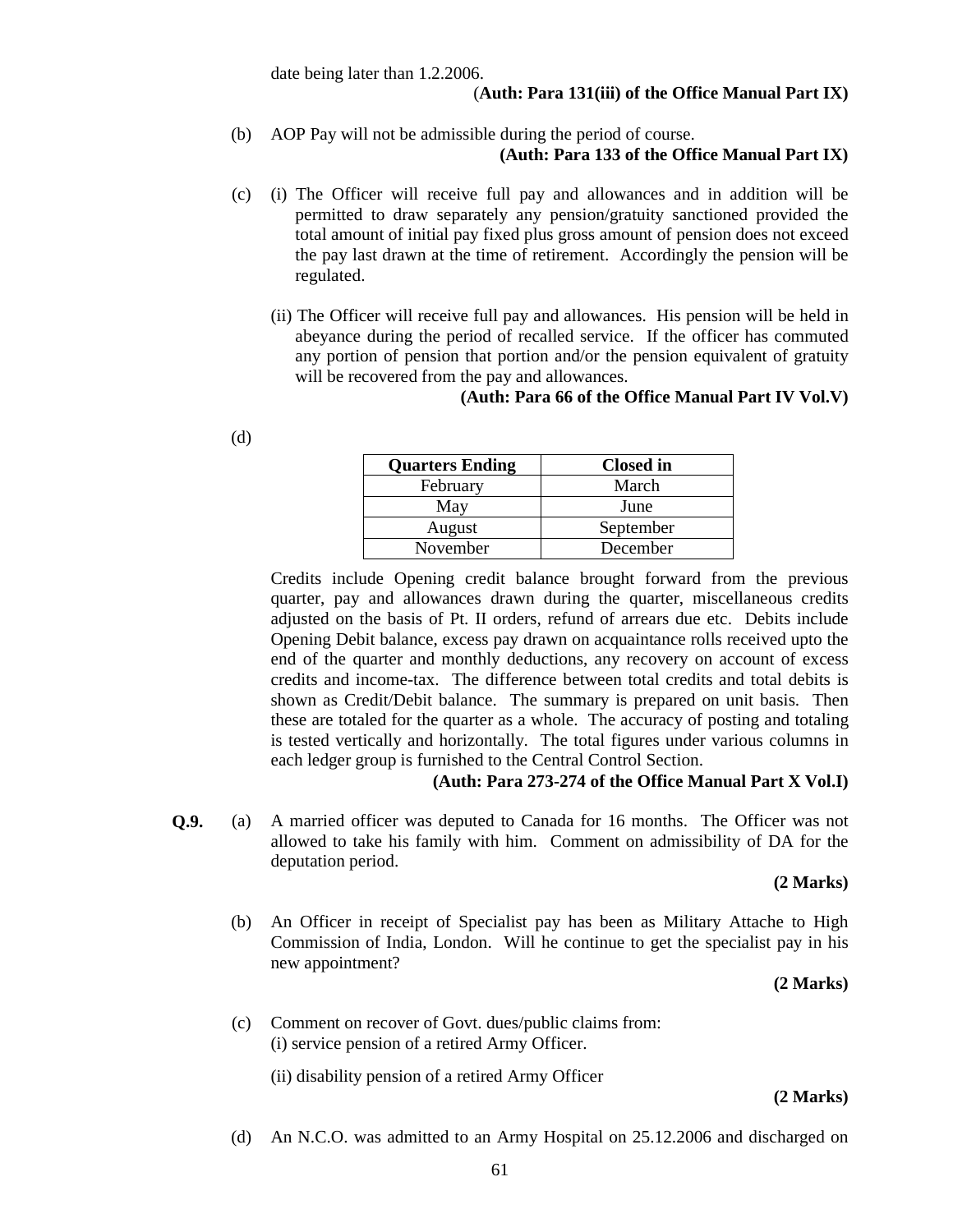31.12.2006. Hospital stoppages were charged from 25.12.2006 to 30.12.2006, both days inclusive. Comment.

**(2 Marks)**

- **Ans.** (a) DA for the first six months at full rate and for the next 10 months at half the rate. **(Auth: Para 137 of the Office Manual Part IX)**
	- (b) No specialist pay in his new appointment. **(Auth: Para 137 of the Office Manual Part IX)**
	- (c) i) Recovery of Government dues/public claims can be made from the service pension of a retired Army Officer at monthly installments of 1/3rd of the pension without any sanction and without consent of the pensioner.

# **(Auth: Para 77 of the OM Part IV)**

 ii) No public claim/Govt dues can be recovered from disability pension without special sanction of the Govt.

# **(Auth: Para 77 of the OM Part IV)**

(d) Hospital Stoppages should be charged from 26.12.2006 to 31.12.2006, both the dates inclusive.

# **(Auth: Para 317(d) of the ALAM Pt.I Vol.II)**

**Q.10.** (a) How will the following elements of pay and allowances be regulated during furlough: (i) rank pay (ii)non-practising allowance (iii)increment of pay falling due during furlough (iv) para pay

**(2 Marks)**

 (b) A Family Allotment Money Order issued issued by PAO(ORs) has been returned undelivered. Comment.

**(2 Marks)**

(c) What is Constant Attendance Allowance?

# **(2 Marks)**

- (d) What is the entitlement to Annual Leave of a JCO whose home is in Sikkim? **(2 Marks)**
- **Ans** (a) i) Rank Pay 50% ii)Non practicing Allowance 50% iii)Increment not admitted iv)Para Pay discontinued

# **(Auth: Para 140 of the Office Manual Part IX)**

(b) The Imprest section of PAO will intimate the Ledger Section regarding the undelivered F.A.M.O through a list of all undelivered FAMOs. Ledger Section will credit the amount in the relevant IRLA. It will be ensured that the amount credited equals with the amount previously debited in the IRLA while sending the FAMO.

# **(Auth: Para 255 of the Office Manual Part X Vol.I)**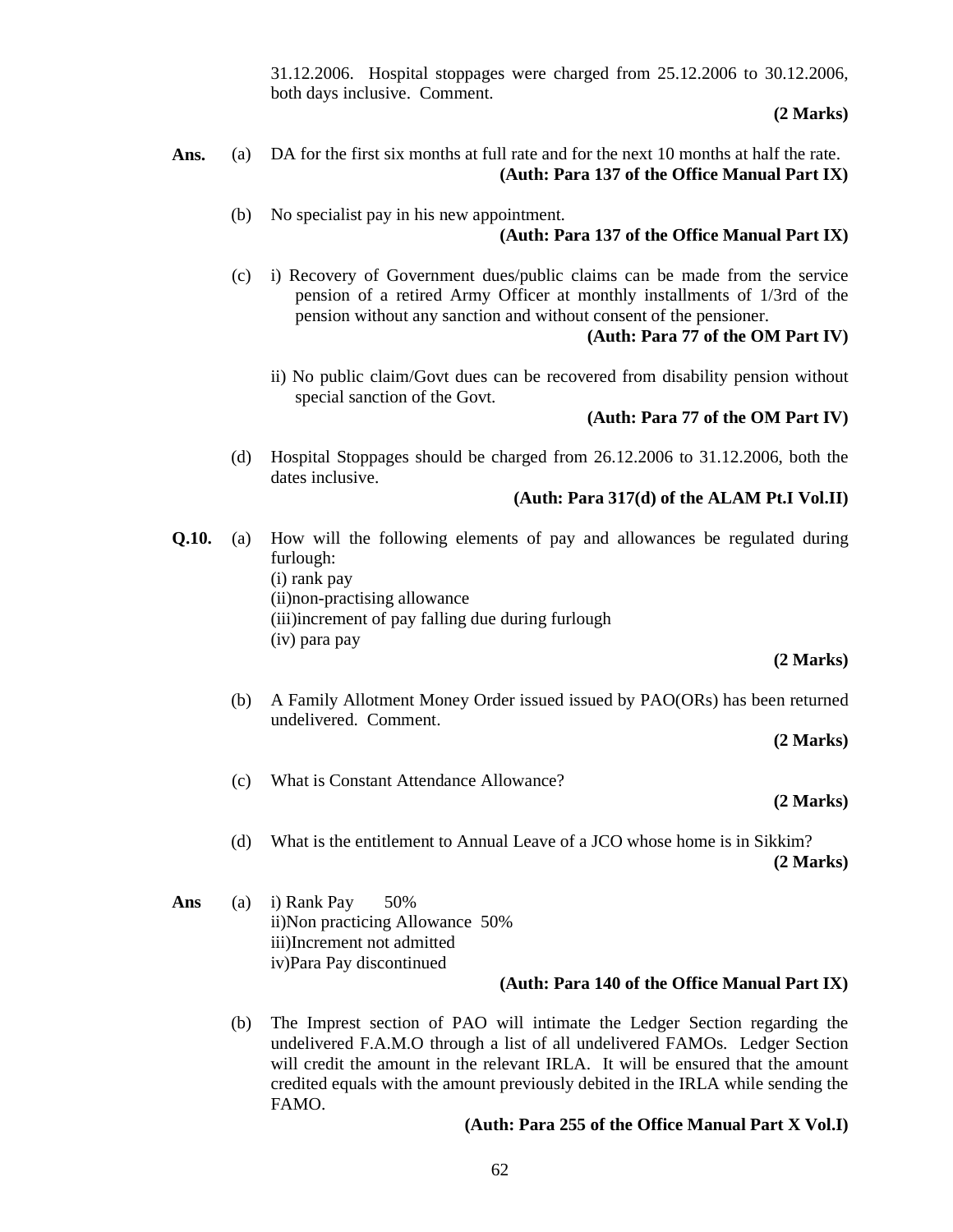(c) Constant Attendance Allowance is sanctioned to an Army Officer when he is invalidated out of service with 100% disability.

# **(Auth: Para 62 of the OM Part IV Vol.III)**

(d) The JCO can be sanctioned normal Annual Leave or 120 days accumulated leave in the second year. He can be sanctioned additional leave to cover longer journey time.

# **Auth: Note below Para 33C-Leave Rules for the Services)**

- **Q.11.** (a) What is the periodicity of closing IRLAs in CDA(O)?
	- (b) What is special tracing?
	- (c) Which of the following authorizations pass through the audit cages of IRLAs in CDA(O):
		- (i) initial fixation of pay
		- (ii) separation allowance
		- (iii) qualification pay
		- (iv) adhoc allowance
		- (v)
	- (d) What is the maximum amount of terminal leave admissible?
	- (e) What is the maximum period of Sick Leave that can be granted?
	- (f) How is qualification pay treated while fixing pay of a re-employed pensioner?
	- (g) What is the periodicity of verification of nominal roles of units by PAO(ORs)?
	- (h) When is outfit allowance admitted to a JCO?

#### **(1x8=8 Marks)**

#### **Ans** (a) monthly

- 
- (b) When a pay account is to be opened for an officer his documents are sent to the Central Index by LW I for Special Tracing, to avoid the possibility of opening of a duplicate IRLA.

#### **(Auth: Para 16 OM Pt.IX)**

**(Auth: Para 89 OM Pt.IX)**

- (c) Initial Fixation of pay Qualification Pay **(Auth: Para 116 OM Pt.IX)**
- (d) 28 days **(Auth: Para 142 OM Pt.IX)**
- (e) 24 months **(Auth: Para 144 OM Pt.IX)**
- (f) Qualification pay is not taken into account while fixing pay of a re-employed pensioner.
- **(Auth: Para 119 OM Pt.IX)** (g) Yearly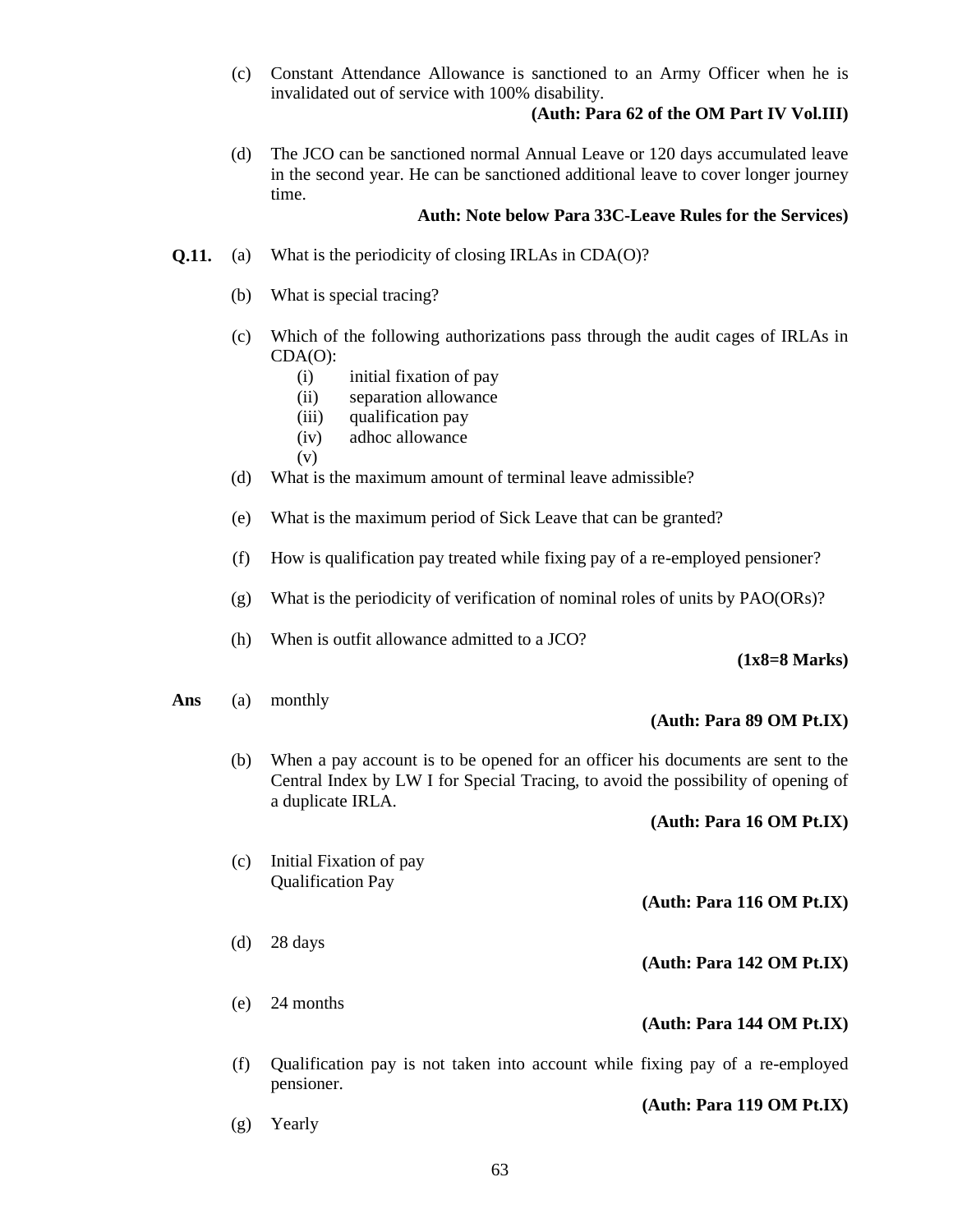(h) Outfit allowance is paid to a JCO on grant of Honorary Commission in the Army. **(Auth: Para 226 OM Part X, Vol.II)**

**Q.12.** (a) An Army Officer has been attached to another unit on Disciplinary grounds. What is its impact on:

**(2 Marks)**

(i) the Acting Rank held by the Officer

(ii)the specialist pay which the Officer was receiving

 (b) An Army Officer has been attached to a Unit after he was discharged from a Hospital where he was admitted on account of sickness. The attachment continued for three months. Comment on his pay and allowances during the period of attachment if all the following three conditions hold good:

**(2 Marks)**

(i) if at the time of falling sick the officer was holding an Acting Rank

(ii)the officer had availed Annual Leave of two months; and

(iii)the total period of absence due to sickness was three months

(c) What is commutation of pension?

**(2 Marks)**

(d) What is review of IRLAs maintained by PAO(ORs)?

**(2 Marks)**

- Ans (a) (i) The Officer attached vacates his appointment and relinquishes acting rank if any held after three months from the date of his attachment or on the 22nd day if the Court of Inquiry recommends to initiate disciplinary action against him, whichever is earlier.
	- (ii) Specialist Pay is stopped when an Officer is attached on Disciplinary grounds. It will be restored if he is acquitted.

# **(Auth: Para 138 of the Office Manual Part IX)**

- (b) Since the Officer's period of absence does not exceed (six months-two months annual leave) the Officer will get full duty rates appropriate to his Acting Rank. **(Auth: Para 138(d) of the Office Manual Part IX)**
- (c) Commutation means allowing a pensioner to forgo the title to receive the commuted portion of the pension and to acquire the title to receive the commuted value thereof within the framework of the rules on the subject.

# **(Auth: Para 152-162 of the Office Manual Part IV Vol.III)**

- (d) Review of IRLAs is done to ensure that IRLAs are maintained properly. The main checks exercised during review are
	- i) service particulars, deduction entries in Part I and Part II are complete.
	- ii) Audit cage entries in Part II, rates of pay, corrections adjusted in the accounting sheet, AFPP rate changer, all changes have been checked and initialed by AAO
	- iii) In Accounting Sheet of IRLA casting, calculations, recoveries are regularly made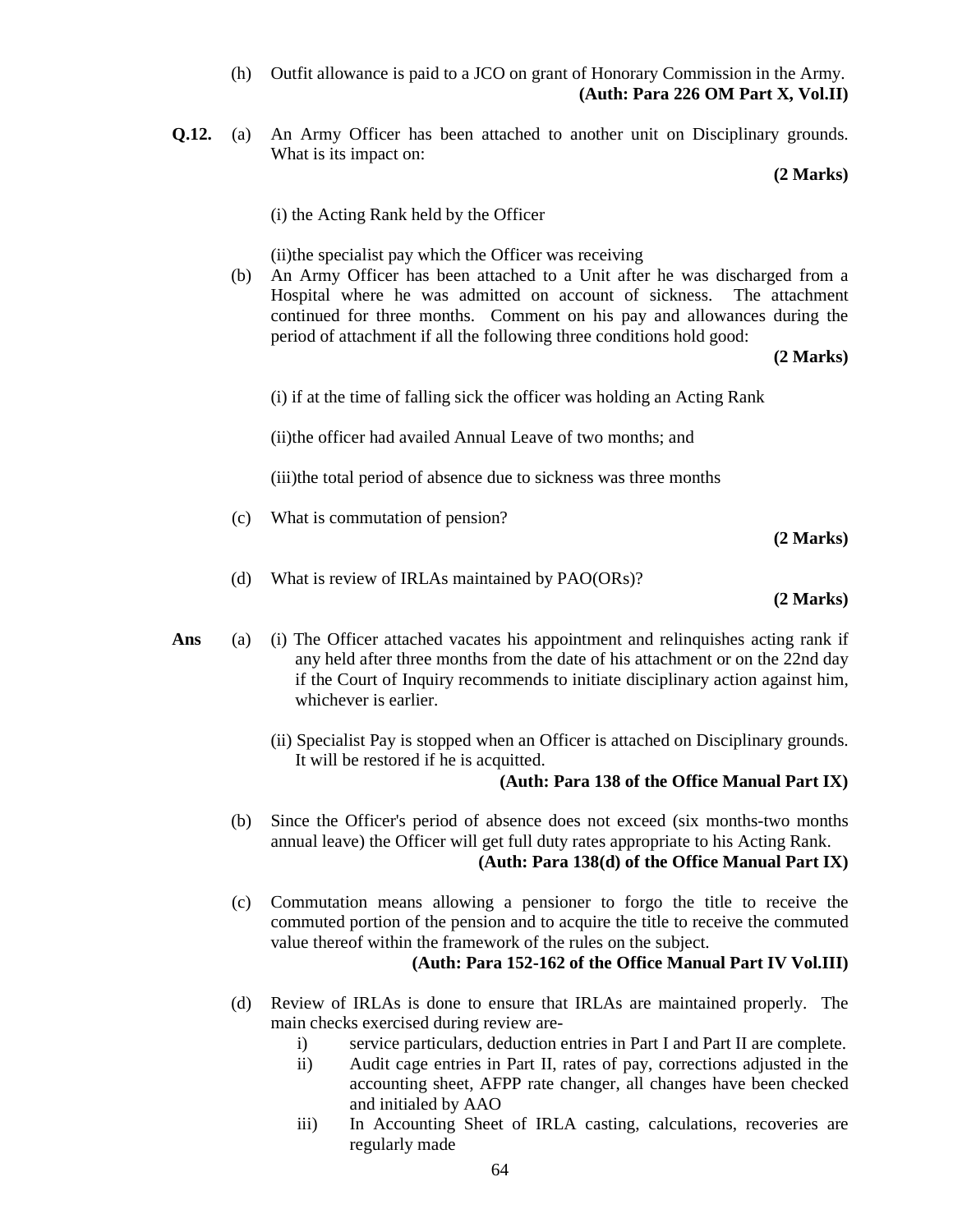iv) Continuity of Pay Books, S.No is maintained, opening balance agrees with closing balance of previous quarter.

**(Auth: Para 315 of the Office Manual Part X)**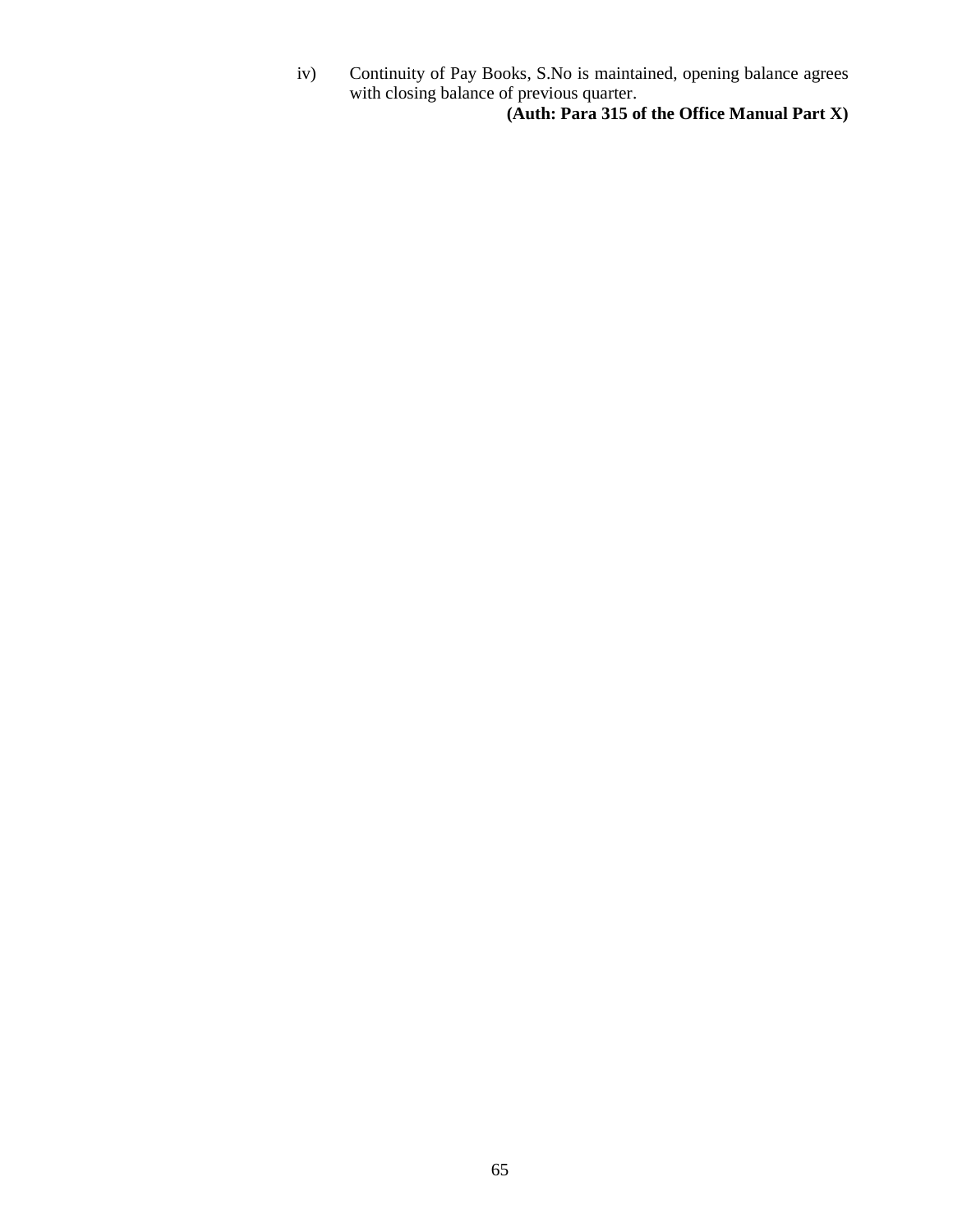# **SECTION III (Factories Portion)**

**Q.1.** Explain how Unorthodox Balances arise in PSL? What are the various types of such balances? What is the role of LAO when such balances are detected?

 **(4+2+2=8 Marks)**

Ans **After posting of each ledger document, balances of both quantity as well as value** are noted in each folio. Normally, it is expected that ledger balance will show  $(+)$ quantity and (+) value. In case where entire quantity held on stock is consumed, the ledger folio will show balance as 'NIL' quantity and 'NIL' value. But, sometimes it may not so happen due to belated receipt/non-receipt of primary documents or non-posting/improper posting of store documents in ledger folios and the ledger balance may show unorthodox balance in PSL as below:

> Plus quantity minus value Plus quantity nil value Nil quantity plus value Nil quantity minus value Minus quantity plus value Minus quantity minus value Minus quantity nil value

All unorthodox balance ledger folio nos. will be entered in a Register termed as Unorthodox Balance Register. All cases will be promptly attended and disagreement may be set right by posting wanting documents, adjustments as the case may be and be recorded in the Register.

### **(Auth: Paras 425,426,427 of the Office Manual Part VI Vol.I)**

**Q.2.** Describe briefly about Under-absorption and Over-absorption of Overhead Charges. How are they accounted for in Ordnance Factories?

#### **(6+2=8 Marks)**

Ans **Over head charges are such costs which can not be directly attributable to the cost** of production but can only be charged/levied on a suitable predetermined percentage rate at the beginning of the year. The percentage so charged is known as Overhead percentage. Separate percentage rate is calculated for FOH and VOH. Hence, while calculating the cost of production, overhead is charged on product cost through a percentage applicable on direct labour.

> The overhead incurred through out the year are collected under specific code heads and compiled in a document known as indirect overhead statement. Separate such statements are prepared from VOH & FOH. At the end of the year, the aggregate of FOH & VOH statements represent the total amount chargeable to product under VOH & FOH.

> It is therefore evident that there must be difference between the amount chargeable to products and the amount actually charged on the basis of predetermined rates as stated above. If charged amount is greater than the chargeable amount, then it is called as over absorption of overhead charges. Conversely if expenditure charged is less, then it is termed as under absorption of overhead charges.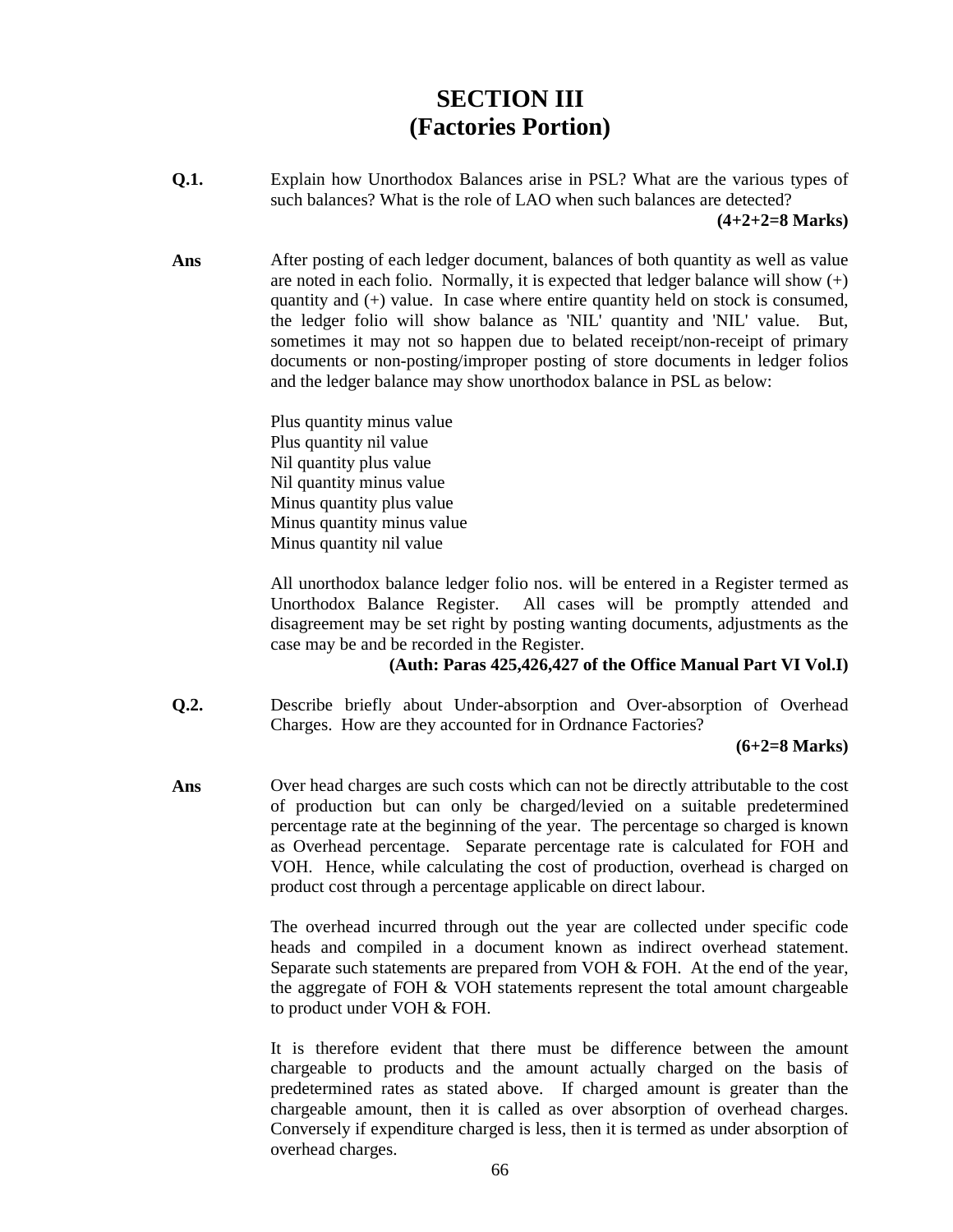As per the existing provisions, such under or over absorption of overhead should not exceed plus or minus 5% of the charged amount. If it exceeds 5% then the difference will be charged to production by relevying the difference over all the work orders in proportion to the value of direct labour.

The under absorption of OH expenses is shown on the debit side of Production Accounts as well as asset side of the statement of Assets and Liabilities.

The over absorption of OH expenses is shown in the credit side of Production Accounts and also reflected in the liability side of Assets & Liabilities.

### **(Auth: Para 590 of the Office Manual Part VI Vol.I)**

**Q. 3.** What do you mean by Work-in-Progress? How its value is worked out in Ordnance Factories?

# **(5+3=8 Marks)**

**Ans** Work-in-Progress means the value of work remaining to the completed under various work orders/warrants. This is worked out once in a year i.e. at the end of each financial year. At the end of each financial year the actual stock of the unused material and part finished works are made by the Fy. after physical verification and list of all articles showing the stage of manufacturing work order/warrants wise are prepared and sent to LAO. This is known as Annual Semi-Statement.

> The labour portion of the semi-statement is priced with respect to the unfinished operations based on rates in the rate form. Similarly material remaining unutilized is priced at the same rate which bulk of the Demand Notes were priced. VOH & FOH are also levied as per the predetermined rates on the value of the labour amount in the semi-statement. The total value of the WIP is the sum total of all the value of WIP under various work orders/warrants.

# **(Auth: Para 713,714 of the Office Manual Part VI Vol.II)**

**Q.4.** What are Stock Pile Items? How are they accounted for? Who is the competent authority for use of Stock Pile Items in Production?

# **(4+2+2=8 Marks)**

**Ans.** Strategic Items of Stores which are very difficult to procure in case of failure of normal supplies are classified as Stock Pile Items. A reserve of such stores may be built up separately from working stock in the Fy. in order to meet up demands for future production in case of failure of normal supplies.

> OFB is the competent authority to sanction Stock Pile Item. Stock Pile Item can not be drawn directly form production. They are to be transferred to stock ledger first and then be issued on Demand Notes as usual.

# **(Para 514,515 of OM Pt.VI Vol.I)**

- **Q. 5.** What is Standard Estimate? How it is priced and audited in the Accounts Office? **(4+4=8 Marks)**
- **Ans.** Standard Estimates are maintained for all the important standard items of manufacture in each Fy. Standard Estimates are prepared by the Factory after proper time and motion study and with due allowance for wastages and rejections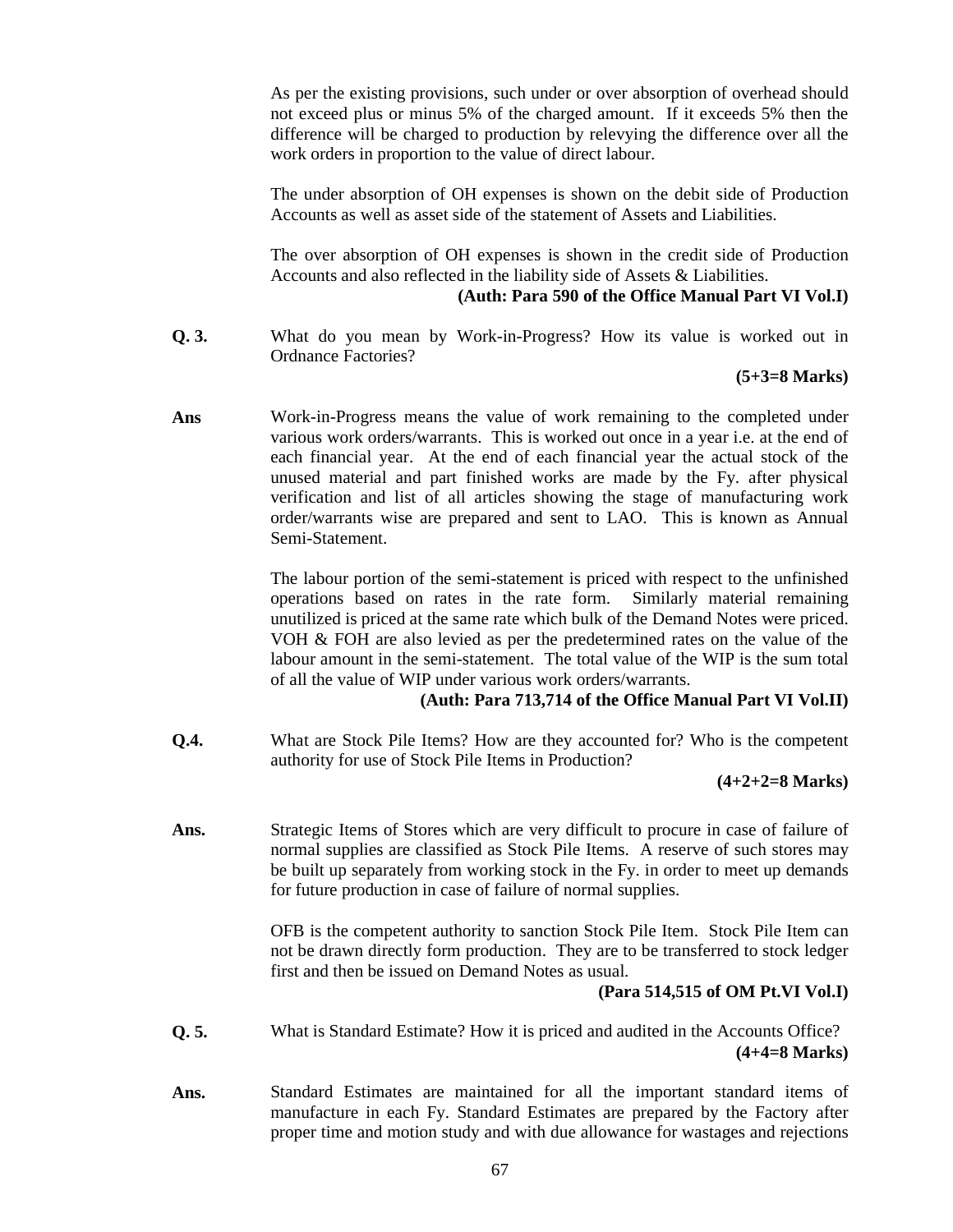affording credit for any standard recoveries etc. The percentage of reduction indicated at the top as minimum and maximum in the Standard Estimate.

On receipt of this estimates in LAO for pricing and audit, the Labour Section will verify the labour operations of Piece Work rates and levy the constant DA%. Similarly Material Section will also verify and price the material with the latest monthly ALR. Finally, the Costing Section will levy the VOH & FOH as per the determined rates. After pricing, the estimate duly verified by the LAO will be returned to the Factory.

All Standard Estimates may be re-priced once in 6 months. In the case of standard estimates of IFDs, re-pricing may be done more frequently so that Issue Voucher may be priced as realistically as possible.

#### **(Auth: Para 601, 602 of the Office Manual Part VI Vol.II)**

**Q. 6.** How are these items treated in the Cost Accounts of Ordnance Factories: **(2x4=8 Marks)**

i) Superannuation Charges

ii)Fuel Charges

iii)Payment made to workmen under Workmen's Compensation Act

iv) Payment to Teachers employed in Ord Fys Schools

Ans. **(i)** Cost of Superannuation charges is treated as an item of Fixed Overhead and booked under work order No.01/00013/00 and shown under Debit Item No.4(d) of Production Accounts.

> (ii) Cost of fuel consumed by the Fy. is treated as an item of variable OH and booked under W.O.No.02/00014/00.

> (iii)Payment made to workmen under W.C. Act is treated as an item of Fixed OH and booked to W.O.No.01/00048/00.

> (iv)Expenditure incurred for payment to teachers of OF Schools is treated as an item of Fixed OH and booked under W.O.No.01/00024/00.

#### **(Auth: Syllabus of Work Order Part-1 (1997 Edn)**

**Q.7.** What action will be taken by the Local Accounts Office in the following cases: **(4+4=8 Marks)**

(i) A supplier has reported that a cheque amounting to Rs.10,000 has been lost.

 (ii)An excess supply has been made against a Supply Order and the value of which is 4% of the original value of the Supply Order.

Ans. **(i)** In case of a lost cheque the following action is to be taken:

i) An intimation should be sent to the Bank under "Registered post/Ack.Due" to stop payment of the cheque.

ii) On receipt of confirmation from the Bank, Accounts section should be asked to confirm as to whether paid cheque has been received at his end or not. If not,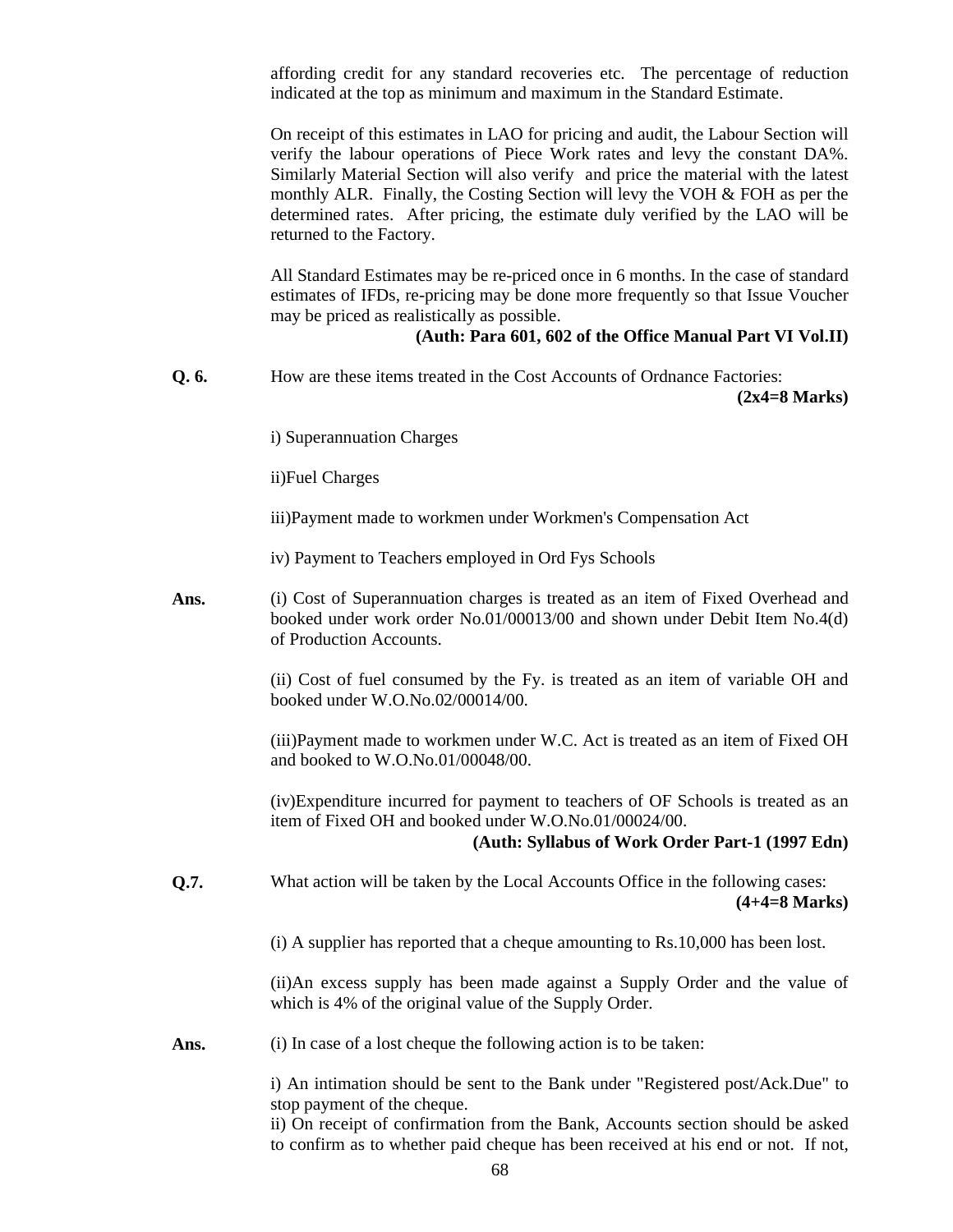then

iii)Fresh cheque may be issued to the party on receipt of Indemnity Bond duly scrutinized by the Fy. Mgt.

iv) A certificate is to be obtained from the party that the cheque has not been received by him and the same would be returned to the drawer when found later on.

#### **(Authority: Para 390 of OM Pt. VI Vol.I)**

 (ii) In case of excess supply made is within 5% of Supply Order Value, it will not be treated as a separate transaction. However, a covering sanction from the GM is required for payment of this amount.

### **(Authority: Para 368 of OM Pt. VI Vol.I)**

**Q. 8.** How are Agreement Form of Labour, Disbursement Certificate and Absentee Payment Registers linked?

### **(8 Marks)**

**Ans.** Disbursement Certificate is prepared by the Fy. Mgt. showing payments made to IEs during the month. This is being paid out of advance obtained form A.O.

> Absentee Payment Register is maintained by the Fy. in which all amounts remaining unpaid on the regular pay day are noted.

> Agreement Form of Labour is prepared by the AO, in which the total amount passed for payment is noted section wise.

The process of linking these three documents are as under:

- i) Total amount of deductions as noted in the D.C. should agree with the total amount of deductions as mentioned in the Agreement Form of Labour.
- ii) The net amount payable as shown in D.C. should agree with the total amount shown as payable in AFL.
- iii) The amount of undisbursed wages as per D.C. should be verified with the grand total of Absentee Payment Register.
- iv) The grand total of the Absentee Payment Register should also agree with the amount shown as Undisbursed Wages in AFL. **(Authority: Paras 214,216,218 & 219 OM Pt. VI Vol.I)**
- **Q.9.** What is Block Register? What information does it contain?

#### **(4+4=8 Marks)**

- Ans. It is a Register containing prescribed format in which all Capital Assets viz. machinery, building, electrical installations etc are recorded. It is maintained by LAO. Two such separate Registers are maintained. One for building items and the other for machinery items. Block Register of buildings contains complete records of accounting of buildings in the Fy., showing depreciation charges at the end of each year. Block Register of machinery shown only the Book value and contains the following information:
	- i) Original Purchase value
	- ii) First year's depreciation charges
	- iii) Opening balance of Book Value of the Capital Assets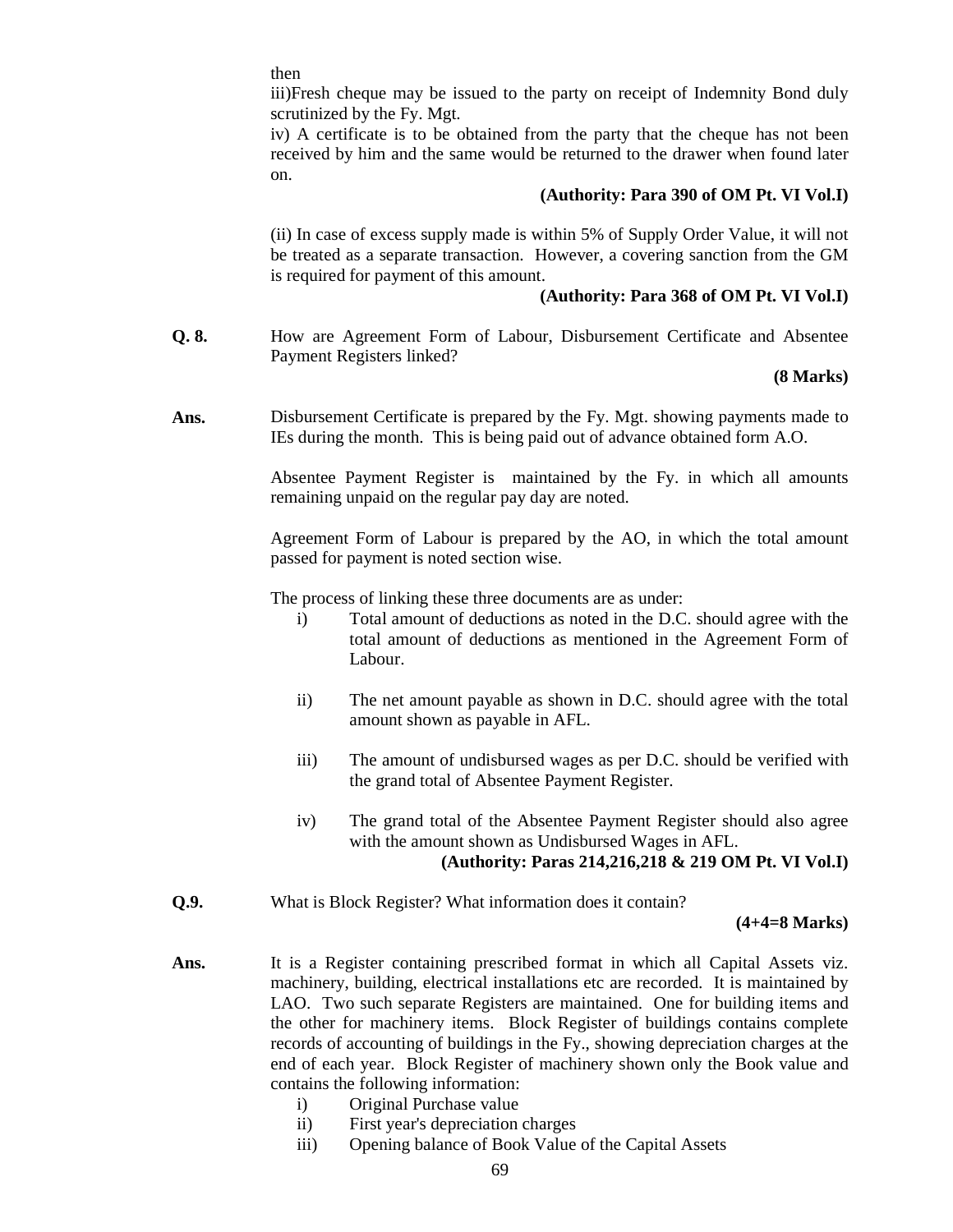- iv) Additions during the year
- v) Reduction during the year
- vi) Closing depreciated Book Value at the end of the year

# **(Auth:Para 754 of OM Pt. VI Vol.II)**

**Q.10.** Who are entitled for Holiday Pay? How is it calculated?

#### **(4 + 4=8 Marks)**

**Ans.** Only Piece Workers are entitled for Holiday Pay. It is not admissible to them when paid holidays fall within the period of leave without pay. It is also not admissible separately as an element of wages when paid holidays fall within a spell of leave with pay or half pay. In this case, the entire period will be treated as leave with pay or half pay. Holiday pay is admissible for any paid holiday affixed or prefixed to leave.

> Holiday pay is calculated based on the formula 1/N-S X Basic monthly rate. 'N' represents number of days in a month and 'S' represents the number of Sundays in the month. Holiday pay is paid separately.

### **(Auth: Para 202 OM Pt. VI Vol.I)**

**Q.11.** What is Deposit Stock? Who is the sanctioning Authority for its utilization? How is it accounted for?

#### **(4+2+2=8 Marks)**

- **Ans.** These are stores being the property of other branches of the Armed Forces, sent to Ord. Fys. for repair, conversion, utilization, break up or disposals. They are to be kept separately from Ord. Fys. own stores. They are not entered in the PSL. OFB is the competent Authority to sanction Deposit Stock. It is classified as:
	- i) Stores held in Deposit Stock and which when drawn are to be rectified or repaired and issued in part or in full satisfaction of an extract or an IFD.
	- ii) Stores held in Deposit Stock, and which are required to be drawn for rectification or repair and after completion there of are to be issued direct to the owner.

#### **(Auth: Para 511,512 OM Pt. VI Vol.I)**

**Q.12.** What safeguards are taken in Branch Accounts Office to ensure that double payment is not made against the same store purchased under LP grant?

**(8 Marks)**

- **Ans.** The following safeguards are adopted to avoid double payment:
	- i) After passing the bill it should be entered in the DP Sheet.
	- ii) Paid bills are endorsed with the stamp "Paid & Cancelled".
	- iii) Original copy of the Supply Order is also enfaced with stamp "Paid  $\&$ Cancelled".
	- iv) Only paid bills are sent for DV and on the basis of the DV the cheque is issued.
	- v) Passed bills are returned to the concerned sections.
	- vi) The net amount of cheque is recorded in the Register of Payments to Contractors.
	- vii) The Register is reviewed periodically.

#### **(Auth: Paras 383 to 387 OM Pt. VI Vol.I)**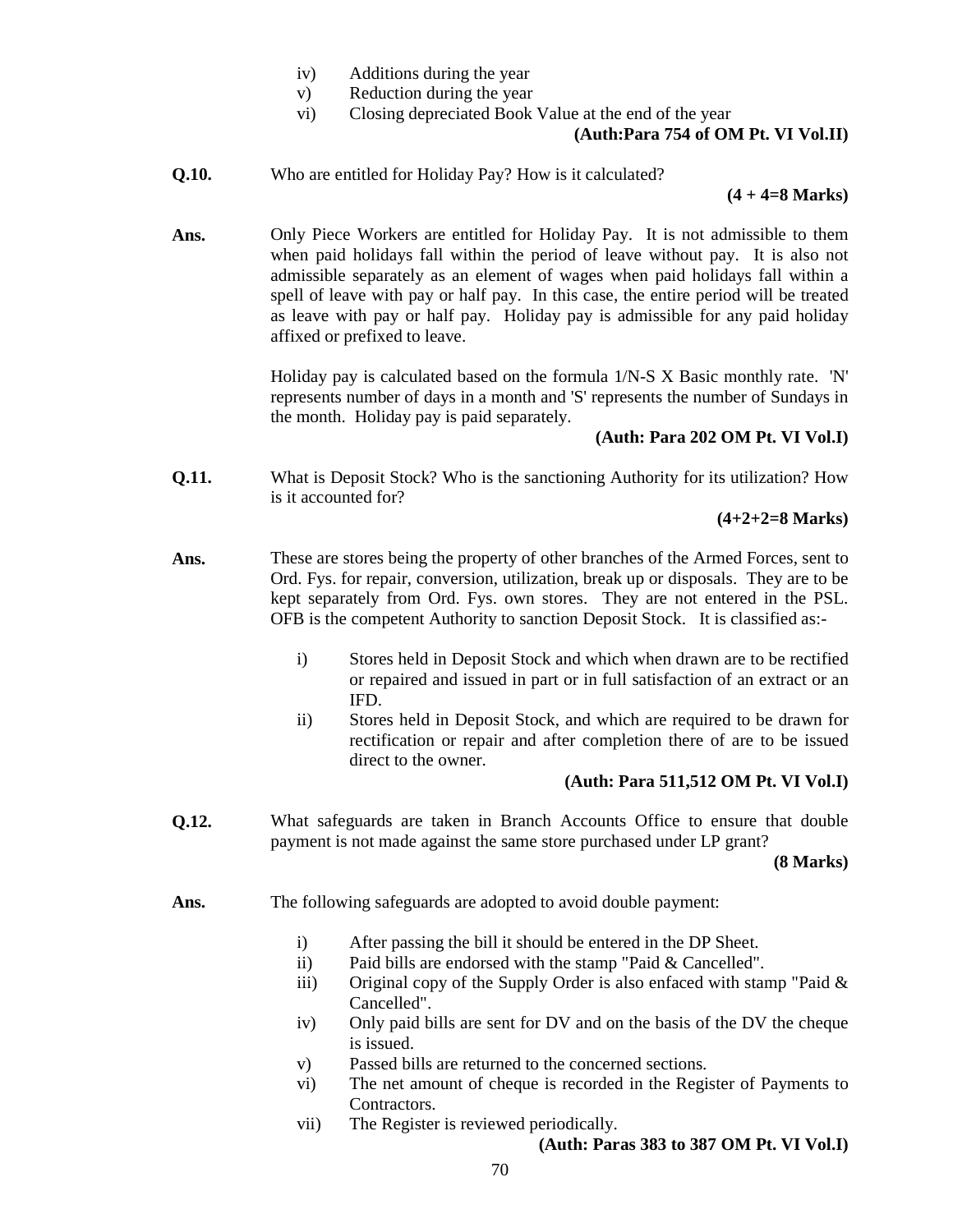# **SECTION IV (Air Force Portion)**

- **Q.1.** Please offer your comments on the following situations:
	- (a) Third and fourth line servicing of Aero Engine is carried out by Station Workshop.

# **(3 Marks)**

(b) Personnel engaged in emulsion painting have been issued with extra milk.

### **(3 Marks)**

(c) Local audit staff has carried out Ration Account audit with reference to all connected documents except IAFS-1519.

### **(2 Marks)**

**Ans.** (a) The repair carried out by the Station Workshop is not in order. It is the Base Repair Depots that are are responsible for third and fourth line repair/servicing of Aircraft, Aeroengines and other major equipment.

# **(Auth: Para 327 of AFLAM)**

(b) Personnel engaged in lead painting only are entitled for issue of extra milk. Hence issue of extra milk to personnel engaged in emulsion painting is not in order.

### **(Auth: Para 262(a) of AFLAM)**

(c) Not in order. IAFS-1519 i.e. Ration & Forage Return forms the basic document without which audit cannot be undertaken.

# **(Auth: Para 246(i) & (ii) of AFLAM)**

**Q. 2.** (a) What do you understand by the term 'Salvage Stores'?

#### **(3 Marks)**

(b) In war system of accounting, if any particular item is issued in excess of authorized scale by the Commanding Officer, who can regularize such excess issue?

#### **(2 Marks)**

(c) What is the periodicity of stock taking of explosive stores?

#### **(4 Marks)**

- Ans. (a) Salvage stores are stores/equipments which have been conditioned as beyond repair and are not fit for further use in the IAF. **(Auth: Sl.No.64 of Glossary of Terms, Air Force Equipment Regulations IAP-1501)**
	- (b) In such a situation, sanction of the AOC-in-C, if obtained, would be in order since he is the only competent authority to regularize such overissue. **(Auth: Para 5 of Chapter 42, Air Force Equipment Regulations IAP-1501)**
	- (c) It is once in two years. **(Auth: (i) Para 47(c) of Chapter 25, Air Force Equipment Regulations IAP-1501, (ii) Para 163(c) of AFLAM)**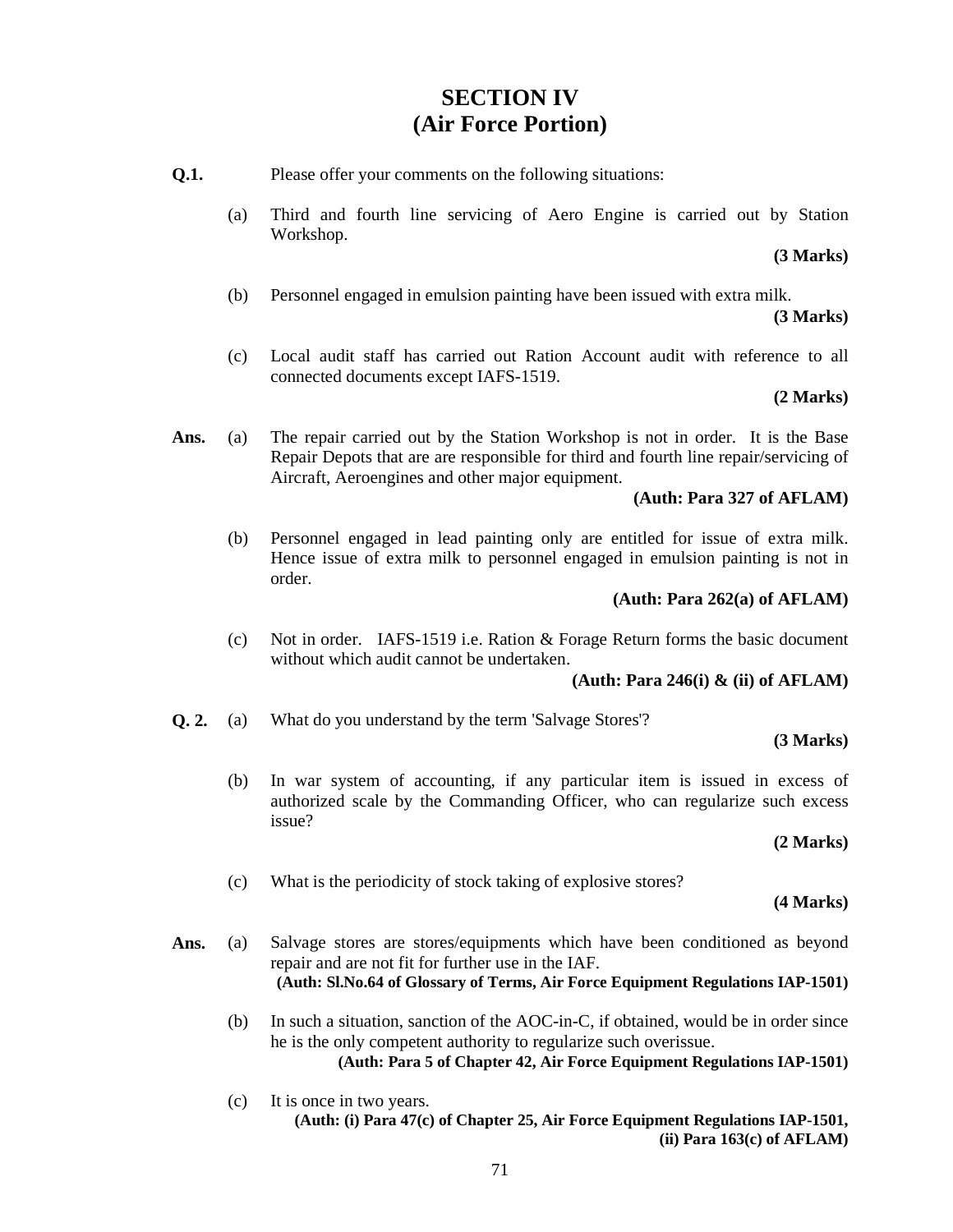**(4 Marks)**

(b) Due to non-availability of Service Aircraft, the AOG equipment has been dispatched by civil airlines. Is it in order?

# **(2 Marks)**

(c) What audit enfacement is made by Audit Staff after issue linking?

 **(2 Marks)**

- **Ans.** (a) 'Blacklisted Stores' are stores which are considered 'unsafe' or ineffective and whose use is banned by Air Hqrs. Generally stores which fail at proof test due to some defect inherent in the explosives and are certified unsafe for use after investigation by QAS(Aero) are blacklisted. An entry of such stores is made on the appropriate page of the Black List Register recording their particulars. **(Auth: Para 9 Chapter 38 Part III, Air Force Equipment Regulations IAP-1501)**
	- (b) It is in order. Normally AOG equipments are dispatched by Service Aircraft. However, in case of its non-availability, the same can be dispatched by civil airlines.

# **(Auth: Para 70 of Chapter 3, Air Force Equipment Regulations IAP-1501)**

(c) The enfacement will be 'linked' and 'audited'.

**(Auth: Para 62 of AFLAM)**

**Q. 4.** Write short notes on:

**(4x2=8 Marks)**

- (a) Waste Oil
- (b) Off Specification Aviation Fuel
- Ans. (a) Waste Oil: Oil drained out from MT vehicles or Aero-engine test bunches is regarded as waste oil and has to be returned to the stores on Form (Q)448. It is used for anti-malarial or dust prevention purpose or other service purpose as directed by the Commanding Officer.

 **(Auth: Para 176 of Chapter 29, Air Force Equipment Regulations IAP-1501)**

(b) **Off Specification Aviation Fuel** : Aviation fuel may be suspected of being 'off specification' when it reaches its maximum storage life either in Bulk Storage, Barrels or other containers or tanks of stored Aircraft or being 'off colour' for any other reason. On receipt of test report showing that the stock of aviation fuel is off specification the unit concerned is expected to downgrade the fuel and add to the station bulk MT fuel storage tank in a proportion advised by the Govt. Testing Laboratory. Excess quantities are returned to ASC with full details of the conditions of the fuel including a copy of Test Report.

# **(Auth: Para 135-136 of Chapter 29, IAF Equipment Regulations IAP-1501)**

**Q.5.** (a) Who is competent to issue on loan Air Force equipment outside India? What is the procedure followed for issue of such loan?

**(4 Marks)**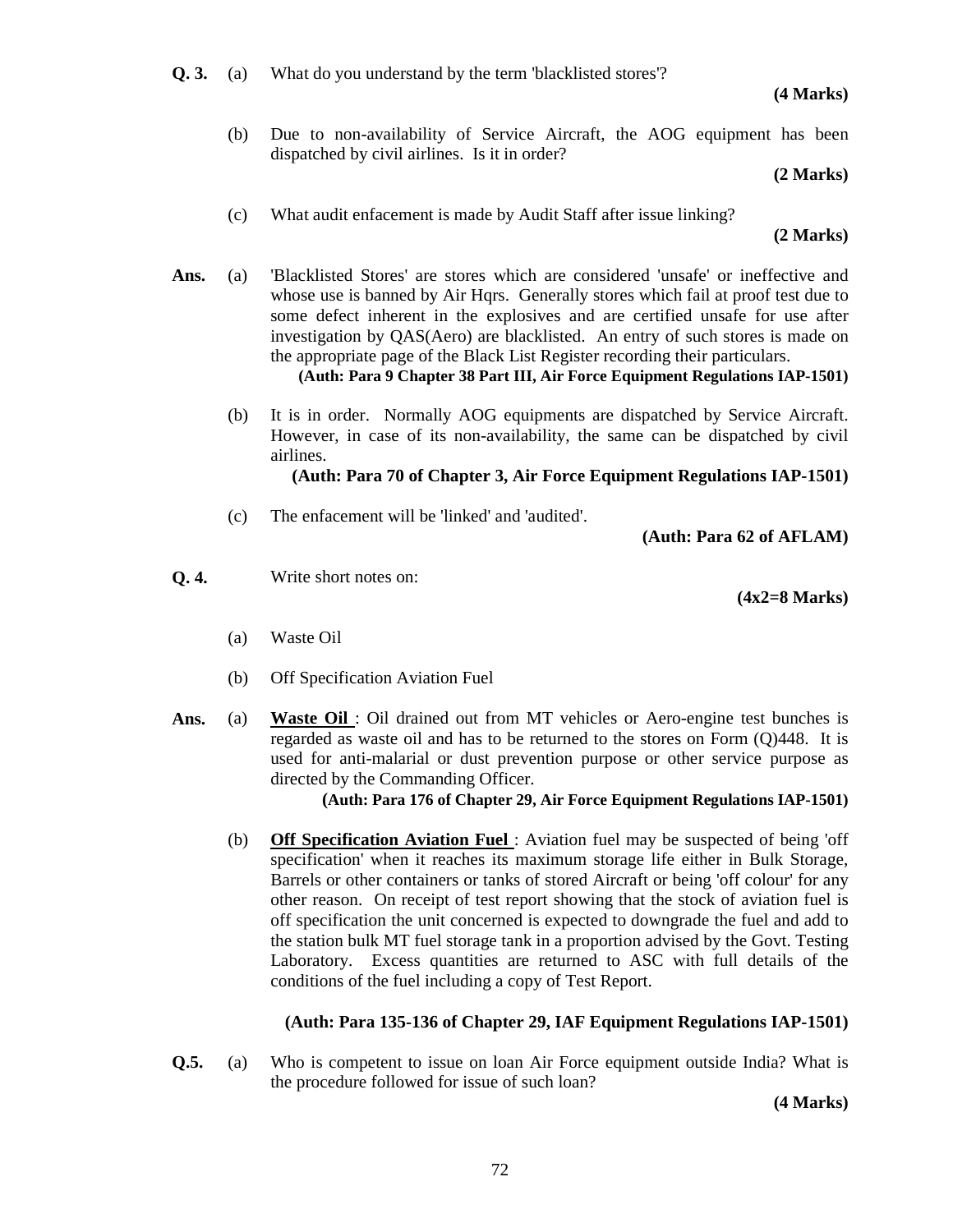(b) What audit checks are carried out on Photographic Equipment Log Books [IAFF(AO) 1225]?

## **(4 Marks)**

Ans. (a) Govt. of India only is competent to issue Air Force equipment on loan outside India. All loans outside India are to be dealt with by the appropriate Equipment Depot. Should a unit other than the appropriate Equipment Depot be instructed that equipment held on charge is to be dispatched on loan outside India, such equipment is to be vouched to the Equipment Depot concerned on IAFF(Q) 429 detailing full particulars of the ultimate consignee and other terms of loan.

## **(Auth: Para 3 of Chapter 11 read in conjunction with Para 1(b) of AirForce Equipment Regulations IAF-1501)**

- (b) The audit checks are as follows:
	- i) Logbooks should be maintained for all types of Aircraft cameras, cine camera guns, recorders and all their accessories, drying and glazing machines, processing, printing, duplicating and Photostat machines, all types of enlargers and printers, photographic test equipment and projectors.
	- ii) Weekly and monthly inspection of equipment has been carried out and the same is kept in serviceable condition.
	- iii) A complete record of mechanical failures, repairs, modification & replacement is maintained.

## **(Auth: Para 221 of Chapter-VII, AFLAM)**

**Q. 6.** Please explain as to what checks are exercised on Superannuation Statement to ensure that no Group 'D' non-industrial civilian employee has been retained in the Air Force beyond the age of superannuation.

## **(8 Marks)**

## Ans. The following checks will be exercised:

- i) On receipt of Pay Bill-cum-Acquittance Roll for March each year (i.e. Cash Account for April), it should be seen that the date of birth of all civilian personnel is indicated therein. The date of birth in the March paybill-cum-acquittance roll will be compared with that shown in the previous paybill for March and with Superannuation Statement pertaining to the previous year.
- ii) In the case of new names, date of birth shown in the March paybillcum-A.Roll will be compared with the one shown in LPC/Paybill where pay was first drawn.
- iii) In case of new names appearing in Paybill-cum-Acquittance Rolls subsequent to March Paybill, it should be ensured that the date of birth of the individual concerned as indicated therein by the administrative authorities, is verified.
- iv) A certificate to the effect that none of the individuals for whom pay and allowances have been drawn in Paybill/Acquittance Roll has attained the age of superannuation or compulsory retirement is invariably furnished by the administrative authorities.
- v) Sanction of the competent authority for retention beyond the age of superannuation should be verified/called for.

## **(Auth: Para 37 of Chapter VI, OM Part III)**

**Q. 7.** (a) What are the conditions under which pre-receipt inspection is carried out by the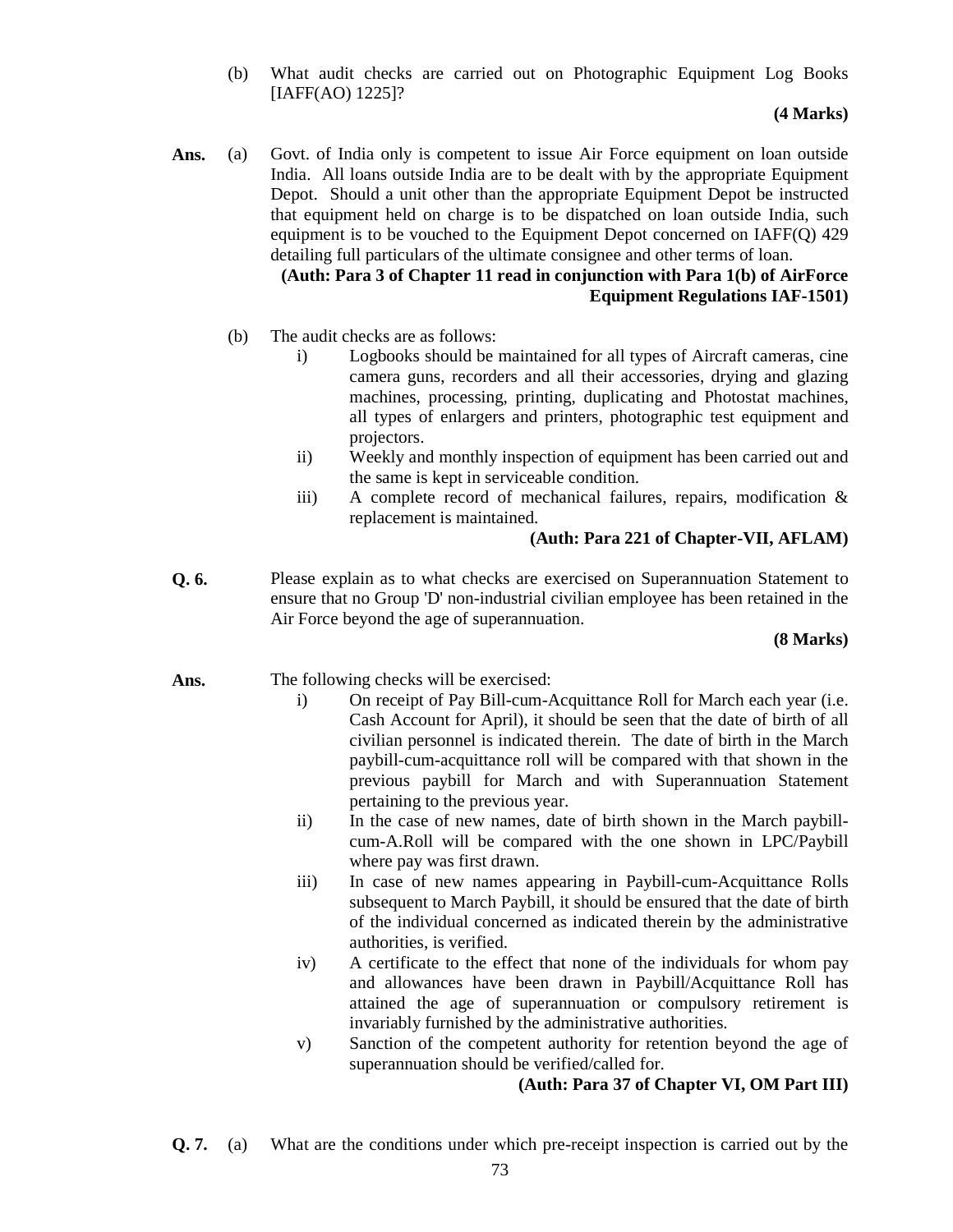Quality Assurance (Aero) inspector or suitable technically qualified NCO in an Equipment Depot?

#### **(4 Marks)**

(b) How will the equipments other than the explosives and ammunition be accounted for in case, they while on charge, are found during inspection to have deteriorated not due to lack of suitable storage accommodation or due to failure to look after the articles properly?

#### **(4 Marks)**

- Ans. (a) Pre-receipt inspection is carried out by the Quality Assurance (Aero) inspection or suitable technically qualified NCO at the Equipment Depot under the following conditions:
	- i) When transit damage is suspected
	- ii) When items are received without valid certificate
	- iii) All items purchased against LPOs/DPOs or acceptance of tender issued by DGS&D where CIO/Specialist Officer of the consigned unit is designated as inspecting authority.
	- iv) All unit returns
	- v) When packing is damaged
	- vi) When shelf life has expired
	- vii) When identification of the items is different or incomplete.

**(Auth: Para 14 Chapter 38 Part II, IAF Equipment Regulations, IAF-1501)**

(b) Such equipments are reflected in the accounts which are adjusted by means of a conversion voucher (Form  $(Q)403$  or Form $(Q)408$ ) without recording the change in condition as loss.

#### **(Auth: Para 22 of Chapter 40, IAF Equipment Regulations IAP-1501)**

**Q. 8.** (a) Mention four allowances in respect of which Personnel Occurrence Reports (PORs) are promulgated?

#### **(4 Marks)**

(b) Indicate the percentage of audit required to be carried out in respect of the following:

#### **(4 Marks)**

 (i) Verification of credit to Govt. in case of loss statements not chargeable to the State

(ii) Payment issues

(iii)All initial claims of CEA

(iv) Railway Warrants

- Ans. (a) PORs are promulgated in respect of the following allowances
	- i) Living out Ration Allowance
	- ii) Compensation in lieu of Quarters
	- iii) Conservancy Allowance
	- iv) Conveyance Allowance

#### **(Auth: Note below Para 390 of AFLAM)**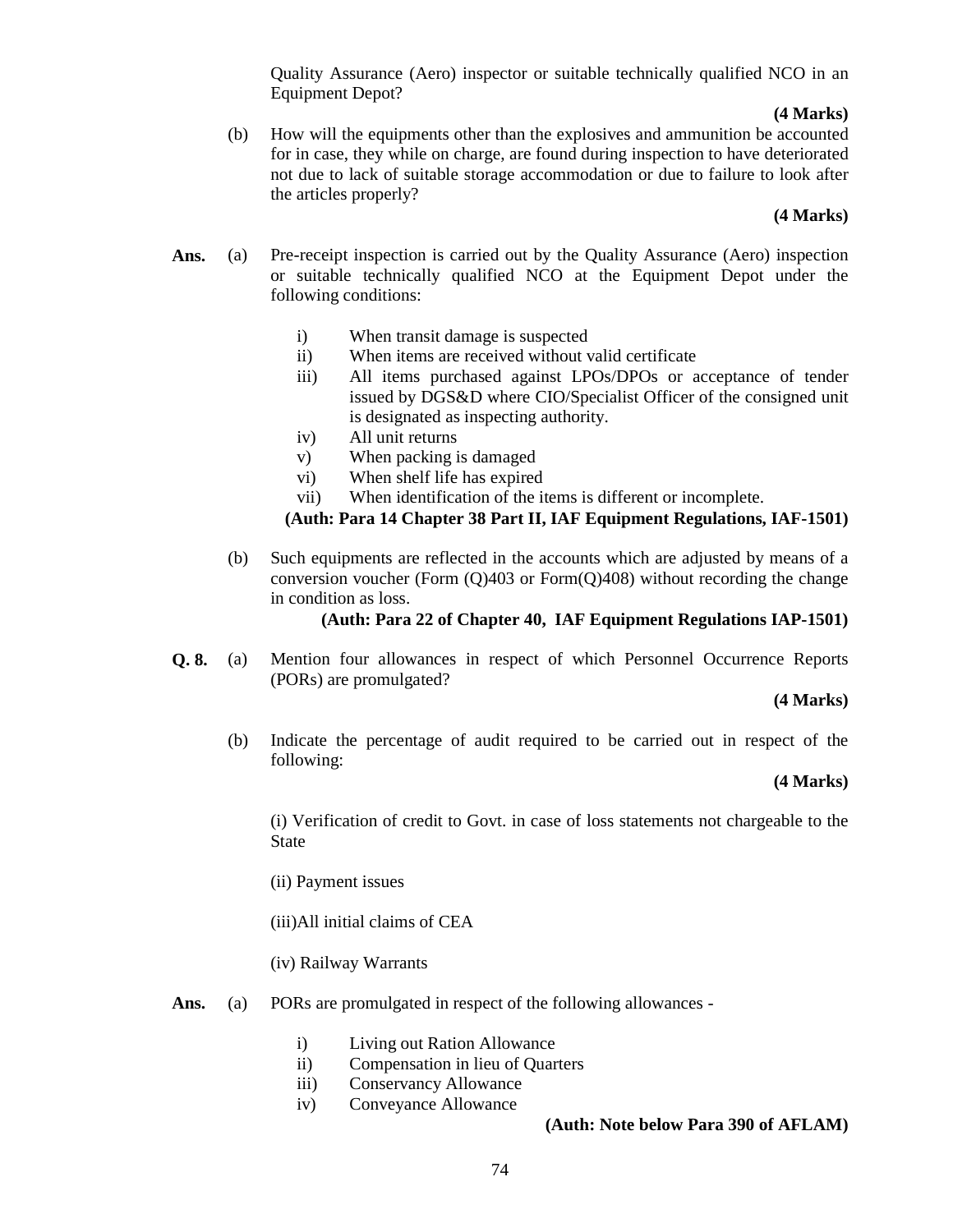|       | (b)                                                                                                                                                                                                                                                                                          | i) 100%<br>(Auth: Appendix I $4(iv)(b)$ AFLAM)                                                                                                                                                                                                                                                                                                 |  |  |
|-------|----------------------------------------------------------------------------------------------------------------------------------------------------------------------------------------------------------------------------------------------------------------------------------------------|------------------------------------------------------------------------------------------------------------------------------------------------------------------------------------------------------------------------------------------------------------------------------------------------------------------------------------------------|--|--|
|       |                                                                                                                                                                                                                                                                                              | ii) 33 <sup>1</sup> /3 % checks relating to entitlement and quantity issued.<br>(Auth: Appendix I 4(iii) AFLAM)                                                                                                                                                                                                                                |  |  |
|       |                                                                                                                                                                                                                                                                                              | iii) 100%<br>(Auth: Appendix I 7(a) AFLAM)                                                                                                                                                                                                                                                                                                     |  |  |
|       |                                                                                                                                                                                                                                                                                              | iv) 5% in detail and other general scrutiny<br>(Auth: Appendix I (8) AFLAM)                                                                                                                                                                                                                                                                    |  |  |
| Q.9.  | (a)                                                                                                                                                                                                                                                                                          | Distinguish between "strike off charge" and "write off charge"<br>(4 Marks)                                                                                                                                                                                                                                                                    |  |  |
|       | (b)                                                                                                                                                                                                                                                                                          | Define NIV number<br>(2 Marks)                                                                                                                                                                                                                                                                                                                 |  |  |
|       | (c)                                                                                                                                                                                                                                                                                          | What is Forecast Factor?<br>(2 Marks)                                                                                                                                                                                                                                                                                                          |  |  |
| Ans.  | (a)                                                                                                                                                                                                                                                                                          | The "strike off charge" is the term applied to the entry of an issue of stores in the<br>Stock Record Card when the issue is not in respect of a loss. A "write off charge"<br>means the posting of an issue in the Stock Record Card which pertains to a loss.<br>(Auth: Glossary of Terms Sl.No.74&88 of IAF Equipment Regulations IAP-1501) |  |  |
|       | (b)                                                                                                                                                                                                                                                                                          | NIV stands for Not in Vocabulary equipment i.e. equipment which has not been<br>allotted a reference no. or for which the manufacturer's part no. has not been<br>adopted as a reference number by the Air Force for identification purpose.<br>(Auth: Glossary of Terms Sl.No.46 of IAF Equipment Regulations IAP-1501)                       |  |  |
|       | (c)                                                                                                                                                                                                                                                                                          | Forecast Factor is the ratio between the strength (whether of aircraft, MT or<br>personnel, etc) during the past and the expected strength during the future.<br>(Auth: Glossary of Terms Sl.No.33 of IAF Equipment Regulations IAP-1501)                                                                                                      |  |  |
| Q.10. | (a)                                                                                                                                                                                                                                                                                          | What is 'Passenger Manifesto form-1256'? How is it different from cargo<br>manifesto?<br>(4 Marks)                                                                                                                                                                                                                                             |  |  |
|       | (b)                                                                                                                                                                                                                                                                                          | Distinguish between obsolete equipment and obsolescent equipment.<br>(4 Marks)                                                                                                                                                                                                                                                                 |  |  |
| Ans.  | Passenger Manifesto Form 1256 contains essentially information regarding No.,<br>(a)<br>rank and status of the person conveyed in the aircraft (excluding crew members)<br>while the cargo manifesto (Form 1256A) gives details of consignments, weight,<br>etc carried in service aircraft. |                                                                                                                                                                                                                                                                                                                                                |  |  |
|       |                                                                                                                                                                                                                                                                                              | (Auth: Para 200 of AFLAM)                                                                                                                                                                                                                                                                                                                      |  |  |
|       | (b)                                                                                                                                                                                                                                                                                          | An equipment or store will be declared obsolete when approval has been<br>accorded for its withdrawal from the service on account of -<br>Technical inefficiency to carry out its intended role and non-<br>$\mathbf{i}$                                                                                                                       |  |  |

- i) Technical inefficiency to carry out its intended role and nonjustification for its continuance in service.
- ii) Its required role has disappeared and it is of no use for any other role.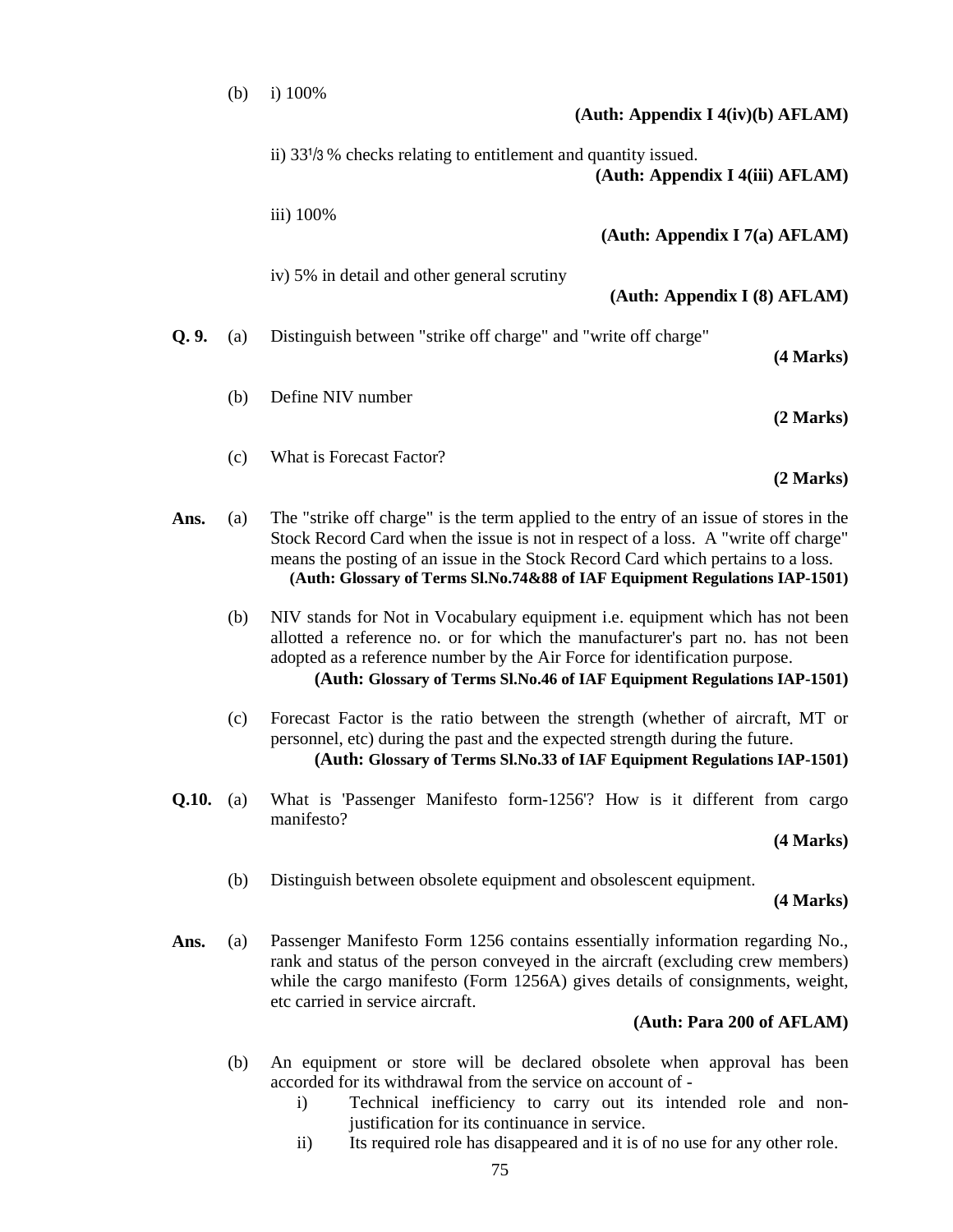iii) It has been completely superseded by an improved equipment or store.

An equipment or store will be declared obsolescent, when it has been decided that no further provision of than item will be made because the prototype of the successor equipment has been accepted or an equipment or store which although obsolete is required to be retained to meet technical/tactical training or other special requirements within the service.

**(Auth: Sl. No. 47&48 of Glossary of Terms, IAF Equipment Regulations IAP-1501)**

**Q.11.** (a) What action devolves on the LAO from whose area a self accounting unit of AF moves to another area?

**(4 Marks)**

(b) What AF Forms are used for payment issues and loan transactions? Indicate the purpose of each of these Forms.

## **(4 Marks)**

- Ans. (a) LAO from whose area the unit moves should take the following action
	- i) To inform the LAO of the area to which the unit moves, the period upto and for which the accounts of the unit were last audited.
	- ii) To forward all the objection statements and vouchers files connected with that unit to the other LAO.
	- iii) To forward a list showing accounts and documents maintained by the unit which are subjected to audit by local audit staff.

Acknowledgement of the documents forwarded will invariably be obtained from the LAO of the area to which the unit moves.

## **(Auth: Para 20 of AFLAM)**

- (b) The following AF Forms are used to record payment issues and loan transactions
	- i) IAFF(Q) 431 for payment issues and loans
	- ii) IAFF(Q) 440-for payment issue of clothing to airmen
	- iii) IAFF(Q) 440-B for charging off loss/damage to Air Force equipment, etc.
	- iv) IAFF(Q) 509-for payment issue of rations

#### **(Auth: Para 91, AFLAM)**

**Q.12.** (a) What checks will be exercised while releasing the cash assignment by Imprest Section?

#### **(6 Marks)**

(b) In case any voucher is incorrectly compiled by the Imprest Section, who will make necessary readjustment?

#### **(2 Marks)**

- Ans. (a) The following checks will be exercised while releasing the cash assignment by Imprest Section:
	- i) The amount required for each month, should be based on the past actual.
	- ii) The reserve of 20% included in the estimate has been worked out correctly.
	- iii) Any increased or diminished requirement as compared with those for the previous year are duly supported with the convincing reasons.
	- iv) The specimen signatures of the officer, who is authorized to operate the Public Fund Account and sign cheques are submitted in triplicate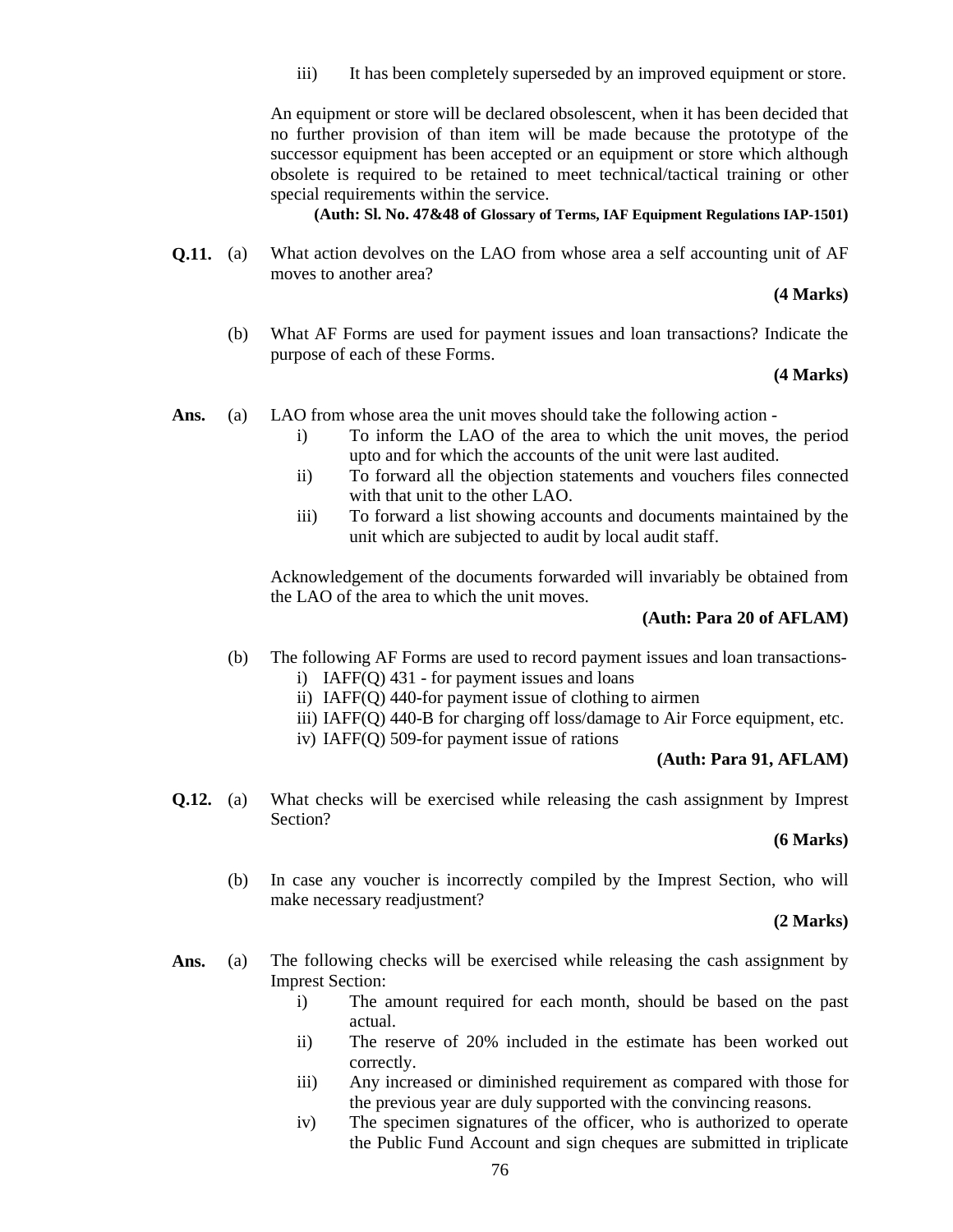duly attested by the AOC-in-C.

v) The totals of monthly requirement have been correctly shown in the estimates.

# **(Auth: Para 179 of OM Part-III)**

(b) The necessary readjustment will be made by the Audit Section concerned. **(Auth: Para 197 of OM Part-III)**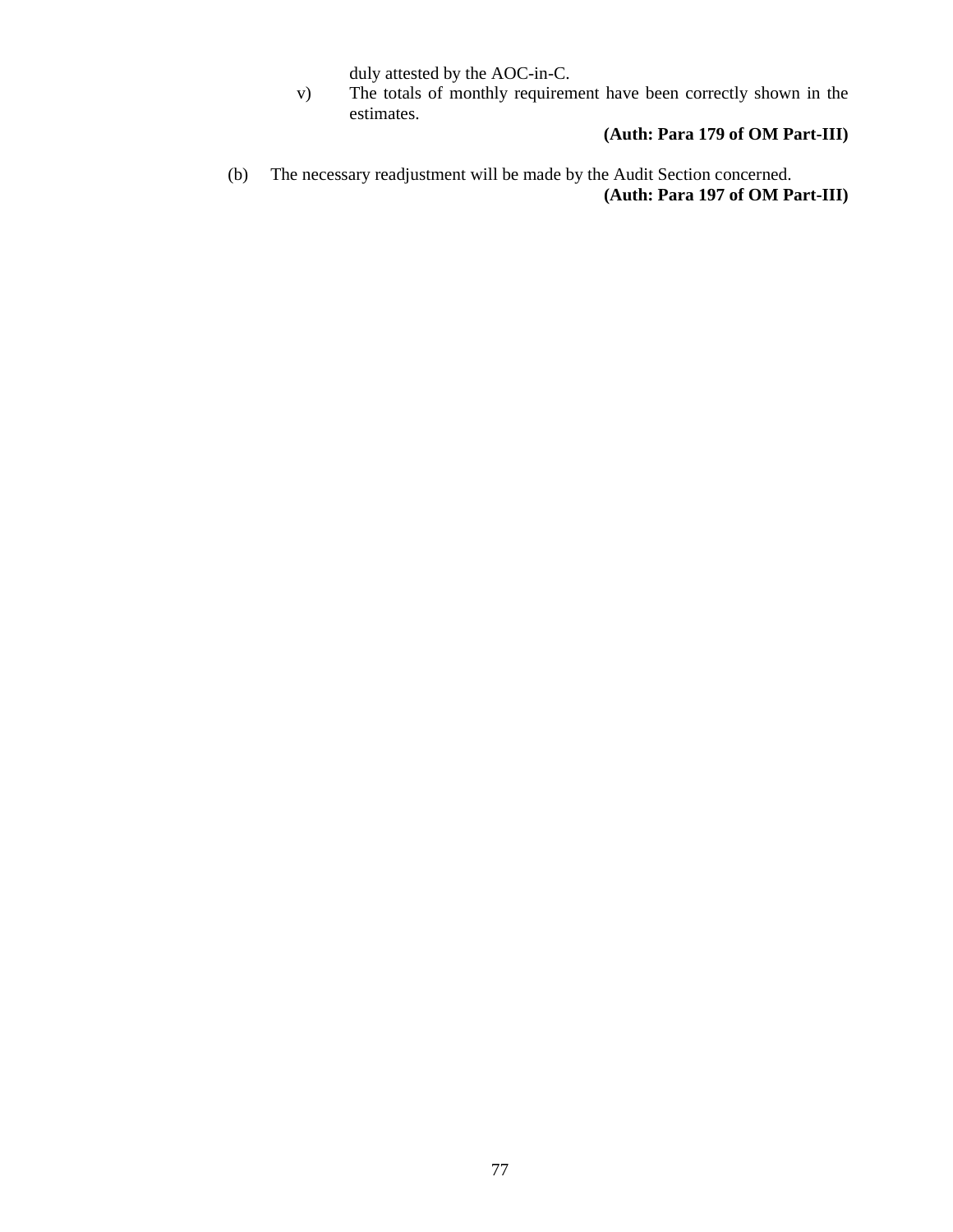# **SECTION V (Navy Portion)**

**Q. 1.** (a) In what circumstances can a NLAO extend the period of his review of local audit of a Naval Establishment ?

#### **(4 Marks)**

(b) What is the frequency of review of local audit by the NLAO of a Naval store depot?

#### **(4 Marks)**

**Ans.** (a) NLAO can extend his period of review of local audit of a Naval Establishment in order to settle important objections on the spot. He should report the fact to the PCDA(N) for confirmation of his action in extending the time.

## **(Auth: Para 6(a) NLAO's Manual)**

(b) The frequency of review of local audit by NLAO of a Naval Store Depot is monthly.

## **(Auth: Para 8, NLAO's Manual)**

**Q. 2.** (a) What is the action taken in a Naval unit when a sailor losses his Clothing History Book?

## **(4 Marks)**

(b) What percentage check of the duplicate Clothing History Book is made by the NLAO?

## **(4 Marks)**

Ans. (a) When a sailor loses his clothing History Book a thorough investigation is made by the Commanding Officer and necessary disciplinary action is taken against the sailor. He is issued with a duplicate CHB Responsibility of transcribing entries in the duplicate CHB will rest with the Accounting Officer. NSD will be informed of the loss. If the original CHB is found, it will be marked as "cancelled" and forward to NSD.

## **(Auth: Para 129(b) NLAO's Manual)**

(b) The entries in the duplicate CHB will be subject to a 10% check by the NLAO.

## **(Auth: CS 76/89 to Para 129(b), NLAO's Manual)**

**Q. 3.** (a) What is the responsibility of the NLAO regarding discrepancies arising out of stock verification in the Units Stock Report Sheet?

## **(4 Marks)**

(b) What is the periodicity of stock verification by the Unit regarding valuable items such as Binoculars?

## **(4 Marks)**

Ans. (a) The NLAO has to ensure that discrepancies revealed during stock verification have been scrutinized and proper explanation recorded on Stock Report Sheet, that remedial measures to avoid discrepancies is recorded on the Stock Report Sheet and loss statement for discrepancies are attached.

**(Auth: Para 90, NLAO's Manual)**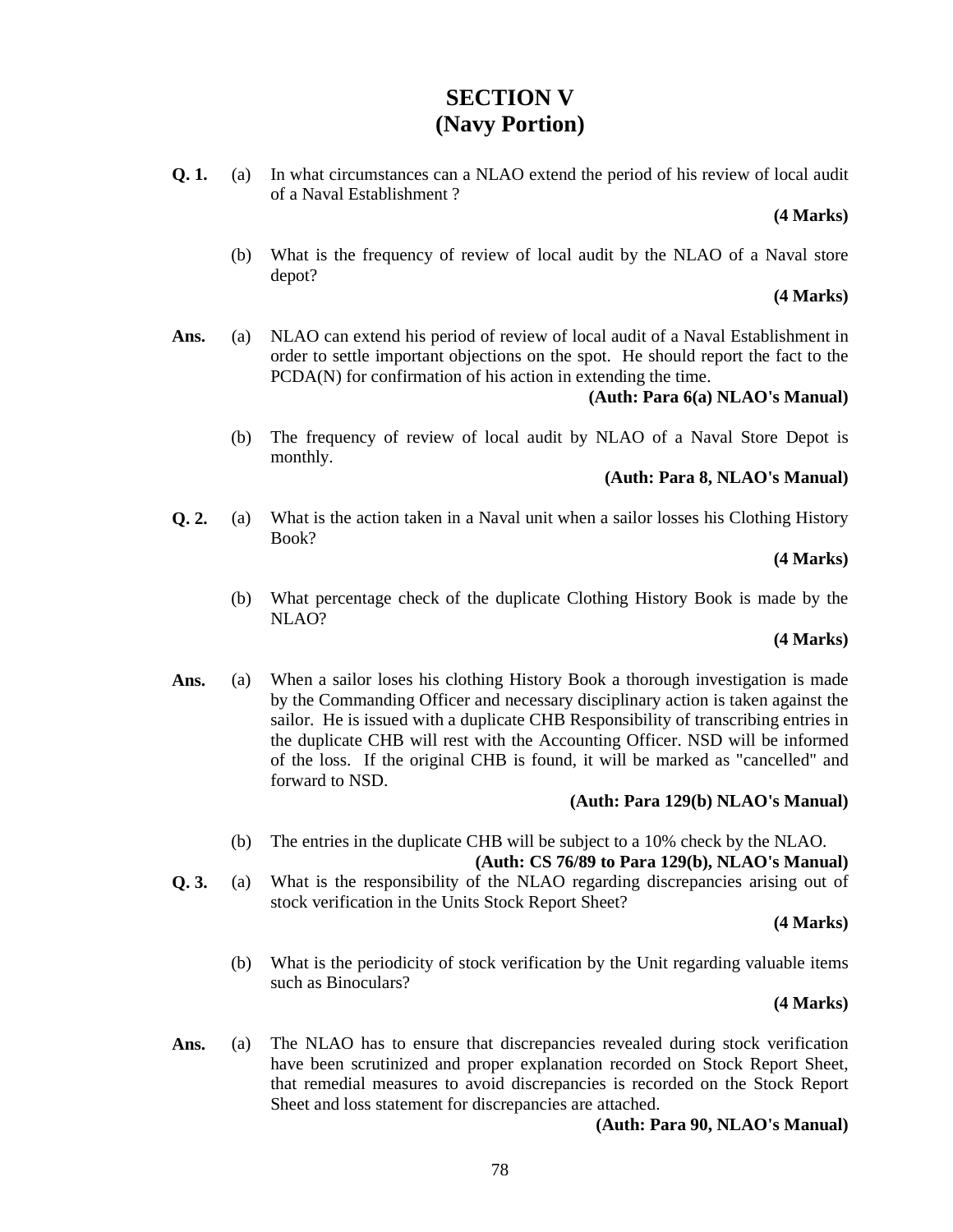- (b) Periodicity of stock verification of Binoculars is once a month. **(Auth: Para 90, NLAO's Manual)**
- **Q. 4.** What factors are taken into account by NLAO while selecting one month's account for detailed check?

#### **(8 Marks)**

**Ans.** NLAO selects month for detailed check based on:

- i) Particular type of past irregularities and the month's account in which they were committed.
- ii) account of the month immediately preceding the inspection can be selected.
- iii) accounts pertaining to the month of March can be selected for detailed check.

## **(Auth: Para 223, NLAO's Manual)**

- **Q. 5.** In what circumstances are pay and allowances ceased for a naval officer? **(8 Marks)**
- Ans. Pay and allowances are ceased for a naval officer.
	- beyond the age of compulsory retirement.
	- in case of death pay is stopped from the date following that of death.
	- no pay for period of absence without leave.
	- no pay for EOL without pay
	- no pay when an officer is dismissed with or without disgrace or removed from service or suspended for absence without leave.
	- no pay when officer proceeds on civil appointment or on foreign service.

## **(Auth: Para 145 OM Part VII)**

**Q.6.** What is the difference between submarine allowance and submarine pay admissible to a sailor?

**(4 Marks)**

**Ans.** Submarine allowance is admissible to a sailor who is attached for training or for exercise in a submarine.

> Submarine pay becomes admissible to a sailor when he completes his training and is appointed as part crew or spare crew of a submarine. Submarine allowance and submarine pay are not admissible concurrently.

> Secondly, submarine allowance is claimed from PCDA(N) on a contingent bill duly supported by genform while submarine pay is subject to preaudit through an Authorisation slip by the IRLA section of PCDA(N).

## **(Auth: Paras 170, 252 of OM Part VII)**

**Q.7.** (a) What is the purpose of the Pay Book supplied to a sailor?

**(4 Marks)**

(b) What proportion of closed pay books are audited in IRLA section?

**(4 Marks)**

Ans. (a) A sailor is supplied with a paybook to enable him to draw advances against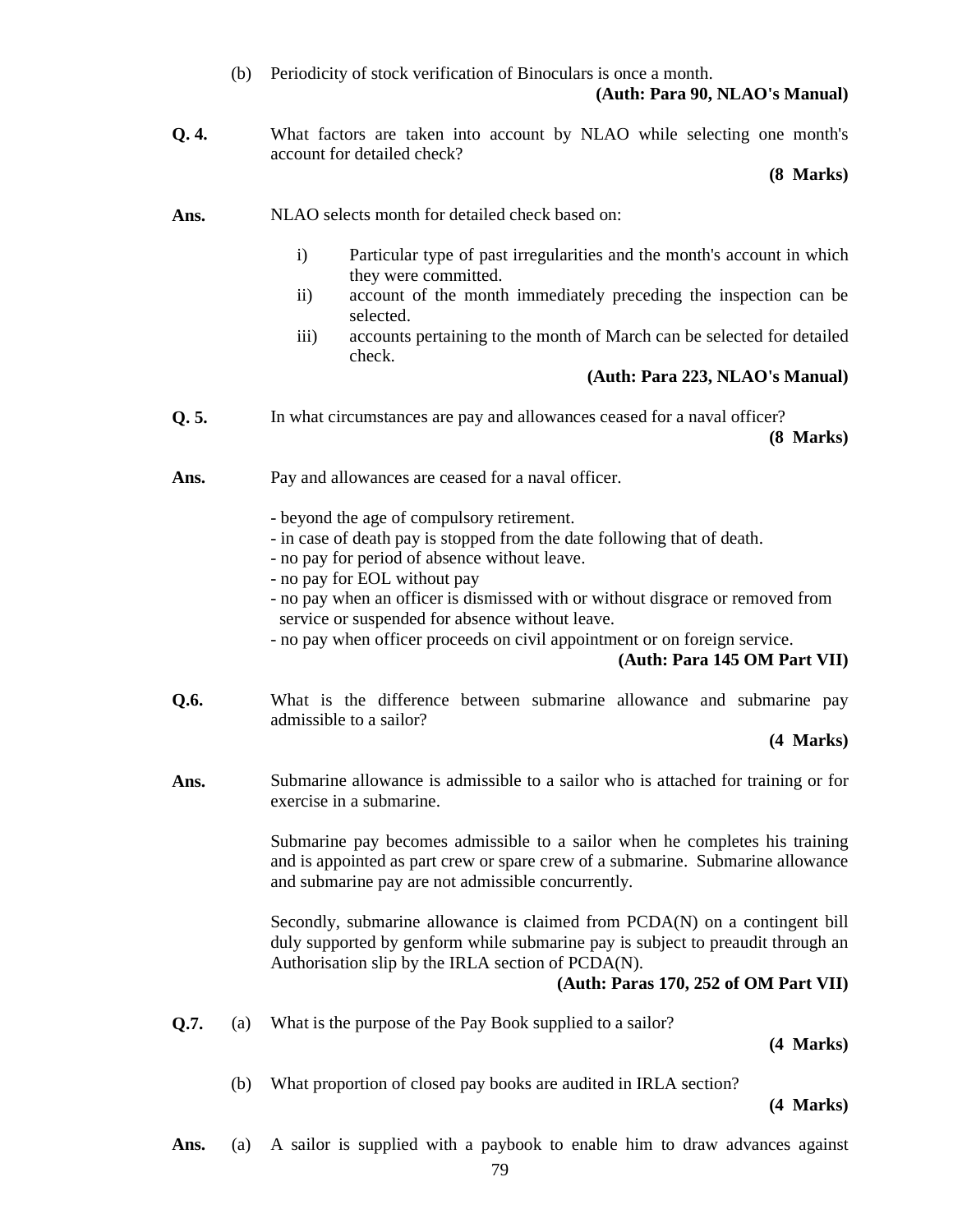entitlement. All payments made by the supply officer/Imprest Holder are entered in the pay books on the dates they are made.

## **(Auth: Para 209 OM Part VII)**

(b) Closed Pay Book of the sailor is returned by his unit to Naval Pay Office who in turn forwards a list of closed pay books to IRLA section. <sup>1</sup>/3rd of this list of pay books are selected by IRLA section for audit.

## **(Auth: Para 209 OM Part VII)**

- **Q.8.** What is the difference between Cash Assignment and Money Warrant? **(8 Marks)**
- **Ans.** Cash Assignment is a letter of credit in favour of Naval Establishment placed by Disbursement section of PCDA(N) authorizing RBI/SI/Treasury Officer to make payments upto the limits specified therein.

Money Warrant is also a letter of credit issued by Disbursement section of PCDA(N) but it is issued in favour of IN ships.

## **(Auth: Paras 292&294, OM Part VII)**

| Q.9. |  | (a) When is Flying Pay admitted to a Naval Officer? |  |
|------|--|-----------------------------------------------------|--|
|------|--|-----------------------------------------------------|--|

(b) When is Flying Pay discontinued?

#### **(4 Marks)**

**(4 Marks)**

Ans. (a) Flying Pay is admitted to a Naval Officer for initial flying training. Flying Pay is also admissible to officers of the aviation cadre who specialize as pilots.

**(Auth: Para 141, OM Part VII)**

(b) Flying Pay is discontinued from the date officer is withdrawn from flying training or successfully completes flying training or when officers of the Aviation Cadre are shifted to general service complement.

## **(Auth: Para 141, OM Part VII)**

- **Q.10.** (a) What are Genforms? **(4 Marks)**
	- (b) Who are authorized to sign a Genform?

## **(4 Marks)**

- Ans. (a) A genform is used to promulgate casualties when they occur in respect of officers & sailors of the navy such as transfer, promotion, admission to a hospital.. **(Auth: Para 202, OM Part VII)**
	- (b) Genform will be signed by the Commanding Officer or an officer duly authorized by him.

**(Auth: Para 202, OM Part VII)**

**Q.11.** (a) What are non-self accounting ships?

## **(4 Marks)**

(b) Who maintains their accounts?

**(4 Marks)**